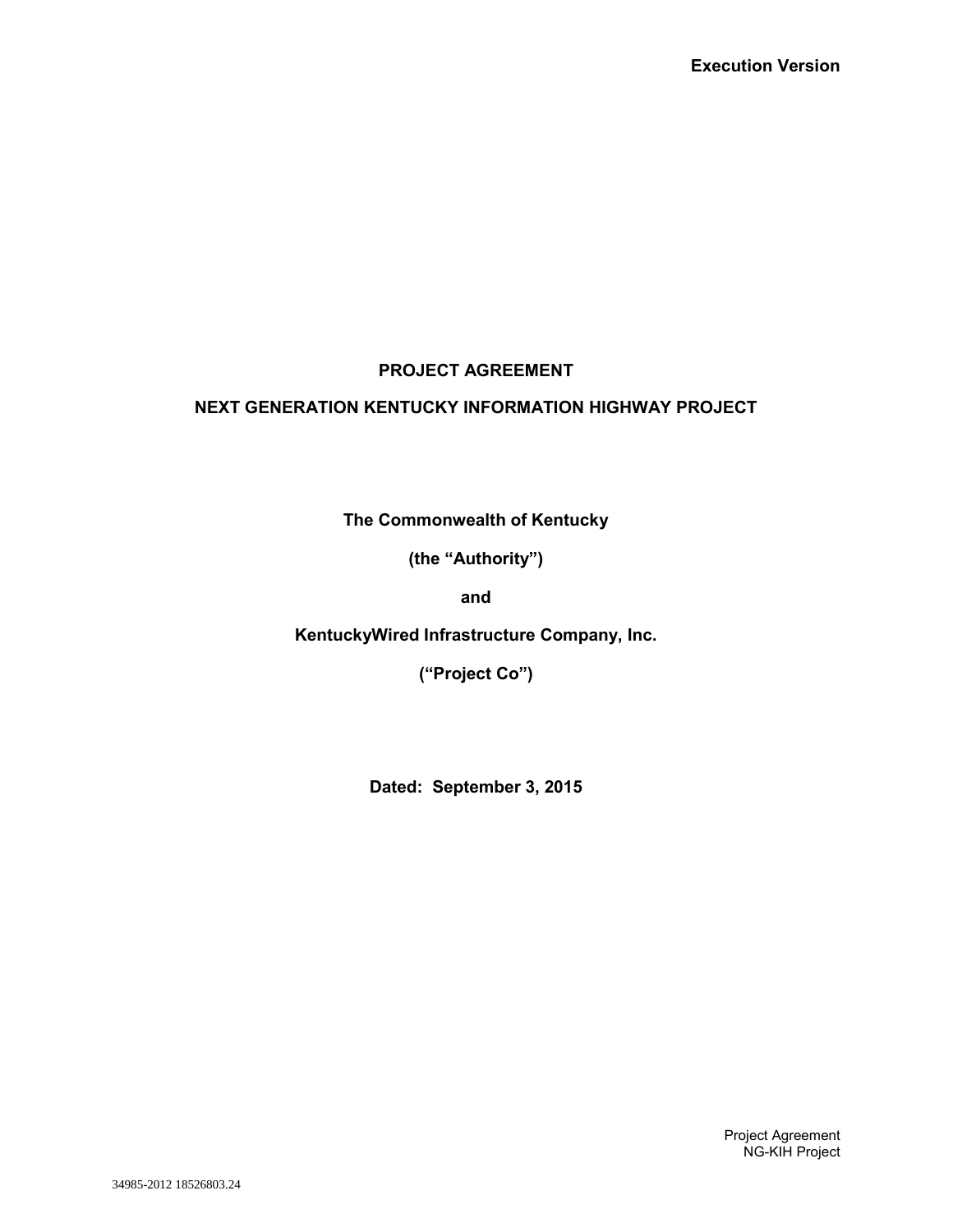| 1. |                                                                                             |                                                                                                                                                                                                    |  |
|----|---------------------------------------------------------------------------------------------|----------------------------------------------------------------------------------------------------------------------------------------------------------------------------------------------------|--|
|    | 1.1<br>1.2                                                                                  |                                                                                                                                                                                                    |  |
|    | 1.3                                                                                         |                                                                                                                                                                                                    |  |
| 2. |                                                                                             |                                                                                                                                                                                                    |  |
|    | 2.1<br>2.2<br>2.3<br>2.4<br>2.5<br>2.6<br>2.7<br>2.8<br>2.9<br>2.10<br>2.11<br>2.12         |                                                                                                                                                                                                    |  |
| 3. |                                                                                             |                                                                                                                                                                                                    |  |
|    | 3.1<br>3.2<br>3.3<br>3.4<br>3.5<br>3.6<br>3.7<br>3.8<br>3.9<br>3.10                         |                                                                                                                                                                                                    |  |
| 4. |                                                                                             |                                                                                                                                                                                                    |  |
|    | 4.1<br>4.2<br>4.3<br>4.4<br>4.5<br>4.6<br>4.7<br>4.8<br>4.9<br>4.10<br>4.11<br>4.12<br>4.13 | Project Implementation Agreement and Project Contracts 11<br>Replacement Project Implementation Agreement or Project Contract12<br>Delivery of Amended Project Implementation Agreement or Project |  |
|    | 4.14<br>4.15                                                                                | Project Co's Obligations re Third Party Infrastructure Agreements15                                                                                                                                |  |
|    |                                                                                             |                                                                                                                                                                                                    |  |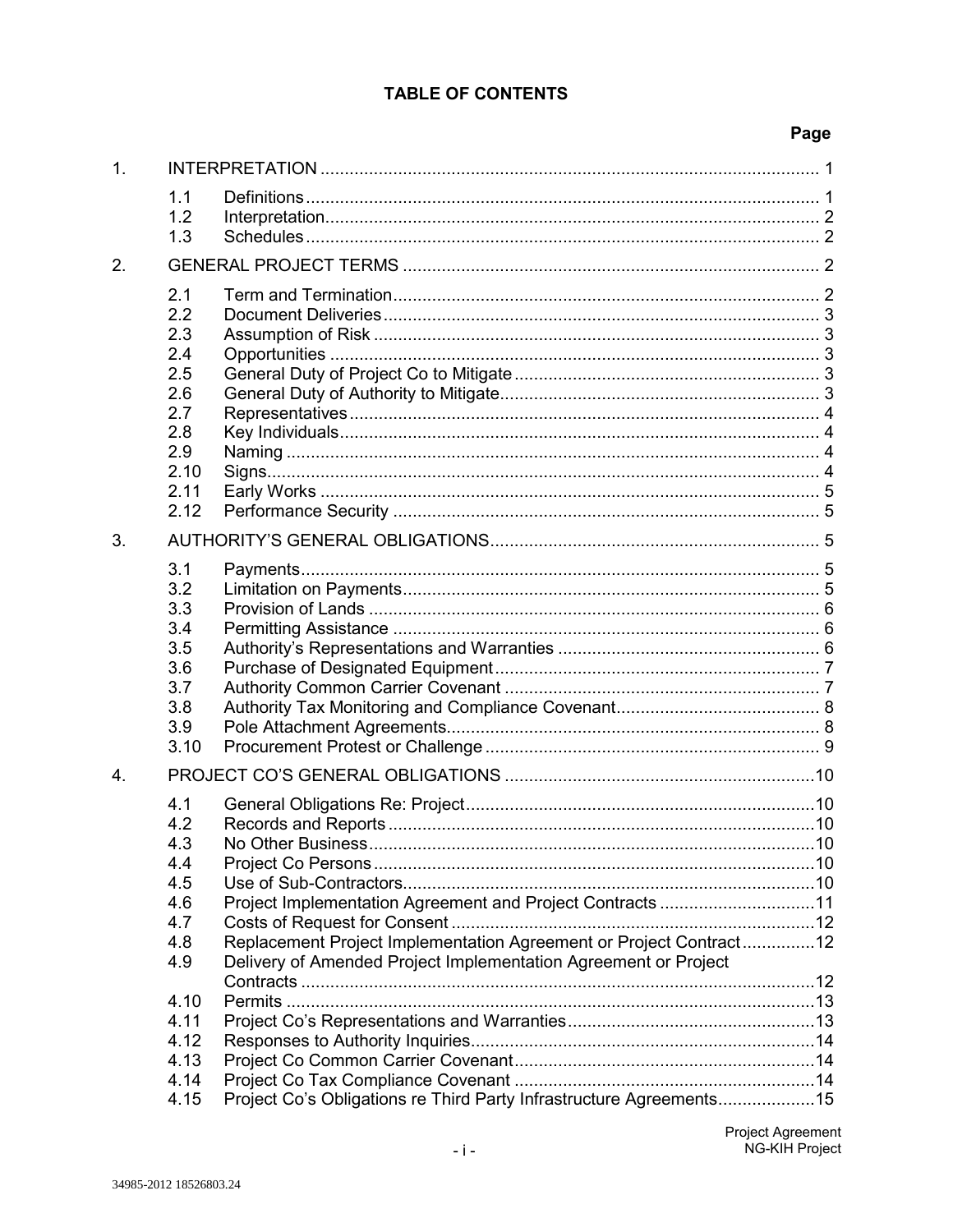# (continued)

| 5.             |                          |                                                                                                                                        |  |
|----------------|--------------------------|----------------------------------------------------------------------------------------------------------------------------------------|--|
|                | 5.1<br>5.2<br>5.3<br>5.4 |                                                                                                                                        |  |
|                | 5.5<br>5.6               |                                                                                                                                        |  |
|                | 5.7                      |                                                                                                                                        |  |
|                | 5.8                      |                                                                                                                                        |  |
| 6.             |                          |                                                                                                                                        |  |
|                | 6.1<br>6.2               | Project Co's Obligations - Damage or Destruction During Construction                                                                   |  |
|                | 6.3                      |                                                                                                                                        |  |
|                | 6.4<br>6.5               |                                                                                                                                        |  |
|                | 6.6                      |                                                                                                                                        |  |
|                | 6.7                      |                                                                                                                                        |  |
|                | 6.8                      |                                                                                                                                        |  |
|                | 6.9<br>6.10              |                                                                                                                                        |  |
|                | 6.11                     |                                                                                                                                        |  |
|                | 6.12                     |                                                                                                                                        |  |
|                | 6.13                     |                                                                                                                                        |  |
| 7 <sub>1</sub> |                          |                                                                                                                                        |  |
|                | 7.1                      |                                                                                                                                        |  |
|                | 7.2<br>7.3               |                                                                                                                                        |  |
| 8.             |                          |                                                                                                                                        |  |
|                |                          |                                                                                                                                        |  |
|                | 8.1<br>8.2               |                                                                                                                                        |  |
|                | 8.3                      | Project Co's Entitlements Upon Occurrence of a Compensation Event24                                                                    |  |
|                | 8.4                      | Project Co's Entitlements Upon Occurrence of a Relief Event25                                                                          |  |
|                | 8.5                      |                                                                                                                                        |  |
|                | 8.6<br>8.7               | Parties' Entitlements Upon Occurrence of a Force Majeure Event27<br>Parties' Entitlements Upon Occurrence of an Eligible Change in Law |  |
|                |                          |                                                                                                                                        |  |
|                | 8.8<br>8.9               | Parties' Entitlements Upon Occurrence of a Change in Law 29                                                                            |  |
|                | 8.10                     |                                                                                                                                        |  |
|                | 8.11                     |                                                                                                                                        |  |
|                | 8.12                     |                                                                                                                                        |  |
|                | 8.13                     |                                                                                                                                        |  |
| 9.             |                          | INDEMNITIES AND LIMITS ON LIABILITIES AND REMEDIES31                                                                                   |  |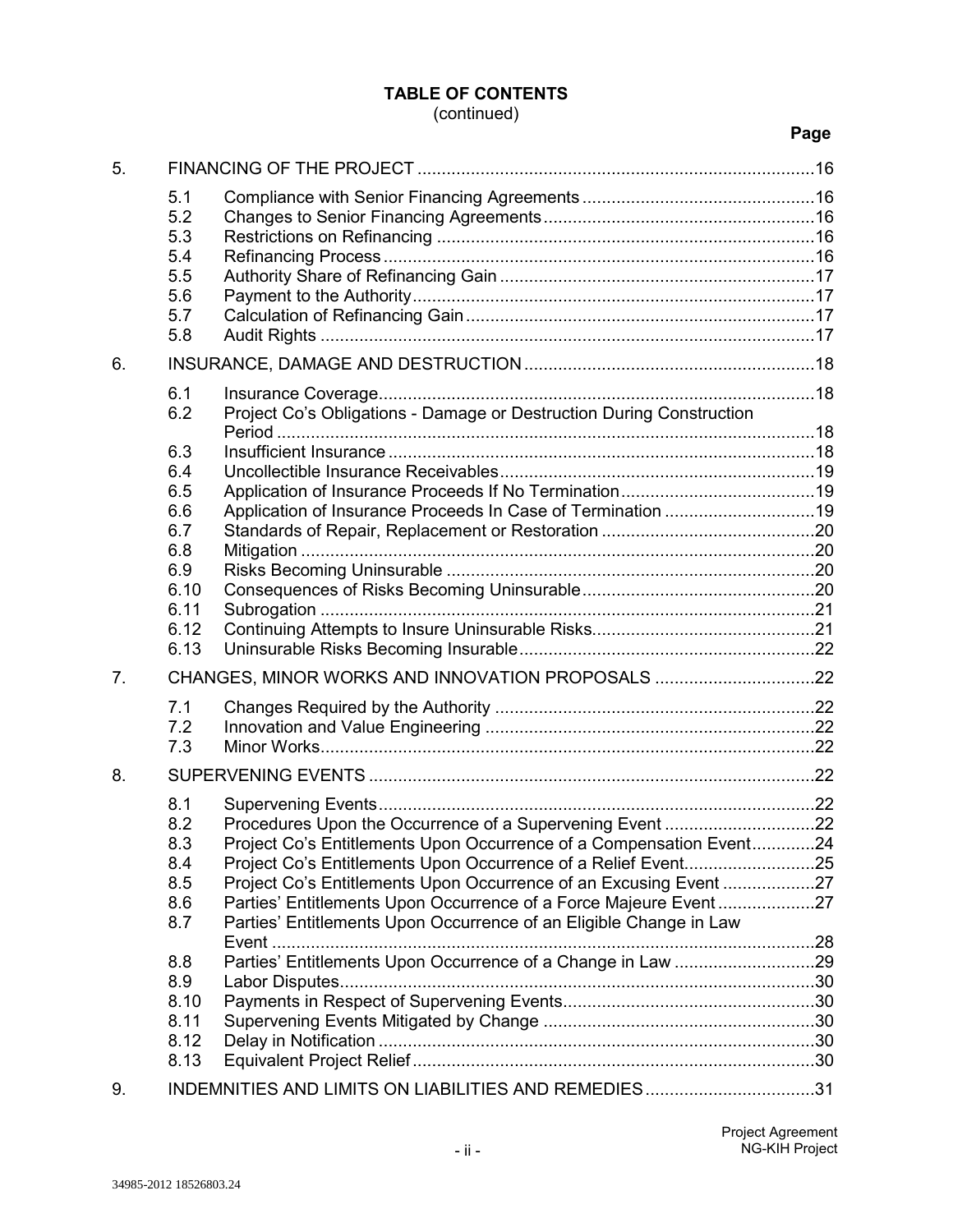# (continued)

|     | 9.1<br>9.2<br>9.3<br>9.4<br>9.5<br>9.6<br>9.7<br>9.8<br>9.9<br>9.10<br>9.11<br>9.12<br>9.13<br>9.14 | Undisputed Amounts and Interest on Disputed Amounts 36             |  |
|-----|-----------------------------------------------------------------------------------------------------|--------------------------------------------------------------------|--|
| 10. |                                                                                                     | LUMP SUM PAYMENTS AND AVAILABILITY PAYMENT ADJUSTMENTS 37          |  |
|     | 10.1<br>10.2                                                                                        |                                                                    |  |
|     | 10.3                                                                                                |                                                                    |  |
|     | 10.4                                                                                                |                                                                    |  |
| 11. |                                                                                                     |                                                                    |  |
|     | 11.1                                                                                                |                                                                    |  |
|     | 11.2<br>11.3                                                                                        |                                                                    |  |
|     | 11.4                                                                                                | No Effect on Project Co's Design and Construction Responsibility41 |  |
|     | 11.5                                                                                                |                                                                    |  |
| 12. |                                                                                                     |                                                                    |  |
|     | 12.1                                                                                                |                                                                    |  |
|     | 12.2                                                                                                |                                                                    |  |
|     | 12.3<br>12.4                                                                                        | Project Co Material Breach Cure and Remedial Program 43            |  |
|     | 12.5                                                                                                |                                                                    |  |
|     | 12.6                                                                                                |                                                                    |  |
| 13. |                                                                                                     |                                                                    |  |
|     | 13.1                                                                                                |                                                                    |  |
|     | 13.2<br>13.3                                                                                        |                                                                    |  |
|     | 13.4                                                                                                |                                                                    |  |
| 14. |                                                                                                     |                                                                    |  |
|     | 14.1                                                                                                |                                                                    |  |
|     | 14.2                                                                                                |                                                                    |  |
|     | 14.3<br>14.4                                                                                        |                                                                    |  |
|     | 14.5                                                                                                |                                                                    |  |
|     | 14.6                                                                                                |                                                                    |  |
|     |                                                                                                     | $\mathbf{r}$ and $\mathbf{r}$ and $\mathbf{r}$ and $\mathbf{r}$    |  |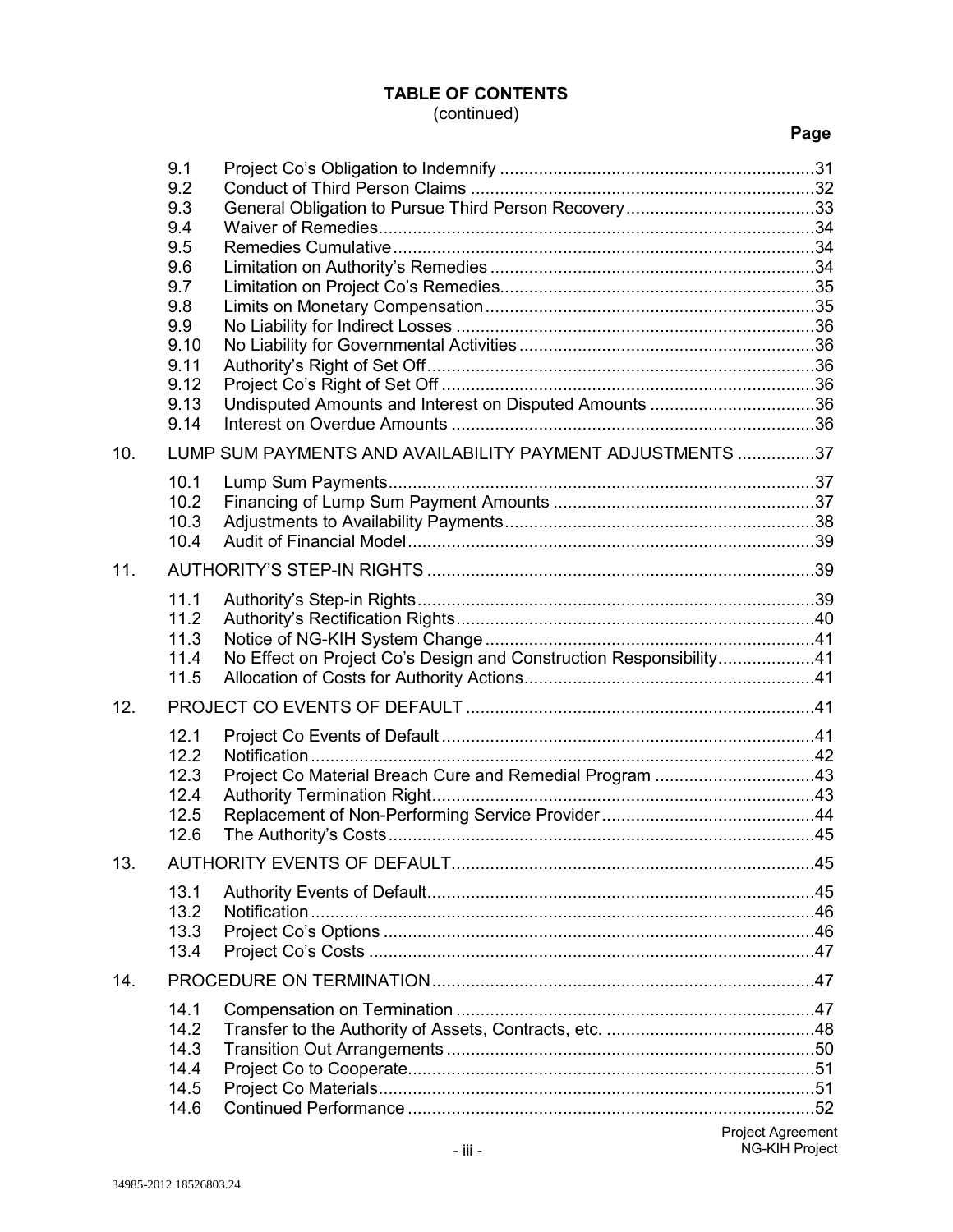# (continued)

# **Page**

| 15.             |                                                      |         | .52 |
|-----------------|------------------------------------------------------|---------|-----|
|                 | 15.1                                                 |         |     |
| 16.             |                                                      |         |     |
|                 | 16.1<br>16.2<br>16.3<br>16.4<br>16.5                 |         |     |
| 17 <sub>1</sub> |                                                      |         |     |
|                 | 17.1<br>17.2<br>17.3<br>17.4<br>17.5<br>17.6<br>17.7 | Notices |     |
|                 | 17.8<br>17.9<br>17.10                                |         |     |

# **SCHEDULES**

| <b>SCHEDULE 1</b> |                    | DEFINITIONS AND INTERPRETATION              |
|-------------------|--------------------|---------------------------------------------|
| <b>SCHEDULE 2</b> |                    | <b>DESIGN AND CONSTRUCTION PROTOCOLS</b>    |
|                   | APPENDIX 2A        | INDEPENDENT CERTIFIER AGREEMENT             |
|                   | APPENDIX 2B        | <b>DESIGN REVIEW</b>                        |
|                   | APPENDIX 2C        | INITIAL PROJECT SCHEDULE                    |
|                   | APPENDIX 2D        | INITIAL SITE ACCESS PLAN                    |
|                   | APPENDIX 2E        | EXPECTED PERMIT TIMING                      |
|                   | APPENDIX 2F        | REVIEW PROCESS FLOW DIAGRAM                 |
| <b>SCHEDULE 3</b> |                    | DESIGN AND CONSTRUCTION SPECIFICATIONS      |
|                   | APPENDIX 3A        | <b>PRODUCT SERVICE CATALOG</b>              |
|                   | <b>APPENDIX 3B</b> | <b>MIGRATION ROLES AND RESPONSIBILITIES</b> |
|                   | <b>APPENDIX 3C</b> | <b>DESIGNATED EQUIPMENT</b>                 |
|                   | APPENDIX 3D        | <b>DESIGNATED EQUIPMENT PROTOCOL</b>        |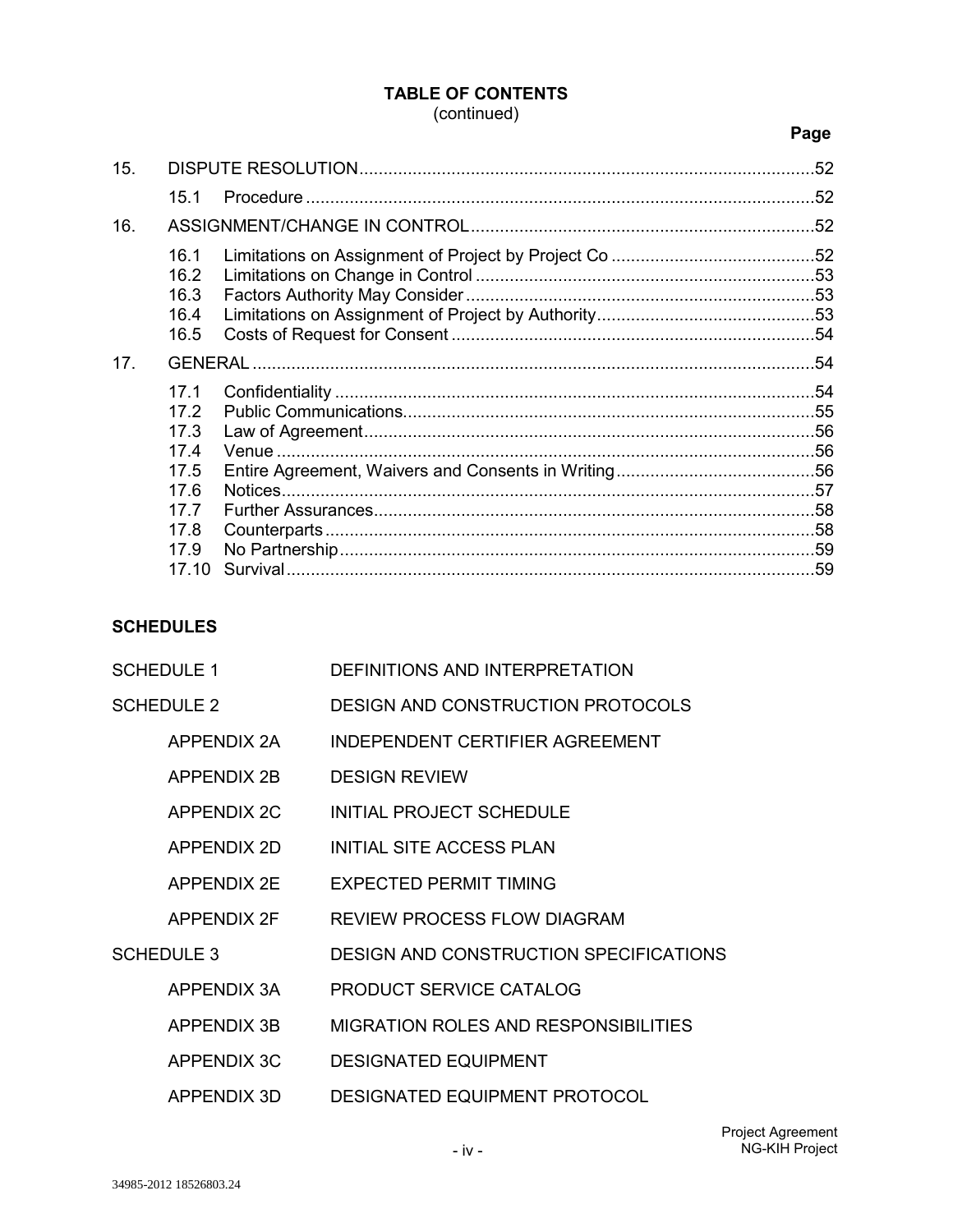#### **TABLE OF CONTENTS** (continued)

APPENDIX 3E DESIGN MAP SCHEDULE 4 SERVICES PROTOCOLS AND SPECIFICATIONS APPENDIX 4A SERVICES SPECIFICATIONS APPENDIX 4B HANDBACK REQUIREMENTS SCHEDULE 5 INSURANCE REQUIREMENTS APPENDIX 5A LENDER ENDORSEMENTS SCHEDULE 6 CHANGES, MINOR WORKS AND INNOVATION PROPOSALS SCHEDULE 7 LANDS APPENDIX 7A DESCRIPTION OF SITE LOCATIONS SCHEDULE 8 PAYMENTS APPENDIX 8A BASELINE POLE ATTACHMENT COSTS SCHEDULE 9 COMPENSATION ON TERMINATION SCHEDULE 10 LENDERS' REMEDIES AGREEMENT SCHEDULE 11 PROJECT CONTRACTOR COLLATERAL AGREEMENT SCHEDULE 12 PROJECT CO'S OWNERSHIP INFORMATION SCHEDULE 13 DISPUTE RESOLUTION PROCEDURE APPENDIX 13A REFEREE AGREEMENT SCHEDULE 14 RECORDS AND REPORTS SCHEDULE 15 FINANCIAL MODEL SCHEDULE 16 COMMUNICATION ROLES SCHEDULE 17 KEY INDIVIDUALS SCHEDULE 18 COMPLETION DOCUMENTS SCHEDULE 19 MARKET TESTING PROCEDURE SCHEDULE 20 THIRD PARTY INFRASTRUCTURE TERM SHEETS SCHEDULE 21 MASTER AGREEMENT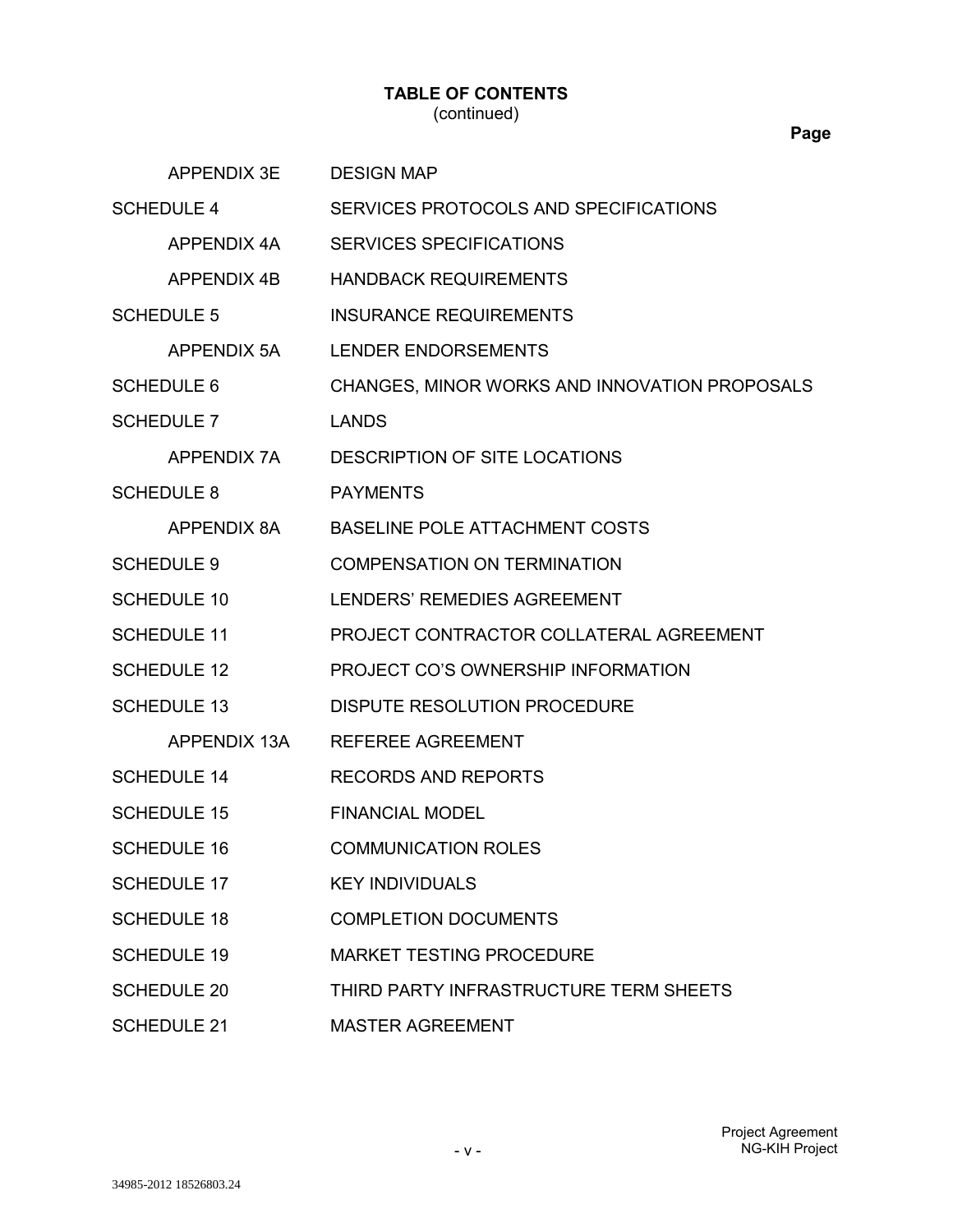# **PROJECT AGREEMENT**

**THIS PROJECT AGREEMENT** dated as of September 3, 2015 is entered into:

#### **BETWEEN:**

**The Commonwealth of Kentucky**

(the "**Authority**")

# **AND:**

# **KentuckyWired Infrastructure Company, Inc.**

("**Project Co**")

# **WHEREAS:**

A. Pursuant to RFP 758 1500000003-5 issued July 11, 2014 (as amended from time to time, the "**RFP**"), the Authority selected Macquarie Infrastructure Developments LLC to design, build, finance, operate and maintain the NG-KIH System.

B. On December 22, 2014, the Authority and Macquarie Infrastructure Developments LLC entered into a master agreement (as amended from time to time, the "**Master Agreement**") in respect of the Project, a copy of which is attached as Schedule 21 [Master Agreement].

C. Macquarie Infrastructure Developments LLC assigned its rights and obligations under the Master Agreement to Project Co.

D. The Authority and Project Co have agreed to enter into this Project Agreement whereby Project Co will design, build, finance, operate and maintain the NG-KIH System, all as more particularly described in this Project Agreement.

E. Project Co will, in turn, enter into the Project Implementation Agreement with Operations Co whereby Operations Co will design, build, operate and maintain the NG-KIH System, all as more particularly described in the Project Implementation Agreement.

F. The rights and obligations of the parties will be governed by the terms and conditions set out in this Project Agreement.

**NOW THEREFORE THIS PROJECT AGREEMENT WITNESSES THAT**, in consideration of the mutual covenants herein contained and other good and valuable consideration, the receipt and sufficiency of which are hereby expressly acknowledged by each of the parties hereto, the parties hereto agree as follows:

# **1. INTERPRETATION**

# **1.1 Definitions**

In this Project Agreement, unless the context otherwise requires, capitalized terms will have the meanings set out in Schedule 1 [Definitions and Interpretation]. Certain words and expressions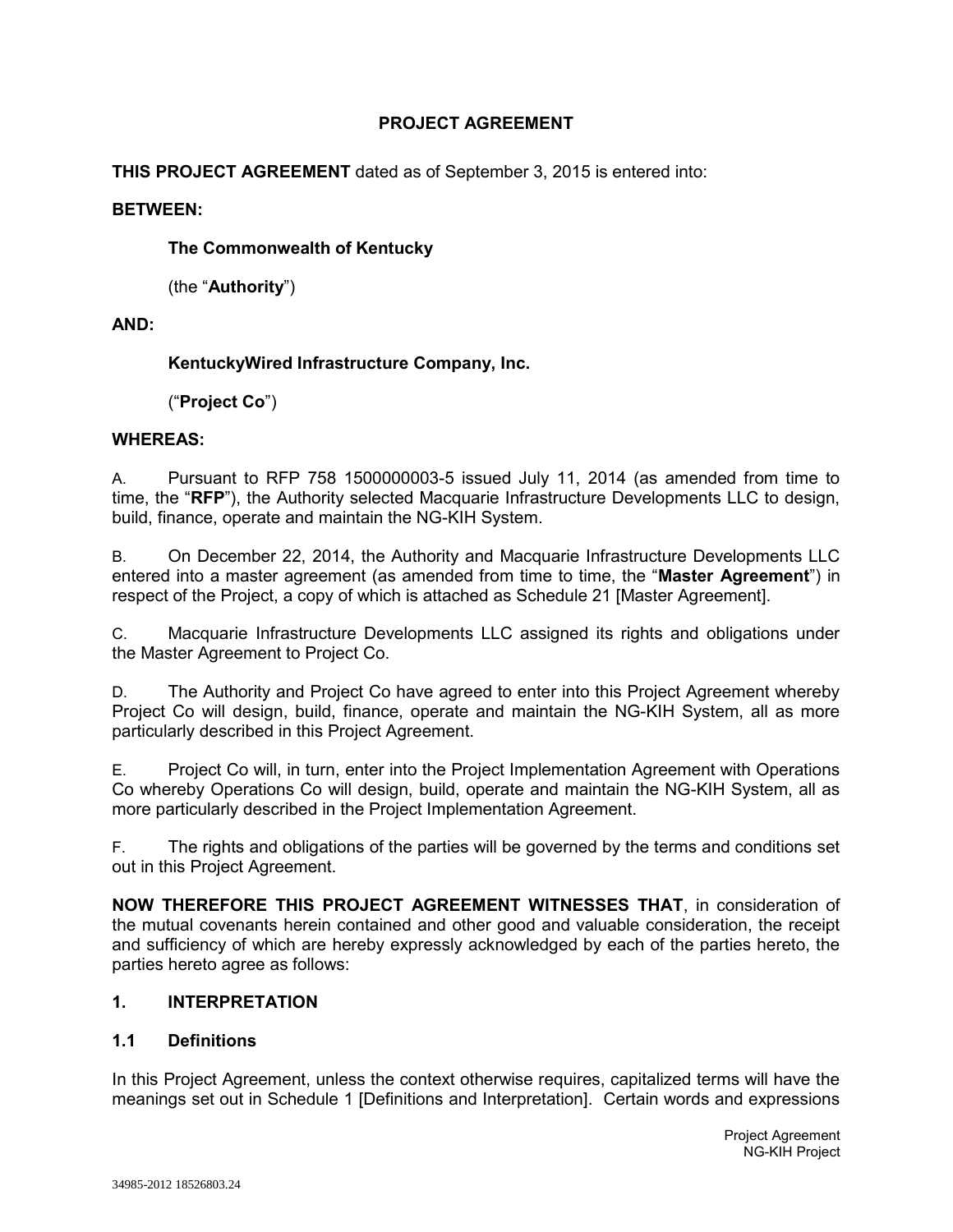are defined within the schedules hereto and such definitions will apply, unless the context otherwise requires, in all other parts of this Project Agreement whether or not Schedule 1 [Definitions and Interpretation] contains a cross-reference to such definitions.

#### **1.2 Interpretation**

Unless the context otherwise requires, this Project Agreement will be interpreted and construed in accordance with the provisions set out in Schedule 1 [Definitions and Interpretation].

#### **1.3 Schedules**

The schedules hereto and the terms set out therein will be deemed fully a part of this Project Agreement.

#### **2. GENERAL PROJECT TERMS**

#### **2.1 Term and Termination**

The term of this Project Agreement (the "**Term**") will commence on the Effective Date and will continue to the Expiration Date unless earlier terminated:

- (a) by the Authority at any time in its discretion, and at the convenience of the Authority, by notice stating that termination is for convenience pursuant to this Section 2.1(a);
- (b) by either party pursuant to Section 6.3 in connection with insufficient insurance;
- (c) by either party pursuant to Section 6.4 in connection with uncollectible Insurance Receivables;
- (d) by the Authority pursuant to Section 6.10 in connection with a Principal Insured Risk becoming Uninsurable;
- (e) by either party pursuant to Section 8.4(c) or 8.4(e) in connection with a Relief Event;
- (f) by either party pursuant to Section 8.6(c) or 8.6(d) in connection with a Force Majeure Event;
- (g) by the Authority pursuant to Section 12.4 in connection with a Project Co Event of Default; or
- (h) by Project Co pursuant to Section 13.3 in connection with an Authority Event of Default.

Unless otherwise specified, the Termination Date for such earlier terminations will be the date notice of termination is given by one party to the other party in accordance with this Project Agreement. Except as referred to in this Section 2.1, neither party will have the right to terminate this Project Agreement.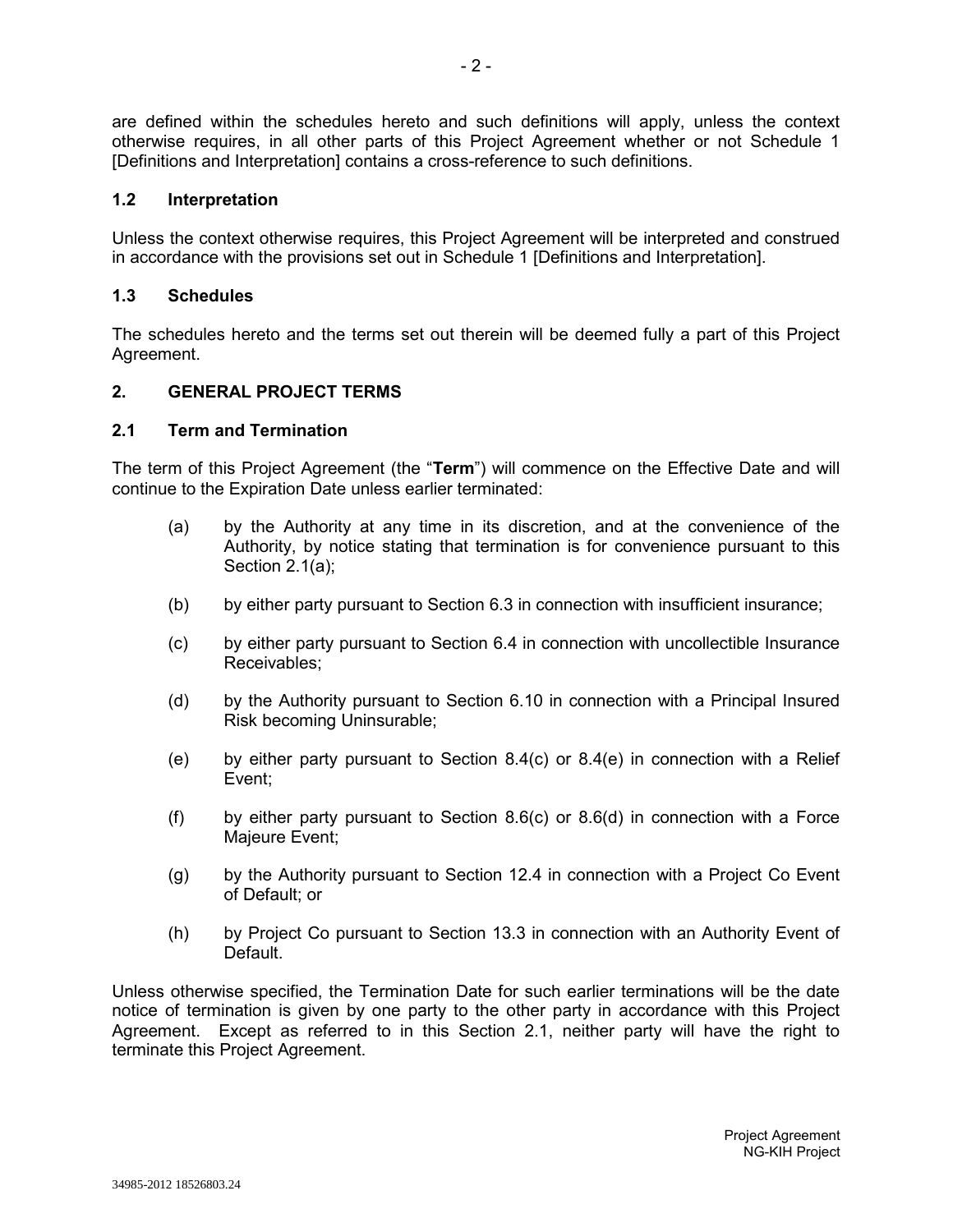# **2.2 Document Deliveries**

Concurrently with the execution and delivery of this Project Agreement:

- (a) Project Co will deliver to the Authority the documents described in Section 2 of Schedule 18 [Completion Documents]; and
- (b) the Authority will deliver to Project Co the documents described in Section 3 of Schedule 18 [Completion Documents].

# **2.3 Assumption of Risk**

Except to the extent expressly allocated to the Authority or otherwise provided for under this Project Agreement, all risks, costs and expenses in relation to the performance by Project Co of its obligations under this Project Agreement are allocated to, and accepted by, Project Co as its entire and exclusive responsibility.

# **2.4 Opportunities**

Except as expressly provided in this Project Agreement, or as may be specifically agreed in writing between the Authority and Project Co during the Term, the Authority reserves the right to all commercial and other opportunities for, or related to, the Project and the Lands.

# **2.5 General Duty of Project Co to Mitigate**

In all cases where Project Co is entitled to receive from the Authority any compensation in addition to the payments described in Sections 3.1(a) and 3.1(b), costs, damages or extensions of time, Project Co will use all commercially reasonable efforts to mitigate such amount required to be paid by the Authority to Project Co under this Project Agreement, or the length of the extension of time. Upon request from the Authority, Project Co will promptly submit a detailed description, supported by all such documentation as the Authority may reasonably require, of the measures and steps taken by Project Co to mitigate and meet its obligations under this Section 2.5.

# **2.6 General Duty of Authority to Mitigate**

In all cases where the Authority is entitled to receive from Project Co any compensation, costs or damages, but not in any other case, the Authority will use all commercially reasonable efforts to mitigate such amount required to be paid by Project Co to the Authority under this Project Agreement, provided that such obligation will not require the Authority to:

- (a) take any action which is contrary to the public interest, as determined by the Authority in its discretion, or applicable Law; or
- (b) alter the amount of any Deductions it is entitled to make in accordance with Schedule 8 [Payments].

The Authority will have no obligation to mitigate, implied or otherwise, except as set out in this Section 2.6 or as otherwise expressly set out in this Project Agreement. Upon request from Project Co, the Authority will promptly submit a detailed description, supported by all such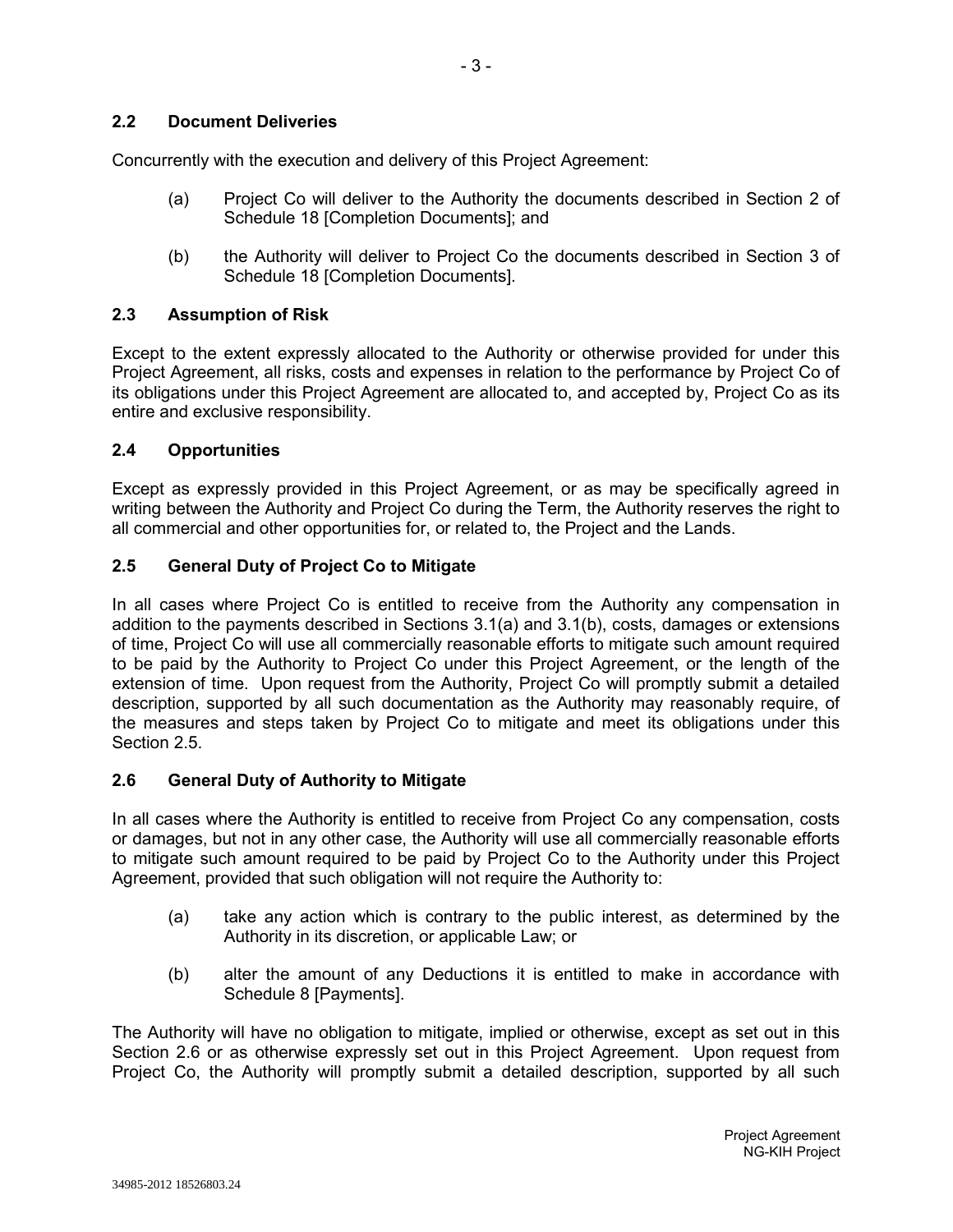documentation as Project Co may reasonably require, of the measures and steps taken by the Authority to mitigate and meet its obligations under this Section 2.6.

# **2.7 Representatives**

Project Co and the Authority will each have a Design and Construction Representative, appointed in accordance with and with the rights and responsibilities set out in Schedule 2 [Design and Construction Protocols], and an Operating Period Representative, appointed in accordance with and with the rights and responsibilities set out in Schedule 4 [Services Protocols and Specifications]. Project Co's Design and Construction Representative and Operating Period Representative may be the same person. The Authority may, in its discretion, appoint the same person to any or all of its Representative positions. From time to time, the Authority may by notice in writing to Project Co and Operations Co change the signing authority of any or all of the Authority Representatives and appoint or remove one or more other persons having signing authority.

#### **2.8 Key Individuals**

Attached as Schedule 17 [Key Individuals] is a list of persons (the "**Key Individuals**") that Project Co will utilize in undertaking the Design and the Construction. With respect to each of the Key Individuals:

- (a) Project Co will use commercially reasonable efforts to retain the Key Individuals to perform the duties for the period described in Schedule 17 [Key Individuals]; and
- (b) if for any reason a Key Individual resigns or is otherwise unavailable to perform the duties described in Schedule 17 [Key Individuals], Project Co will use commercially reasonable efforts to retain a replacement with similar expertise and experience to the unavailable Key Individual, satisfactory to the Authority, acting reasonably, and Project Co will not replace such Key Individual without the Authority's consent, acting reasonably.

No later than 6 months prior to the start of the Operating Period, Project Co will notify the Authority of the name and qualifications of the person designated by Project Co to be the "General Manager" or equivalent as of the start of the Operating Period, and such person will, from the date of such notice, be a Key Individual for the purposes of Section 2.8(b) above.

# **2.9 Naming**

The Authority will have the exclusive right to name the NG-KIH System and any parts thereof.

#### **2.10 Signs**

Subject to Section 7.14 of Schedule 2 [Design and Construction Protocols], Project Co will not erect or maintain any signs on the Lands or the NG-KIH System, other than warning, safety and instructional signs or signs required by applicable Laws, without the written consent of the Authority.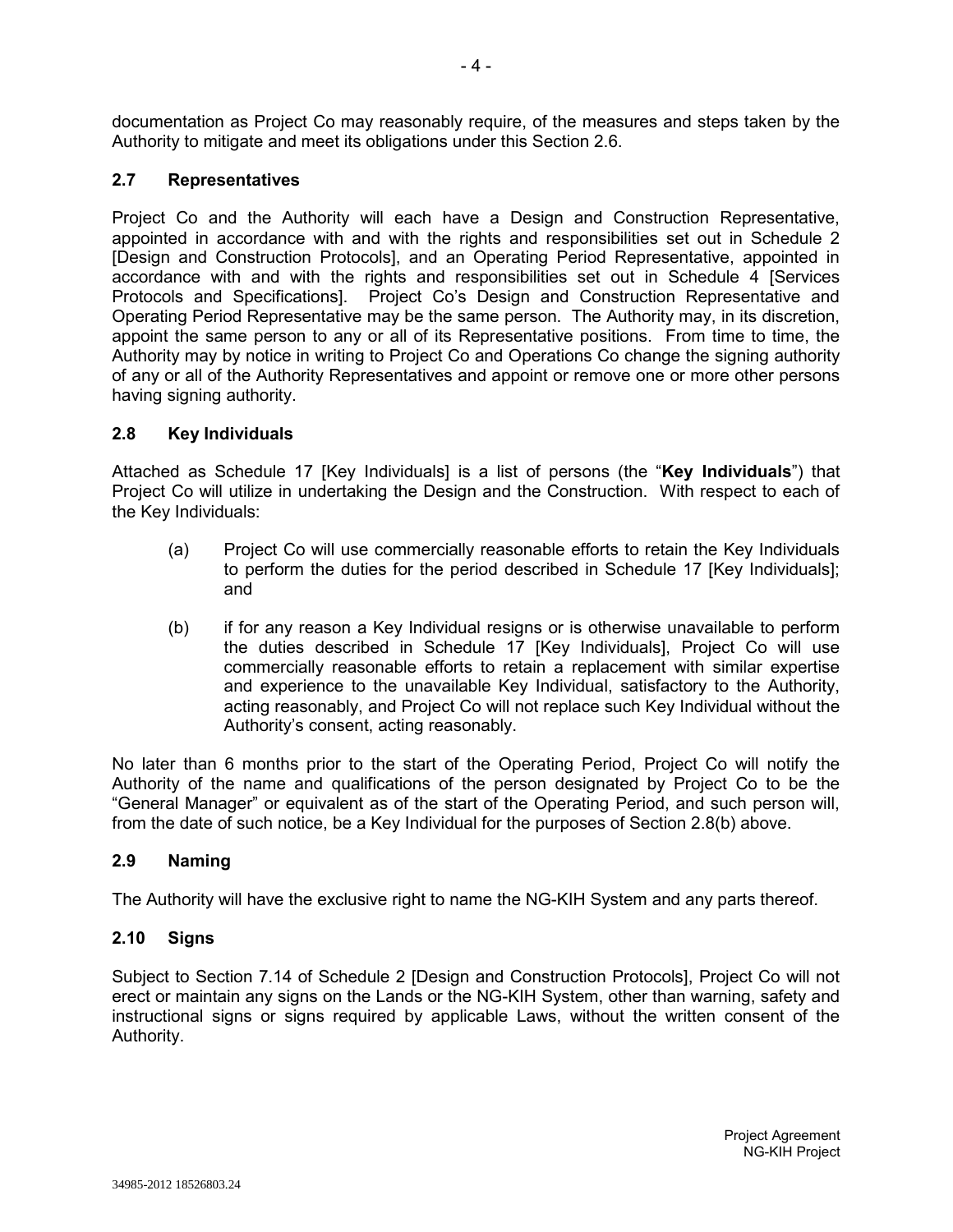## **2.11 Early Works**

The parties acknowledge and agree that the early works undertaken pursuant to the Master Agreement (the "**Early Works**") terminated on the Effective Date and that the Early Works performed prior to the Effective Date are deemed to have been undertaken by Project Co pursuant to this Project Agreement. Project Co accepts and assumes the risk, responsibility and liability for and in respect of the performance of the Early Works in accordance with the provisions of this Project Agreement.

#### **2.12 Performance Security**

The parties acknowledge and agree that the performance security required to be delivered by or on behalf of Project Co in connection with the Project is the performance security to be provided by the Design-Builder pursuant to the Design-Build Agreement and the Service Provider pursuant to the Services Contract.

#### **3. AUTHORITY'S GENERAL OBLIGATIONS**

#### **3.1 Payments**

Subject to Project Co meeting the requirements for payment set out in this Project Agreement, the Authority will pay Project Co amounts expressly provided for herein, including:

- (a) the Milestone Payment as set out in Schedule 8 [Payments];
- (b) the Availability Payments as set out in Schedule 8 [Payments];
- (c) the Termination Payments as set out in Schedule 9 [Compensation on Termination];
- (d) amounts owing under Section 3.6 (Purchase of Designated Equipment);
- (e) amounts owing under Section 6 (Insurance, Damage and Destruction);
- (f) amounts owing under Section 7 (Changes, Minor Works and Innovation Proposals);
- (g) amounts owing under Section 8 (Supervening Events);
- (h) amounts owing under Section 9 (Indemnities and Limits on Liabilities and Remedies); and
- (i) amounts owing pursuant to the final resolution of a Dispute in accordance with the Dispute Resolution Procedure set out in Schedule 13 [Dispute Resolution Procedure],

in accordance with the provisions of this Project Agreement and all applicable Laws.

#### **3.2 Limitation on Payments**

Other than the payments expressly provided for herein, Project Co will have no right to any further payment from the Authority in connection with the Design, Construction, Services or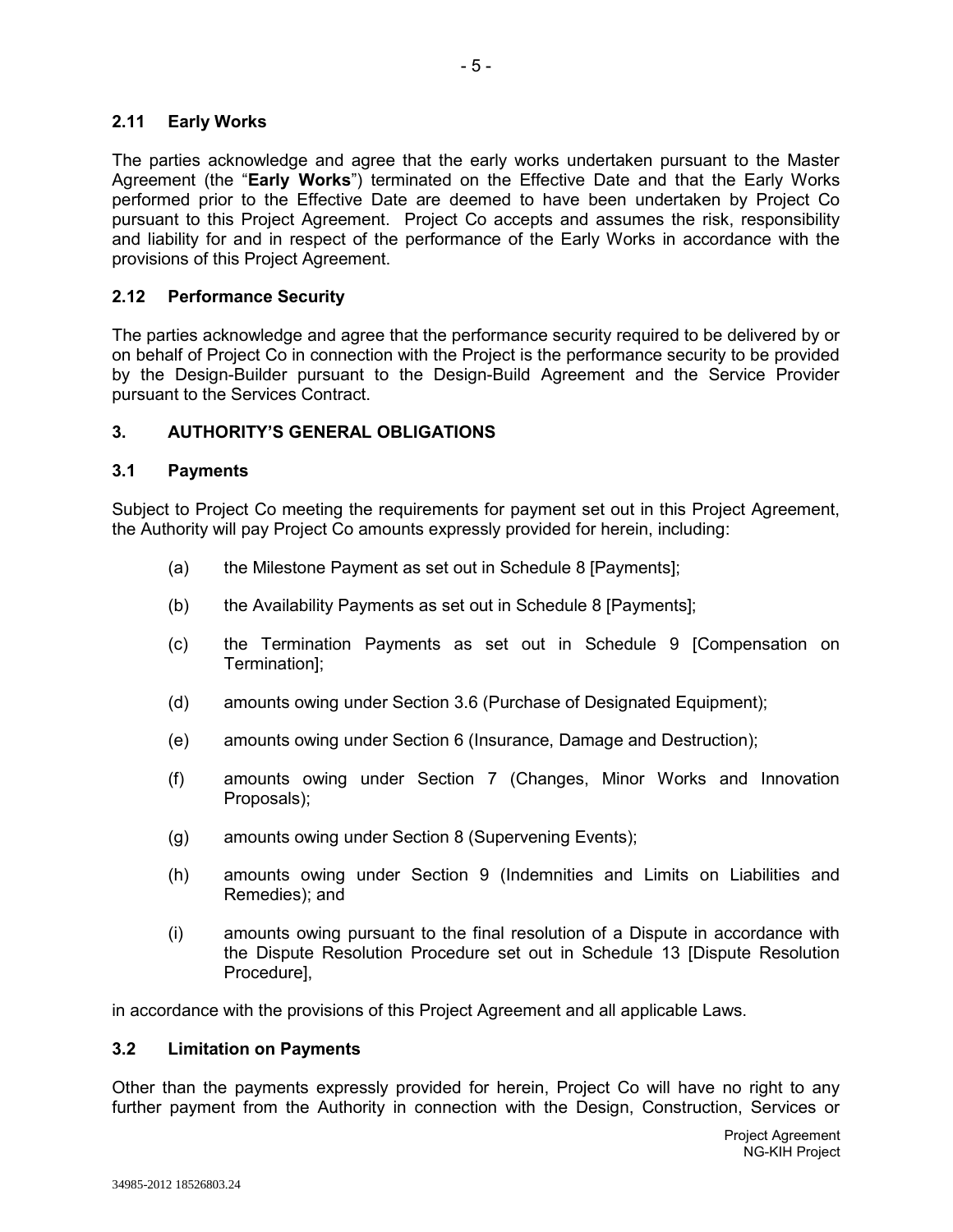System Refresh or otherwise in connection with the Project. The parties acknowledge and agree that, other than as expressly provided for herein, this Project Agreement is a fixed price contract pursuant to which Project Co takes the risk of cost overruns and is entitled to the benefit of cost saving. As such, the costs incurred by Project Co in connection with the Project, and the allocation of such costs, are within Project Co's sole discretion.

# **3.3 Provision of Lands**

The Authority will make the Lands available for the Project in accordance with Schedule 7 [Lands] and the parties' rights and obligations in respect of the Lands are set out in such Schedule 7.

# **3.4 Permitting Assistance**

The Authority shall, at its own cost, provide or cause to be provided such information, documentation and administrative assistance as Project Co may request and as the Authority may reasonably be able to provide, and shall execute such applications as are required to be in its name, to enable Project Co to obtain, maintain or renew any Permit or to demonstrate compliance with any Permit. The Authority shall provide or cause to be provided such information, documentation and assistance and/or execute such applications pursuant to this Section 3.4 within 10 Business Days of receipt of Project Co's request or such shorter period as is reasonable in the circumstances.

Subject to Section 8 (Supervening Events) and Section 2.1 of Schedule 7 [Lands], the Authority shall not be responsible for obtaining or for any delay in obtaining or for the failure of Project Co to obtain any Permit, unless such delay or failure is caused by any act or omission of the Authority. For greater certainty, the Authority shall not be obligated to:

- (a) exercise any other of its legal rights in order to avoid or eliminate the requirement to obtain any Permit; or
- (b) automatically grant to Project Co any Permit for which it is the authorizing entity.

The Authority will apply its usual procedures and criteria in considering applications from Project Co for any Permit. For greater certainty, nothing in this Project Agreement shall fetter the Authority's discretion in considering any application by Project Co for a Permit for which the Authority is the authorizing entity.

# **3.5 Authority's Representations and Warranties**

The Authority represents and warrants to Project Co, as of the Effective Date, that:

- (a) the Authority has full power and capacity to enter into, carry out the transactions contemplated by and duly perform all its obligations contained in this Project Agreement and all other documents, instruments and agreements required to be executed and delivered by the Authority pursuant to this Project Agreement;
- (b) the execution and delivery of this Project Agreement and all other documents, instruments and agreements required to be executed and delivered by the Authority pursuant to this Project Agreement, and the completion of the transactions contemplated by this Project Agreement, have been duly authorized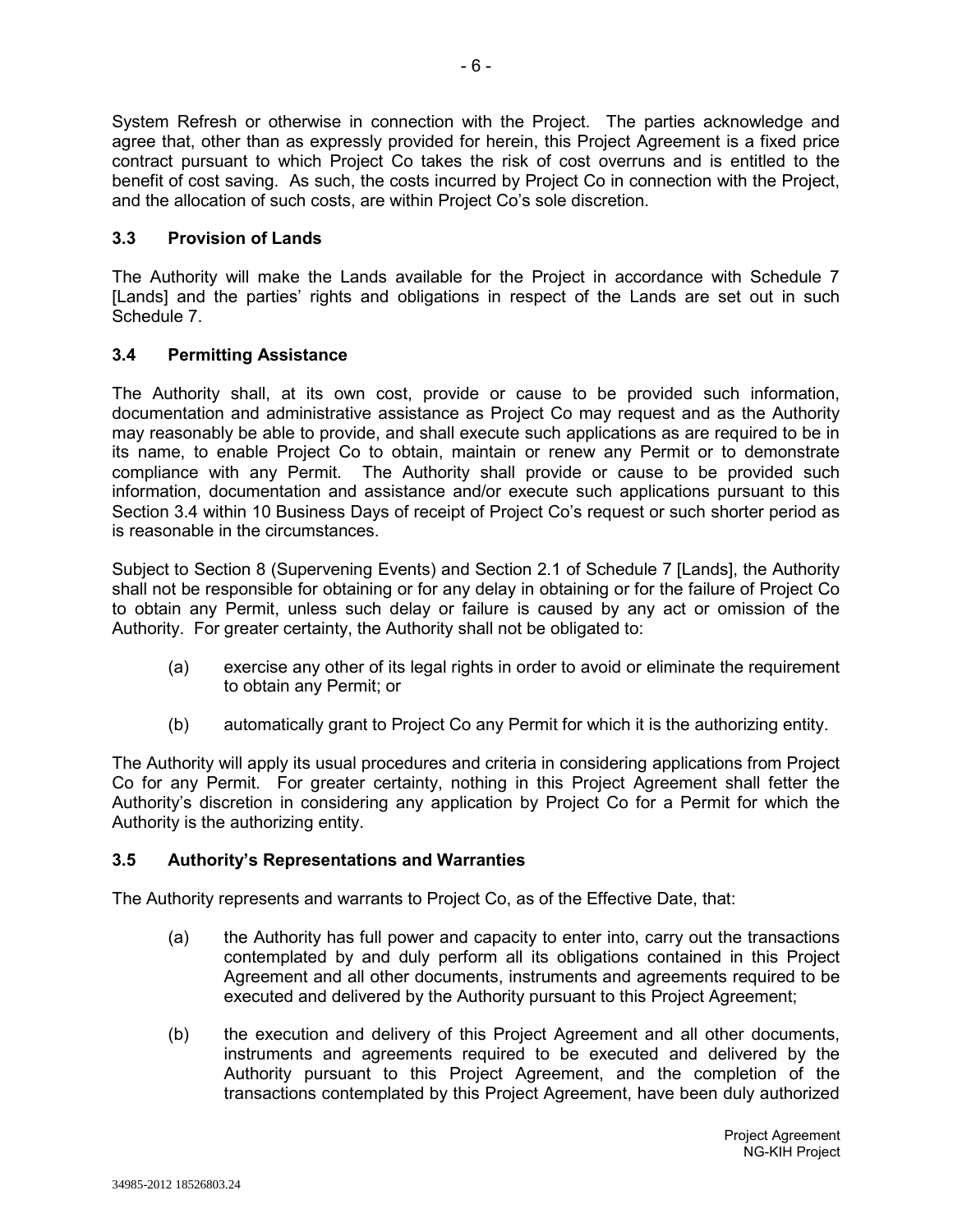by all necessary action on the part of the Authority, and this Project Agreement has been duly executed and delivered by the Authority and constitutes a legal, valid and binding obligation of the Authority enforceable in accordance with its terms, except to the extent that its enforceability may be limited by bankruptcy, insolvency or other similar laws affecting creditors' rights from time to time in effect and equitable principles of general application;

- (c) all required third party consents to the execution by the Authority of, and performance of its obligations under, this Project Agreement have been received;
- (d) to the extent that the chief officer selected by the Authority for the Project Has Knowledge, there are no facts or information relating to the Project which the Authority has not disclosed to Project Co and which, if learned by Project Co, would reasonably be expected to materially affect Project Co's evaluation of the risks Project Co is assuming pursuant to this Project Agreement, Operations Co's evaluation of the risks Operations Co is assuming pursuant to the Project Implementation Agreement or any Project Contractor's evaluation of the risks such Project Contractor is assuming pursuant to its Project Contract; and
- (e) the procurement process pursuant to which Project Co was selected to enter into this Project Agreement was conducted in accordance with the RFP and all applicable Laws, including KRS Chapter 45A of the Kentucky Model Procurement Code.

# **3.6 Purchase of Designated Equipment**

The Authority will purchase the Designated Equipment and arrange for delivery of the Designated Equipment to Project Co (or as Project Co may direct) in accordance with the Designated Equipment Protocol. The Authority will, on the System Completion Date, make a payment to Project Co in the amount of \$1,354,000, which reflects the difference between the original budget for the Designated Equipment and \$28,646,000. In addition, to the extent that the amount actually paid by the Authority in respect of Designated Equipment is less than \$28,646,000 as a result of a change in the type or quantity of Designated Equipment required by Project Co, the Authority will, on the System Completion Date, make a further payment to Project Co in the amount of the difference between \$28,646,000 and the amount actually paid by the Authority in respect of Designated Equipment (taking into account changes in the type or quantity of Designated Equipment only).

#### **3.7 Authority Common Carrier Covenant**

The Authority covenants not to take or fail to take any action that would result in the designation of Project Co or any Project Co Person as a Common Carrier or in the application of the Common Carrier Regulations to Project Co, any Project Co Person or the NG-KIH System or any part thereof. The Authority acknowledges and agrees that the performance by Project Co or any Project Co Person of obligations under this Project Agreement, the Project Implementation Agreement or any Project Contract does not require any Person, including Project Co or any Project Co Person, to be regulated as a Common Carrier and such obligations are not intended to constitute common carriage under applicable Laws.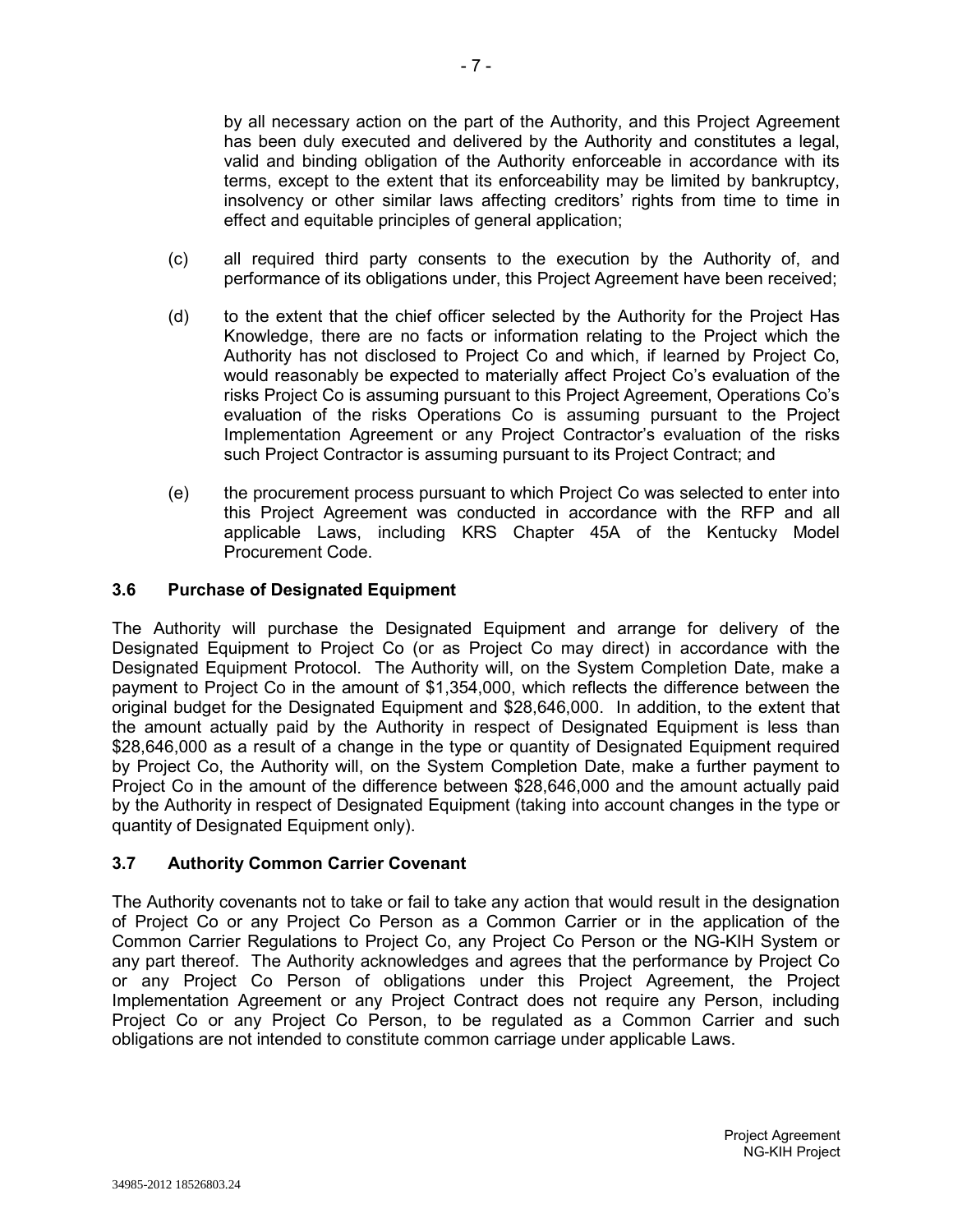#### **3.8 Authority Tax Monitoring and Compliance Covenant**

The Authority understands that Project Co is causing the Kentucky Economic Development Finance Authority ("**KEDFA**") to issue certain bonds (the "**Bonds**"), the interest on which is intended to be excluded from the gross income of the holders thereof, and loan the proceeds of the Bonds to Project Co in order to provide funds to design and construct the NG-KIH System.

The Authority covenants that it shall not take any action or inaction, nor fail to take any action or permit any action to be taken, if any such action or inaction would adversely affect the exclusion from gross income for federal income tax purposes of the interest on the Bonds. Without limiting the generality of the foregoing, the Authority covenants that it will comply with the instructions and requirements of the Commonwealth Tax Certificate, which is attached as Exhibit B to the Tax Certificate and Agreement dated September 3, 2015, between Project Co and KEDFA and incorporated herein as if set forth fully herein. The Authority will, on a timely basis, provide Project Co and Operations Co with all necessary information with respect to the Authority's Private Payment Monitoring Obligation (as defined in the Commonwealth Tax Certificate).

The Authority will provide funding to Project Co to cover any incremental costs of redeeming, defeasing or refinancing Bonds in connection with a Private Payment Remedial Action (as defined in the Commonwealth Tax Certificate).

Notwithstanding any other provision of this Project Agreement to the contrary, the covenants contained in this Section 3.8 shall survive the defeasance or payment in full of any and all the Bonds. As used in this Section 3.8, the term Bonds includes all obligations issued by KEDFA from time to time to finance or refinance the NG-KIH System.

#### **3.9 Pole Attachment Agreements**

The Authority will enter into each Pole Attachment Agreement required for the Project. During the Term, the Authority will, if applicable, renew each Pole Attachment Agreement no later than the expiration date set out in such Pole Attachment Agreement to ensure the continuous operation of the NG-KIH System. Subject to Project Co's obligation to pay Pole Attachment Fees as set out in Section 3.5 of Appendix 4A [Services Specifications], the Authority will fulfill, or cause to be fulfilled, any of the other obligations under the Pole Attachment Agreements. The Authority will appoint Operations Co as its agent or designee pursuant to each Pole Attachment Agreement.

Since Pole Attachment Agreements had not been entered into with all Pole Providers as at the Effective Date, the parties acknowledge that there may be an increase or decrease in the Baseline Pole Attachment Costs.

Subject to the remaining provisions of this Section 3.9, Project Co will finalize a Simple Pole Attachment Agreement with each Pole Provider (other than a Material Telecommunications Company) in accordance with the Project Schedule and subject to the Authority's right to review each Simple Pole Attachment Agreement before it is finalized in accordance with the agreed review procedure.

For clarity, Project Co will not be entitled to claim a Compensation Event in respect of any delay in obtaining a fully executed Simple Pole Attachment Agreement from each Pole Provider (other than a Material Telecommunications Company) during the Construction Period unless: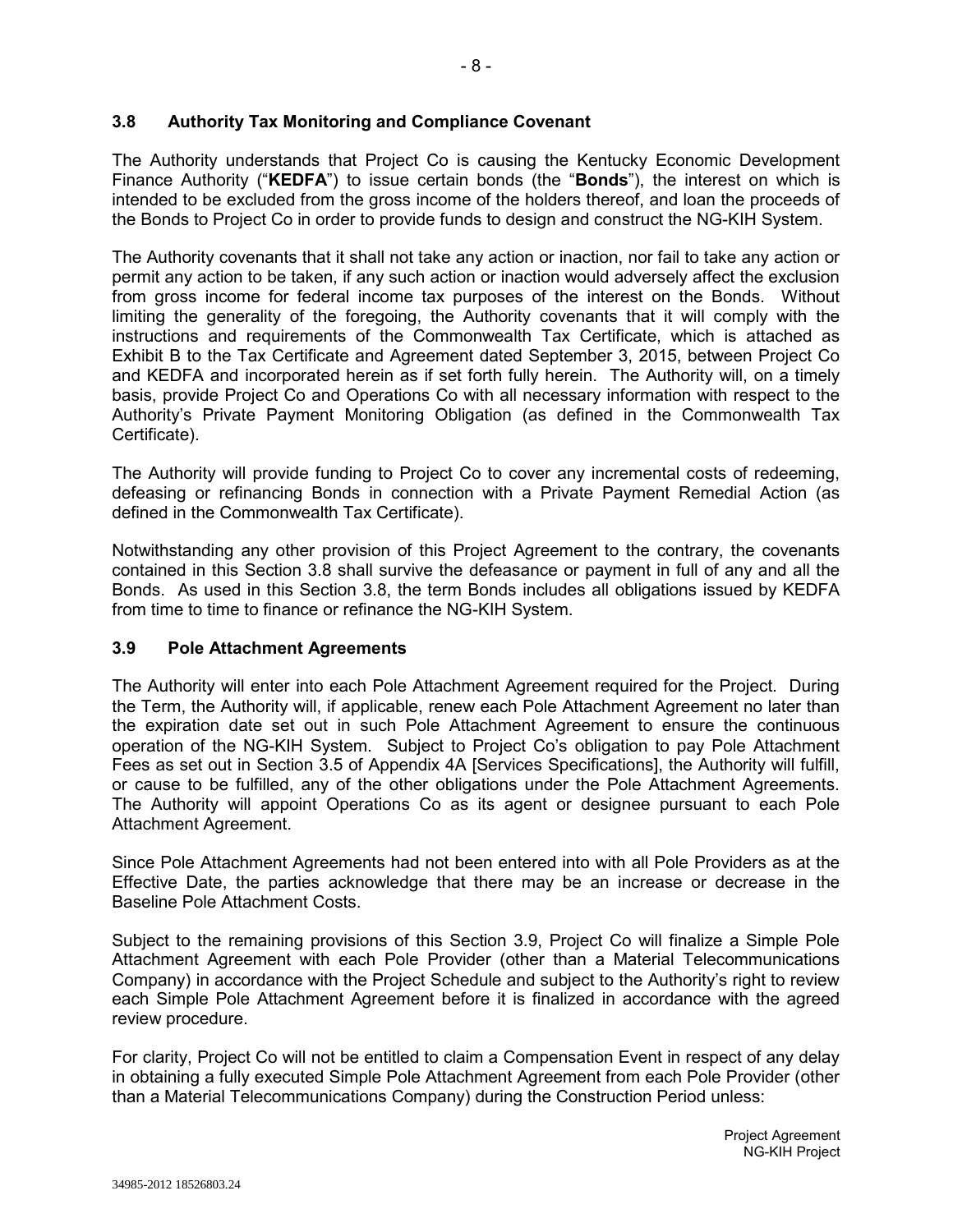- (a) the Authority does not execute the finalized Simple Pole Attachment Agreement provided to the Authority by Project Co within 3 Business Days of receipt thereof; or
- (b) a Pole Provider refuses to enter into a Simple Pole Attachment Agreement.

For the five Pole Providers identified with a double asterisk in Appendix 8A [Baseline Pole Attachment Costs], Project Co will use commercially reasonable efforts to negotiate alternate (i) payment structures, including upfront payment of pole attachment rates, (ii) contract duration, including multi-year pole attachment agreements and/or (iii) other contractual terms and conditions that may result in a Complex Pole Attachment Agreement.

The Authority shall, at its own cost, provide or cause to be provided such information, documentation and assistance as Project Co may request and as the Authority may reasonably be able to provide to support the negotiation of any Complex Pole Attachment Agreement.

The parties agree to discuss certain of the Simple Pole Attachment Agreements that have been entered into by the Authority in order to determine whether approaching the relevant Pole Provider (each, a "**Targeted Pole Provider**") could result in an amended commercial agreement with that Targeted Pole Provider (each, an "**Amended Pole Attachment Agreement**") that would benefit the Project. The discussion between the parties will determine the list of Targeted Pole Providers to approach, if any, and the elements of the Complex Pole Attachment Agreement that would be presented to such Targeted Pole Provider (such as connections, trades, swaps). The parties will take into account any relevant factors in determining whether to approach a Targeted Pole Provider, including the impact or effect on the quality or delivery of the NG-KIH System or the Services, the relationship between the Authority and the Targeted Pole Provider and any negative impact or increased risk to Project Co, Operations Co, any Project Contractor or the Authority.

The parties acknowledge that the discussions between the parties referenced in the preceding paragraph and any negotiations with a Targeted Pole Provider resulting in an executed Amended Pole Attachment Agreement must occur during the Construction Period and in advance of any make-ready design work in respect of the Targeted Pole Provider's poles (the "**Simple Pole Attachment Agreement Amendment Period**").

If Project Co and the Targeted Pole Provider have negotiated an Amended Pole Attachment Agreement, Project Co will submit a Pole Attachment Proposal in accordance with Section 5 of Schedule 6 [Changes, Minor Works and Innovation Proposals]. The Authority agrees that it will not enter into an Amended Pole Attachment Agreement until it has completed the process set out in Section 5 of Schedule 6.

#### **3.10 Procurement Protest or Challenge**

The Authority will defend any protest or other challenge to the procurement process pursuant to which Project Co was selected to enter into this Project Agreement or to the Authority's or Project Co's right to proceed with the Project or any aspect thereof in connection with the procurement, to the extent that such protest or other challenge was denied following an initial review by the Secretary of the Finance and Administration Cabinet and the protester or challenger is seeking an injunction or other order of a court of competent jurisdiction resulting therefrom. The Authority will pay any costs incurred in defending the actions of the Authority related to the procurement process and the determination of the Secretary of the Finance and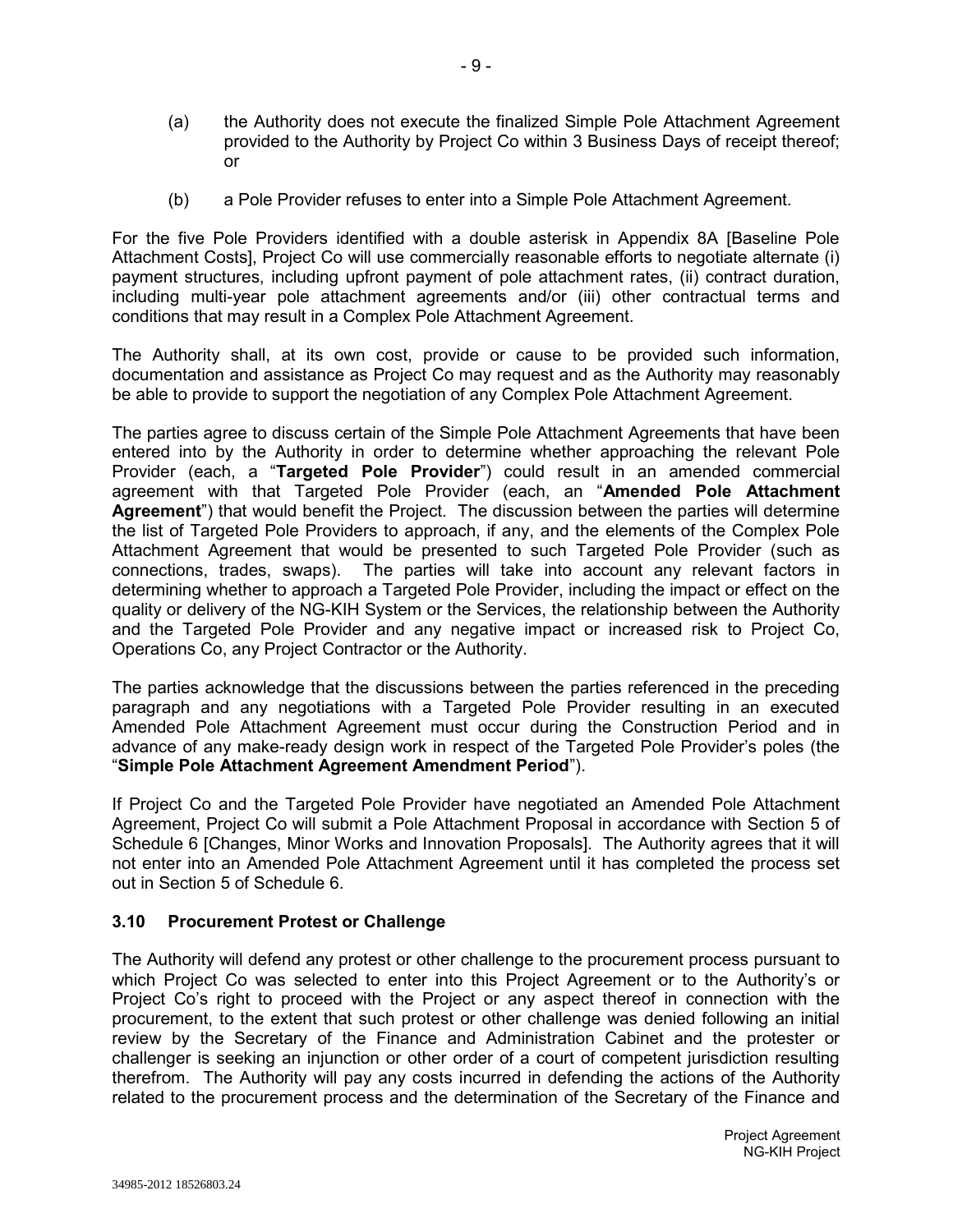Administration Cabinet. Project Co agrees to assist in the defense of the protest or challenge to the procurement process and will pay any costs incurred in defending the actions of Project Co related to the procurement process or to its interests in this Project Agreement. In connection with any legal proceedings related to a protest or other challenge to the procurement process as contemplated hereby, the parties, acting reasonably and in the best interests of the Project, will consider requesting that the protester or challenger be required to post an injunction bond.

# **4. PROJECT CO'S GENERAL OBLIGATIONS**

# **4.1 General Obligations Re: Project**

Subject to and in accordance with the provisions of this Project Agreement and all applicable Laws and Permits, Project Co will carry out the Design and Construction and perform the Services.

#### **4.2 Records and Reports**

Project Co will, at its own cost and expense, retain and maintain the records and reports referred to in Schedule 14 [Records and Reports] in accordance with such Schedule and in a form that is capable of audit by the Authority.

#### **4.3 No Other Business**

Project Co will not engage in any business or activity other than the business or activities conducted for the purpose of the Project or otherwise expressly permitted hereunder.

#### **4.4 Project Co Persons**

Project Co will, as between itself and the Authority, be responsible for, and not relieved of its obligations hereunder by, the acts, omissions, breaches, defaults, non-compliance, negligence and/or willful misconduct of any Project Co Person and all references in this Project Agreement to any act, omission, breach, default, non-compliance, negligence or willful misconduct of Project Co will be construed accordingly to include any act, omission, breach, default, noncompliance, negligence or willful misconduct committed by a Project Co Person.

# **4.5 Use of Sub-Contractors**

Without limiting Section 4.4, the Authority acknowledges that Project Co may carry out the Design, Construction, Services and/or System Refresh by contracting such obligations to Operations Co, who will, in turn, contract all or part of its obligations under the Project Implementation Agreement to the Project Contractors, who may, in turn, contract all or part of their obligations under any Project Contract to one or more Sub-Contractors.

In respect of the Project:

(a) Project Co will not contract with, or allow Operations Co or any of its Project Contractors or any Sub-Contractors to contract with, any Person that is a Restricted Person; and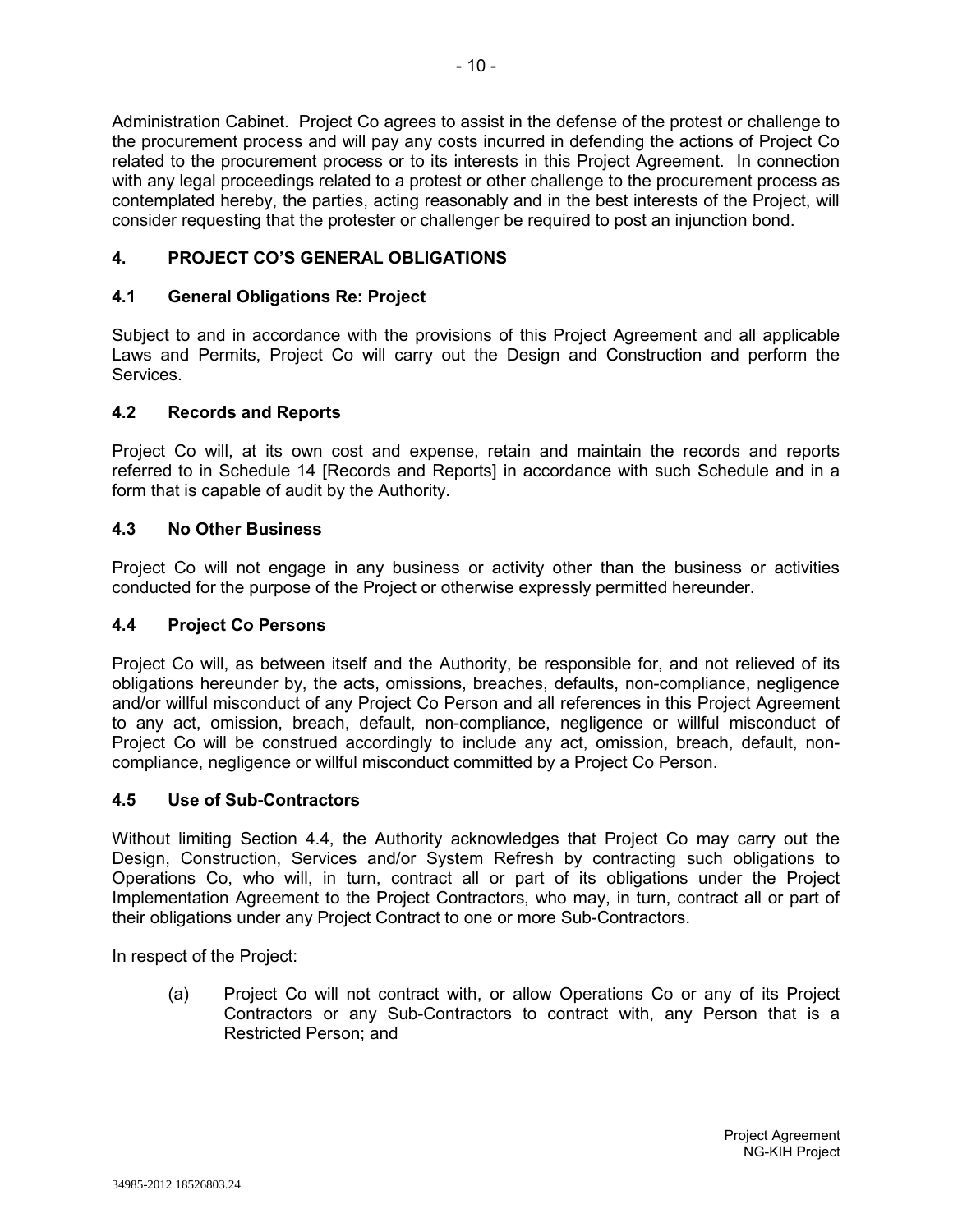(b) Project Co will not utilize, and will not allow Operations Co or any of its Project Contractors or any Sub-Contractors to utilize, any materials from any Restricted State other than unprocessed raw materials and Non-Operative Components.

Notwithstanding the use of Operations Co, Project Contractors or Sub-Contractors, Project Co:

- (c) will not be relieved or excused from any of its obligations or liabilities under this Project Agreement; and
- (d) will remain liable to the Authority for the performance of all the covenants, obligations, agreements and conditions of this Project Agreement that are to be performed by Project Co.

#### **4.6 Project Implementation Agreement and Project Contracts**

Project Co will not:

- (a) terminate, or agree to or permit the termination of, all or any material part of the Project Implementation Agreement or any Project Contract except:
	- (1) as required to do so by the Authority pursuant to the provisions of this Project Agreement; or
	- (2) if there is an event of default under the Project Implementation Agreement or a Project Contract and Project Co terminates it in order to prevent or cure a Project Co Event of Default;
- (b) make, or agree to or permit the making of:
	- (1) any material amendment to the Project Implementation Agreement or any Project Contract, other than amendments (whether made by Change Certificate or otherwise) that are the direct and reasonable consequence of a Change; or
	- (2) any departure by any party from any material provision of the Project Implementation Agreement or any Project Contract;
- (c) permit Operations Co to assign or transfer to any Person any of Operations Co's rights or obligations under the Project Implementation Agreement, other than in accordance with the terms of the Project Implementation Agreement;
- (d) permit any Project Contractor to assign or transfer to any Person any of such Project Contractor's rights or obligations under a Project Contract, other than in accordance with the terms of such Project Contract; or
- (e) enter into, or permit the entering into of, any Project Contract other than those entered into on or before the Effective Date,

unless Project Co has, at its earliest practicable opportunity, submitted to the Authority notice of the proposed course of action (and any relevant documentation) and the Authority has consented to such course of action, such consent not to be unreasonably withheld or delayed.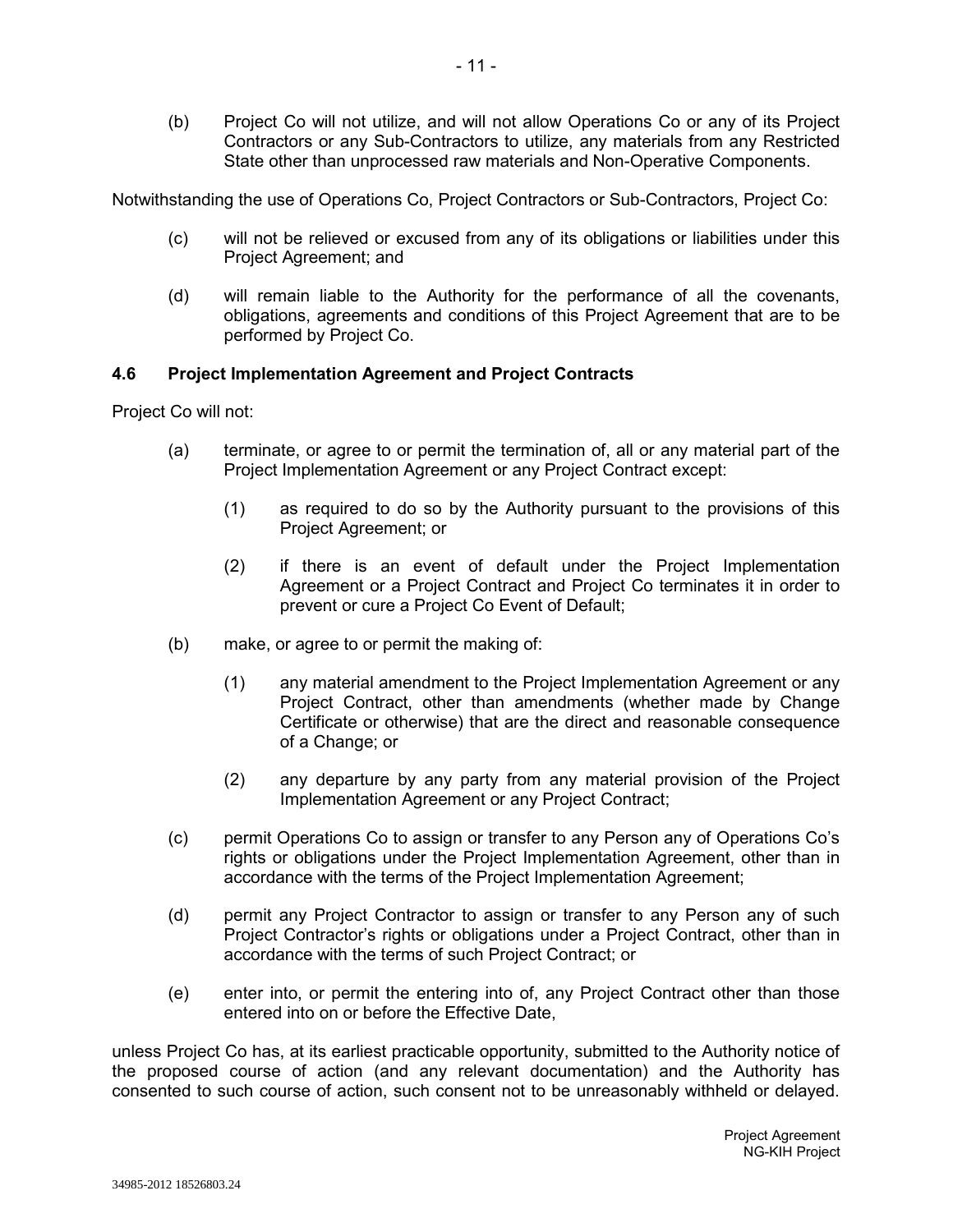The Authority will give or deny such consent within: (i) 15 Business Days of receipt of such notice and all relevant documentation, if Project Co is seeking to terminate the Project Implementation Agreement or a Project Contract and the Project Implementation Agreement or such Project Contract may, in accordance with its terms, be terminated immediately; and (ii) 30 Business Days of receipt of such notice and all relevant documentation in all other cases, and, if the Authority fails to give or deny its consent within such time periods, it will be deemed not to have given its consent. In determining whether to provide such consent and without limiting the Authority's discretion, it will be reasonable for the Authority to refuse its consent to the proposed course of action if:

- (f) the proposed assignee, transferee or party entering into the Project Implementation Agreement or any Project Contract is a Restricted Person; or
- (g) the proposed course of action could, in the reasonable opinion of the Authority, have a material adverse effect on the Authority or the Project.

# **4.7 Costs of Request for Consent**

If Project Co requests consent to a proposed course of action pursuant to Section 4.6, Project Co will pay, without duplication, the Authority's reasonable internal administrative and personnel costs and all reasonable out-of-pocket costs in connection with considering any such request. At the time of such request, Project Co will make a payment to the Authority in the amount of \$5,000 (Index Linked) against its obligations under this Section 4.7. After the Authority renders its decision, the Authority will either refund any overpayment or invoice Project Co for any additional amounts owing under this Section 4.7 and Project Co will promptly pay such amount to the Authority.

# **4.8 Replacement Project Implementation Agreement or Project Contract**

If the Project Implementation Agreement or any Project Contract at any time lapses, terminates, or otherwise ceases to be in full force and effect (whether by reason of expiration or otherwise), unless the goods, services or rights which were the subject matter of the Project Implementation Agreement or such Project Contract are no longer reasonably required for the Project or the Project Implementation Agreement or such Project Contract has been fully performed and all liabilities and obligations thereunder have been fully discharged:

- (a) Project Co will forthwith enter into, or cause to be entered into, a replacement contract or contracts upon the same or substantially similar terms as the contract so replaced (to the extent reasonably practicable); and
- (b) if the Authority and the relevant Project Contractor had entered into a Project Contractor Collateral Agreement with respect to the replaced Project Contract, Project Co will forthwith enter into, or cause the replacement Project Contractor to enter into, a Project Contractor Collateral Agreement.

# **4.9 Delivery of Amended Project Implementation Agreement or Project Contracts**

If at any time any amendment is made to the Project Implementation Agreement or any Project Contract, or a replacement Project Implementation Agreement or Project Contract (or any agreement which materially affects the interpretation or application of the Project Implementation Agreement or any Project Contract) is entered into, Project Co will deliver to the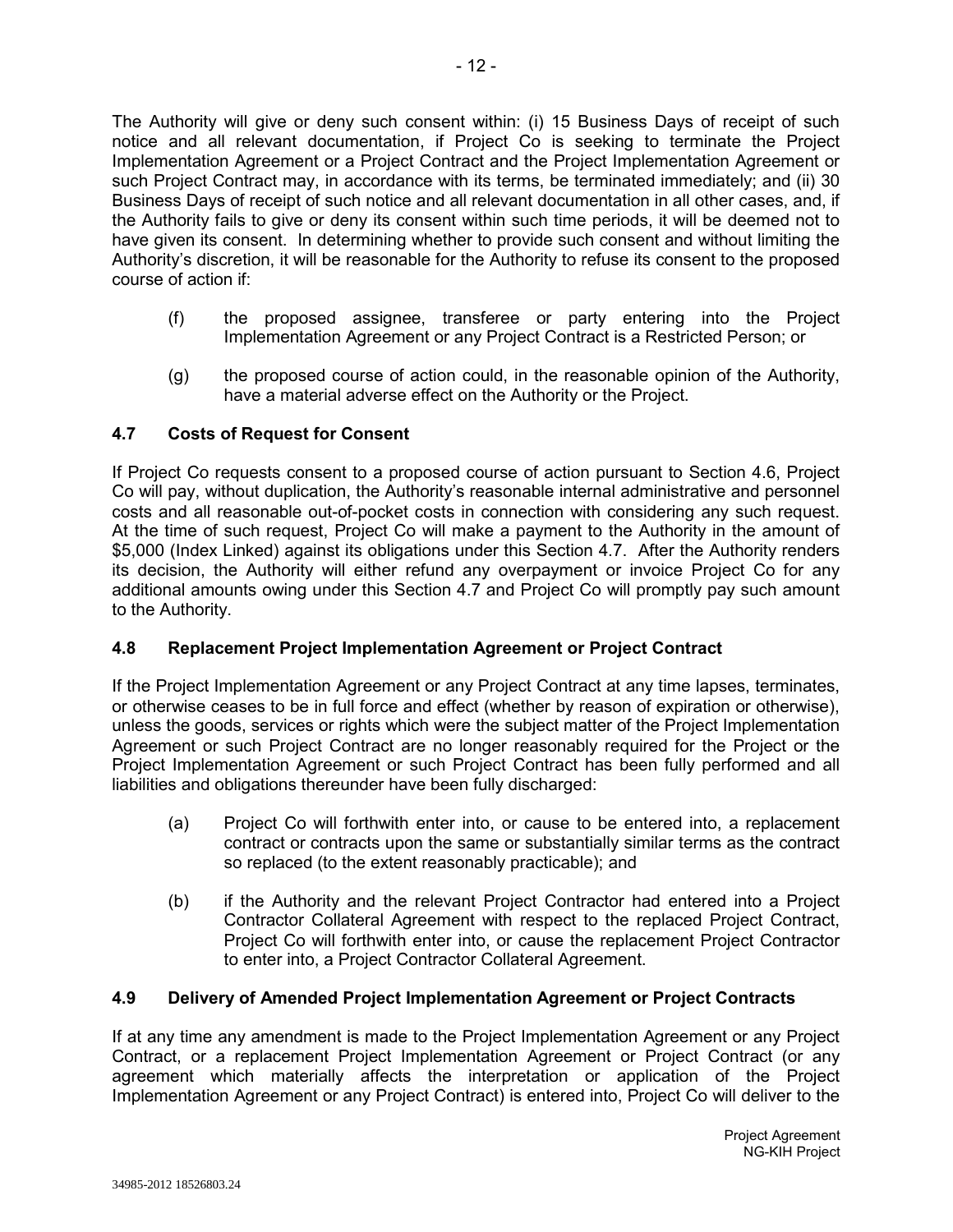Authority a copy of each such amendment or agreement within 10 Business Days of the date of its execution or creation, certified as a true copy by an officer of Project Co.

#### **4.10 Permits**

- (a) Subject to Section 3.9, Section 8 (Supervening Events) and Section 2.1 of Schedule 7 [Lands], Project Co shall, at its own cost and risk and in accordance with the Project Schedule obtain, maintain and, as applicable, renew all Permits in accordance with Schedule 2 [Design and Construction Protocols] and comply with all Permits in accordance with their terms.
- (b) Where a Permit has requirements that may impose any conditions, liabilities or obligations on the Authority or any Authority Person, Project Co shall not obtain, amend or renew (other than upon the same terms and conditions) such Permit without the prior written consent of the Authority, not to be unreasonably withheld or delayed, provided that the Authority shall not be responsible for obtaining or for the failure of Project Co to obtain any Permit. The Authority shall comply, or shall require compliance, with any conditions, liabilities or obligations as are imposed on the Authority or any Authority Person by the requirements of any Permit obtained with the Authority's consent under this Section 4.10(b).
- (c) Project Co shall, at its own cost, provide or cause to be provided such information, documentation, and administrative assistance as the Authority may request and as Project Co may reasonably be able to provide to enable the Authority to demonstrate compliance with any Permit. Project Co shall provide or cause to be provided such information, documentation and assistance pursuant to this Section 4.10(c) within 10 Business Days of receipt of the Authority's request.

# **4.11 Project Co's Representations and Warranties**

Project Co represents and warrants to the Authority that:

- (a) Project Co is a non-profit corporation duly created and validly existing under the laws of Kentucky and has full power and capacity to enter into, carry out the transactions contemplated by and duly perform all its obligations contained in this Project Agreement and all other documents, instruments and agreements required to be executed and delivered by Project Co pursuant to this Project Agreement;
- (b) the information set out in Schedule 12 [Project Co's Ownership Information] is true and correct and, except as set out in Schedule 12 [Project Co's Ownership Information], there is, as at the date of this Project Agreement, no outstanding offer, agreement or other arrangement pursuant to which:
	- (1) any Person is obligated to subscribe for or take by means of transfer or by conversion any form of investment, security or voting rights in Project Co; or
	- (2) Project Co's formation documents will be amended or otherwise altered;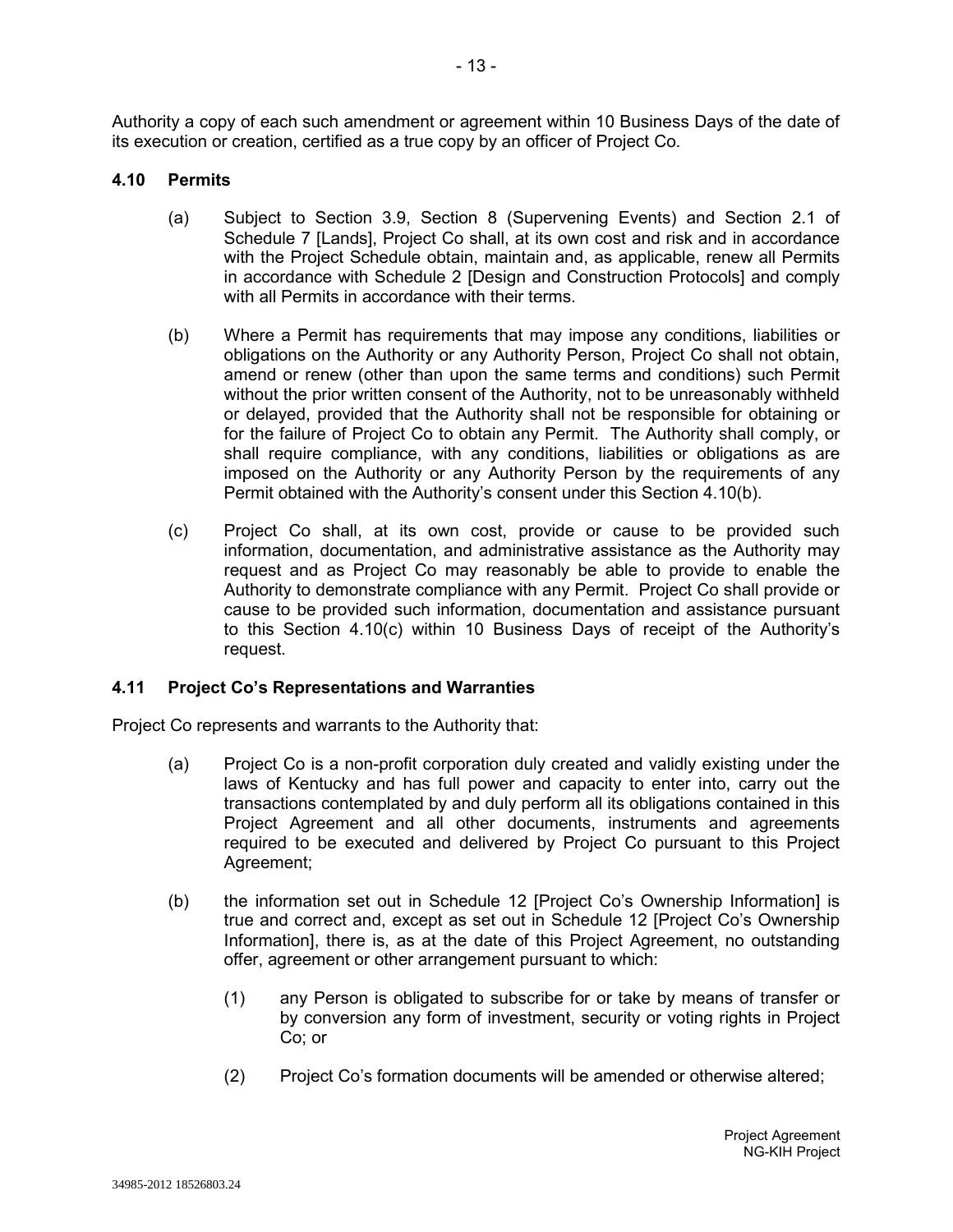- (c) to Project Co's knowledge, none of Project Co, Persons who control Project Co, Operations Co, Persons who control Operations Co, the Project Contractors or the Sub-Contractors are Restricted Persons;
- (d) the execution and delivery of this Project Agreement and all other documents, instruments and agreements required to be executed and delivered by Project Co pursuant to this Project Agreement, and the completion of the transactions contemplated by this Project Agreement, have been duly authorized by all necessary action on the part of Project Co, and this Project Agreement has been duly executed and delivered by Project Co and constitutes a legal, valid and binding obligation of Project Co enforceable in accordance with its terms, except to the extent that its enforceability may be limited by bankruptcy, insolvency or other similar laws affecting creditors' rights from time to time in effect and equitable principles of general application; and
- (e) all required third party consents to the execution by Project Co of, and performance of its obligations under, this Project Agreement have been received, other than any Permits and other approvals contemplated herein to be obtained after the Effective Date in connection with the Project.

# **4.12 Responses to Authority Inquiries**

Unless otherwise specified in this Project Agreement, Project Co will respond in writing to all written inquiries received from the Authority as soon as reasonably practicable and in any event within 10 Business Days of receipt of such inquiry or such longer period as the circumstances and content of the inquiry may reasonably require.

# **4.13 Project Co Common Carrier Covenant**

Project Co covenants not to take or fail to take any action that would result in the designation of Project Co or any Project Co Person as a Common Carrier or in the application of the Common Carrier Regulations to Project Co, any Project Co Person or the NG-KIH System or any part thereof. Project Co acknowledges and agrees that the performance by Project Co or any Project Co Person of obligations under this Project Agreement, the Project Implementation Agreement or any Project Contract is not intended to require any Person, including Project Co or any Project Co Person, to be regulated as a Common Carrier and such obligations are not intended to constitute common carriage under applicable Laws.

# **4.14 Project Co Tax Compliance Covenant**

Project Co covenants that it shall not take any action or inaction, nor fail to take any action or permit any action to be taken, if any such action or inaction would adversely affect the exclusion from gross income for federal income tax purposes of the interest on the Bonds. Without limiting the generality of the foregoing, Project Co covenants that it will comply with the instructions and requirements of the Tax Certificate and Agreement dated September 3, 2015, between Project Co and KEDFA and incorporated herein as if set forth fully herein. Project Co will, on a timely basis, provide KEDFA with all necessary information and, with respect to the Borrower's Rebate Requirement or Yield Reduction Payments (both as defined in the Borrower Tax Certificate) required to be paid, all necessary funds, in addition to any funds that are then available for such purpose in the Rebate Fund, to enable KEDFA to comply with all arbitrage and rebate requirements for federal income tax purposes.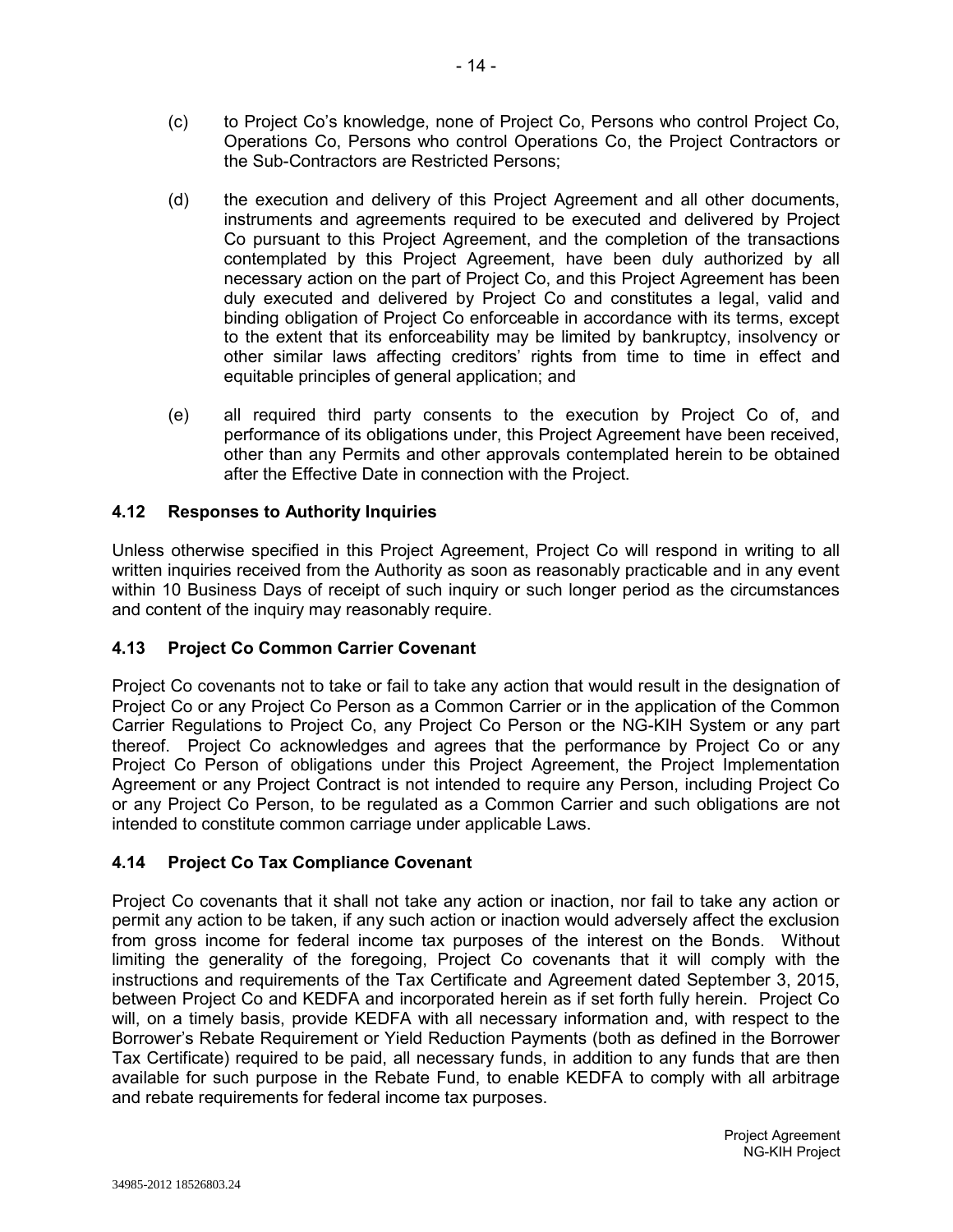Notwithstanding any other provision of this Project Agreement to the contrary, the covenants contained in this Section 4.14 shall survive the defeasance or payment in full of any and all the Bonds. As used in this Section 4.14, the term Bonds includes all obligations issued by KEDFA from time to time to finance or refinance the NG-KIH System.

# **4.15 Project Co's Obligations re Third Party Infrastructure Agreements**

The Authority and Project Co acknowledge and agree that, as of the Effective Date, Project Co has negotiated non-binding term sheets (each, a "**Third Party Infrastructure Term Sheet**") with the Third Party Infrastructure Providers, copies of which are attached as Schedule 20 [Third Party Infrastructure Term Sheets].

If, following the Effective Date, there is any change to a Third Party Infrastructure Term Sheet (including, for greater certainty, expiration thereof in accordance with its terms) or a Third Party Infrastructure Agreement that results in any change to Project Co's obligations under this Project Agreement, the scope or manner of carrying out the Project or Project Co's costs of carrying out the Project, the Authority shall issue a Change Directive in accordance with Section 2.17 of Schedule 6 [Changes, Minor Works and Innovation Proposals] in respect of such Change based on a description of the Change provided by Project Co to the Authority.

Project Co will use commercially reasonable efforts to manage the Third Party Infrastructure Providers in accordance with the terms of the Third Party Infrastructure Agreements and enforce its rights under the Third Party Infrastructure Agreements so as to mitigate the impact of any failure by a Third Party Infrastructure Provider to comply with the relevant Third Party Infrastructure Agreement or any breach by a Third Party Infrastructure Provider of any of its obligations under the relevant Third Party Infrastructure Agreement. Upon request from the Authority, Project Co will promptly submit a detailed description, supported by all such documentation as the Authority may reasonably require, of the measures and steps taken by Project Co to enforce its rights under each of the Third Party Infrastructure Agreements. The Authority acknowledges that the Maximum Availability Payment does not include any costs associated with any legal action required to enforce rights under the Third Party Infrastructure Agreements against the Third Party Infrastructure Providers.

In the event a Third Party Infrastructure Agreement involves any engineering, procurement or construction to be provided by a Third Party Infrastructure Provider, the term "manage" above shall not be construed as requiring Project Co to (a) provide any warranty as to that portion of the work, (b) exercise control over the quality of any engineering performed, (c) exercise control over the means and methods of construction or (d) exercise control over the safety of such Third Party Infrastructure Provider or such Third Party Infrastructure Provider's safety program.

The Authority shall provide or cause to be provided such information, documentation and assistance as Project Co may request and as the Authority may reasonably be able to provide to enable Project Co to enforce its rights under the Third Party Infrastructure Agreements.

In accordance with Section 8.2(h), if the Compensation Event described in (x) of the definition of Compensation Event occurs, the parties will consult and seek to agree on the steps to be taken by Project Co in enforcing its rights under the relevant Third Party Infrastructure Agreement. The parties acknowledge and agree that the compensation to which Project Co will be entitled in respect of any such Compensation Event will include, as a component of Project Co's Direct Losses, the reasonable cost of legal or professional services incurred by Project Co in connection with the enforcement of its rights. Project Co will not pursue any legal action to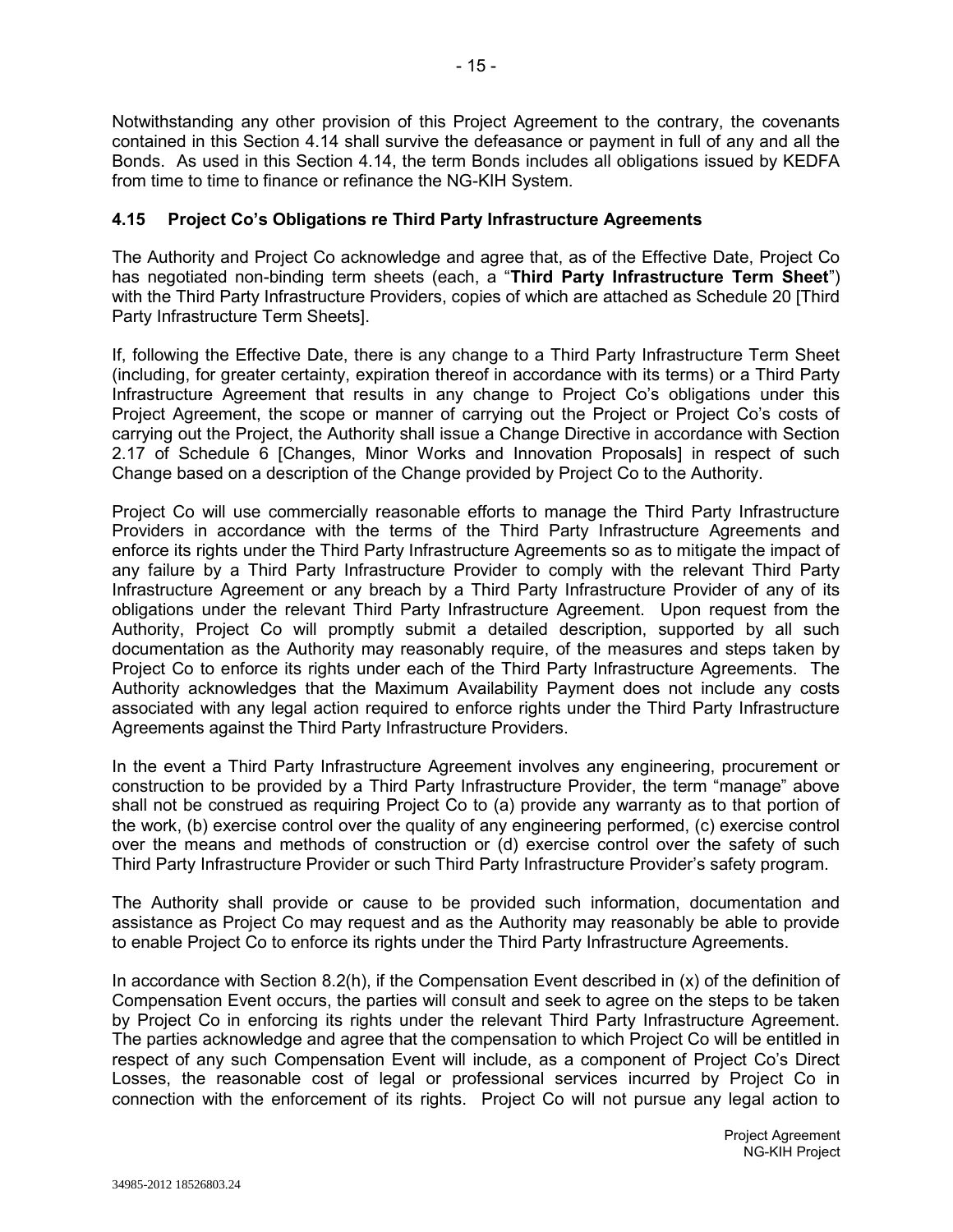enforce its rights under a Third Party Infrastructure Agreement without the prior written consent of the Authority.

# **5. FINANCING OF THE PROJECT**

# **5.1 Compliance with Senior Financing Agreements**

Project Co will keep the Senior Financing Agreements in good standing and will ensure that none of the terms and conditions of the Senior Financing Agreements will prevent Project Co from performing its obligations under this Project Agreement. If at any time Project Co receives a notice that an "event of default", any event entitling the Senior Secured Creditors to enforce any security or any other similar event has occurred under the Senior Financing Agreements, Project Co will promptly and in any event within 5 Business Days of receipt of such notice, deliver to the Authority a copy of such notice.

# **5.2 Changes to Senior Financing Agreements**

Project Co will not without the written consent of the Authority, not to be unreasonably withheld or delayed, terminate, amend, assign or otherwise modify the Senior Financing Agreements, or waive or exercise any of its rights under the Senior Financing Agreements or enter into any replacement Senior Financing Agreement or any agreement which affects the interpretation or application of any Senior Financing Agreements if such action would:

- (a) materially adversely affect Project Co's ability to perform its obligations under this Project Agreement; or
- (b) have the effect of increasing any liability or potential liability of the Authority other than as contemplated in the Financial Model.

If at any time any amendment is made to any Senior Financing Agreement or Project Co enters into any replacement Senior Financing Agreement (or any agreement which affects the interpretation or application of any Senior Financing Agreement), Project Co will deliver to the Authority a copy of each such amendment or agreement within 5 Business Days of the date of its execution or creation, certified as a true copy by an officer of Project Co.

# **5.3 Restrictions on Refinancing**

The Authority acknowledges and agrees that Project Co may enter into any Refinancing subject to compliance with the provisions of the Project Implementation Agreement and the Junior Loan Agreement.

# **5.4 Refinancing Process**

If Project Co intends to undertake a Refinancing, Project Co will notify the Authority of such intention before the anticipated completion date of such Refinancing and will include with such notice all applicable information then available to Project Co in connection therewith. Project Co will promptly provide all other documents and information related to the proposed Refinancing as the Authority may reasonably request.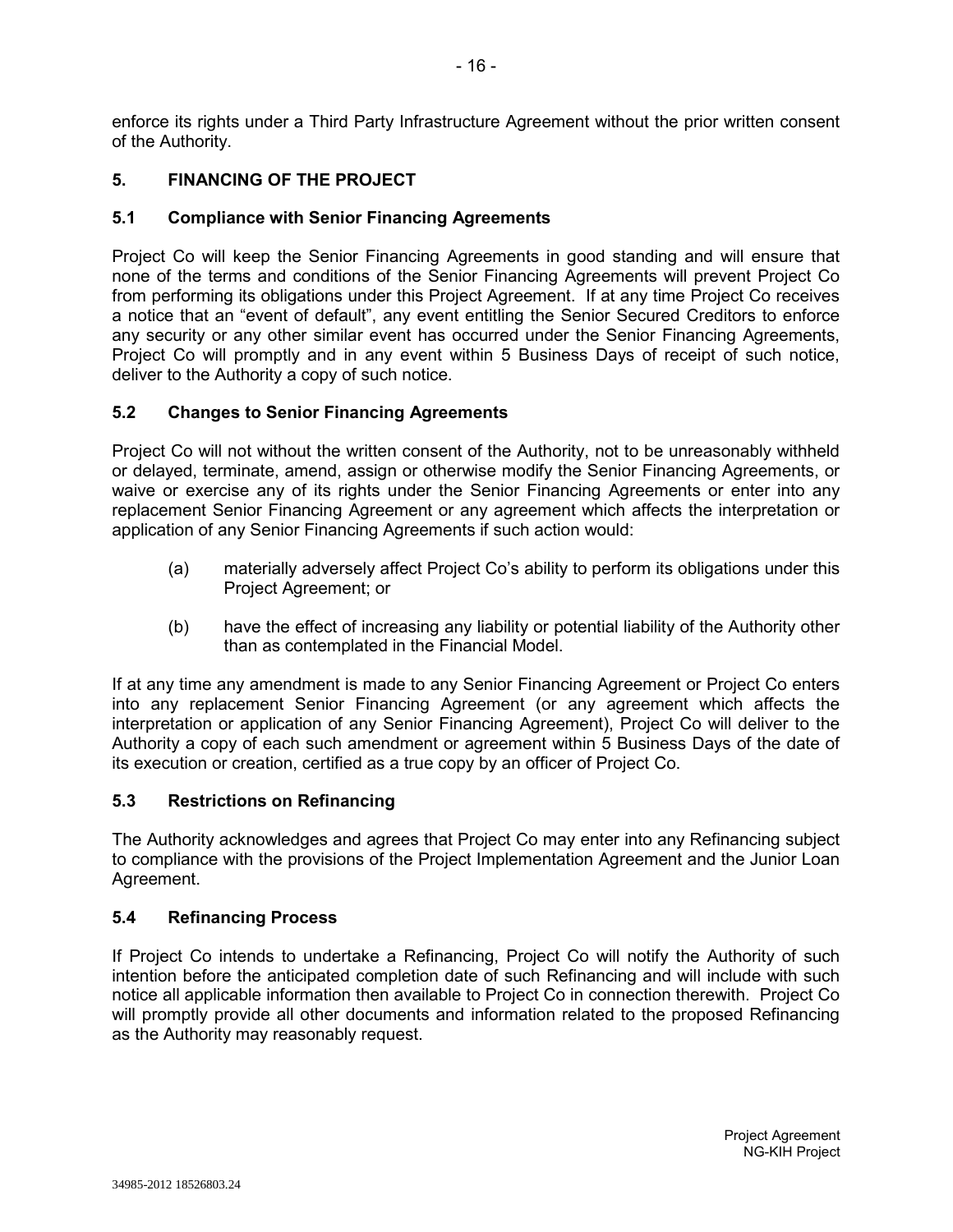# **5.5 Authority Share of Refinancing Gain**

The Authority will be entitled to receive 100% of any Refinancing Gain arising from a Qualifying Refinancing, calculated as at the time of such Qualifying Refinancing.

#### **5.6 Payment to the Authority**

The Authority may elect to receive any Refinancing Gain as:

- (a) a single payment to the NG-KIH Account;
- (b) a reduction, in accordance with Section 10.3, in the Availability Payments over the remainder of the Term; or
- (c) a combination of (a) and (b).

#### **5.7 Calculation of Refinancing Gain**

The Authority and Project Co will negotiate in good faith the basis and method of calculation of the Refinancing Gain, taking into account how the Authority has elected to receive the Refinancing Gain pursuant to Section 5.6 and the profile of the Refinancing Gain.

The Refinancing Gain will be calculated after taking into account:

- (a) the reasonable and proper costs that Project Co directly incurs in relation to the Refinancing (including, without limitation, any amounts required to be paid by Project Co to Operations Co pursuant to the Project Implementation Agreement or in connection with the Junior Debt);
- (b) any advisory fees; and
- (c) the Authority's reasonable internal administrative and personnel costs and all reasonable out-of-pocket costs incurred by the Authority in connection with any Refinancing,

which, in aggregate, may not exceed an amount equal to 2% of the par amount of the redeemed Bonds. If the Authority and Project Co are unable to agree on the basis and method of calculation of the Refinancing Gain, the Dispute will be determined in accordance with the Dispute Resolution Procedure.

#### **5.8 Audit Rights**

The Authority will have unrestricted rights of audit at any time (whether before or after the applicable event) over any proposed Financial Model, books, records and other documentation (including any aspect of the calculation of any Refinancing Gain) used in connection with any Refinancing or any other matter for which Project Co requires consent from the Authority under this Section 5 (Financing of the Project).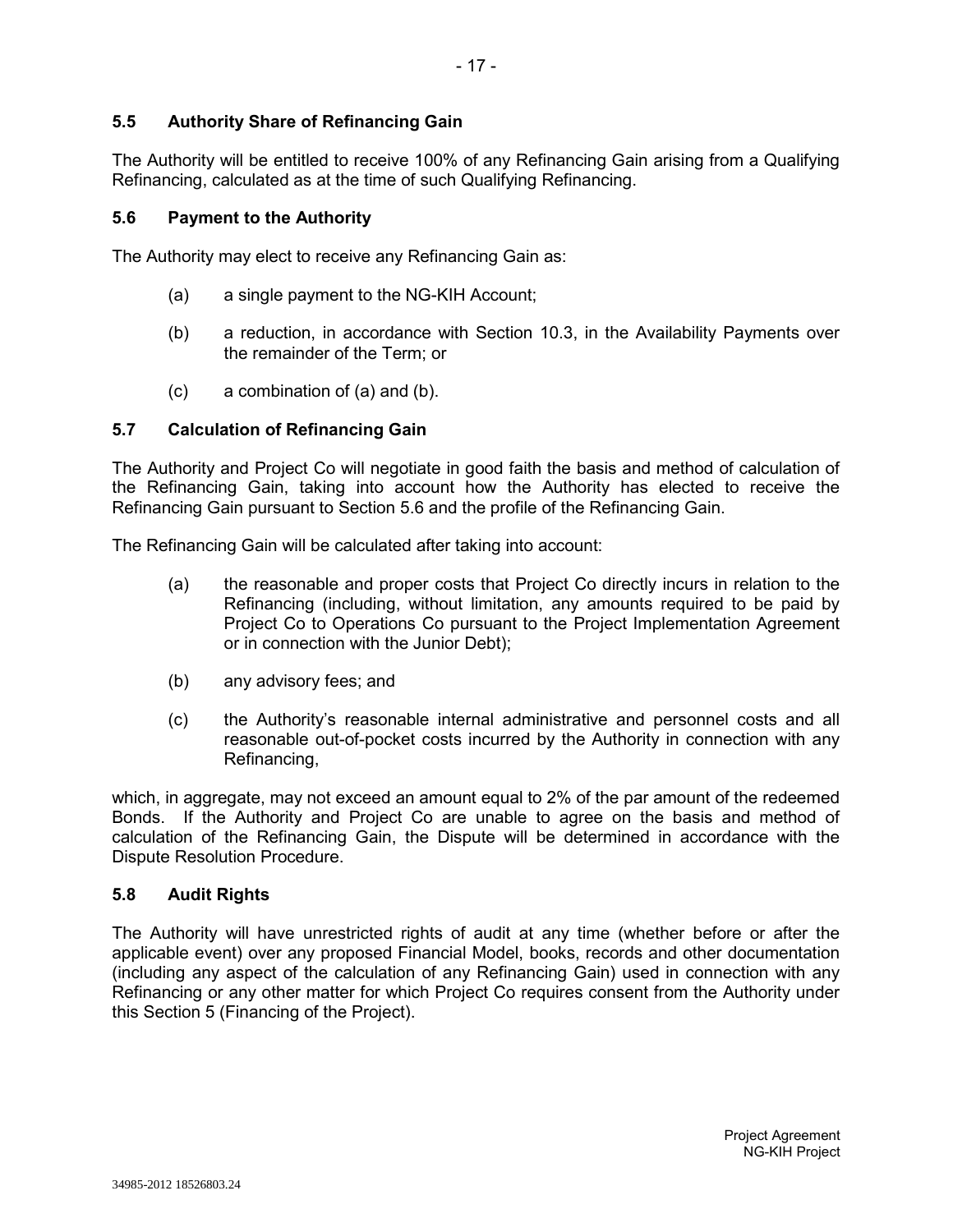## **6. INSURANCE, DAMAGE AND DESTRUCTION**

#### **6.1 Insurance Coverage**

Subject to Section 6.10(b), Project Co will take out, maintain in force, pay for and renew, or cause to be taken out, maintained in force, paid for and renewed, insurance for the Project as set out in Schedule 5 [Insurance Requirements].

#### **6.2 Project Co's Obligations - Damage or Destruction During Construction Period**

Without prejudice to Section 8 (Supervening Events), if the NG-KIH System is completely or substantially destroyed during the Construction Period, Project Co will repair, replace or restore those components of the NG-KIH System still under construction in accordance with the Design and Construction Specifications, subject only to:

- (a) applicable Laws; and
- (b) the Authority agreeing to pay to Project Co:
	- (1) the amount, if any, by which the cost of such repair, replacement or restoration exceeds the maximum amount of insurance coverage required under this Project Agreement for such risk (which, for greater certainty, is the maximum amount of coverage prior to any deductibles for which Project Co is responsible pursuant to Schedule 5 [Insurance Requirements]); or
	- (2) if no insurance coverage is required under this Project Agreement for such risk, an amount equal to the total costs of such repair, replacement or restoration,

and if the Authority agrees, the Authority will pay such amounts promptly upon receipt of one or more invoices from Project Co indicating that such amounts are due and payable by Project Co in connection with such repair, replacement or restoration.

For the purposes of this Section 6.2, the maximum amount of insurance coverage is in respect of insurance required to be obtained by Project Co, the full amount of coverage required under this Project Agreement for such risk prior to any deductibles for which Project Co is responsible pursuant to Schedule 5 [Insurance Requirements].

#### **6.3 Insufficient Insurance**

If:

- (a) the NG-KIH System is completely or substantially destroyed during the Construction Period;
- (b) the cost to repair, replace or restore those components of the NG-KIH System still under construction exceeds the maximum amount of insurance coverage (which, for greater certainty, is the maximum amount of coverage prior to any deductibles for which Project Co is responsible pursuant to Schedule 5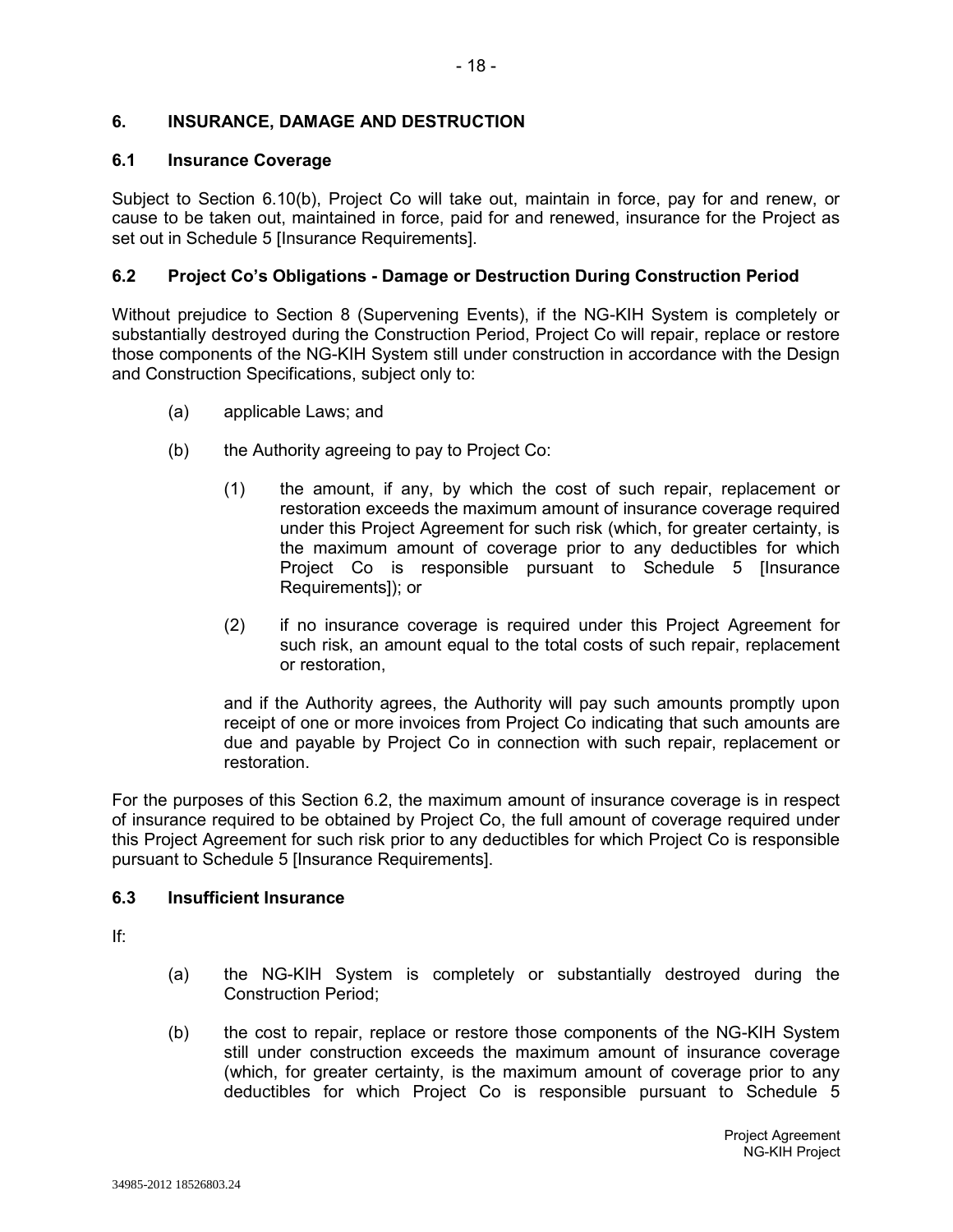[Insurance Requirements]) required under this Project Agreement for the risk that caused the destruction; and

(c) neither the Authority nor Project Co has agreed to pay the amount by which the cost to repair, replace or restore those components of the NG-KIH System still under construction exceeds the Insurance Proceeds and Insurance Receivables with respect to such destruction.

either party may, by notice to the other party and Operations Co, terminate this Project Agreement, in which case the Authority will pay compensation to Project Co in accordance with Section 4 of Schedule 9 [Compensation on Termination].

#### **6.4 Uncollectible Insurance Receivables**

If at any time while Project Co is relieved of its obligations under Section 6.2 by reason of the Relief Event described in Section (f) of the definition of Relief Event:

- (a) Project Co has complied with its obligations hereunder with respect to such Relief Event; and
- (b) notwithstanding such compliance by Project Co, collection of the applicable Insurance Receivables is not possible using commercially reasonable efforts,

either party may, by notice to the other party and Operations Co, terminate this Project Agreement, in which case the Authority will pay compensation to Project Co in accordance with Section 4 of Schedule 9 [Compensation on Termination].

# **6.5 Application of Insurance Proceeds If No Termination**

Unless a party has terminated this Project Agreement (including pursuant to Section 6.3 or Section 6.4), Project Co will cause all:

- (a) applicable Insurance Proceeds which Project Co has received;
- (b) applicable Insurance Proceeds which Project Co is entitled to receive;
- (c) amounts which the Authority has agreed to pay as contemplated in Section 6.2(b); and
- (d) amounts which Project Co has agreed to pay to cover the amount by which the cost to repair, replace or restore the NG-KIH System exceeds the Insurance Proceeds and Insurance Receivables with respect to complete or substantial destruction,

to be applied to the reinstatement of the NG-KIH System in accordance with the terms of this Project Agreement.

#### **6.6 Application of Insurance Proceeds In Case of Termination**

If a party has terminated this Project Agreement pursuant to Section 6.3: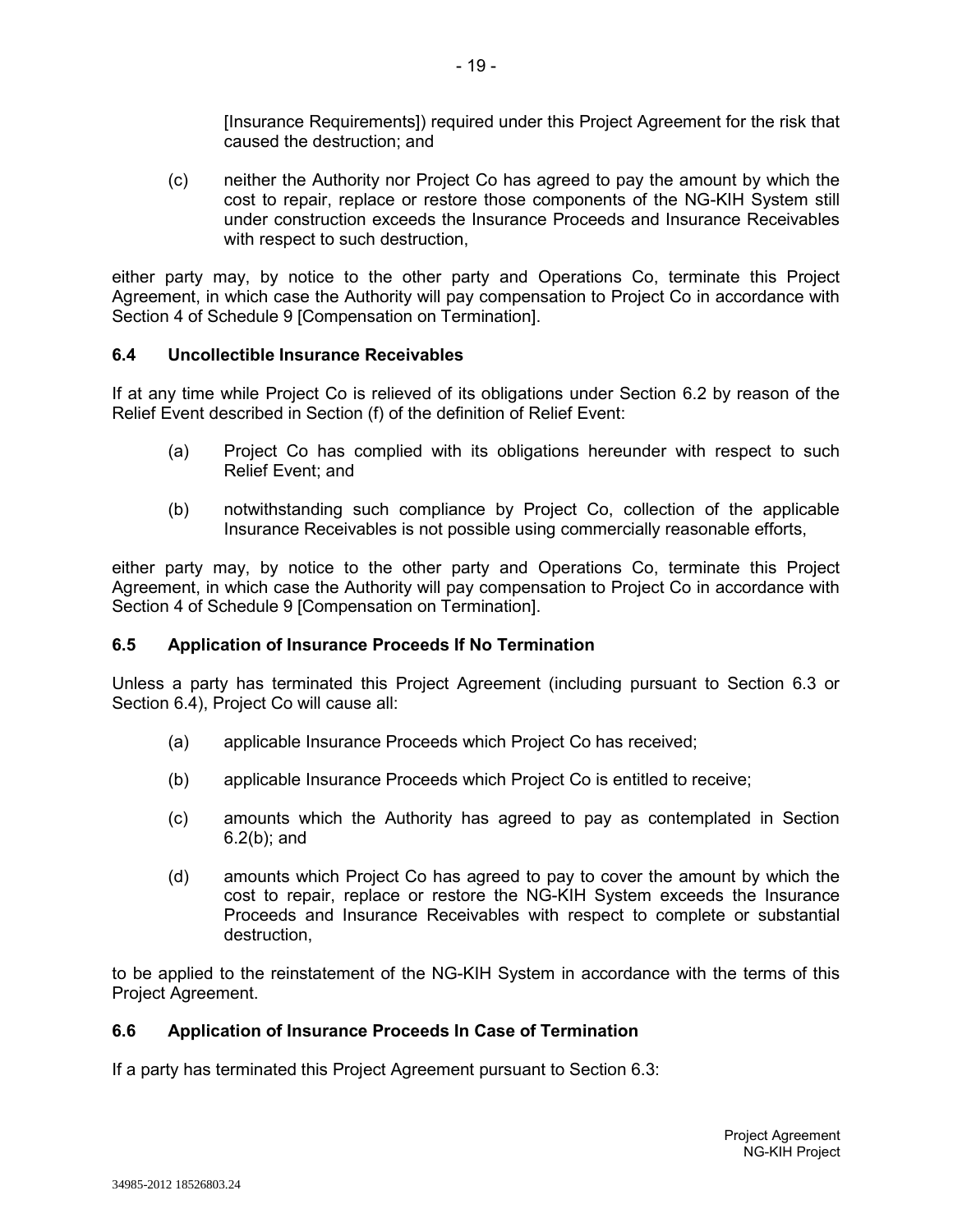- (a) any Insurance Proceeds received prior to the Termination Payment Date by Project Co in respect of damage to the NG-KIH System and not already applied to the repair of such damage will first be applied towards the Termination Payment and any Insurance Proceeds remaining after such application will be paid to the Authority; and
- (b) on the Termination Payment Date, Project Co will assign to the Authority the benefit of all Insurance Receivables which have been taken into account in calculating the Termination Payment.

# **6.7 Standards of Repair, Replacement or Restoration**

Any repair, replacement or restoration of the NG-KIH System or any part thereof pursuant to the provisions of Section 6.2 will be made or done in compliance with the Design and Construction Protocols and the Design and Construction Specifications, subject to any agreement made between the Authority and Project Co to revise the Design and Construction Protocols or the Design and Construction Specifications as they pertain to any repaired, replaced or restored NG-KIH System.

#### **6.8 Mitigation**

Project Co and the Authority will use all commercially reasonable efforts to mitigate the effects of any risks or claims covered by this Section 6 (Insurance, Damage and Destruction), including minimizing the amount of any costs and expenses which might result.

#### **6.9 Risks Becoming Uninsurable**

Each party will, forthwith upon Having Knowledge, notify the other if a Principal Insured Risk becomes or is expected to become Uninsurable. If both parties agree or it is determined in accordance with the Dispute Resolution Procedure that the relevant Principal Insured Risk is or is about to become Uninsurable and that the Principal Insured Risk being Uninsurable is not and will not be caused by the actions or omissions of Project Co or any Project Co Person or the Authority or any Authority Person contrary to Section 5.10 of Schedule 5 [Insurance Requirements], then the parties together with their respective insurance advisors will meet to discuss the means by which such Principal Insured Risk should be managed (including considering the feasibility of self-insurance by either party).

# **6.10 Consequences of Risks Becoming Uninsurable**

If the requirements of Section 6.9 are satisfied but the parties cannot agree within 20 Business Days on how to manage a Principal Insured Risk that becomes Uninsurable (the "**Uninsurable Risk**"):

- (a) if the Uninsurable Risk is third party liability, the Authority shall terminate this Project Agreement whereupon Project Co will be entitled to compensation on termination as provided in Section 4 of Schedule 9 [Compensation on Termination]; or
- (b) if the Uninsurable Risk is not third party liability: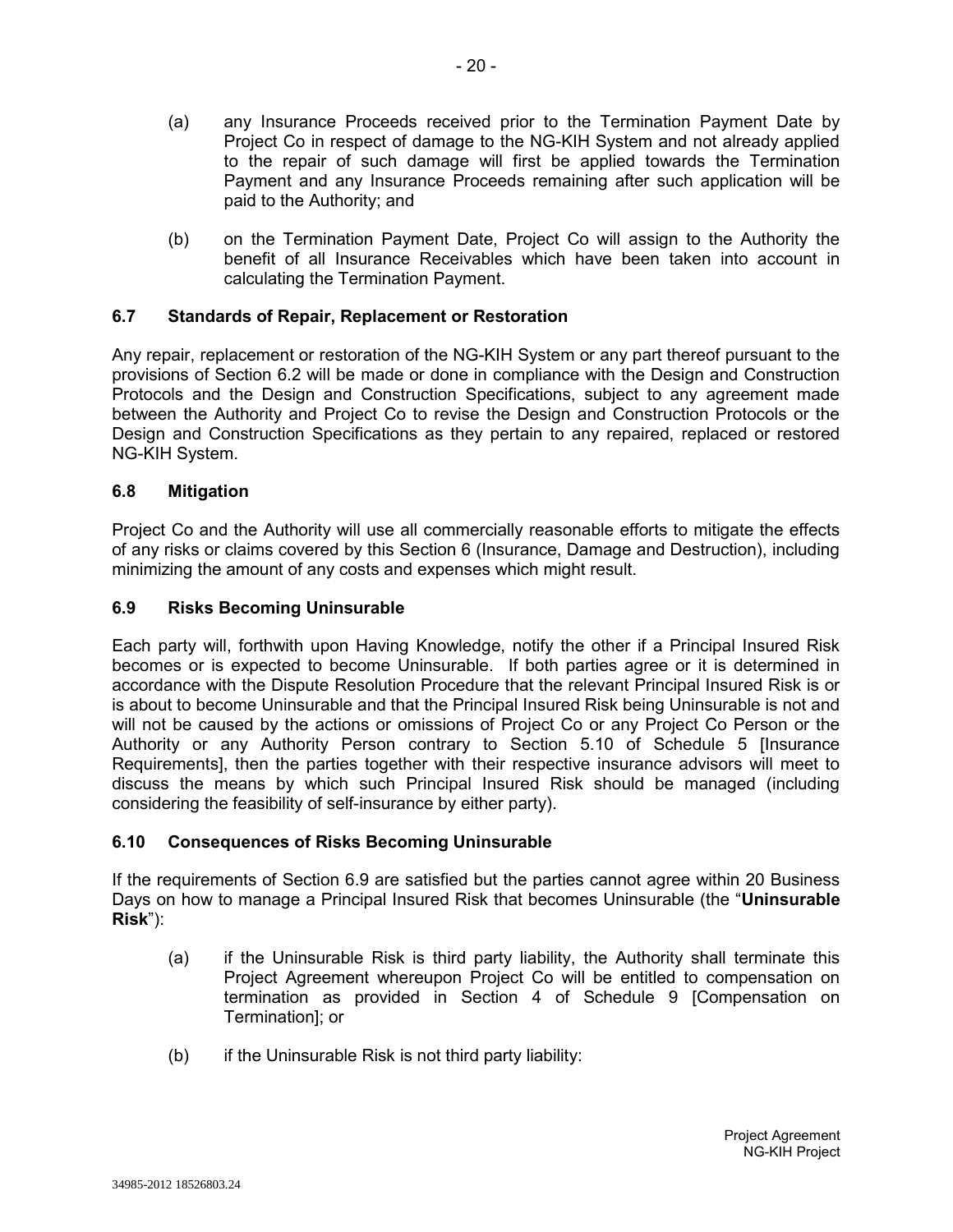- (1) the Authority may, by notice to Project Co and Operations Co, terminate this Project Agreement whereupon Project Co will be entitled to compensation on termination as provided in Section 4 of Schedule 9 [Compensation on Termination]; or
- (2) if and for as long as the Authority has not terminated this Project Agreement under Section 6.10(b)(1):
	- (A) this Project Agreement will continue;
	- (B) neither Project Co nor the Authority will be obligated by this Project Agreement to maintain insurance in respect of the Uninsurable Risk and references in this Project Agreement to the insurance required by this Section 6 (Insurance, Damage and Destruction) or Schedule 5 [Insurance Requirements] will be construed accordingly;
	- (C) the Availability Payments will thereafter be adjusted in accordance with Section 10.3 by agreement of the parties, acting reasonably, or, failing such agreement, by the Dispute Resolution Procedure, from the date upon which the Uninsurable Risk became Uninsurable, to reflect any savings in Project Co's insurance cost as a result of Project Co not having to insure against the Uninsurable Risk; and
	- (D) the occurrence of the Uninsurable Risk will be deemed to be a Compensation Event unless the Authority, by notice to Project Co and Operations Co, terminates this Project Agreement whereupon Project Co will be entitled to compensation on termination as provided in Section 4 of Schedule 9 [Compensation on Termination].

# **6.11 Subrogation**

If the Authority makes any payment to Project Co pursuant to the Compensation Event referred to in Section 6.10(b)(2)(D), then the Authority, to the extent of the amount paid, will be subrogated to Project Co's rights against any third party in respect of the occurrence or claim as a result of which the payment was made, other than any third party that was an insured under the last policy of insurance to cover the Uninsurable Risk before it became Uninsurable, to the extent the insurers did not have a right of subrogation against such third party.

# **6.12 Continuing Attempts to Insure Uninsurable Risks**

When there is an Uninsurable Risk for which Project Co is responsible to obtain insurance under Schedule 5 [Insurance Requirements], Project Co will approach the insurance market on a regular basis and, in any event, at regular intervals of no longer than six months to establish whether the Uninsurable Risks remain Uninsurable. Following each such approach of the insurance market, Project Co will notify the Authority as to whether the Uninsurable Risks remain Uninsurable.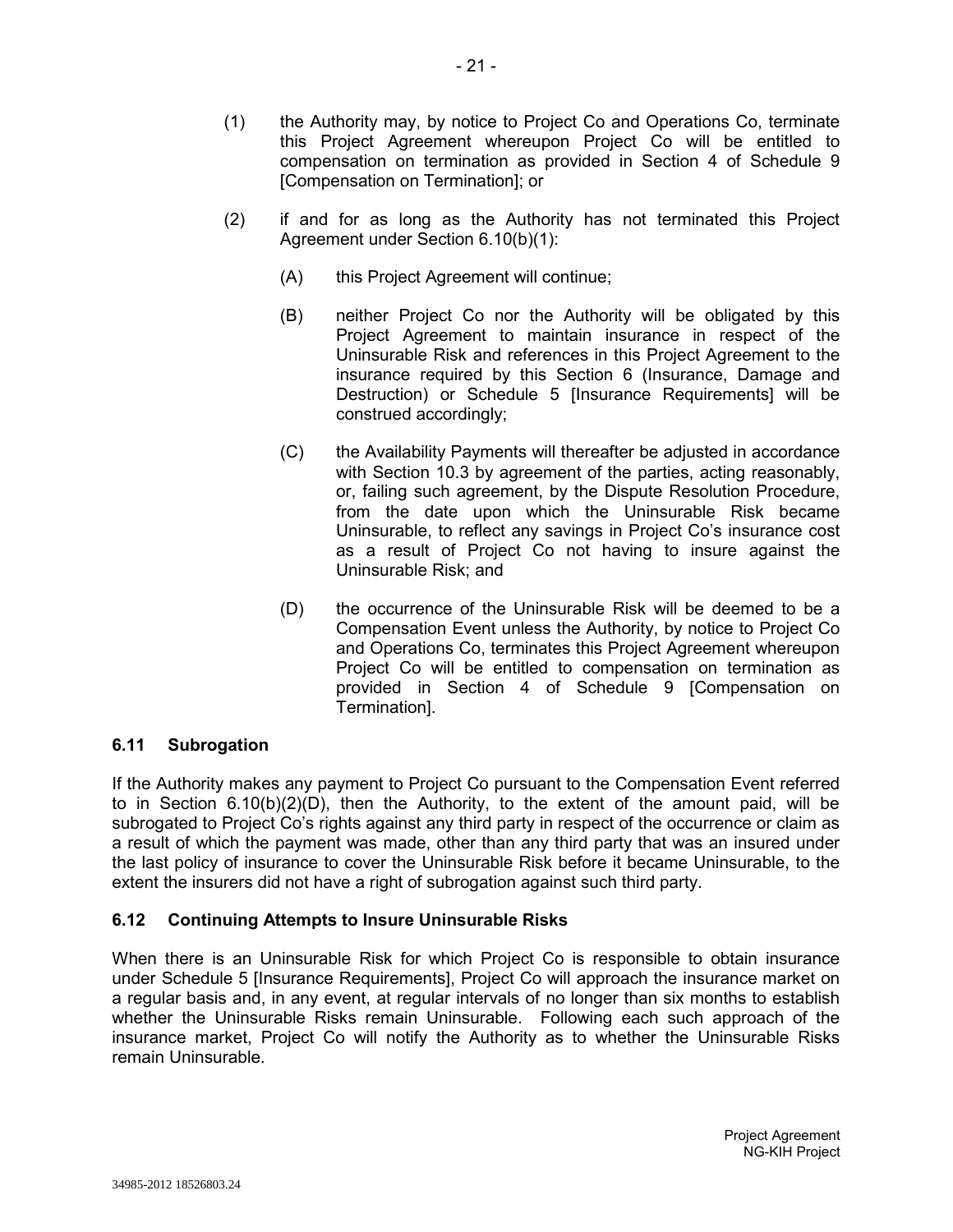# **6.13 Uninsurable Risks Becoming Insurable**

Where a risk that was previously an Uninsurable Risk ceases to be so and Project Co becomes aware or is informed by the Authority that this is the case, Project Co will forthwith take out, maintain and pay for or cause to be taken out, maintained and paid for insurance in accordance with the requirements of this Project Agreement in respect of the risk, and in any case:

- (a) Sections 6.9, 6.10 and 6.12 will no longer apply to the risk so long as it is not an Uninsurable Risk; and
- (b) the Availability Payments will be adjusted pursuant to Section 10.3 by agreement of the parties acting reasonably or, failing such agreement, by the Dispute Resolution Procedure, from the date upon which the Uninsurable Risk became insurable, to reflect any increase in Project Co's insurance cost as a result of having to insure the risk that ceased to be an Uninsurable Risk.

# **7. CHANGES, MINOR WORKS AND INNOVATION PROPOSALS**

# **7.1 Changes Required by the Authority**

The Authority may require and Project Co may request Changes in accordance with Schedule 6 [Changes, Minor Works and Innovation Proposals].

# **7.2 Innovation and Value Engineering**

Project Co may submit an Innovation Proposal for consideration by the Authority in accordance with Schedule 6 [Changes, Minor Works and Innovation Proposals].

# **7.3 Minor Works**

The Authority may require Minor Works in accordance with Schedule 6 [Changes, Minor Works and Innovation Proposals].

# **8. SUPERVENING EVENTS**

#### **8.1 Supervening Events**

If:

- (a) a Compensation Event, Relief Event or Excusing Event occurs, Project Co may; or
- (b) a Force Majeure Event or Eligible Change in Law Event occurs, either party may,

apply for relief from its obligations, extensions of time, claim compensation or claim a termination right under this Project Agreement to the extent provided in this Section 8 (Supervening Events). The "**Applicant**" means the party making such application.

# **8.2 Procedures Upon the Occurrence of a Supervening Event**

The following procedure will apply if a Supervening Event occurs: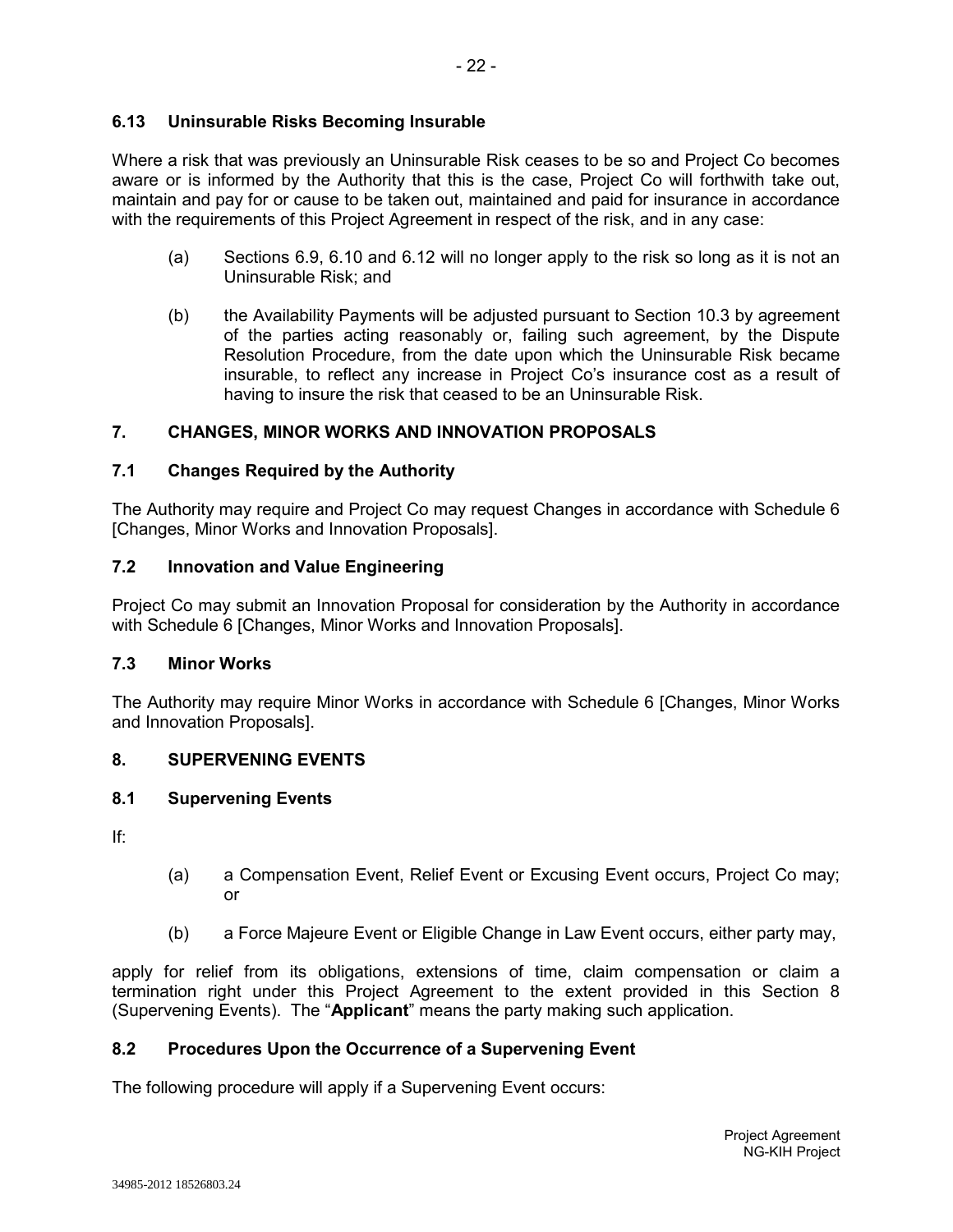- (a) as soon as practicable, and in any event within 5 Business Days after the Applicant Has Knowledge that the Supervening Event has caused, or is reasonably likely to cause, an entitlement under this Section 8 (Supervening Events), the Applicant will give to the other party and Operations Co a notice ("**Supervening Event Notice**") identifying the particular Supervening Event and summarizing, to the extent the Applicant Has Knowledge, the consequences and the nature of the Applicant's claim;
- (b) within 10 Business Days after delivery by the Applicant of a Supervening Event Notice, to the extent the Applicant Has Knowledge, the Applicant will give to the other party and Operations Co:
	- (1) additional details, including available supporting documentation, in support of its claim; and
	- (2) if applicable, a detailed breakdown of all Direct Losses incurred or which will be incurred or other compensation or relief sought by Project Co, if it is the Applicant, as a result of the Supervening Event;
- (c) from time to time thereafter, the Applicant will notify the other party and Operations Co if at any time it receives or becomes aware of any further material information relating to the Supervening Event, giving details of that information to the extent that such information is new or renders information previously submitted materially inaccurate or misleading. In particular, a party claiming relief as a result of a Force Majeure Event will notify the other party and Operations Co as soon as the Force Majeure Event has ceased and of the time when performance of its affected obligations can be resumed;
- (d) a party may make multiple but not duplicative claims in respect of a Supervening Event and both parties may make claims in respect of the same Supervening Event;
- (e) where the Authority is claiming the benefit of an Eligible Change in Law Event, Project Co will provide the Authority information reasonably requested in order to make its claim;
- (f) the Applicant must demonstrate:
	- (1) it could not have avoided such occurrence or the consequences of the Supervening Event by steps which it might reasonably be expected to have taken provided that, in the case of the Authority, the Authority is not required to take any steps that are referred to in Section 2.6;
	- (2) if applicable, the Supervening Event caused or will cause the Applicant to incur a Direct Loss, a delay in the Project Schedule or the need for relief from other obligations under this Project Agreement; and
	- (3) in the case of Project Co, it has complied with its mitigation obligations pursuant to Section 2.5 and in the case of the Authority, it has complied with its mitigation obligations pursuant to Section 2.6,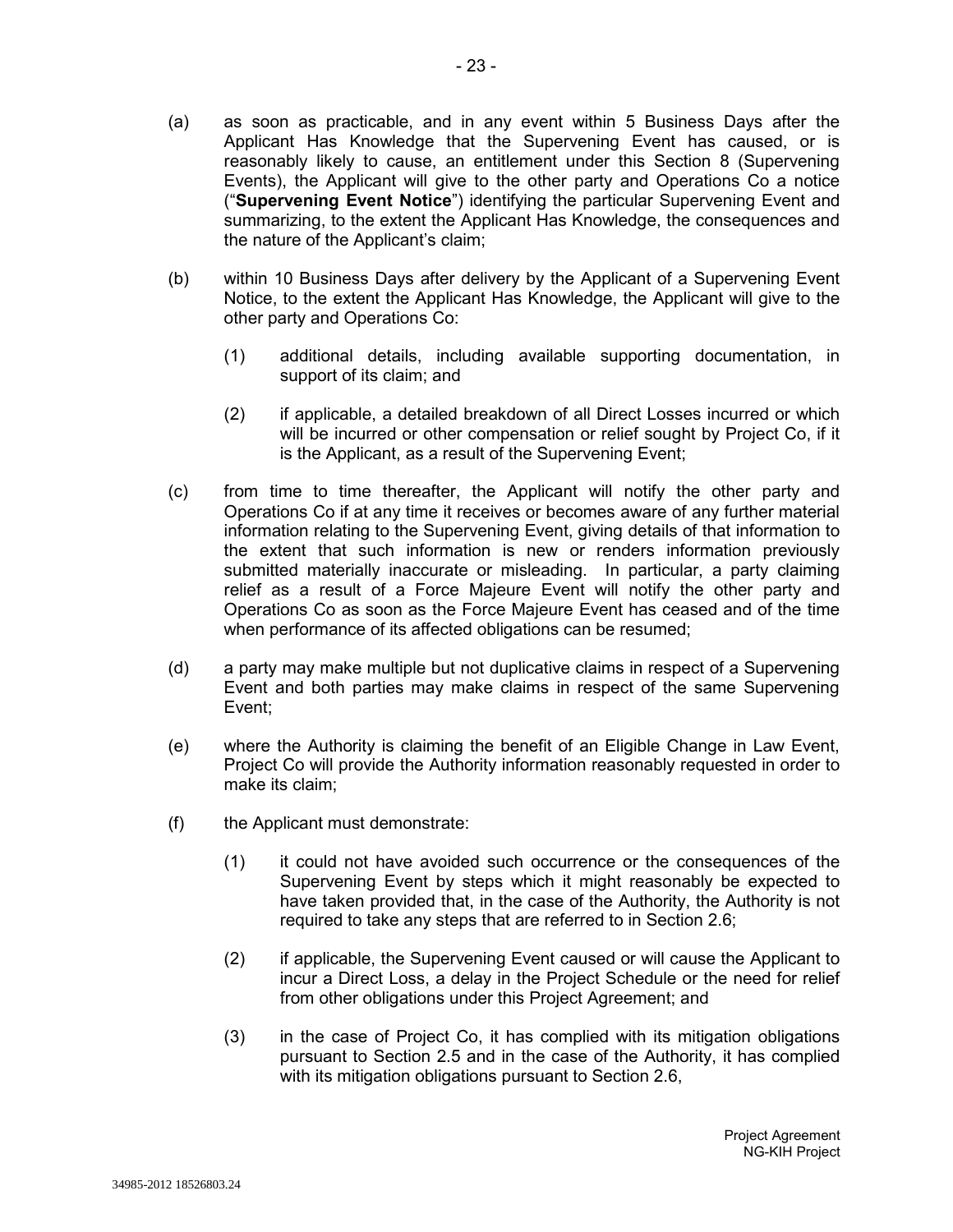provided that, with respect to the Compensation Event described in (cc) of the definition of Compensation Event, Project Co's mitigation obligations shall not be interpreted as requiring Project Co to incur any costs associated with obtaining a sufficiently detailed description of any Site Location so as to enable Project Co to carry out its obligations under this Project Agreement by the date reasonably required by Project Co in accordance with the Project Schedule;

- (g) the Applicant will advise whether, in the Applicant's opinion, any amendments should be considered to this Project Agreement, the Project Implementation Agreement, any Project Contract or any Senior Financing Agreement as a result of the Supervening Event; and
- (h) the Authority, Project Co and Operations Co will meet within 15 Business Days of delivery of the Supervening Event Notice to consult and seek to agree to the effect of the Supervening Event and, if the Authority, Project Co and Operations Co, within 10 Business Days following the meeting, have not agreed to the occurrence or the effect of the Supervening Event, either the Authority or Project Co may refer the question of whether a Supervening Event has occurred, whether the conditions in Section 8.2(f) above have been satisfied or the extent of relief or compensation to which the affected party is entitled, for resolution in accordance with the Dispute Resolution Procedure.

#### **8.3 Project Co's Entitlements Upon Occurrence of a Compensation Event**

Subject to Section 8.12, if at any time a Compensation Event has occurred and Project Co has given the Authority a Supervening Event Notice related thereto:

- (a) Project Co is relieved from any liability or consequence (including termination by the Authority) under this Project Agreement arising from any delay or failure in performing any of its obligations under or in connection with this Project Agreement to the extent resulting from the Compensation Event;
- (b) the Availability Payments will be calculated as if the Compensation Event had not occurred based on the Reasonably Expected Performance of Project Co, except that any Avoidable Costs and applicable Insurance Proceeds and insurance proceeds which Project Co would have recovered as a result of the Compensation Event if it had complied with the requirements of this Project Agreement or any policy of insurance maintained or required to be maintained under this Project Agreement will be deducted therefrom;
- (c) the Authority will pay to Project Co compensation in respect of a Compensation Event calculated on the basis that Project Co will be placed in no better or worse position than it would have been in had a Compensation Event not occurred and taking into consideration the following (without duplication):
	- (1) any Direct Losses (including the amount of any applicable insurance deductibles calculated without netting out Insurance Receivables) resulting from the Compensation Event;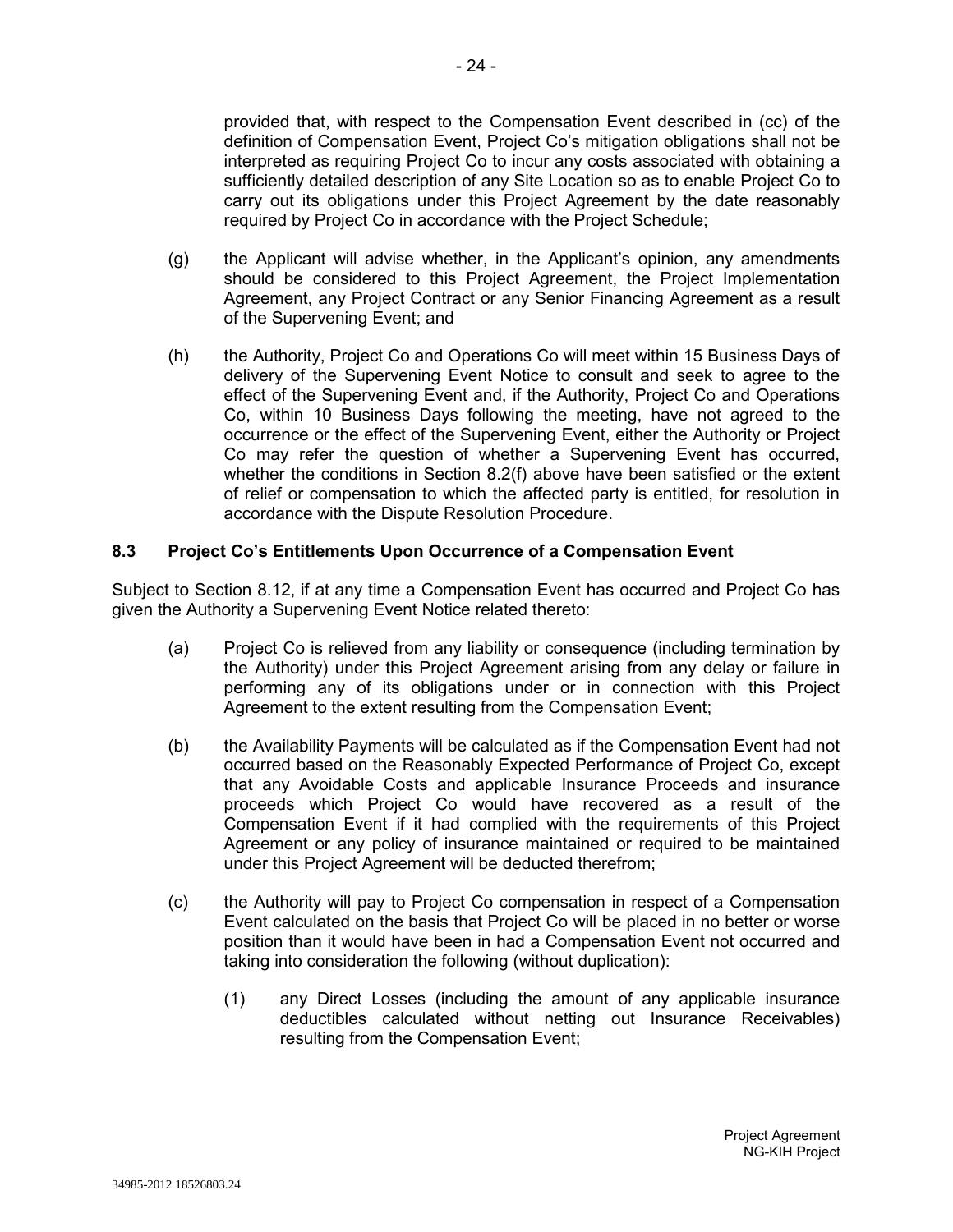- (2) any net increase or decrease in the costs of Project Co performing its obligations under this Project Agreement resulting from the Compensation Event; and
- (3) the Availability Payments payable to Project Co, taking into account the adjustments pursuant to Section 8.3(b) above;

except that:

- (4) any Avoidable Costs and applicable Insurance Proceeds and insurance proceeds which Project Co would have recovered as a result of the Compensation Event if it had complied with the requirements of this Project Agreement or any policy of insurance maintained or required to be maintained under this Project Agreement will be deducted therefrom; and
- (5) no Indirect Losses will be taken into consideration;
- (d) concurrent with the first payment of any compensation by the Authority under Section 8.3(c), Project Co will assign to the Authority its rights to all applicable Insurance Receivables (whether or not Project Co has made a claim); and
- (e) if the Compensation Event occurs prior to the System Completion Date, the Project Schedule will be amended and the Target Site Completion Dates, Target Ring Completion Dates, Target System Completion Date, Outside Ring Completion Dates and Longstop Date will be postponed by such time as is reasonable in the circumstances to take account of the effect of the delay caused by the Compensation Event, but the Expiration Date will not be extended.

#### **8.4 Project Co's Entitlements Upon Occurrence of a Relief Event**

Subject to Section 8.12, if at any time a Relief Event has occurred and Project Co has given the Authority a Supervening Event Notice related thereto:

- (a) Project Co is relieved from any liability or consequence (including termination by the Authority, except as provided for in this Section 8.4) under this Project Agreement arising from any delay or failure in performing any of its obligations under this Project Agreement to the extent resulting from the Relief Event, except that nothing will affect any entitlement of the Authority to make Deductions and the Authority will only be obligated to make Availability Payments to the extent that the performance or other criteria for Availability Payments are met in accordance with the applicable provisions of this Project Agreement notwithstanding the Relief Event;
- (b) if the Relief Event occurs prior to the System Completion Date:
	- (1) the Project Schedule will be amended and the Target Site Completion Dates, Target Ring Completion Dates, Target System Completion Date, Outside Ring Completion Dates and Longstop Date will be postponed by such time as is reasonable in the circumstances to take account of the effect of the delay caused by the Relief Event, but the Expiration Date will not be extended;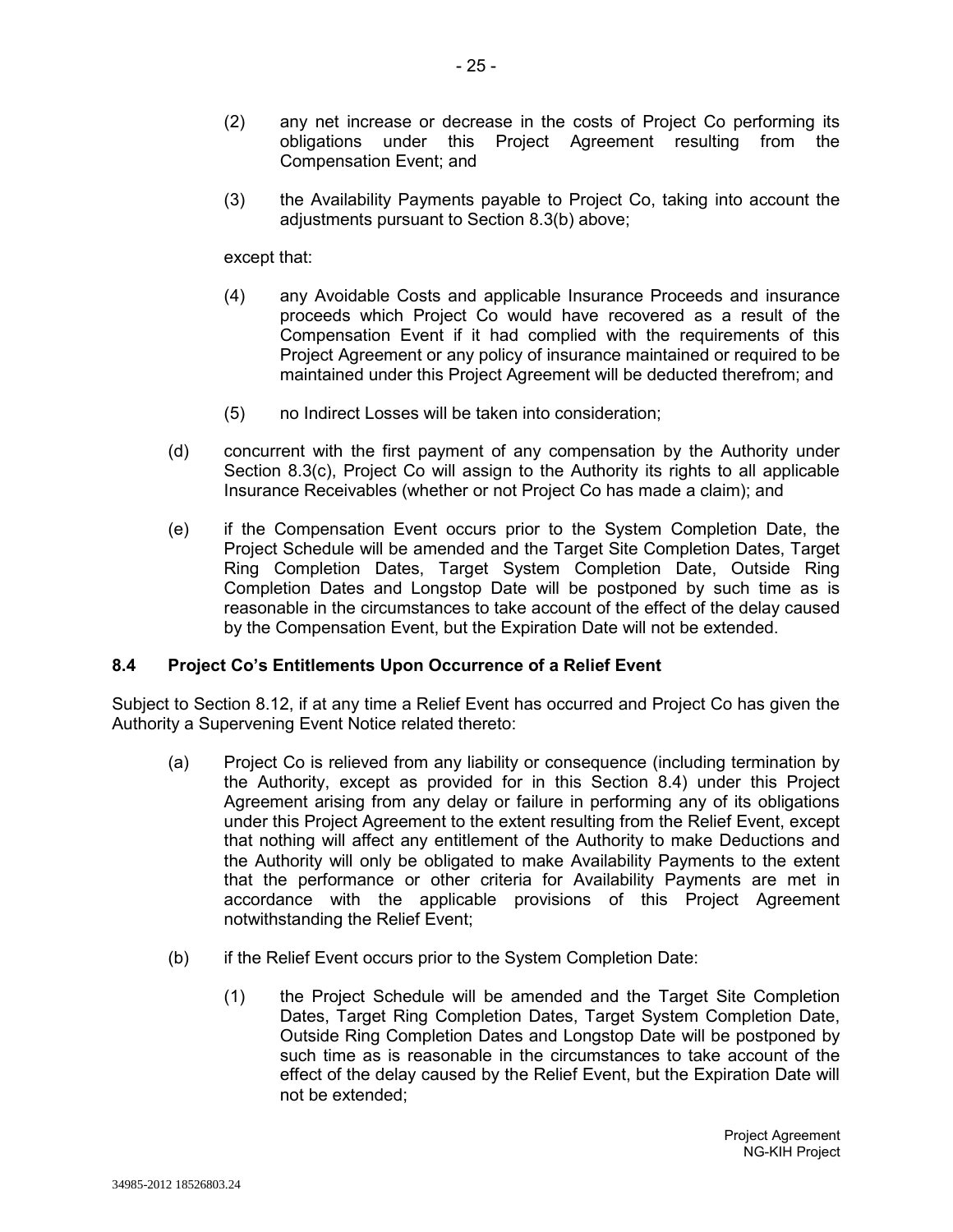- (2) for the period that Site Completion is delayed to a date after a Target Site Completion Date (as it was prior to having been postponed pursuant to Section 8.4(b)(1)) as a result of one or more of the Relief Events described in (c), (d), (e), (g), (h), (i) and (j) of the definition of Relief Event, the Authority will pay to Project Co the net Senior Debt Service Amount for such period, taking into account the total amount of Availability Payments actually being paid to Project Co during such period and the total amount of Availability Payments projected to be paid to Project Co during such period, less applicable Insurance Proceeds and insurance proceeds which Project Co would have recovered as a result of the Relief Event if it had complied with the requirements of this Project Agreement or any policy of insurance maintained or required to be maintained under this Project Agreement; and
- (3) concurrent with the first payment of any amount by the Authority pursuant to Section 8.4(b)(2), Project Co will assign to the Authority its rights to all applicable Insurance Receivables (whether or not Project Co has made a claim);
- (c) if the Relief Event, or its effects, persists or is likely to persist for more than 180 days after the date a Supervening Event Notice is delivered by the Applicant, either party may at any time so long as such Relief Event is, or such effect is, continuing and subject to Section 14.2, terminate this Project Agreement by notice to the other party and Operations Co;
- (d) if the Authority gives notice to Project Co and Operations Co under Section 8.4(c) terminating this Project Agreement, Project Co will have the option either to accept such notice or to respond in writing on or before the date falling 10 Business Days after the date of receipt of such notice stating that it requires this Project Agreement to continue, in which case Project Co's rights to relief under this Section 8.4 in respect of the Relief Event will cease and the Authority's termination notice will be deemed null and void;
- (e) if Project Co gives notice to the Authority under Section 8.4(c) terminating this Project Agreement, the Authority will have the option either to accept such notice or to respond in writing on or before the date falling 15 Business Days after the date of receipt of such notice stating that it requires this Project Agreement to continue, in which case:
	- (1) Project Co's termination notice will be deemed null and void and Project Co, insofar as it is able to do so, will continue to perform its obligations in accordance with the provisions of this Project Agreement;
	- (2) the Relief Event will be deemed to constitute a Compensation Event occurring as of the date on which the Relief Event first occurred;
	- (3) at any time so long as the Supervening Event referred to in Section 8.4(e)(2) is continuing, the Authority may terminate this Project Agreement by notice to Project Co and Operations Co; and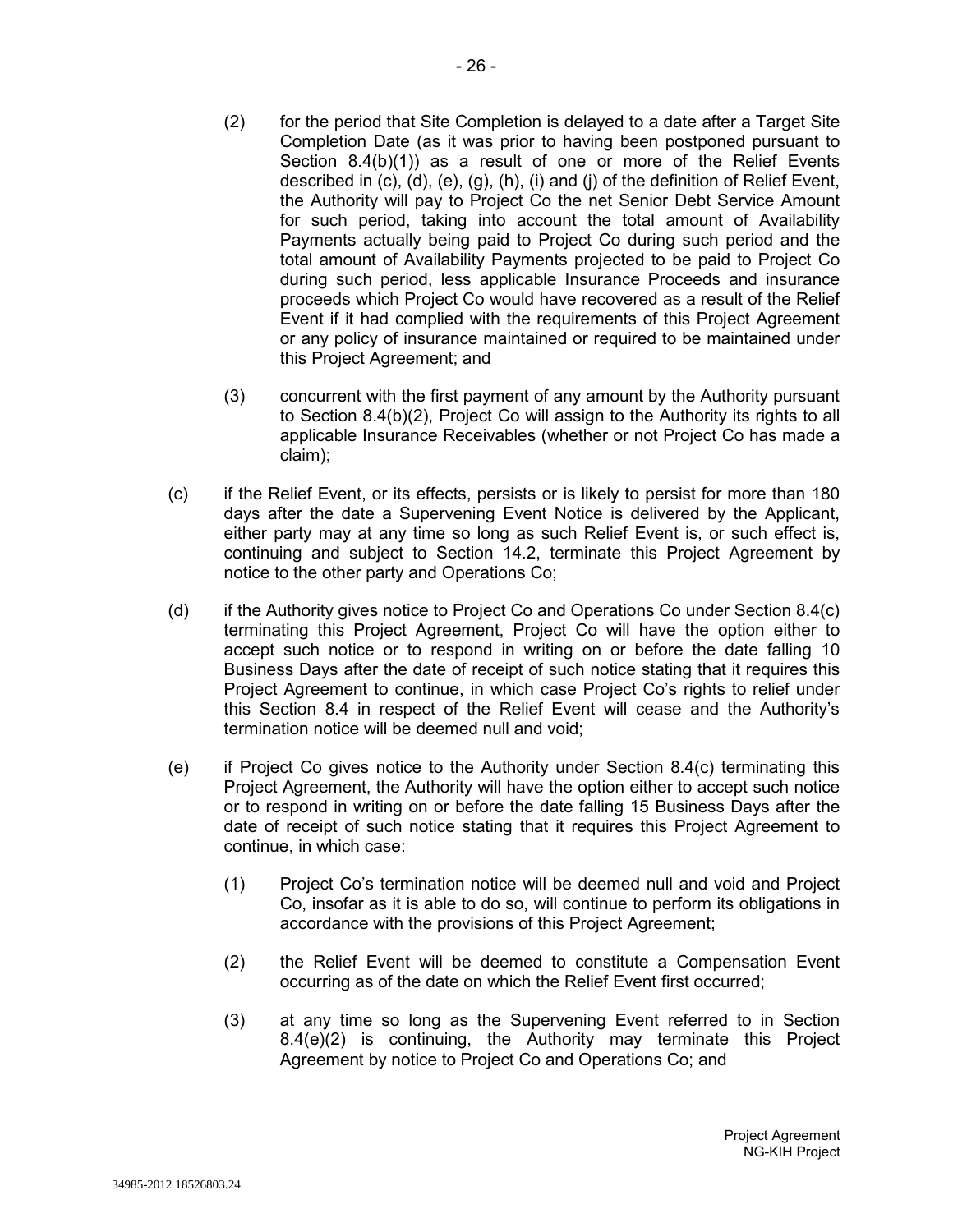- (4) Project Co may at any time so long as the Supervening Event referred to in Section 8.4(e)(2) is continuing after a further period of 180 days after the date on which Project Co delivered the termination notice pursuant to Section 8.4(c) terminate this Project Agreement by notice to the Authority;
- (f) if this Project Agreement is terminated pursuant to this Section 8.4, Project Co will be entitled to compensation on such termination in accordance with Section 4 of Schedule 9 [Compensation on Termination]; and
- (g) Deductions made while Project Co is entitled to relief under this Section 8.4 will not be counted for the purposes of Section 12.1(g) or Section 6.4 of Schedule 4 [Services Protocols and Specifications].

#### **8.5 Project Co's Entitlements Upon Occurrence of an Excusing Event**

Subject to Section 8.12, if during the Operating Period an Excusing Event has occurred and Project Co has given the Authority a Supervening Event Notice related thereto:

- (a) Project Co is relieved from any liability or consequence (including termination by the Authority) under this Project Agreement arising from any delay or failure in performing any of its obligations to the extent resulting from the Excusing Event; and
- (b) the Availability Payments will be calculated as if the Excusing Event had not occurred based on the Reasonably Expected Performance of Project Co, except that any Avoidable Costs and applicable Insurance Proceeds and Insurance Receivables and insurance proceeds which Project Co would have recovered if it had complied with the requirements of this Project Agreement or any policy of insurance maintained or required to be maintained under this Project Agreement will be deducted therefrom.

# **8.6 Parties' Entitlements Upon Occurrence of a Force Majeure Event**

Subject to Section 8.12, if at any time a Force Majeure Event has occurred and the Applicant has given the other party and Operations Co a Supervening Event Notice related thereto:

- (a) the Applicant is relieved from any liability or consequence (including termination by the Authority, except as provided for in this Section 8.6) under this Project Agreement arising from any delay or failure in performing any of its obligations under this Project Agreement to the extent resulting from the Force Majeure Event, except that nothing will affect any entitlement of the Authority to make Deductions and the Authority will only be obligated to make Availability Payments to the extent that the performance or other criteria for Availability Payments are met notwithstanding the Force Majeure Event;
- (b) if the Applicant is Project Co and the Force Majeure Event occurs prior to the System Completion Date, the Project Schedule will be amended and the Target Site Completion Dates, Target Ring Completion Dates, Target System Completion Date, Outside Ring Completion Dates and Longstop Date will be postponed by such time as is reasonable in the circumstances to take account of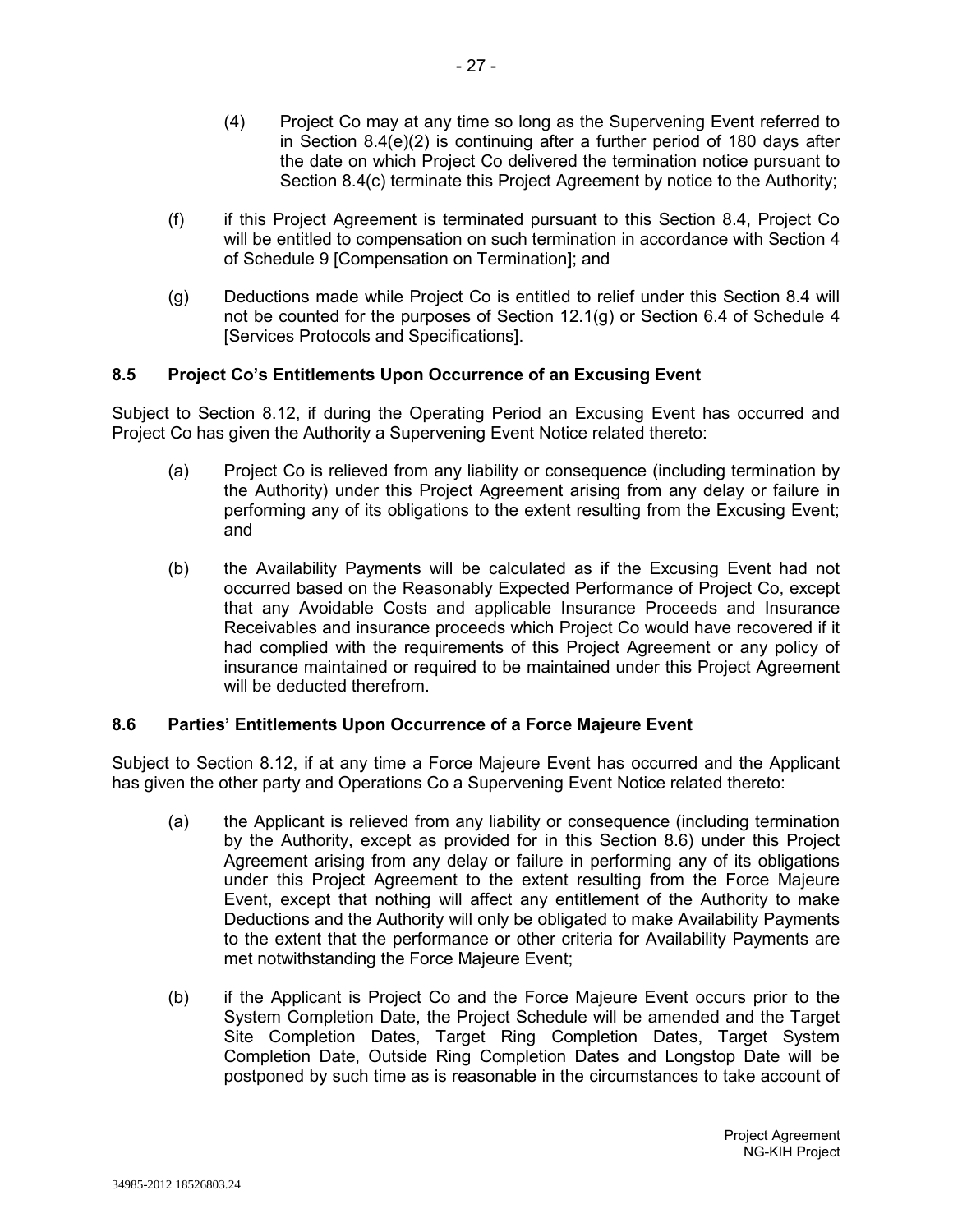the effect of the delay caused by the Force Majeure Event, but the Expiration Date will not be extended;

- (c) if a Force Majeure Event occurs and it, or its effects, persists or is likely to persist for more than 180 days after the date a Supervening Event Notice is delivered by the Applicant, either party may at any time so long as such Force Majeure Event is, or such effect is, continuing, terminate this Project Agreement by notice to the other party and Operations Co;
- (d) if Project Co gives notice to the Authority under Section 8.6(c) terminating this Project Agreement, the Authority will have the option either to accept such notice or to respond in writing on or before the date falling 15 Business Days after the date of receipt of such notice stating that it requires this Project Agreement to continue, in which case:
	- (1) Project Co's termination notice will be deemed null and void and Project Co, insofar as it is able to do so, will continue to perform its obligations in accordance with the provisions of this Project Agreement;
	- (2) the Force Majeure Event will be deemed to constitute a Compensation Event occurring as of the date the Force Majeure Event first occurred;
	- (3) at any time so long as the Supervening Event referred to in Section 8.6(d)(2) is continuing, the Authority may terminate this Project Agreement by notice to Project Co and Operations Co; and
	- (4) Project Co may at any time so long as the Supervening Event referred to in Section 8.6(d)(2) is continuing after a further period of 180 days after the date on which Project Co delivered the termination notice pursuant to Section 8.6(c), terminate this Project Agreement by notice to the Authority;
- (e) if this Project Agreement is terminated pursuant to Section 8.6(c), 8.6(d)(3) or 8.6(d)(4), Project Co will be entitled to compensation on such termination in accordance with Section 4 of Schedule 9 [Compensation on Termination]; and
- (f) Deductions made while Project Co is entitled to relief under this Section 8.6 will not be counted for the purposes of Section 12.1(g) or Section 6.4 of Schedule 4 [Services Protocols and Specifications].

# **8.7 Parties' Entitlements Upon Occurrence of an Eligible Change in Law Event**

Subject to Section 8.12, if at any time an Eligible Change in Law Event has occurred and the Applicant has given the other party and Operations Co a Supervening Event Notice related thereto:

(a) the Applicant will be entitled to compensation, or an increase or decrease in the Availability Payments, in respect of the Eligible Change in Law Event calculated on the basis that Project Co will be placed in no better or worse position than it would have been in had such Eligible Change in Law Event not occurred and taking into consideration the following (without duplication):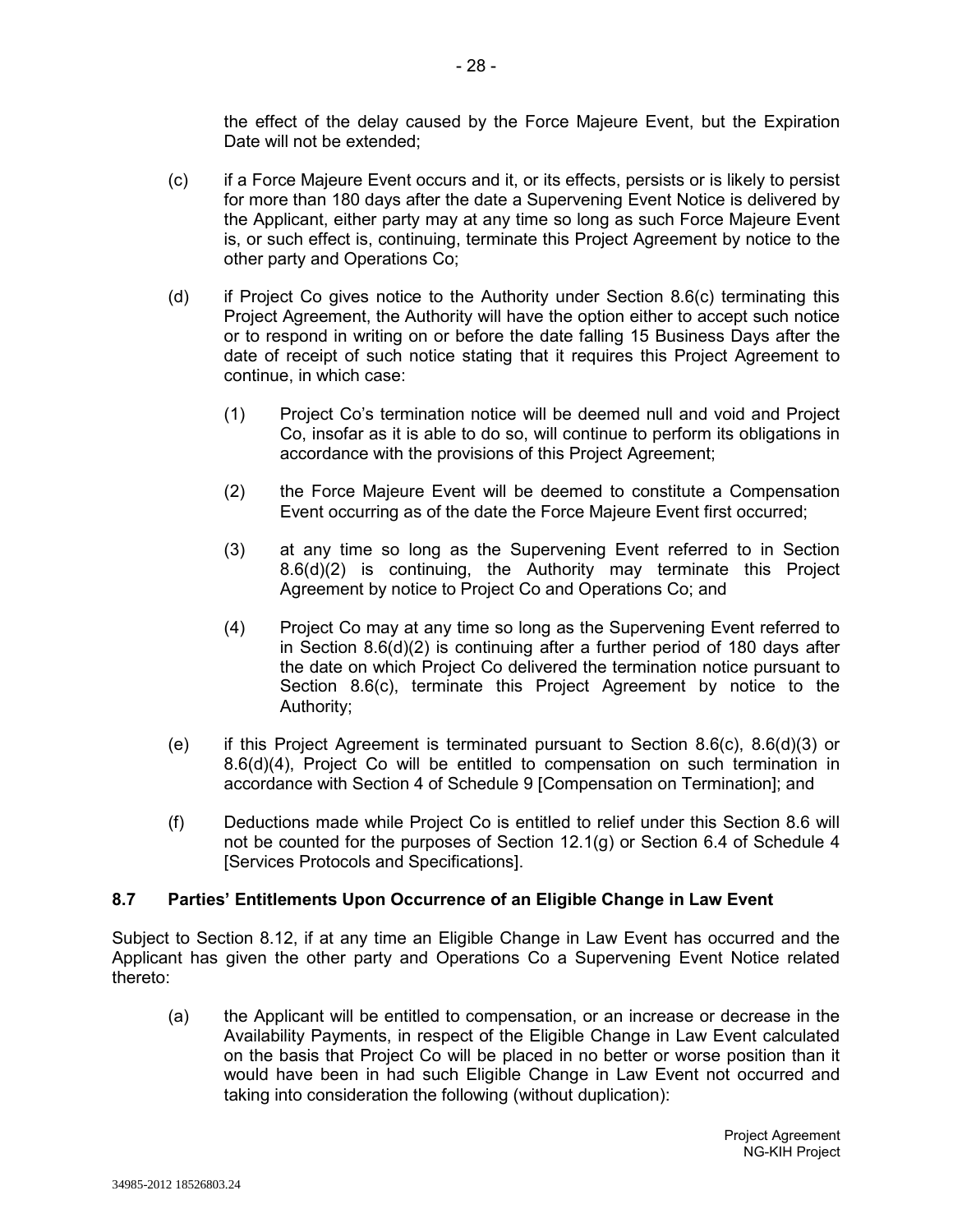- (1) any Direct Losses (calculated without netting out Insurance Receivables) resulting from the Eligible Change in Law Event;
- (2) any net increase or decrease in the costs of Project Co performing the Design, Construction, Services or System Refresh, as applicable, resulting from the Eligible Change in Law Event; and
- (3) the Availability Payments payable to Project Co,

except that:

(4) any Avoidable Costs and applicable Insurance Proceeds and insurance proceeds which Project Co would have recovered if it had complied with the requirements of this Project Agreement or any policy of insurance maintained or required to be maintained under this Project Agreement will be deducted therefrom;

and concurrent with the first payment of any compensation by the Authority under this Section 8.7(a), Project Co will assign to the Authority its rights to all applicable Insurance Receivables (whether or not Project Co has made a claim); and

(b) in the case of a Relevant Works Change in Law, Project Co will be entitled to compensation from the Authority in an amount equal to the Allowable Capital Expenditure in addition to any compensation payable pursuant to Section 8.7(a).

# **8.8 Parties' Entitlements Upon Occurrence of a Change in Law**

Without limiting Section 8.4, Section 8.5 or Section 8.7:

- (a) if compliance by Project Co with a Change in Law is outside the scope of, or inconsistent with, Project Co's obligations under this Project Agreement, or would mean a change in Project Co's obligations under this Project Agreement or a change in the scope or manner of carrying out the Project, such Change in Law will be deemed to constitute a Change having effect from the time that such Change in Law takes effect, except that Project Co will not be entitled to any payment or other compensation other than as set out in Section 8.4, Section 8.5 or Section 8.7;
- (b) except as otherwise provided in this Project Agreement, including in Section 8.4, Section 8.5 or Section 8.7, Project Co will not be entitled to any other payment or compensation or relief in respect of any Change in Law or the consequences thereof; and
- (c) nothing in Section 8.4, Section 8.5 or Section 8.7 will be interpreted as relieving Project Co of its obligation, following any and all Changes in Law, to perform its obligations under this Project Agreement in compliance with all Laws.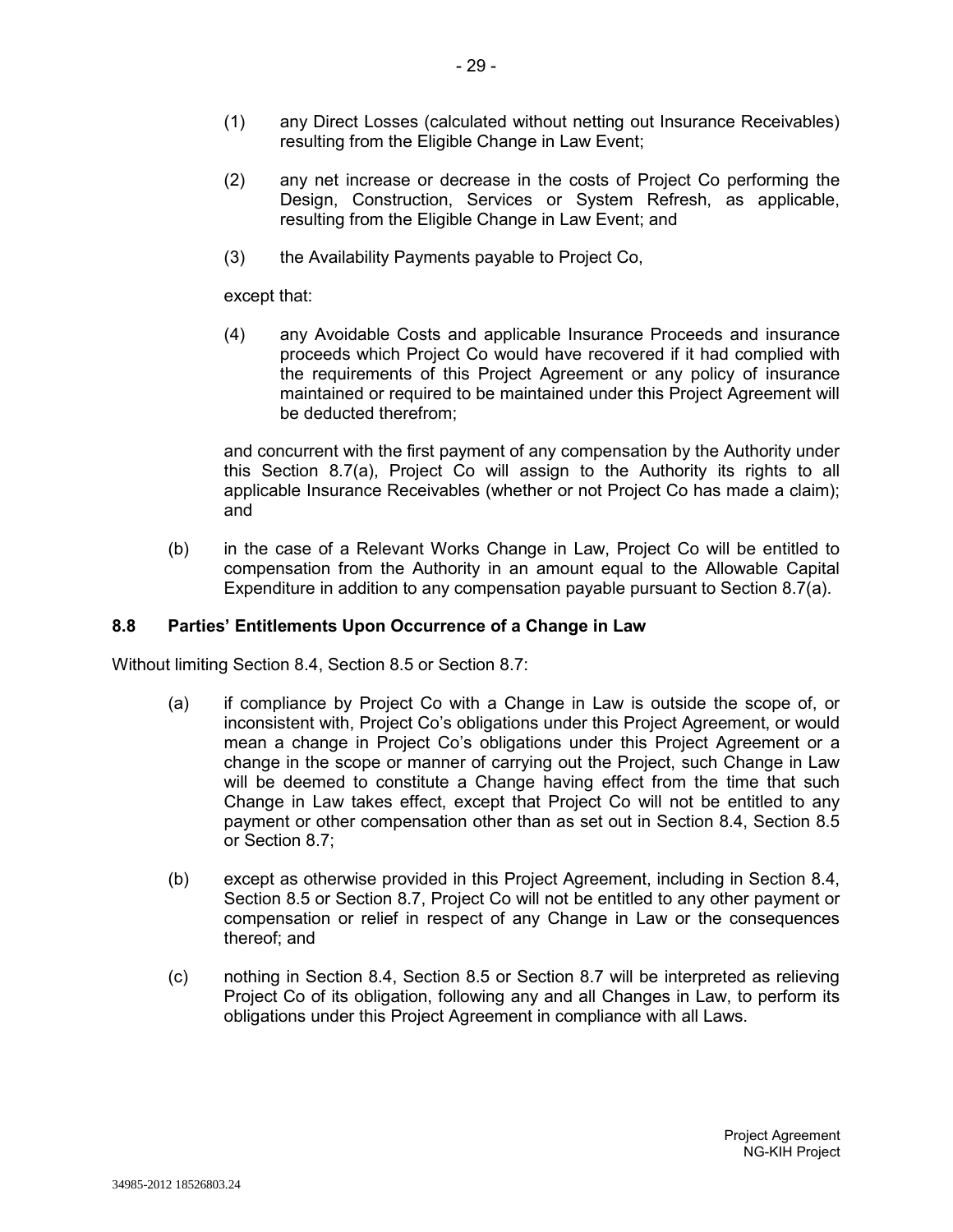# **8.9 Labor Disputes**

If Project Co Has Knowledge of an actual or potential labor dispute that may affect any of the Design, Construction, Services or System Refresh, Project Co will promptly:

- (a) give notice thereof to the Authority, including all relevant information related to the dispute of which Project Co Has Knowledge; and
- (b) use commercially reasonable efforts to mitigate the effects of such labor dispute on the performance of any of the Design, Construction, Services or System Refresh, including by applying for relief to appropriate tribunals or courts if such labor dispute involves workers of Project Co, Operations Co, a Project Contractor and/or a Sub-Contractor.

Project Co acknowledges that if the labor dispute involves workers of Operations Co, a Project Contractor or Sub-Contractor, or of anyone employed by or through them, the Authority will not be required to provide any facilities, space or assistance in the NG-KIH System or on the Lands for the purposes of such workers or any applicable union.

# **8.10 Payments in Respect of Supervening Events**

Payments between the parties and any adjustments to Availability Payments in respect of Supervening Events will be made in accordance with Section 10 (Lump Sum Payments and Availability Payment Adjustments).

# **8.11 Supervening Events Mitigated by Change**

Nothing in this Project Agreement will limit the right of the Authority to perform or mitigate its obligations in respect of Supervening Events or the consequences of a Supervening Event by requiring a Change or Changes.

# **8.12 Delay in Notification**

If a Supervening Event Notice or any required information is provided by an Applicant to the other party after the dates referred to in Section 8.2, then without prejudice to any other rights or remedies of the other party under this Project Agreement:

- (a) the Applicant will not be entitled to any compensation, extension of time or relief from its obligations under this Project Agreement to the extent that the amount thereof was increased or the ability to mitigate was adversely affected as a result of such delay in providing such notice or information; and
- (b) if the period of delay is 12 months or more, the rights of the Applicant with respect to the applicable Supervening Event will be of no further force or effect.

# **8.13 Equivalent Project Relief**

The parties acknowledge that Project Co will share with Operations Co, who will, in turn, share with the Project Contractors, who will, in turn, share with Sub-Contractors, certain benefits to Project Co derived from the rights of Project Co under, and subject to the obligations and limitations under, this Project Agreement, including rights of Project Co under Section 8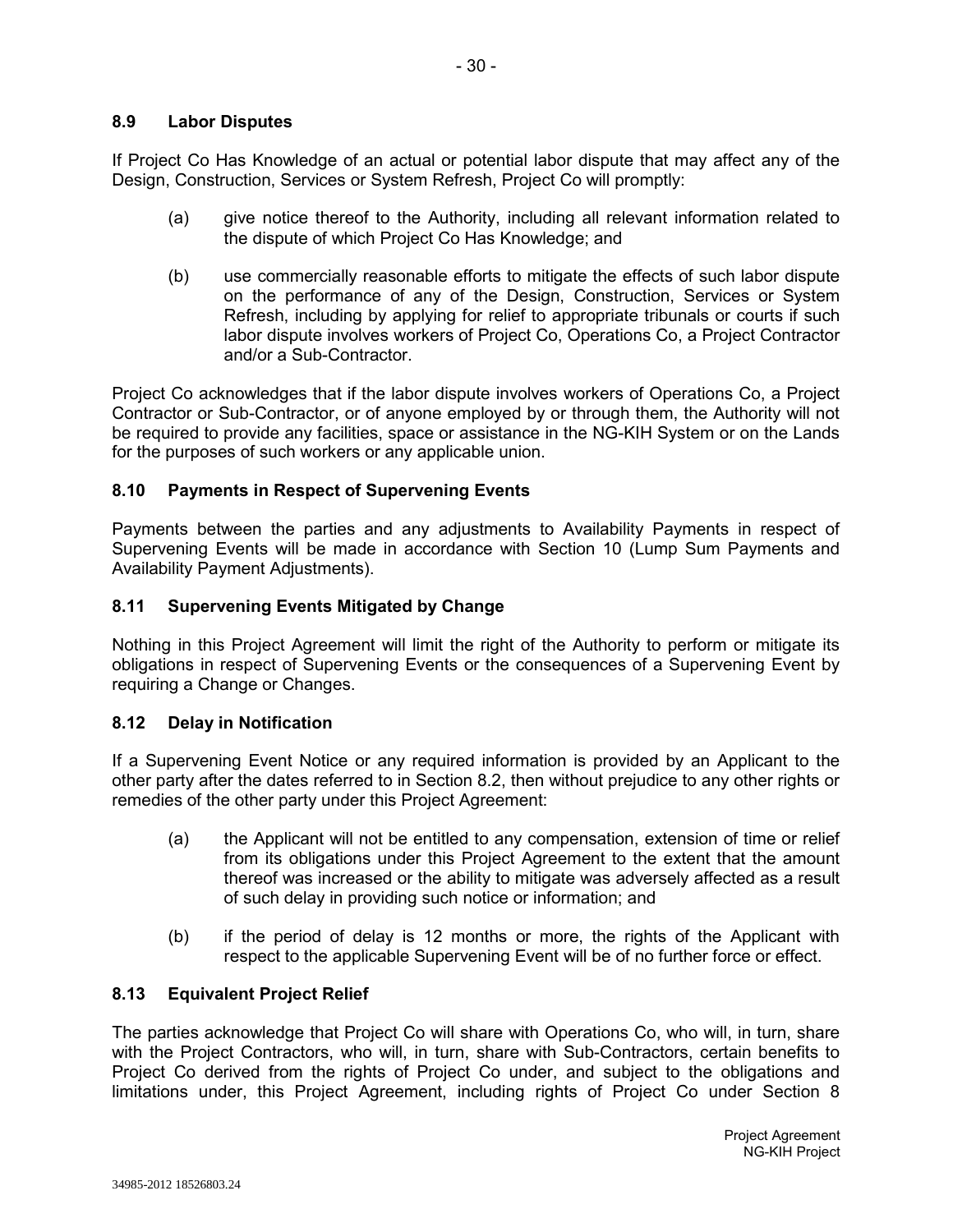(Supervening Events) (such rights, as qualified by such obligations and limitations, are collectively "**Project Co's Rights**"). Accordingly:

- (a) any circumstance affecting Operations Co, a Project Contractor or a Sub-Contractor which, if such circumstance had affected Project Co directly would have given rise to a claim by Project Co pursuant to Project Co's Rights, will, for the purpose of this Project Agreement, be deemed to be a circumstance affecting Project Co in respect of which Project Co may claim under and subject to Project Co's Rights; and
- (b) amounts claimed by Operations Co, the Project Contractor or Sub-Contractor against Project Co in respect of any circumstance referred to in Section 8.13(a) above may be claimed by Project Co against the Authority under and subject to Project Co's Rights, but whether or not the Authority is liable for such amounts will be determined under this Project Agreement as if the circumstance had affected Project Co directly,

provided that:

- (c) all such claims will be made and administered by Project Co and none of Operations Co, any Project Contractor or any Sub-Contractor will have any rights against the Authority, including under this Section 8.13;
- (d) in no event will the liability of the Authority under this Section 8.13 be greater than it would have been if Project Co had been directly affected by the circumstance referred to in Section 8.13(a) above; and
- (e) in no event will the Authority be liable under this Section 8.13 for any Direct Losses or other compensation that the Authority would not have been liable for if Project Co had been directly affected by the circumstance referred to in Section 8.13(a) above.

## **9. INDEMNITIES AND LIMITS ON LIABILITIES AND REMEDIES**

## **9.1 Project Co's Obligation to Indemnify**

Project Co will indemnify and keep the Authority and each Authority Indemnified Person indemnified at all times from and against all Direct Losses that any such Person may sustain in connection with any claim made by one or more third parties (including for loss of or physical damage to property or assets), or any claim for, or in respect of, the death, personal injury, disease or illness of any Person, including any Authority Indemnified Person, arising by reason of any negligent act or omission or other tortious conduct of Project Co or any Project Co Person, except to the extent caused, or contributed to, by any negligent act or omission or other tortious conduct of the Authority or any Authority Person. For greater certainty, Section 4.4 applies to this Section 9.1. This Section 9.1 may be relied upon by the Authority Indemnified Persons and may be enforced directly by any of them against Project Co in the same manner and for the same purpose as if pursuant to a contractual indemnity directly between them and Project Co.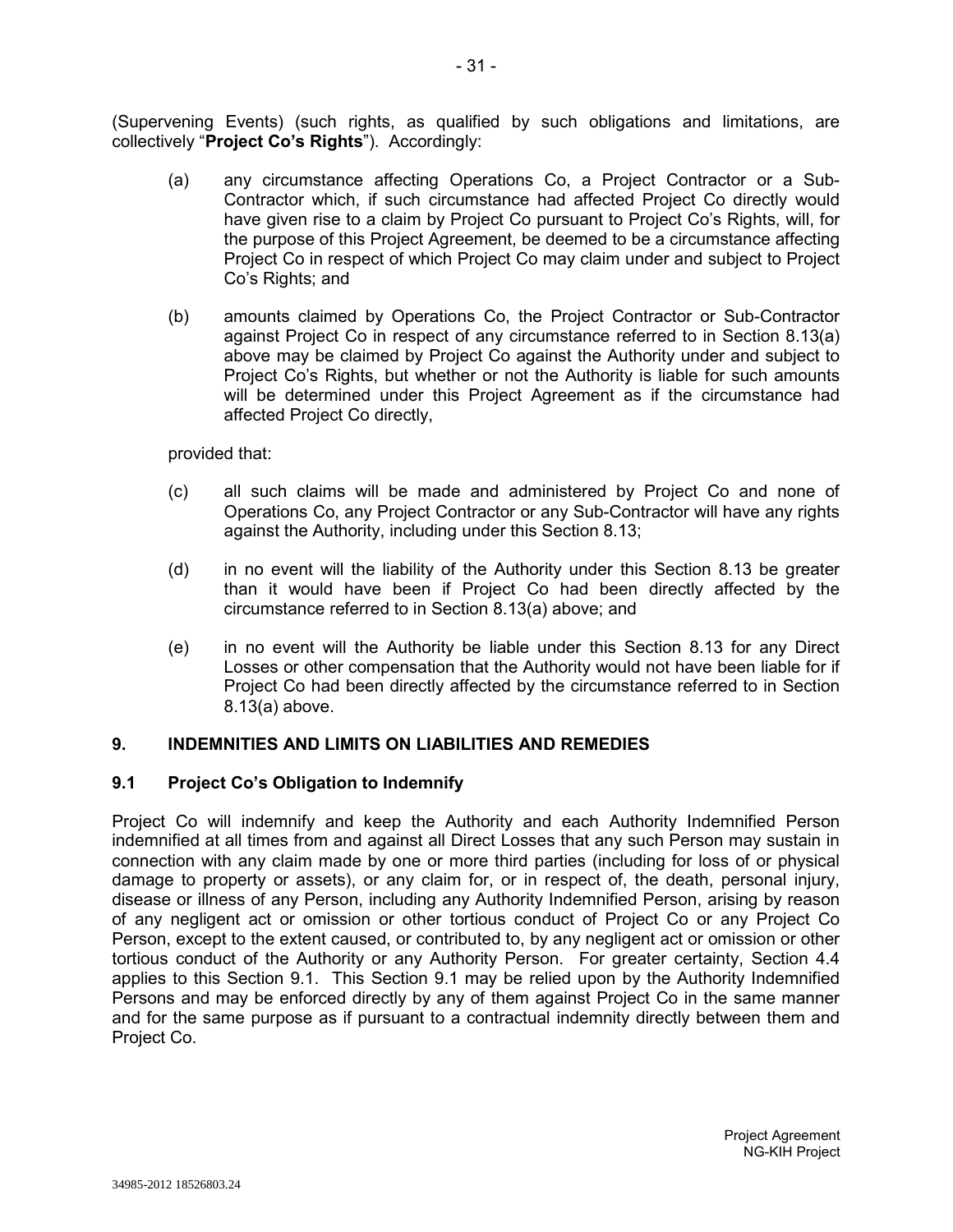## **9.2 Conduct of Third Person Claims**

This Section 9.2 will apply to the conduct of claims made by a third Person against a party having or claiming to have with respect to such third Person claim, the benefit of an indemnity or a right to compensation under this Project Agreement. The party having, or claiming to have, the benefit of the indemnity or right to compensation is referred to as the "**Beneficiary**" and the party from whom the indemnity or compensation is sought is referred to as the "**Indemnifier**". Accordingly, subject to the requirements of any insurer who may have an obligation to provide an indemnity in respect of any liability arising under this Project Agreement:

- (a) if the Beneficiary receives any notice, demand, letter or other document concerning any claim for which it appears that the Beneficiary is, or may become entitled to, indemnification or compensation under this Project Agreement in respect of the entire claim, the Beneficiary will give notice in writing to the Indemnifier as soon as reasonably practicable and in any event within 10 Business Days of receipt thereof;
- (b) the Indemnifier will be entitled to dispute the claim in the name of the Beneficiary at the Indemnifier's own expense and take conduct of any defense, dispute, compromise, or appeal of the claim and of any incidental negotiations and the Beneficiary will give the Indemnifier all reasonable co-operation, access and assistance for the purposes of considering and resisting such claim;
- (c) in defending any claim described in Section 9.2(b) in which there is a conflict of interest between the Indemnifier and the Beneficiary, the Beneficiary may appoint independent legal counsel in respect of such claim and, if it is determined that the Beneficiary is entitled to indemnification by or compensation from the Indemnifier, all reasonable costs and expenses incurred by the Beneficiary in so doing will be included in the indemnity or compensation from the Indemnifier;
- (d) with respect to any claim conducted by the Indemnifier pursuant to Section 9.2(b), the Indemnifier will:
	- (1) keep the Beneficiary fully informed and consult with it about material elements of the conduct of the claim;
	- (2) demonstrate to the Beneficiary, at the reasonable request of the Beneficiary, that the Indemnifier has sufficient means to pay all costs and expenses that it may incur by reason of conducting the claim; and
	- (3) not pay or settle such claims without the consent of the Beneficiary, such consent not to be unreasonably withheld or delayed;
- (e) the Beneficiary may take conduct of any defense, dispute, compromise or appeal of the claim and of any incidental negotiations if:
	- (1) the Indemnifier is not entitled to take conduct of the claim in accordance with Section 9.2(b); or
	- (2) the Indemnifier fails to notify the Beneficiary of its intention to take conduct of the relevant claim within 10 Business Days of the notice from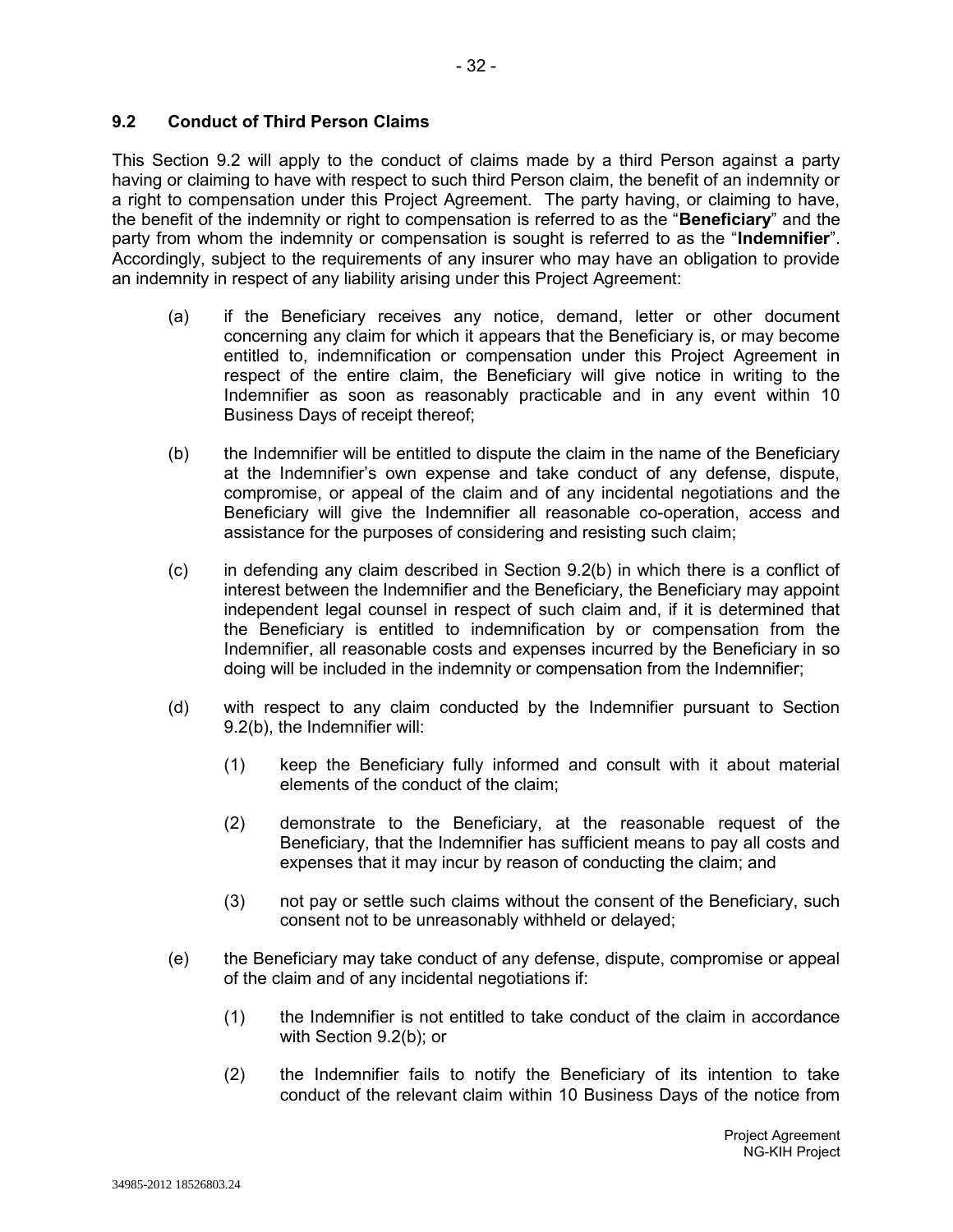the Beneficiary under Section 9.2(a) or notifies the Beneficiary that it does not intend to take conduct of the claim; or

(3) the Indemnifier fails to comply in any material respect with Section 9.2(d) above,

and, in the case of (3) above, the Beneficiary may pay or settle any claim on such terms as it thinks fit (provided such settlement is in monetary terms only) and without prejudice to its rights and remedies under this Project Agreement. Otherwise the Beneficiary will not pay or settle such claims without the consent of the Indemnifier, such consent not to be unreasonably withheld or delayed;

- (f) the Beneficiary may at any time give notice to the Indemnifier that it is retaining or taking over, as the case may be, the conduct of any defense, dispute, compromise, settlement or appeal of any claim, or of any incidental negotiations, to which Section 9.2(b) above applies. On receipt of such notice, the Indemnifier will promptly take all steps necessary to transfer the conduct of such claim to the Beneficiary, and will provide to the Beneficiary all reasonable co-operation, access and assistance for the purposes of considering and resisting such claim. If the Beneficiary gives any notice pursuant to this Section 9.2(f) (for the sake of clarity, for reasons other than as provided in Sections  $9.2(e)(2)$  or  $9.2(e)(3)$ ), then the Indemnifier will be released from any liability under its indemnity under Section 9.1 or its obligation to provide compensation, as the case may be; and
- (g) in response to any claim of infringement or misappropriation or alleged infringement or misappropriation of the Intellectual Property rights of any Person, Project Co may replace such infringing or allegedly infringing item provided that:
	- (1) the replacement is performed without additional cost to the Authority; and
	- (2) the replacement has at least equal quality performance capabilities when used in conjunction with the NG-KIH System.

## **9.3 General Obligation to Pursue Third Person Recovery**

If a party (the "**Paying Party**") has paid to the other party (the "**Receiving Party**") an amount in respect of any indemnity, Supervening Event or other liability hereunder (a "**Liability Payment**"), and the Receiving Party has a *bona fide* claim for recovery of any such Liability Payment from a third Person or under any insurance required pursuant to this Project Agreement, the Receiving Party will:

- (a) as directed by the Paying Party either:
	- (1) promptly make commercially reasonable efforts to pursue and recover such claim and provide evidence of such efforts to the Paying Party; or
	- (2) assign to the Paying Party the right to pursue and recover such claim and, at the Paying Party's cost, provide reasonable cooperation in connection with the pursuit and recovery of such claim; and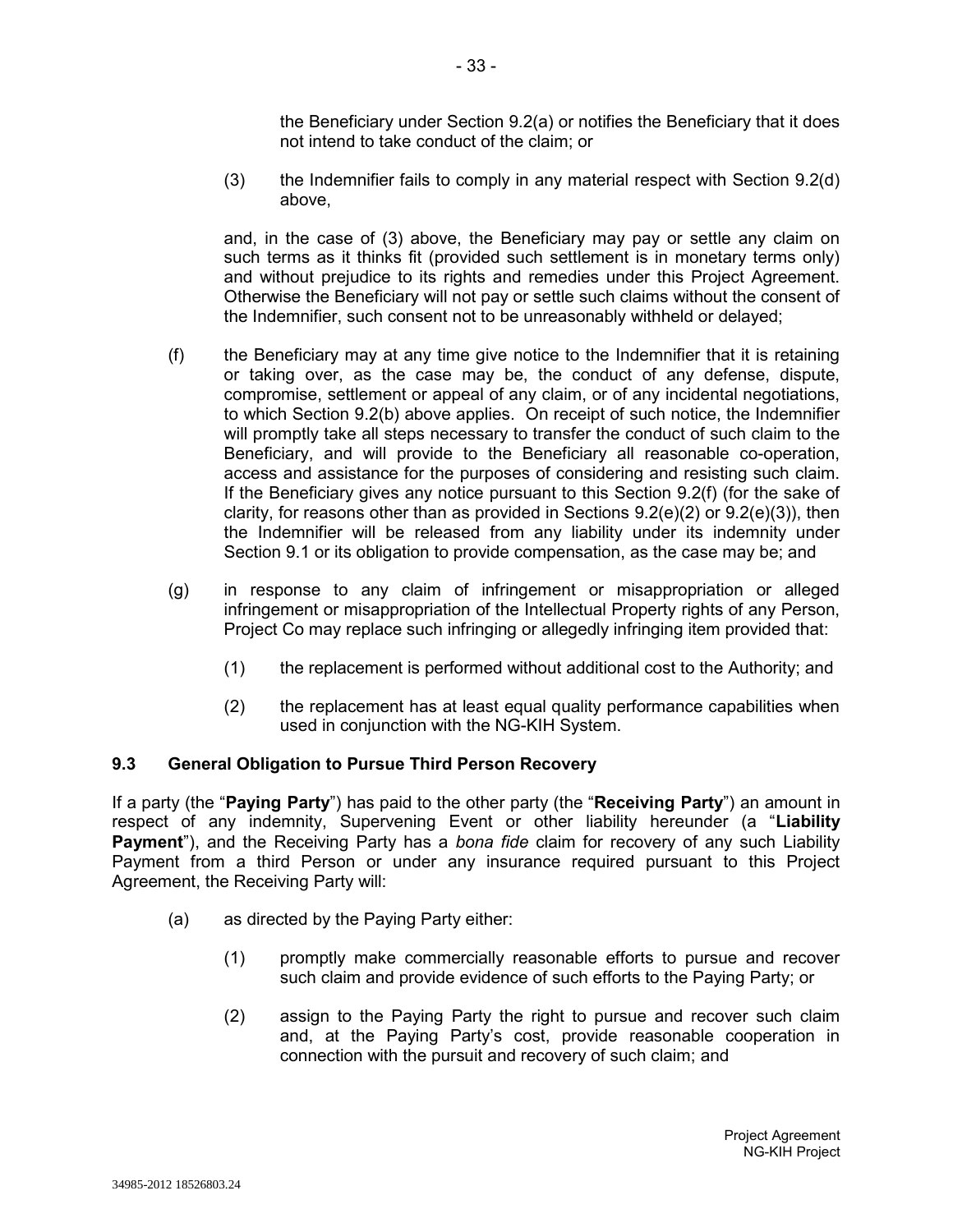(b) if it subsequently recovers, or the Paying Party makes recovery on its behalf, (whether by payment, discount, credit, saving, relief or other benefit or otherwise) an amount which is directly referable to the fact, matter, event or circumstances giving rise to the payment of the Liability Payment, forthwith repay to the Paying Party an amount equal to the lesser of:

- 34 -

- (1) an amount equal to the sum recovered (or of the value of the recovery whether by discount, credit, saving, relief or otherwise) less any out of pocket costs and expenses properly incurred by the Receiving Party in recovering such sum; and
- (2) the Liability Payment,

provided that the Paying Party will be repaid only to the extent that the amount of such recovery plus the Liability Payment exceeds the total loss or liability of the Receiving Party in respect of the fact, matter or circumstance giving rise to the Liability Payment.

For greater certainty, the above reference to a "third Person" will not include, in the case where the Authority is the Paying Party, Project Co and Project Co Persons and their respective employees, directors, officers and agents and will not include, in the case where Project Co is the Paying Party, the Authority and the Authority Indemnified Persons.

## **9.4 Waiver of Remedies**

No failure to exercise, and no delay in exercising, any right or remedy under this Project Agreement will be deemed to be a waiver of that right or remedy. No waiver of any breach of any provision of this Project Agreement will be deemed to be a waiver of any subsequent breach of that provision or of any similar provision.

#### **9.5 Remedies Cumulative**

Subject to Sections 9.6, 9.7 and 9.8:

- (a) the rights and remedies of the parties under this Project Agreement are cumulative and are in addition to and not in substitution for any other rights and remedies available at law or in equity or otherwise;
- (b) a party will not be prevented from enforcing a right or remedy on the basis that another right or remedy hereunder deals with the same or similar subject matter; and
- (c) no single or partial exercise by a party of any right or remedy precludes or otherwise affects the exercise of any other right or remedy to which that party may be entitled.

#### **9.6 Limitation on Authority's Remedies**

The Authority's remedies in respect of any failure by Project Co: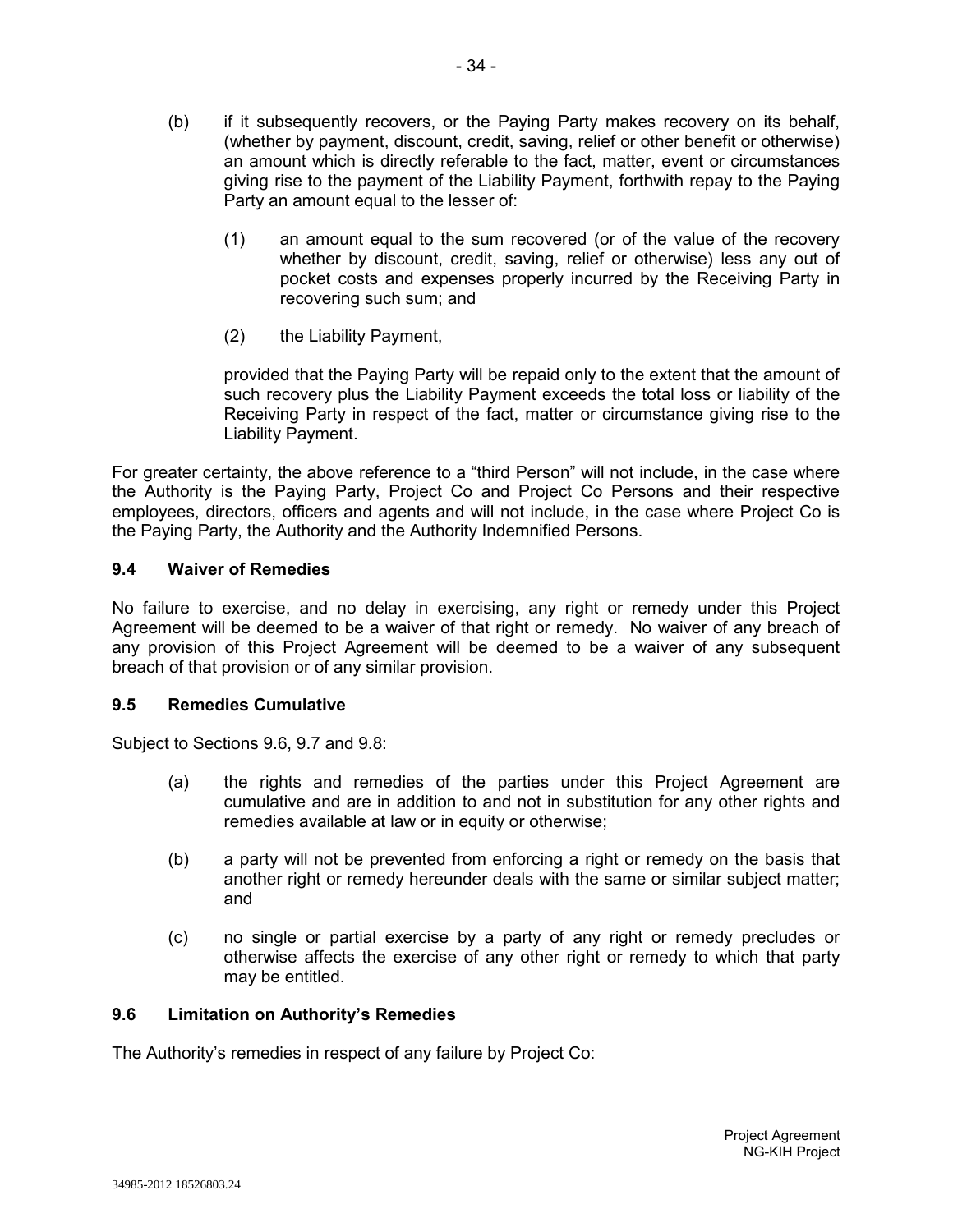- (a) to achieve Ring Completion of any Ring by the relevant Target Ring Completion Date or the relevant Outside Ring Completion Date will be limited to the Authority's rights pursuant to Section 11.1 of Schedule 2 [Design and Construction Protocols];
- (b) to achieve System Completion by the Target System Completion Date or the Longstop Date will be limited to the Authority's rights pursuant to Section 12.4; and
- (c) to perform the Services in accordance with this Project Agreement will be limited to Deductions in accordance with Schedule 8 [Payments],

provided that nothing in this Section 9.6 will limit the Authority's right to:

- (d) claim, on or after a termination of this Project Agreement, costs, losses, damages and expenses suffered or incurred by the Authority as a result of rectifying or mitigating the effects of any breach of this Project Agreement by Project Co except to the extent recovered by the Authority under this Project Agreement or taken into account to reduce any compensation payable by the Authority pursuant to Schedule 9 [Compensation on Termination];
- (e) make a claim for indemnification pursuant to Section 9.1;
- (f) deliver to Project Co and Operations Co a Dispute Notice or a notice of default or termination pursuant to Section 12 (Project Co Events of Default) and pursue all remedies in respect thereof; or
- (g) pursue any other express remedy available to the Authority under this Project Agreement or any equitable remedy, including injunctive relief and specific performance.

## **9.7 Limitation on Project Co's Remedies**

To the extent Project Co has claimed for relief or compensation for a Supervening Event pursuant to Section 8 (Supervening Events), Project Co may not make any further claim against the Authority for costs, losses, damages or expenses incurred by Project Co, or for any other relief, in respect of such event, provided that nothing in this Section 9.7 will limit Project Co's right to:

- (a) deliver to the Authority a Dispute Notice or a notice of default or termination pursuant to Section 13 (Authority Events of Default) and pursue all remedies in respect thereof; or
- (b) pursue any other express remedy available to Project Co under this Project Agreement or any equitable remedy, including injunctive relief and specific performance.

#### **9.8 Limits on Monetary Compensation**

Every right to claim compensation or indemnification or reimbursement under this Project Agreement will be construed so that recovery is without duplication to any other amount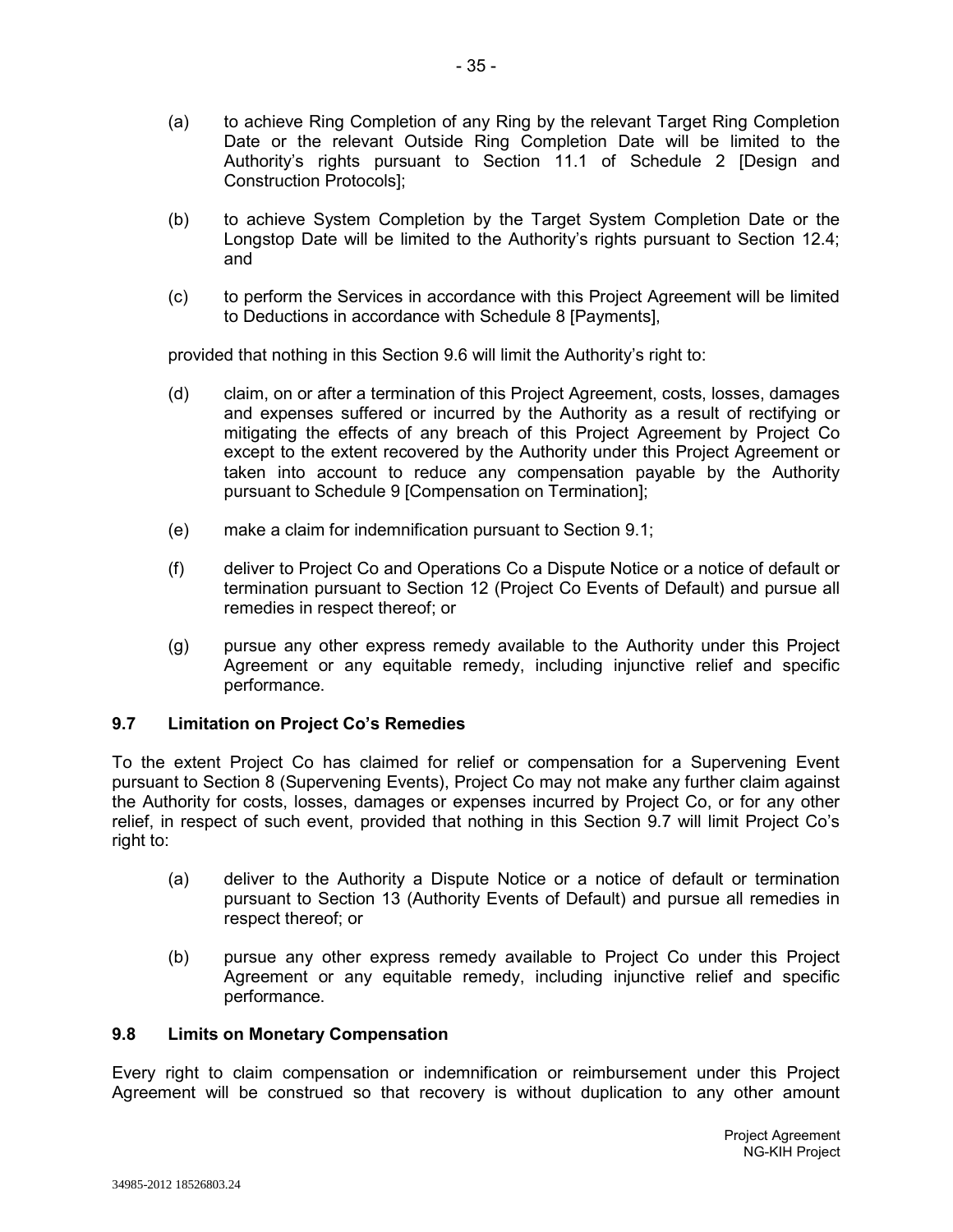recoverable under this Project Agreement. Neither party will be entitled to make any claim against the other party for compensation, indemnification or reimbursement other than as provided under this Project Agreement.

## **9.9 No Liability for Indirect Losses**

Unless specifically allowed in this Project Agreement, neither party to this Project Agreement will be liable to the other party, whether in contract or in tort or on any other basis whatsoever, for any Indirect Losses suffered or incurred by that other party.

### **9.10 No Liability for Governmental Activities**

The Authority will not be liable to Project Co or any Project Co Person for any Direct Losses suffered or incurred as a result of damage to the NG-KIH System, whether arising from or related to Governmental Activities or otherwise, to the extent that such Direct Losses were directly or indirectly caused or contributed to by any willful misconduct, negligent act or omission or non-compliance with the terms of this Project Agreement by Project Co or any Project Co Person, including, for greater certainty but without limitation, the failure of Project Co or any Project Co Person to comply with the terms of the Design and Construction Plan, and, for greater certainty, the same shall not constitute a Compensation Event.

## **9.11 Authority's Right of Set Off**

The Authority may set off any amounts owing by Project Co to the Authority under this Project Agreement against payments due by the Authority to Project Co under this Project Agreement.

### **9.12 Project Co's Right of Set Off**

Project Co may set off any amounts owing by the Authority to Project Co under this Project Agreement against any payments due by Project Co to the Authority under this Project Agreement.

#### **9.13 Undisputed Amounts and Interest on Disputed Amounts**

Subject to Sections 9.11 and 9.12, a party will pay any undisputed portion of any disputed amount payable to the other party in accordance with this Project Agreement, but any disputed portion or amount will not be payable until the Dispute is resolved in accordance with the Dispute Resolution Procedure. If payment of any amount payable under this Project Agreement is delayed while the matter is in Dispute, upon resolution of the Dispute, interest will be payable on any amount determined payable pursuant to the Dispute Resolution Procedure at the Default Rate, compounded monthly, from the time such amount became payable under this Project Agreement until paid.

#### **9.14 Interest on Overdue Amounts**

If payment of any amount payable under this Project Agreement is not made when due (including Termination Payments payable pursuant to Schedule 9 [Compensation on Termination]), interest will be payable on such amount at the Default Rate, compounded monthly, from the time such amount became payable under this Project Agreement until paid. The party to whom payment is owed and overdue will notify the other party at least monthly of the overdue amount and the accrued interest on that amount.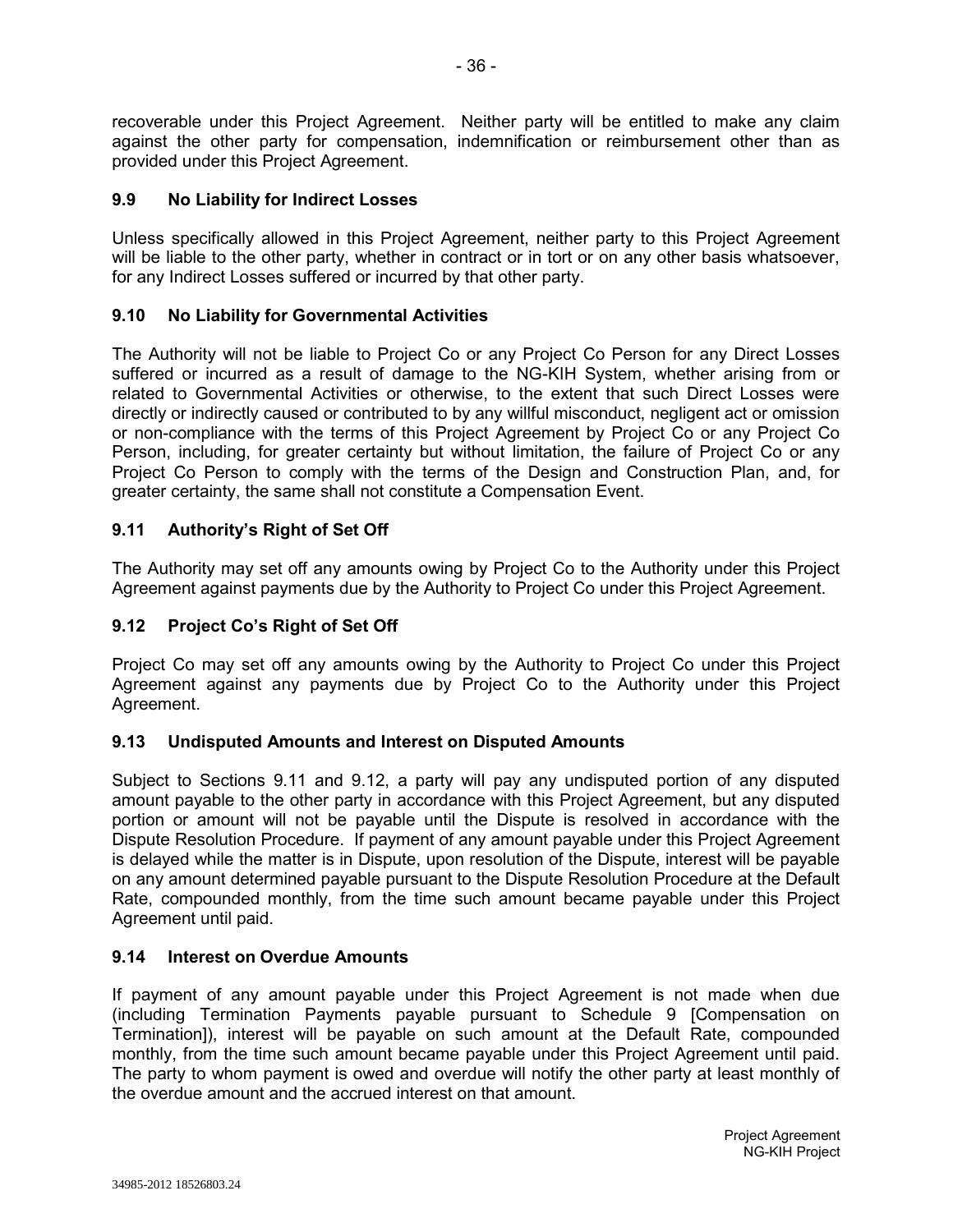### **10. LUMP SUM PAYMENTS AND AVAILABILITY PAYMENT ADJUSTMENTS**

#### **10.1 Lump Sum Payments**

To the extent a party:

- (a) is entitled to payment from the other party under this Project Agreement, including in respect of a Change under Section 7 (Changes, Minor Works and Innovation Proposals), a Supervening Event under Section 8 (Supervening Events) or an indemnification claim under Section 9 (Indemnities and Limits on Liabilities and Remedies); or
- (b) is entitled to share in a benefit and to receive payment from the other party under this Project Agreement, including in respect of a Refinancing Gain under Section 5 (Financing of the Project), an Innovation Proposal under Section 7 (Changes, Minor Works and Innovation Proposals) or an Eligible Change in Law Event under Section 8 (Supervening Events),

the entitled party may make written demand for such payments from time to time after being entitled to payment and (i) in respect of any Direct Losses, after such Direct Losses have been incurred, and (ii) in respect of any shared benefit, after receipt by the other party of the shared benefit, and payment will be made in accordance with this Section 10 (Lump Sum Payments and Availability Payment Adjustments).

If the Authority is obligated to compensate, reimburse or otherwise pay Project Co, the Authority may, in its discretion, make such payment by lump sum payment or by payments that reasonably match the cash outlays of Project Co. The Authority may also direct Project Co to use any amounts standing to the credit of the NG-KIH Account for purposes of satisfying any such payment obligation.

If Project Co is obligated to compensate, reimburse or otherwise pay the Authority, the Authority may, in its discretion, require Project Co to make such payment:

- (c) by a lump sum payment, up to a maximum lump sum payment of \$500,000 (Index Linked) without the consent of Project Co, and any greater amount with the consent of Project Co, acting reasonably; or
- (d) by payments that reasonably match the cash inflows to Project Co or the averted cash outlays.

Lump sum payments and payments that reasonably match cash inflows, cash outlays or averted cash outlays will be due and payable within 20 Business Days of delivery of written demand supported by all relevant information.

The parties may agree to any other basis for payment.

#### **10.2 Financing of Lump Sum Payment Amounts**

If the Authority is obligated to compensate, reimburse or otherwise pay Project Co and exercises its discretion not to do so by a lump sum payment in accordance with Section 10.1, at the Authority's request, Project Co will use commercially reasonable efforts to obtain the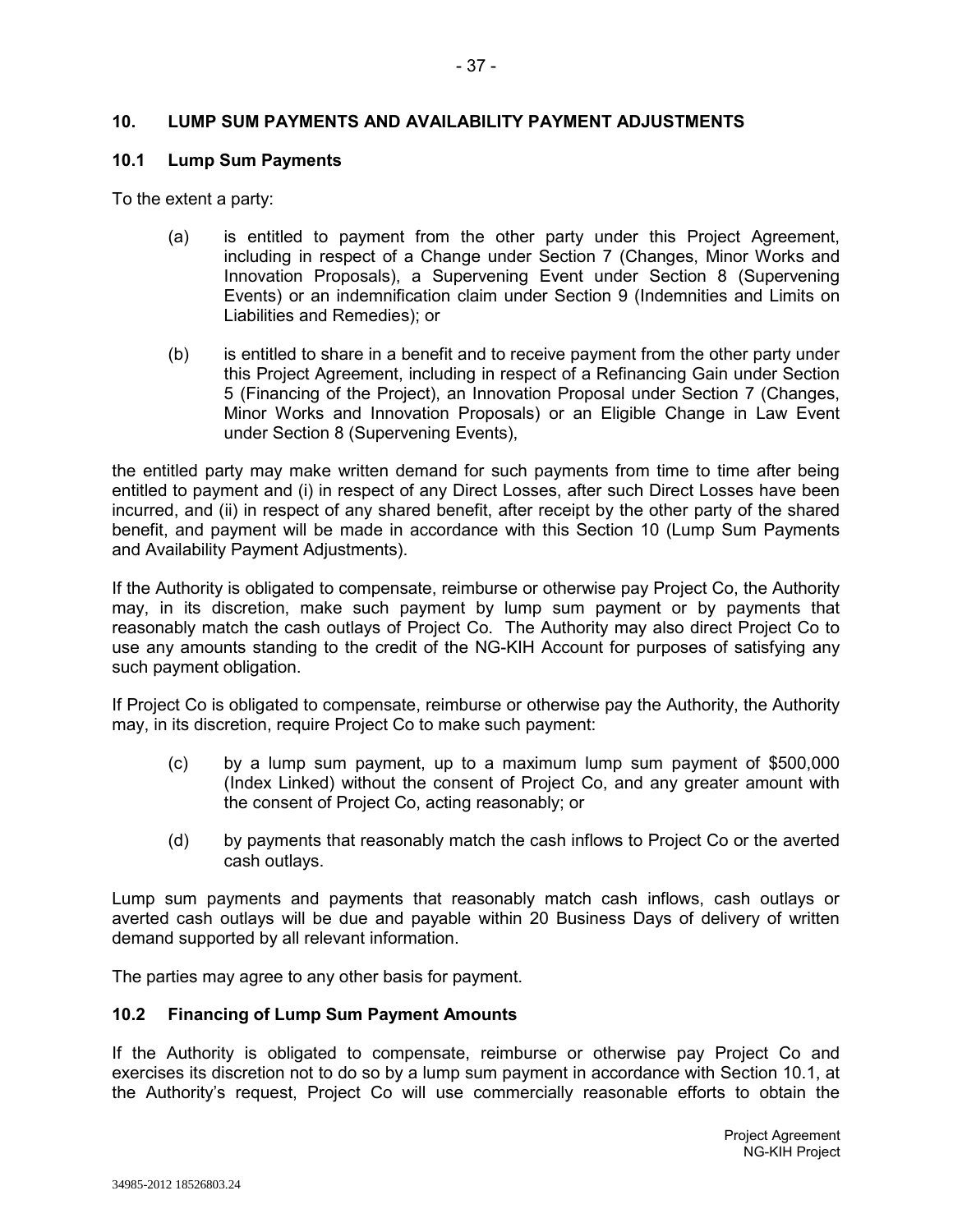financing required to make such payment on the best terms reasonably available and, to the extent that Project Co is able to obtain such financing, there will be a corresponding increase

made to the Availability Payments in accordance with Section 10.3.

The Authority will:

- (a) promptly pay to Project Co an amount equal to the reasonable out-of-pocket expenses incurred by Project Co in seeking such financing provided that the Authority approved such expenses prior to Project Co incurring them; and
- (b) provide concurrent interim financing of any expenditures and costs to be incurred by Project Co until the earlier of the date on which such financing is obtained or payment is made pursuant to Section 10.1.

The Authority acknowledges that the Senior Secured Creditors have no obligation to provide the financing referred to in this Section 10.2 or to subordinate or share their security.

### **10.3 Adjustments to Availability Payments**

Subject to the Authority's discretion for the basis of payment under Section 10.1 or the parties' agreement to another basis for payment under Section 10.1, if either party gives notice to the other party that it wishes the parties to consider whether an entitlement to payment under this Project Agreement is more efficiently effected by adjustments (both increases and decreases) to Availability Payments, or if this Project Agreement requires that an entitlement be effected by such adjustments:

- (a) within 10 Business Days after such notice or after the determination that Availability Payments are required to be adjusted, Project Co will give notice to the Authority of the proposed adjustments to be made to the Availability Payments to achieve the objectives and outputs set out in Section 10.3(b). Such proposed adjustments will be ascertained by entering the relevant cost adjustments and losses into the Financial Model with effect from the relevant date determined in accordance with Section 10.3(c);
- (b) the adjustments to the calculation of the Availability Payments will be determined so that upon comparing the output of the Financial Model as at the adjustment date (after updating the Financial Model to reflect actual performance to date) before and after the proposed adjustments to Availability Payments, and taking into account the impact of such adjustments on the economics of the Project as reflected in the Financial Model, the timing of liability for taxation and the time when the adjustments to the Availability Payments will take effect, such comparison of the output from such Financial Model shows that:
	- (1) the rate of return in respect of equity subscribed in Operations Co and Junior Debt advanced to Project Co in accordance with the Financial Model prior to the Availability Payment adjustment will be unchanged except to the extent required to reflect:
		- (A) any material change in the risk profile of the Project arising in connection with the circumstance giving rise to the adjustment; or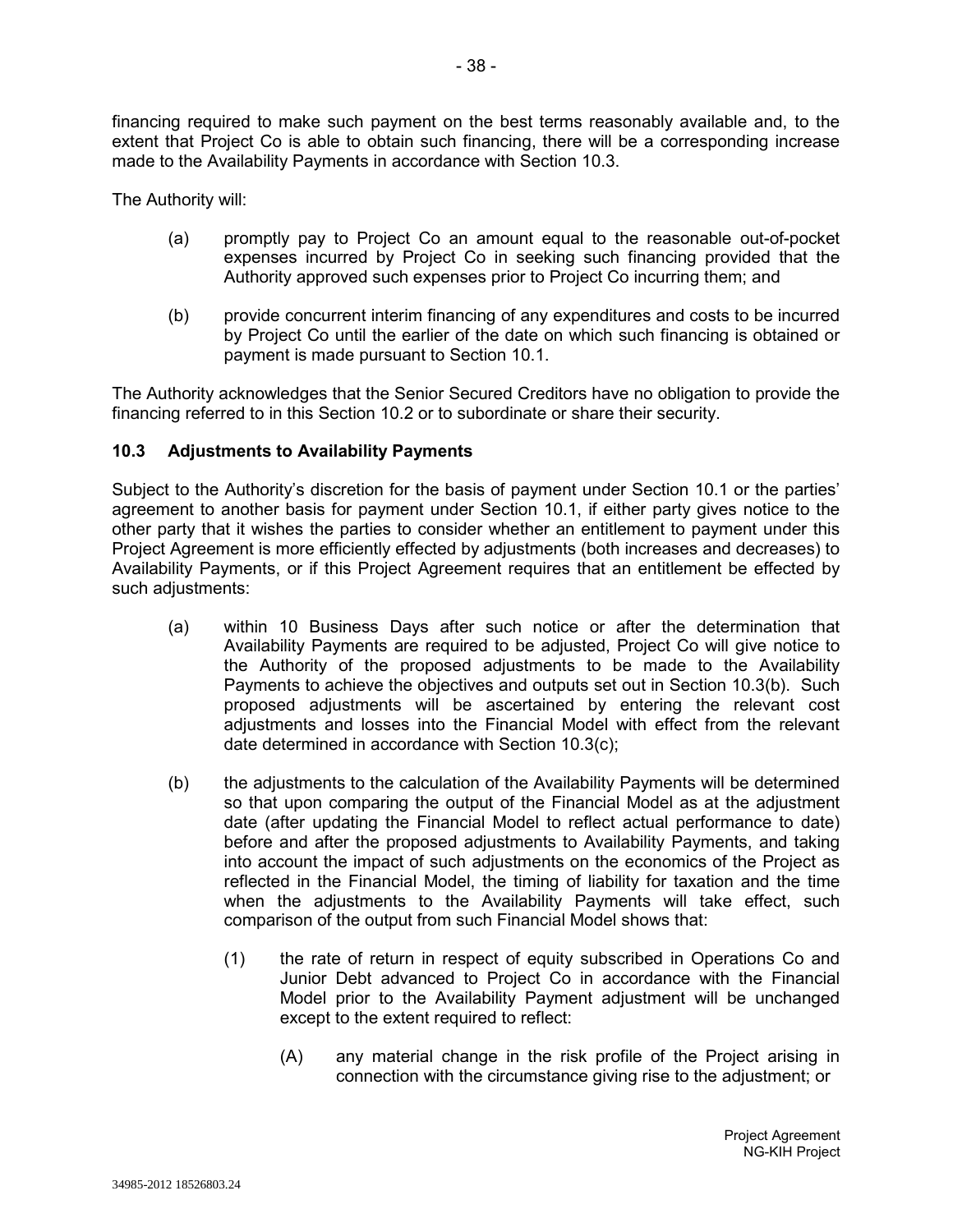- (B) any benefit to the parties, including in connection with an Innovation Proposal; and
- (2) Project Co would not, by reason of the effect of the occurrence of the adjustment or the consequential change in cash flow during the Term as shown in the Financial Model (as adjusted), be placed, in respect of any of the Senior Financing Agreements, in a position worse than it would have been in if the change had not occurred;
- (c) the relevant date for adjustments to the Availability Payments is:
	- (1) in the case of an adjustment occurring before a Site Completion Date, the Site Completion Date, unless otherwise agreed or specified in Schedule 6 [Changes, Minor Works and Innovation Proposals]; or
	- (2) in the case of an adjustment occurring after a Site Completion Date, the start of the next Payment Period in the Financial Model falling after the completion or implementation of the adjustments is achieved;
- (d) if within 10 Business Days after Project Co gives notice of the proposed adjustments the parties agree that the entitlement to payment should be effected by adjustments to the Availability Payments, or if this Project Agreement requires that the entitlement be effected by such adjustments, the parties will implement such adjustments and update the Financial Model accordingly; and
- (e) if completion or implementation of the adjustments is delayed beyond the scheduled date for completion or implementation by reference to which the Financial Model has been re-run in accordance with this Section 10.3 other than delay resulting from an audit under Section 10.4, the date of adjustment to the Availability Payments payable by the Authority will be delayed by a period equal to the delay in the completion or implementation of the required adjustments.

## **10.4 Audit of Financial Model**

Prior to implementing any adjustments to the Availability Payments contemplated in Section 10.3, the Authority may, at its own expense, review and audit the revised Financial Model prepared by Project Co and Project Co will provide such information as is reasonably required by the Authority to conduct such audit.

## **11. AUTHORITY'S STEP-IN RIGHTS**

## **11.1 Authority's Step-in Rights**

If:

(a) the Authority reasonably considers that a breach by Project Co of any obligation under this Project Agreement is likely to create an immediate and serious threat to the health or safety of any person, any property or the environment; or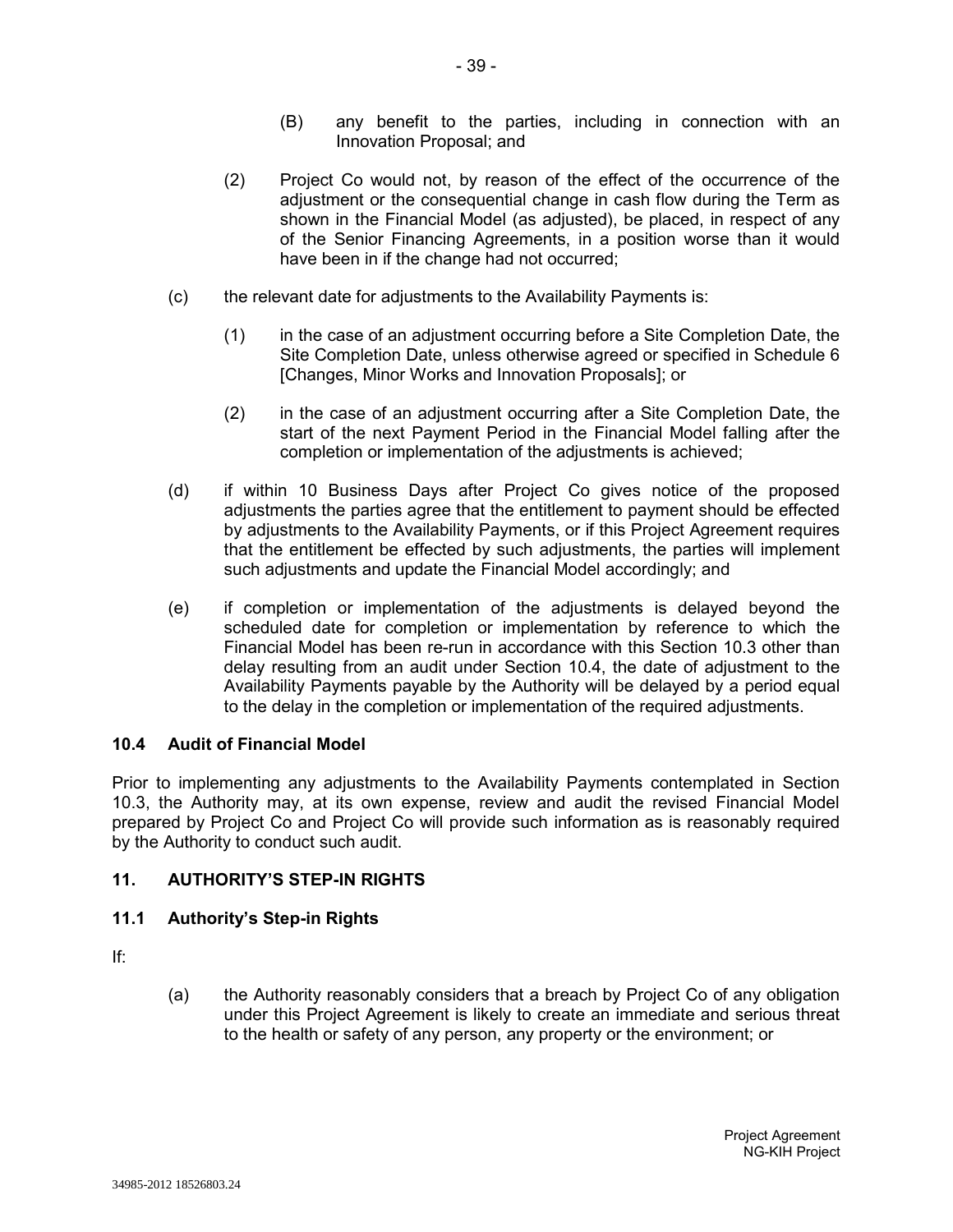(b) notwithstanding that Project Co is not in breach of its obligations under this Project Agreement, the Authority reasonably considers the circumstances to constitute an Emergency,

then the Authority, acting reasonably, may either:

- (c) if it considers that there is sufficient time and that Project Co is likely to be willing and able to provide assistance, require Project Co by notice to take such steps as are necessary or expedient to mitigate or rectify such state of affairs, including, if applicable due to breach of any Project Contract or Sub-Contract, suspension of the Project Contractor or Sub-Contractor, and Project Co will use commercially reasonable efforts to comply with the Authority's requirements as soon as reasonably practicable; or
- (d) if it considers that there is not sufficient time or that Project Co is not likely to be willing and able to provide assistance, take such steps as it considers are appropriate (either itself or by engaging others) to mitigate or rectify such state of affairs and to ensure performance of the relevant Services to the standards required by this Project Agreement (or as close as possible to those standards as the circumstances permit). The Authority will carry out such steps as quickly as is practicable, and in such manner as will minimize interference with Project Co's performance of its obligations under this Project Agreement.

Project Co will ensure that the provisions contained in all applicable Sub-Contracts will not prevent or inhibit the Authority from exercising its rights under this Section 11 (Authority's Step-In Rights).

## **11.2 Authority's Rectification Rights**

If the Authority gives notice to Project Co under Section 11.1(c) and Project Co either:

- (a) does not confirm, within 5 Business Days of such notice, or such shorter period as is appropriate in the case of an Emergency, that it is willing to take such steps as are required in such notice or present an alternative plan to the Authority to mitigate, rectify and protect against such circumstances that the Authority may, within a further 5 Business Days, accept or reject, acting reasonably; or
- (b) fails to take the steps as are referred to or required in such notice or accepted alternate plan within such time as set out in such notice or accepted alternate plan or within such time as the Authority, acting reasonably, will stipulate,

then the Authority may take such steps as it considers necessary or expedient to mitigate, rectify or protect against such circumstances either itself or by engaging others to take any such steps. Such steps may include the partial or total suspension of the right and obligation of Project Co to provide the relevant Services, but only for so long as the circumstances referred to in Section 11.1(a) or Section 11.1(b) subsist. If the circumstances referred to in Section 11.1(a) or Section 11.1(b) no longer subsist or Project Co has proposed a plan acceptable to the Authority, acting reasonably, for mitigating, rectifying and protecting against such circumstances, any suspension of the right and obligation of Project Co to provide any Services will cease and such right and obligation will once again be in full force and effect.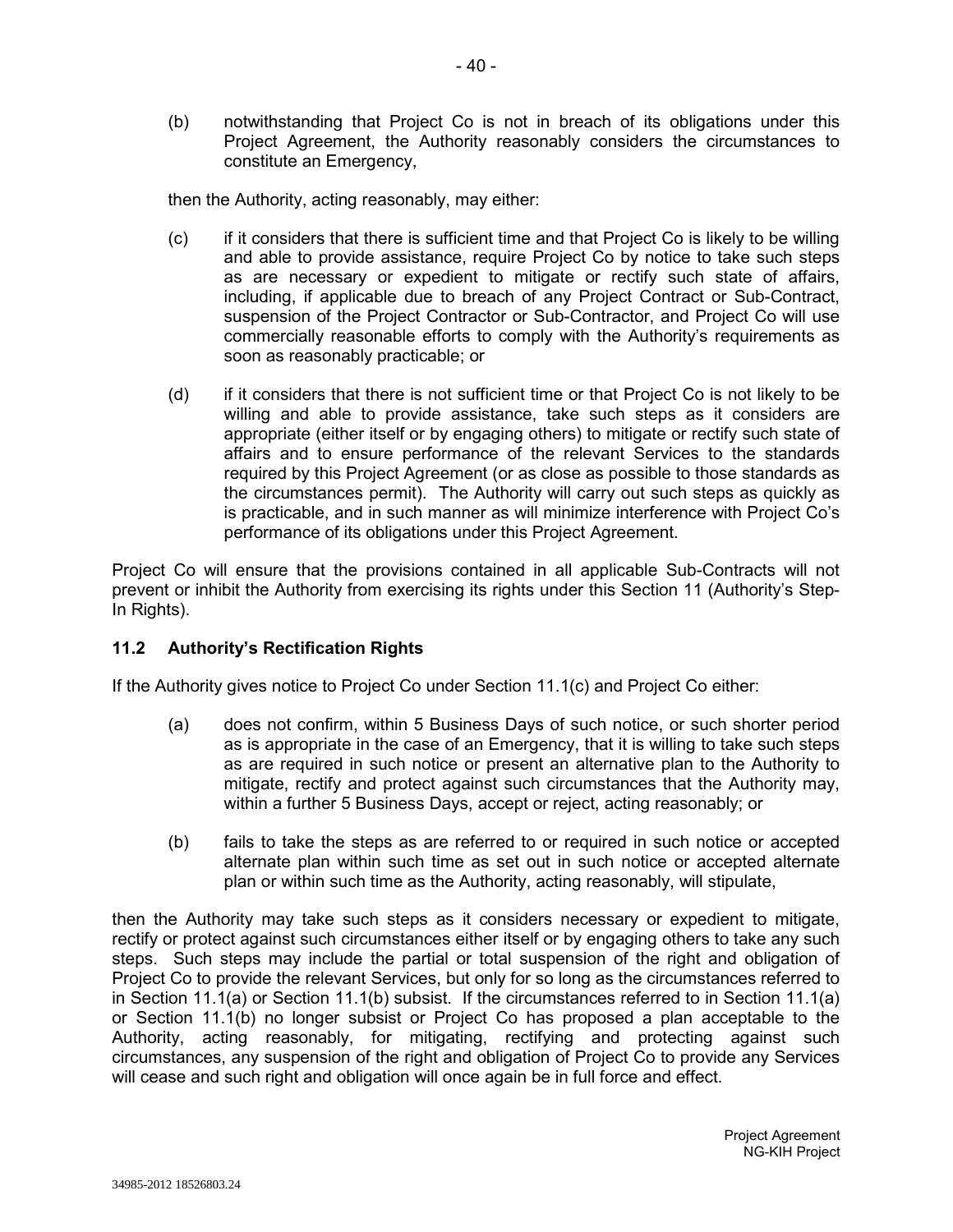# **11.3 Notice of NG-KIH System Change**

The Authority will notify Project Co and Operations Co of any NG-KIH System Change which the Authority intends to make pursuant to the exercise of the Authority's rights under Section 11.1(d) or Section 11.2 and provide Project Co a reasonable opportunity, taking into account all the circumstances, to comment on the proposed NG-KIH System Change. In making such NG-KIH System Change, the Authority will reasonably consider comments received in a timely manner from Project Co on the proposed NG-KIH System Change.

# **11.4 No Effect on Project Co's Design and Construction Responsibility**

The exercise by the Authority of any of its rights under this Section 11 (Authority's Step-In Rights) will not reduce or affect in any way Project Co's responsibility under Section 4.1 of Schedule 2 [Design and Construction Protocols].

## **11.5 Allocation of Costs for Authority Actions**

To the extent that any of the circumstances set out in Section 11.1 arise as a result of any breach by Project Co of its obligations under this Project Agreement, then Project Co will pay the Authority the amount of all direct costs and expenses reasonably incurred by the Authority in exercising its rights under Section 11.1 or Section 11.2 and an additional mark-up of 5% of such costs and expenses in respect of indirect costs and overhead not otherwise directly attributable to the exercise of such rights. In all other cases, any actions of the Authority under Section 11.1 and Section 11.2 will constitute a Compensation Event.

# **12. PROJECT CO EVENTS OF DEFAULT**

## **12.1 Project Co Events of Default**

For the purposes of this Project Agreement, "**Project Co Event of Default**" means any of the following events or circumstances:

- (a) the occurrence of a Project Co Material Breach that is not remedied in accordance with Section 12.3, including in accordance with the program for remediation produced by Project Co in accordance with Section 12.3, or the occurrence of a Project Co Material Breach for which a program for remediation has not been produced by Project Co in accordance with Section 12.3;
- (b) the occurrence of a Project Co Insolvency Event;
- (c) Project Co abandons the Project, other than pursuant to its right to suspend performance under Section 13.3 or due to a Supervening Event;
- (d) System Completion does not occur on or before the Longstop Date;
- (e) Project Co breaches Section 16.1 or a Change in Control occurs which is prohibited by Section 16.2;
- (f) Project Co breaches its obligations under this Project Agreement (other than as a consequence of a breach by the Authority of its obligations under this Project Agreement) which results in a criminal conviction related to health and safety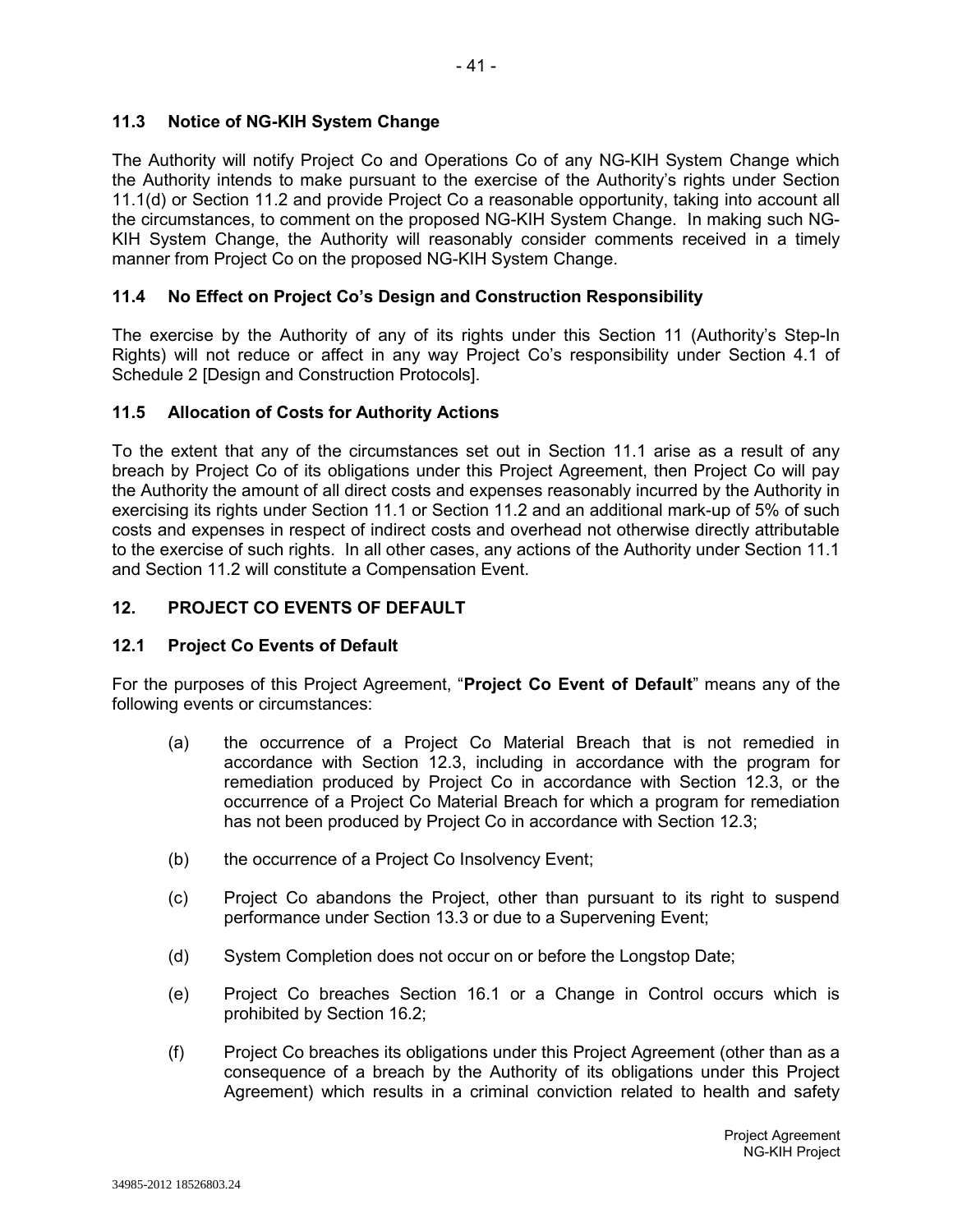violations against Project Co or any Project Co Person or the Authority (an "**H&S Conviction**"), except that:

- (1) an H&S Conviction of Project Co, a Project Co Person or the Authority will not constitute a Project Co Event of Default if, within 60 Business Days from the date of the H&S Conviction (whether or not the H&S Conviction is subject to an appeal or any further judicial process), the involvement in the Project of each relevant Project Co Person is terminated or Project Co takes such other action against each such Project Co Person as is acceptable to the Authority acting reasonably; and
- (2) in determining whether to exercise any right of termination for a Project Co Event of Default pursuant to this Section 12.1(f), the Authority will:
	- (A) act in a reasonable and proportionate manner having regard to such matters as the gravity of the offence and the identity of the person committing the act leading to the H&S Conviction; and
	- (B) give all due consideration, where appropriate, to action other than termination of this Project Agreement;
- (g) subject to Sections 8.4(g) and 8.6(f), Project Co accumulates Deductions of \$6,500,000 (Index Linked) or more in any 12 consecutive month period during the Operating Period;
- (h) Project Co makes a representation or warranty in the body of this Project Agreement or Schedules 1 to 20 that is false or misleading when made, and that has or will have at any time a material adverse effect on the performance of the Project or the Services and, in the case of a false or misleading representation or warranty that is capable of being remedied, Project Co has not remedied such breach within 10 Business Days following notice from the Authority; or
- (i) if such consent is required under Section 5.3, Project Co carries out a Refinancing without the Authority's consent,

unless caused by non-compliance by the Authority with any provision of this Project Agreement or any document, instrument or agreement delivered to Project Co as required under this Project Agreement or any negligent act or omission, or any willful misconduct, of the Authority or any Authority Person.

## **12.2 Notification**

Project Co will notify the Authority of the occurrence, and details, of any Project Co Event of Default and of any event or circumstance which is likely, with the passage of time or otherwise, to constitute or give rise to a Project Co Event of Default, in either case, promptly and in any event within 3 Business Days from the date that Project Co Has Knowledge of its occurrence.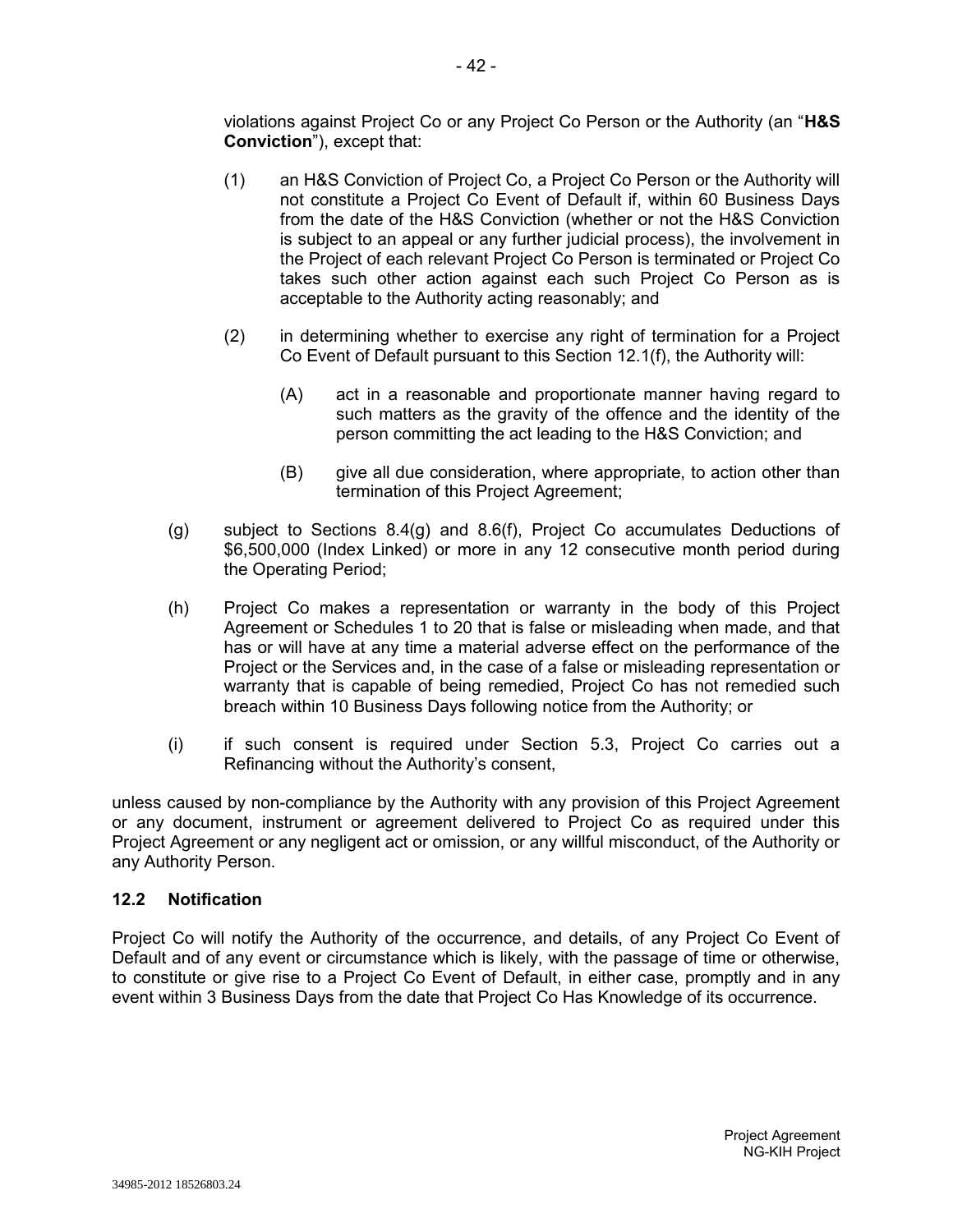# **12.3 Project Co Material Breach Cure and Remedial Program**

After the occurrence of a Project Co Material Breach and while it is subsisting, the Authority may serve a notice on Project Co and Operations Co specifying in reasonable detail the type and nature of the Project Co Material Breach and:

- (a) Project Co will remedy such Project Co Material Breach referred to in such notice (if it is continuing) within 45 days of such notice; or
- (b) if either the Authority (as set out in its notice) or Project Co reasonably considers that a Project Co Material Breach cannot reasonably be remedied within 45 days of such notice, Project Co will deliver to the Authority within 15 Business Days of such notice a reasonable program (set out, if appropriate, in stages) for remedying the Project Co Material Breach, which program will specify in reasonable detail the manner in, and the latest date by, which the Project Co Material Breach is proposed to be remedied.

If Project Co puts forward a program in accordance with Section 12.3(b), the Authority will have 10 Business Days from receipt of the program within which to notify Project Co that the Authority, acting reasonably, does not accept the program. If the Authority notifies Project Co that it does not accept the program as being reasonable or does not respond within 10 Business Days from receipt of the program, the parties will use commercially reasonable efforts within the following 5 Business Days to agree to any necessary amendments to the program put forward. In the absence of an agreement within such 5 Business Days, the question of whether the program (as it may have been amended by agreement) will remedy such Project Co Material Breach in a reasonable manner and within a reasonable time period (and, if not, what would be a reasonable program) may be referred by either party for resolution in accordance with the Dispute Resolution Procedure.

## **12.4 Authority Termination Right**

If:

- (a) a Project Co Material Breach is not remedied before the expiration of the period referred to in Section 12.3(a) and no program has been put forward by Project Co under Section 12.3(b);
- (b) Project Co puts forward a program pursuant to Section 12.3(b) which has been accepted by the Authority (including after agreement under Section 12.3 to amendments to the program) or has been determined to be reasonable pursuant to the Dispute Resolution Procedure and Project Co fails to remedy the Project Co Material Breach before the end date for the program;
- (c) any program put forward by Project Co pursuant to Section 12.3(b) is rejected by the Authority as not being reasonable, and, if such rejection is disputed by Project Co, the Dispute Resolution Procedure does not find against that rejection; or
- (d) any Project Co Event of Default other than a Project Co Material Breach occurs,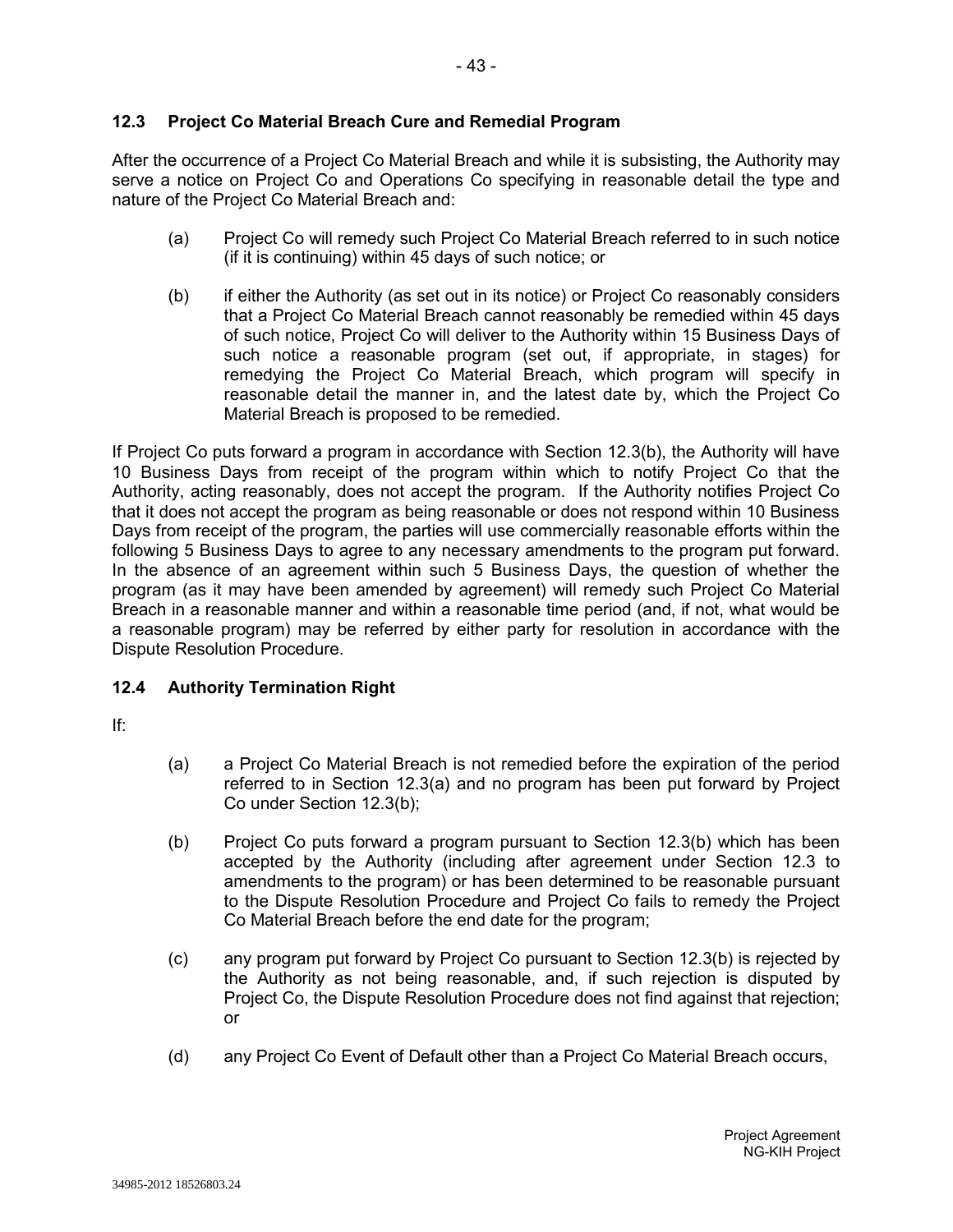then the Authority may (if the Project Co Event of Default continues unwaived and unremedied), subject to the terms of the Lenders' Remedies Agreement, terminate this Project Agreement by notice to Project Co and Operations Co. The right of the Authority to terminate this Project Agreement under this Section 12.4 is in addition, and without prejudice, to any other right which the Authority may have in connection with Project Co's defaults hereunder.

For the purposes of Section 12.4(b), if Project Co's performance of the program is adversely affected by the occurrence of a Supervening Event or a breach by the Authority of its obligations under this Project Agreement, then, subject to Project Co complying with the mitigation and other requirements in this Project Agreement concerning such events, the time for performance of the program or any relevant element of it will be deemed to be extended by a period equal to the delay caused by such events which is agreed by the parties or determined in accordance with the Dispute Resolution Procedure.

### **12.5 Replacement of Non-Performing Service Provider**

- (a) As an alternative to termination of this Project Agreement pursuant to Section 12.4, if:
	- (1) the Authority has a right to terminate this Project Agreement due to a Project Co Event of Default that was caused, or contributed to, by the Service Provider; and
	- (2) the actions of the Service Provider constitute a breach under the Services Contract that entitles Project Co to terminate the Service Provider,

the Authority may, acting reasonably, require Project Co to terminate the Service Provider and ensure that a replacement Service Provider is appointed to provide the Services within 40 Business Days.

- (b) If the Authority exercises its rights under this Section 12.5, Project Co shall, within 10 Business Days, put forward a proposal for the interim management or provision of the Services until such time as a replacement Service Provider can be engaged by Project Co. If:
	- (1) Project Co fails to submit a proposal for the interim management or provision of the Services, or the Authority is of the opinion, acting reasonably, that Project Co's proposal is not reasonably likely to result in adequate provision of the Services; and
	- (2) the parties cannot agree within a further 3 Business Days to a plan for the interim management or provision of the Services,

then, without prejudice to the other rights of the Authority under this Section 12.5,

- (3) the Authority itself may perform, or engage others (including a third party) to perform, the Services;
- (4) Project Co will pay the Authority the amount of all direct costs and expenses reasonably incurred by the Authority in exercising its rights pursuant to Section 12.5(b)(3) and an additional mark-up of 5% of such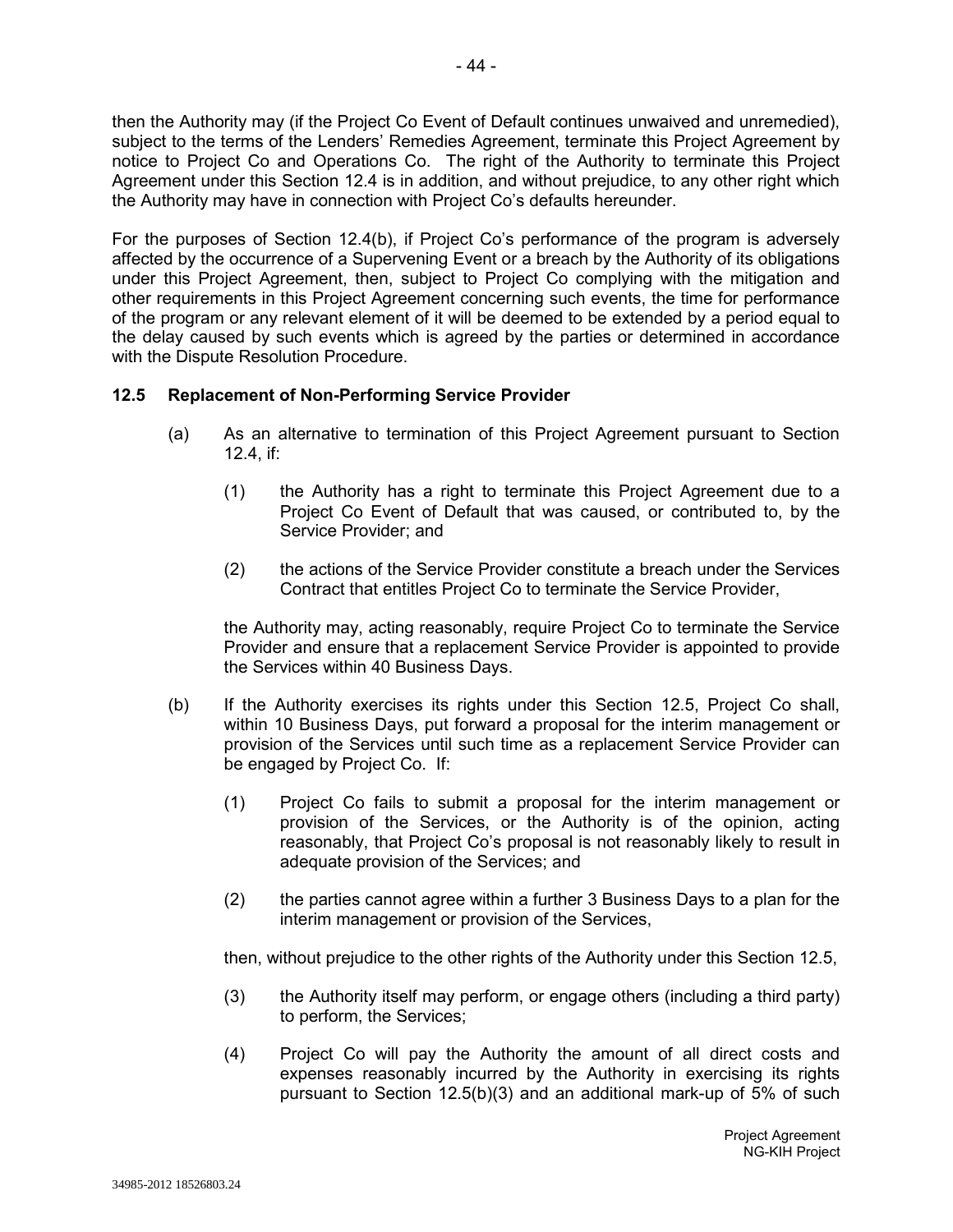costs and expenses in respect of indirect costs and overhead not otherwise directly attributable to the exercise of such rights; and

(5) Project Co shall not be subject to Deductions in respect of those Services that are being performed by the Authority or a third party appointed by the Authority pursuant to Section 12.5(b)(3) to the extent and for the duration of time that Project Co is not performing those Services.

Any Dispute in respect of the interim management or provision of the Services will be determined in accordance with the Dispute Resolution Procedure.

- (c) Project Co's appointment of a replacement Service Provider pursuant to this Section 12.5 shall be subject to the following:
	- (1) the Authority's prior written consent, acting reasonably, as to the suitability of the replacement; and
	- (2) the replacement Service Provider entering into:
		- (A) a contract with Project Co upon the same or substantially similar terms as the Person so replaced; and
		- (B) a Project Contractor Collateral Agreement with the Authority and Project Co on the same terms as the Project Contractor Collateral Agreement entered into by the Person so replaced,

unless any material variations are approved by the Authority, acting reasonably.

- (d) If Project Co fails to terminate the Service Provider and to secure a replacement Service Provider in accordance with this Section 12.5, the Authority shall be entitled to exercise its termination rights in accordance with Section 12.4.
- (e) If Project Co terminates the Service Provider and secures a replacement Service Provider in accordance with this Section 12.5, any Deductions accrued by Project Co prior to such replacement will not be counted for the purposes of Section 12.1(g) or Section 6.4 of Schedule 4 [Services Protocols and Specifications].

## **12.6 The Authority's Costs**

Project Co will reimburse the Authority for any and all reasonable costs incurred by the Authority in exercising any of its rights (including, but not limited to, any relevant increased administrative expenses and actual legal expenses) under this Section 12 (Project Co Events of Default).

## **13. AUTHORITY EVENTS OF DEFAULT**

## **13.1 Authority Events of Default**

For the purposes of this Project Agreement, "**Authority Event of Default**" means any of the following events or circumstances:

(a) a failure by the Authority to pay any amount due and owing to Project Co under this Project Agreement on the due date (which amount is not being disputed in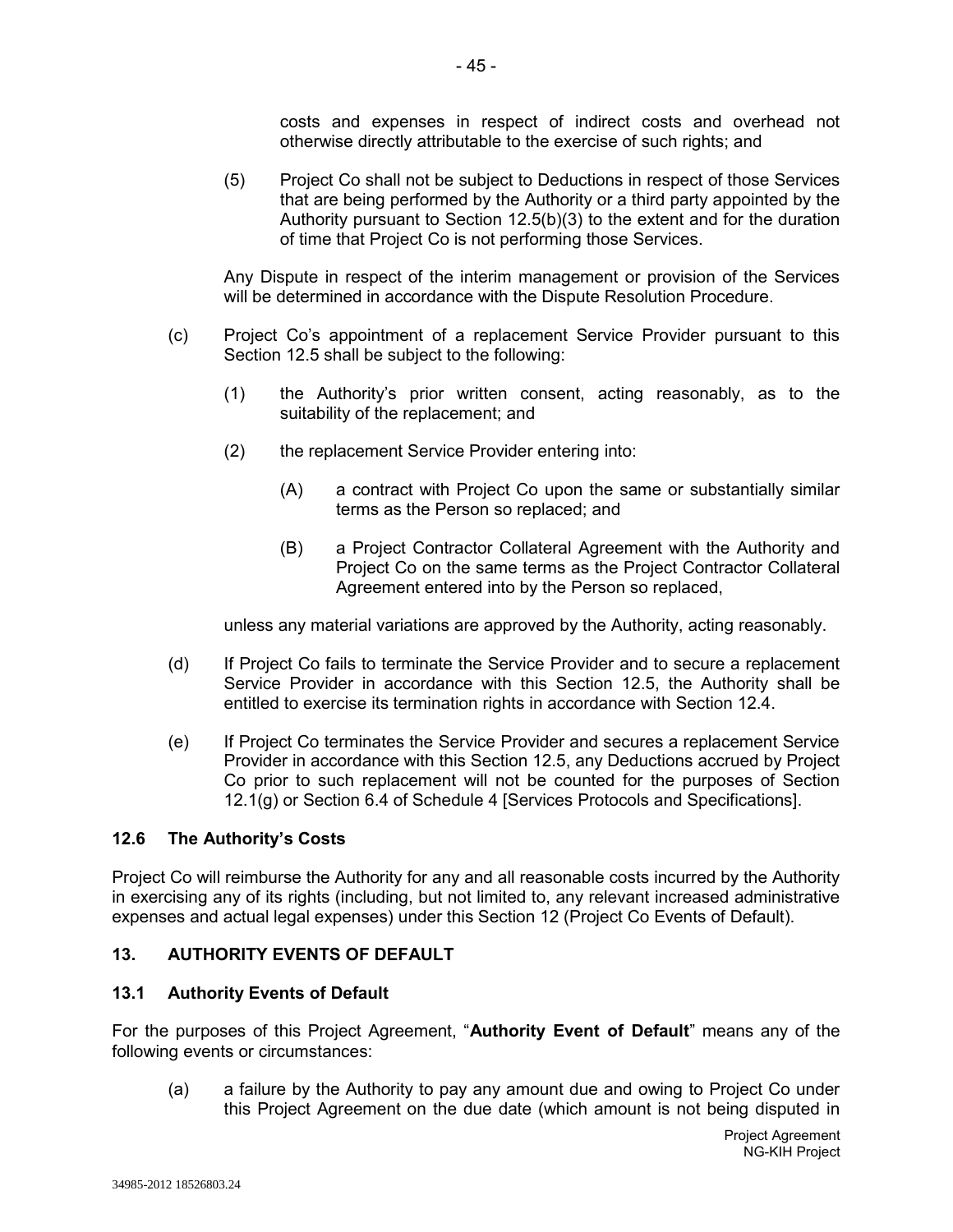good faith) and the Authority has not remedied such failure to pay within 10 Business Days of notice from Project Co;

- (b) except as provided for in Section 13.1(a), a breach, or series of breaches, by the Authority of any term, covenant or undertaking to Project Co, or any representation or warranty made by the Authority to Project Co in this Project Agreement is incorrect when made, the consequence of which:
	- (1) has a material adverse effect on the performance of the Design, Construction, Services or System Refresh; or
	- (2) results in any material provision of this Project Agreement being unenforceable against the Authority,

and, as a result thereof, Project Co is reasonably likely to be materially deprived of the benefit of this Project Agreement;

- (c) if any material part of the NG-KIH System, the portion of the Lands on which the NG-KIH System is situated, or any interest in Project Co is expropriated by any Governmental Authority and as result thereof Project Co is reasonably likely to be materially deprived of the benefit of this Project Agreement; or
- (d) the Authority breaches Section 16.4.

#### **13.2 Notification**

The Authority will notify Project Co of the occurrence, and details, of any Authority Event of Default and of any event or circumstance which is likely, with the passage of time or otherwise, to constitute or give rise to an Authority Event of Default, in either case, promptly and in any event within 3 Business Days from the date that the Authority Has Knowledge of its occurrence.

#### **13.3 Project Co's Options**

After the occurrence of an Authority Event of Default and while an Authority Event of Default is continuing, Project Co may, at its option exercise one or more of the following, as applicable:

- (a) in respect of the Design and the Construction prior to the System Completion Date, suspend performance by it of its obligations under this Project Agreement until such time as the Authority has demonstrated to the reasonable satisfaction of Project Co that it will perform and is capable of performing its obligations under this Project Agreement and the Target Site Completion Dates, Target Ring Completion Dates, Target System Completion Date, Outside Ring Completion Dates and Longstop Date will be extended by the time such suspension is in effect;
- (b) in the case of an Authority Event of Default under Section 13.1(a), suspend performance by it of its obligations under this Project Agreement until the Authority has remedied such Authority Event of Default and the Target Site Completion Dates, Target Ring Completion Dates, Target System Completion Date, Outside Ring Completion Dates and Longstop Date will be extended by the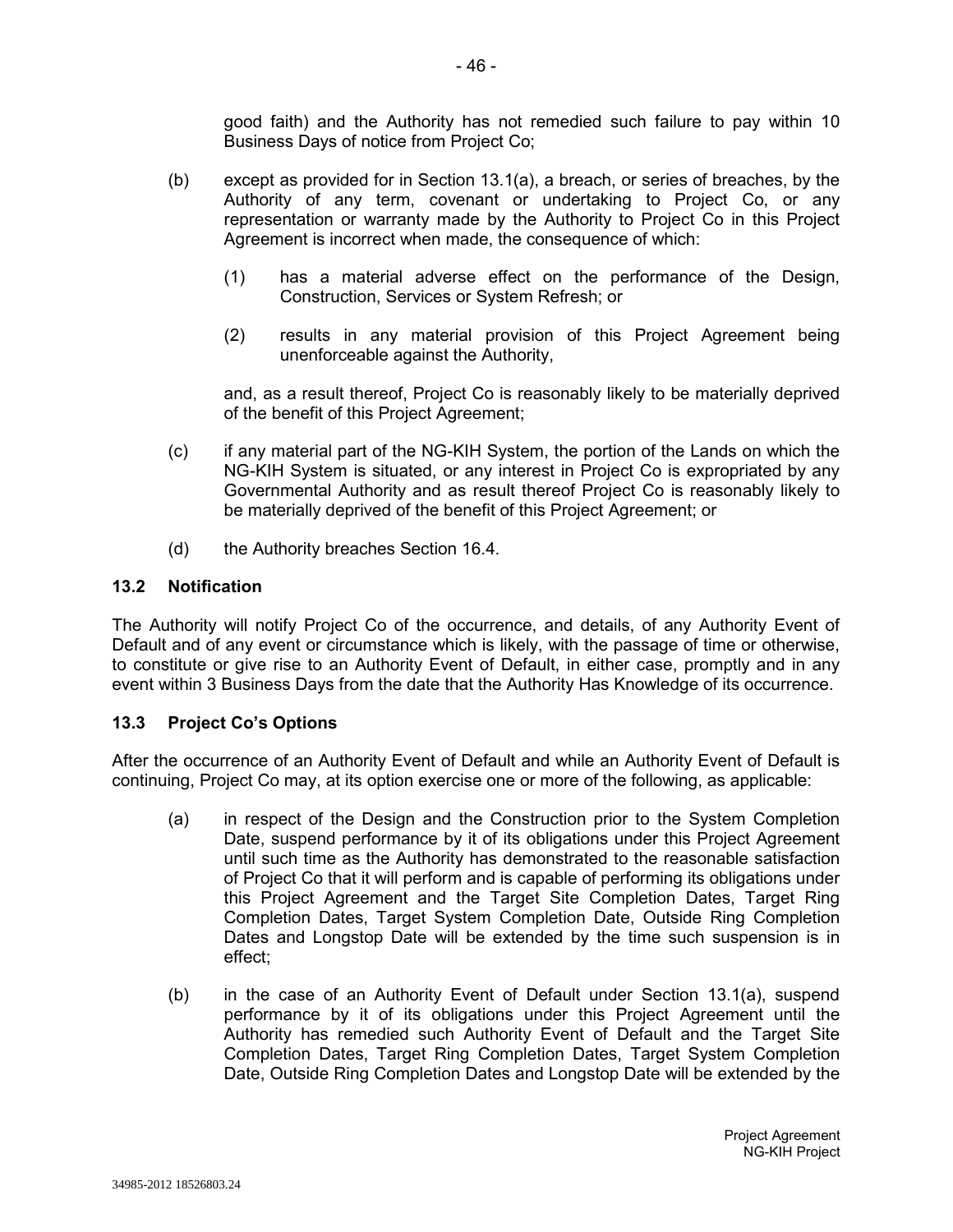time such suspension is in effect and such additional time as may be reasonably required to return to normal operations following such suspension;

- (c) in the case of an Authority Event of Default under Sections 13.1(a), 13.1(b) or 13.1(c), serve notice on the Authority of the occurrence specifying details of such Authority Event of Default and if the relevant matter or circumstance has not been rectified or remedied by the Authority or otherwise within 45 days of such notice (or in the case of an Authority Event of Default under Section 13.1(b) or 13.1(c) such longer period as is reasonably required for the Authority to rectify or remedy such Authority Event of Default as long as the Authority is diligently pursuing such rectification or remedy), Project Co may serve a further notice on the Authority terminating this Project Agreement with immediate effect; or
- (d) in the case of an Authority Event of Default under Section 13.1(d), terminate this Project Agreement by notice to the Authority with immediate effect.

## **13.4 Project Co's Costs**

The Authority will reimburse Project Co for any and all reasonable costs incurred by Project Co in exercising any of its rights (including, but not limited to, any relevant increased administrative expenses, interest expenses during Construction and actual legal and other expenses) under this Section 13 (Authority Events of Default).

#### **14. PROCEDURE ON TERMINATION**

#### **14.1 Compensation on Termination**

- (a) If this Project Agreement is terminated pursuant to its terms, compensation on termination will be determined and paid in accordance with Schedule 9 [Compensation on Termination].
- (b) If this Project Agreement is terminated by the Authority pursuant to Section 12.4, in lieu of paying the Project Co Default Termination Amount as a lump sum pursuant to Section 6.1 of Schedule 9 [Compensation on Termination], the Authority may, in its sole discretion and subject to providing notice to Project Co and Operations Co within 10 Business Days of the Termination Date, elect to pay the Project Co Default Termination Amount over the remaining period until the Expiration Date, subject to and in accordance with Sections 14.1(c), (d) and (e). If the Authority so elects, from the Termination Date and until the Expiration Date (such period, the "**Termination Payment Period**"), the Authority shall pay to Project Co the Scheduled Pro Rata Principal Repayment Amount on each principal repayment date set forth in the Senior Financing Agreements for the Senior Debt issued thereunder and falling due during the Termination Payment Period, in an aggregate amount not to exceed the Project Co Default Termination Amount.
- (c) Interest shall accrue on the unpaid Pro Rata Principal Amount for the Senior Debt issued and outstanding under the Senior Financing Agreements at a rate equal to the non-default interest rate provided for in the Senior Financing Agreements with respect to such Senior Debt for the period from (but excluding) the Termination Date to (and including) the Expiration Date (or the date on which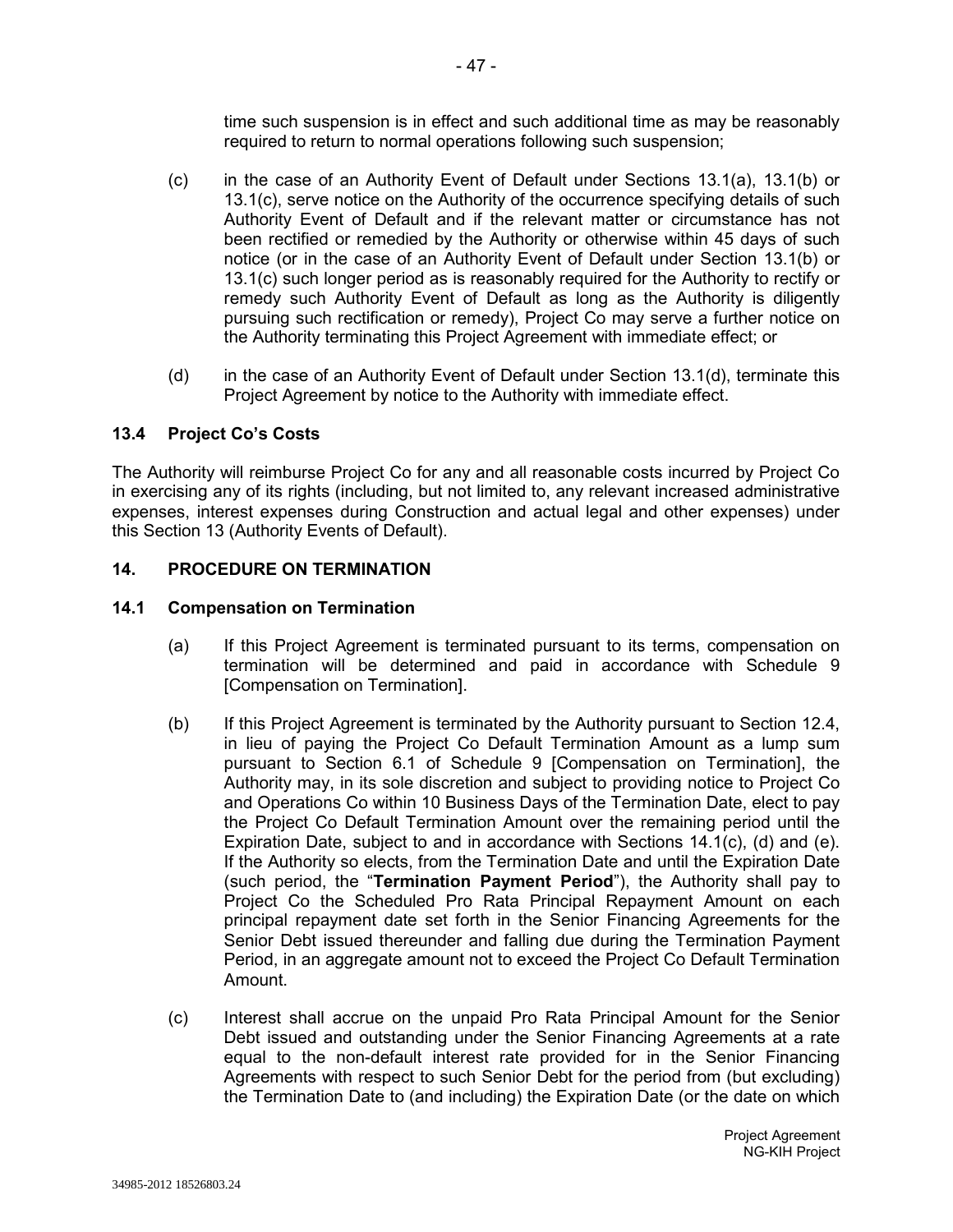the Project Co Default Termination Amount is paid sooner pursuant to Section 14.1(d)). Such accrued and unpaid interest shall be paid on each interest payment date set forth in the Senior Financing Agreements for the Senior Debt issued thereunder and falling due during the Termination Payment Period.

- (d) The Authority may, in its sole discretion and at any time during the Termination Payment Period, pay all (but not part) of the then outstanding Project Co Default Termination Amount to Project Co as a lump sum.
- (e) Notwithstanding Section 14.1(b), the amount by which the Project Co Default Termination Sum exceeds the amount required to repay the Senior Debt, if any, will be paid to Project Co as a lump sum on the Termination Payment Date.

### **14.2 Transfer to the Authority of Assets, Contracts, etc.**

On or promptly after the Termination Date:

- (a) if prior to the System Completion Date:
	- (1) in so far as any transfer will be necessary to fully and effectively transfer property to the Authority, Project Co will transfer to, and there will vest in, the Authority (or any New Project Co as may be appointed by the Authority) free from all financial encumbrances:
		- (A) such part of the NG-KIH System as has been constructed on or has become affixed to the Lands; and
		- (B) all construction materials on-hand to be affixed to the Lands or otherwise used in the NG-KIH System; and
	- (2) if the Authority so elects:
		- (A) the construction equipment will remain available to the Authority or the New Project Co for the purposes of completing the Design and Construction; and
		- (B) all other Project related materials will remain available to the Authority or the New Project Co for the purposes of completing the Design and Construction,

subject to payment by the Authority of the Design-Builder's reasonable charges;

- (b) if the Authority so elects, Project Co will cause any or all of the Project Contracts to be novated or assigned to the Authority, provided that:
	- (1) Project Co will not be obligated to assign to the Authority any of Project Co's rights to claim against the applicable Project Contractor that arose under such Project Contract prior to the date of such novation or assignment; and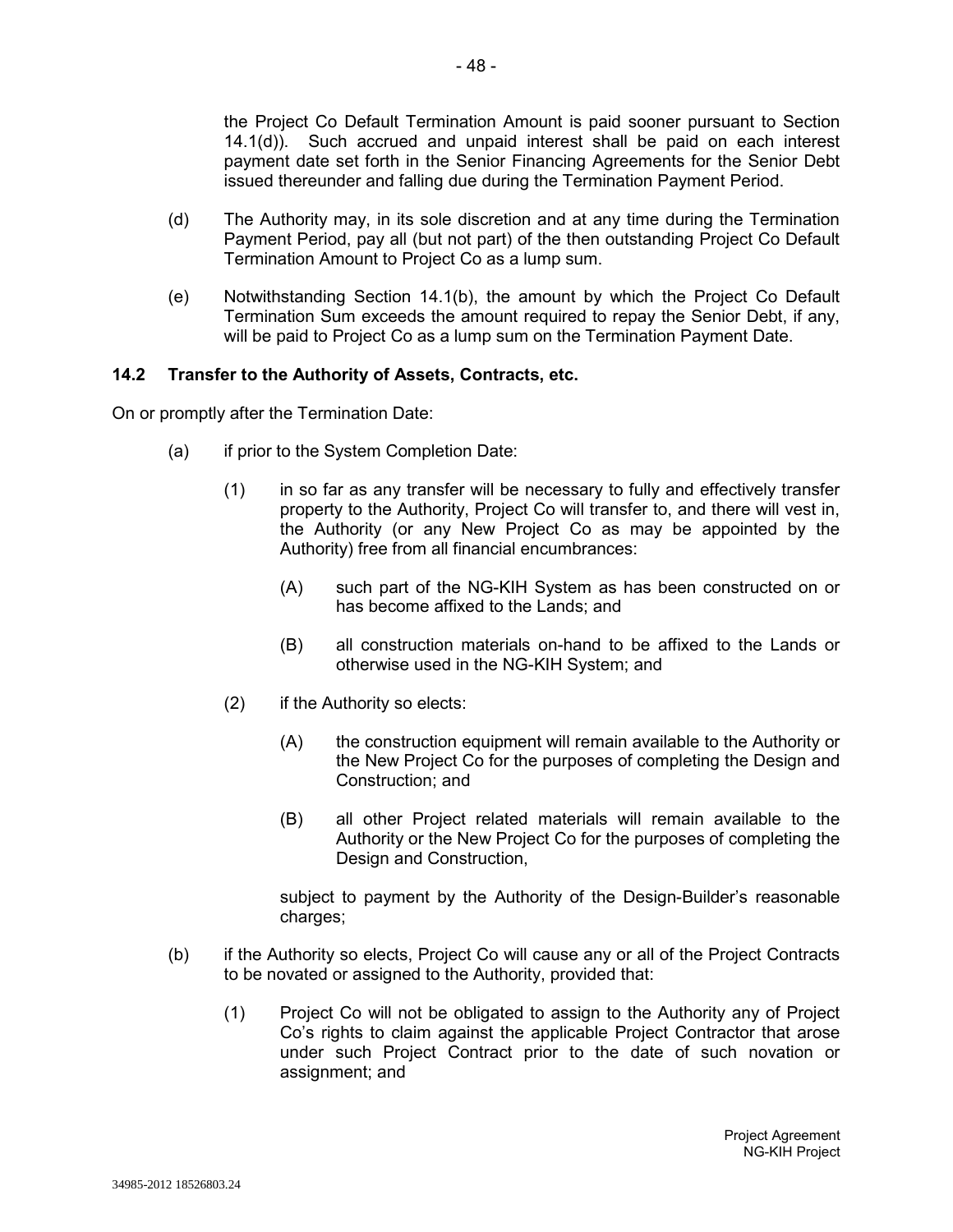- (2) if termination occurs under Section 13.3, the consent of the applicable Project Contractor will be required;
- (c) Project Co will, or will cause any Project Contractor to, offer to sell to the Authority at the Fair Market Value, free from any security interest all or any part of the stocks of material and other assets, vehicles, spare parts and other moveable property owned by Project Co or any Project Contractor and reasonably required by the Authority in connection with the operation of the NG-KIH System or the provision of the Services;
- (d) Project Co will deliver to the Authority (to the extent not already delivered to the Authority):
	- (1) all existing designs, network configurations, plans and other documents produced in connection with the NG-KIH System and in the control of Project Co;
	- (2) one complete set of existing "as built drawings" showing all alterations made to the NG-KIH System since the commencement of operation of the NG-KIH System; and
	- (3) one complete set of existing up to date maintenance, operation and training manuals for the NG-KIH System,

subject to reasonable generally applicable third party licensing terms;

- (e) Project Co will use commercially reasonable efforts to ensure that the benefit of existing Project Intellectual Property and all warranties in respect of mechanical and electrical equipment used or made available by Project Co under this Project Agreement and included in the NG-KIH System but not previously assigned or licensed to the Authority are assigned, licensed or otherwise transferred to the Authority;
- (f) to the extent permitted by Law, Project Co will assign to the Authority (or any New Project Co as may be appointed by the Authority) all Permits;
- (g) Project Co will deliver to the Authority all records required to be kept by Project Co hereunder (Project Co having the right to retain copies thereof) unless such documents are:
	- (1) required by Law to be retained by Project Co, Operations Co, a Project Contractor or a Sub-Contractor, in which case complete copies will be delivered to the Authority; or
	- (2) privileged from production pending resolution of any outstanding Dispute, in which case such records will be delivered forthwith upon resolution of such Dispute, provided that any records that are necessary for the performance of the Design, Construction, Services or System Refresh will be delivered to the Authority no later than the Termination Payment Date; and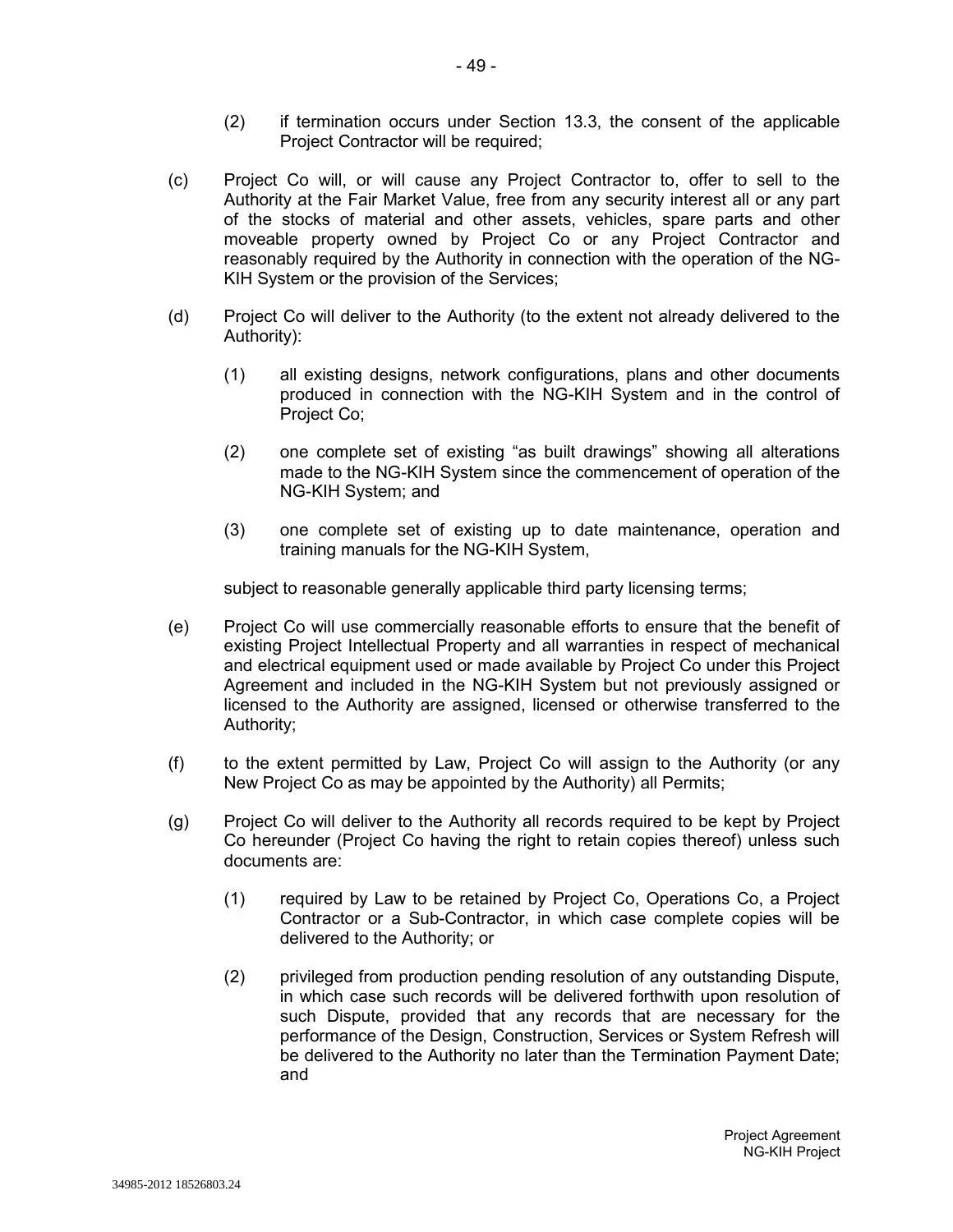(h) return to the Authority all Confidential Information of the Authority within the possession or control of Project Co, Operations Co, any Project Contractor or any Sub-Contractor.

Project Co will ensure that provision is made in all applicable contracts to ensure that the Authority will be in a position to exercise its rights, and Project Co will be in a position to comply with its obligations, under this Section 14.2 without additional payment or compensation to any Person.

### **14.3 Transition Out Arrangements**

On the Expiration Date, Project Co will:

- (a) on request by the Authority, for a period not to exceed 6 months after the Expiration Date:
	- (1) co-operate fully with the Authority and any successor providing to the Authority services in the nature of any of the Services or any part of the Services to achieve a timely, safe, orderly, effective and efficient transition of the performance of services in the nature of the Services and to avoid or mitigate in so far as reasonably practicable any material interruption to the Services or risk to the health and safety of any person; and
	- (2) continue to provide the Services or any part of the Services required by the Authority and the Authority will pay to Project Co a reasonable price for such services determined with reference to Project Co's price for such Services prior to the Expiration Date;
- (b) subject to Section 14.3(a), as soon as practicable following the Expiration Date remove all property of Project Co or any Project Co Person that is not acquired by the Authority pursuant to Section 14.2 (or not belonging to the Authority) and if it has not done so within 20 Business Days after any notice from the Authority requiring it to do so the Authority may (without being responsible for any loss, damage, costs or expenses) remove and sell any such property and will hold any proceeds less all costs incurred to the credit and direction of Project Co;
- (c) subject to Section 14.3(a), on the Expiration Date deliver to the Authority:
	- (1) all keys, access codes and/or other devices required to operate the NG-KIH System in the control of Project Co; and
	- (2) any Project Intellectual Property required to be delivered by Project Co pursuant to Section 14.2(e);
- (d) subject to Section 14.3(a), as soon as practicable after the Expiration Date, vacate, and cause the Project Co Persons to vacate, those parts of the NG-KIH System over which Project Co has control and occupation and will leave such parts of the NG-KIH System in a safe, clean and orderly condition; and
- (e) comply with all requirements of Appendix 4B [Handback Requirements].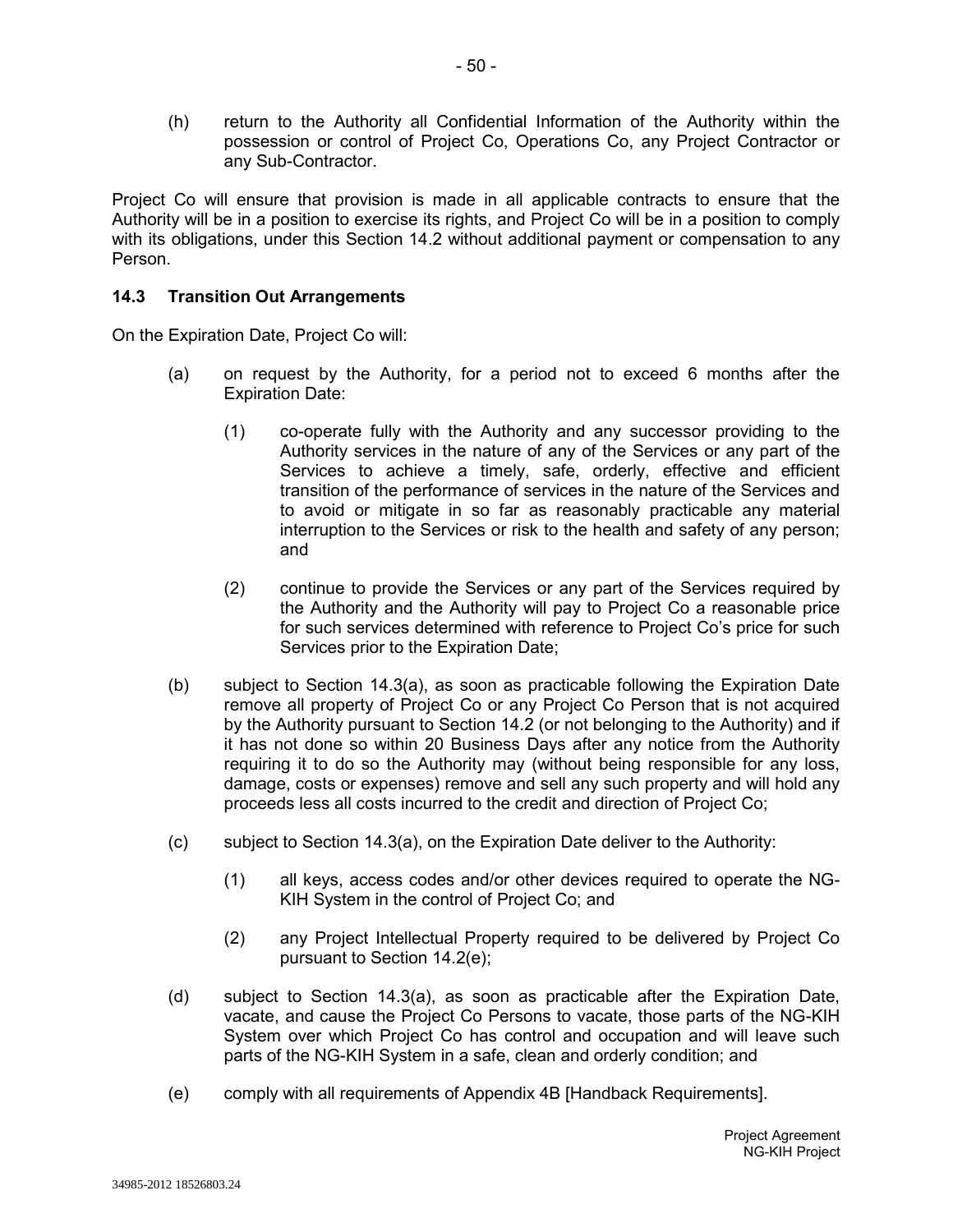### **14.4 Project Co to Cooperate**

If the Authority wishes to conduct a solicitation prior to the Expiration Date with a view to entering into an agreement for the provision of services (which may or may not be the same as, or similar to, the Services or any of them) following the expiration of this Project Agreement, the Authority will provide notice of same to Project Co and Operations Co and, upon receipt of any such notice from the Authority, Project Co will, prior to the Expiration Date, co-operate with the Authority fully in such solicitation process including by:

- (a) providing any information in Project Co's control or possession which the Authority may reasonably require to conduct such solicitation except that information which is commercially sensitive to Project Co or a Project Co Person (and, for such purpose commercially sensitive means information which would if disclosed to a competitor of Project Co or a Project Co Person give that competitor a competitive advantage over Project Co or the Project Co Person and thereby prejudice the business of Project Co or the Project Co Person); and
- (b) assisting the Authority by providing any participants in such solicitation process with access to the Lands and the NG-KIH System provided such access does not affect the Services in a way that results in any reduction in Availability Payments.

Project Co will be entitled to reimbursement for all reasonable out-of-pocket expenses and costs incurred in connection with the foregoing services.

### **14.5 Project Co Materials**

In connection with all information, records, documents, data and other materials delivered by Project Co to the Authority as required pursuant to this Section 14 (Procedure on Termination) (collectively, the "**Project Co Materials**") Project Co shall deliver to the Authority a certificate of an officer of Project Co addressed to the Authority in form and substance satisfactory to the Authority, certifying, among other things:

- (a) all Project Co Materials delivered to the Authority are true, accurate and complete copies of the originals of all such Project Co Materials;
- (b) with respect to Project Co Materials that constitute agreements, understandings, indentures, contracts, leases, deeds of trust, licenses, options, instruments or other commitments between Project Co and any Persons:
	- (1) all are in good standing and in full force and effect with no amendments and Project Co is entitled to all rights and benefits thereunder;
	- (2) Project Co has complied with all terms thereof, has paid all amounts due thereunder, has not waived any rights thereunder and no default or breach exists in respect thereof on the part of any of the parties thereto and no event has occurred which, after the giving of notice or the lapse of time or both, would constitute such a default or breach; and
	- (3) all are valid and binding obligations of the parties thereto enforceable in accordance with their respective terms; and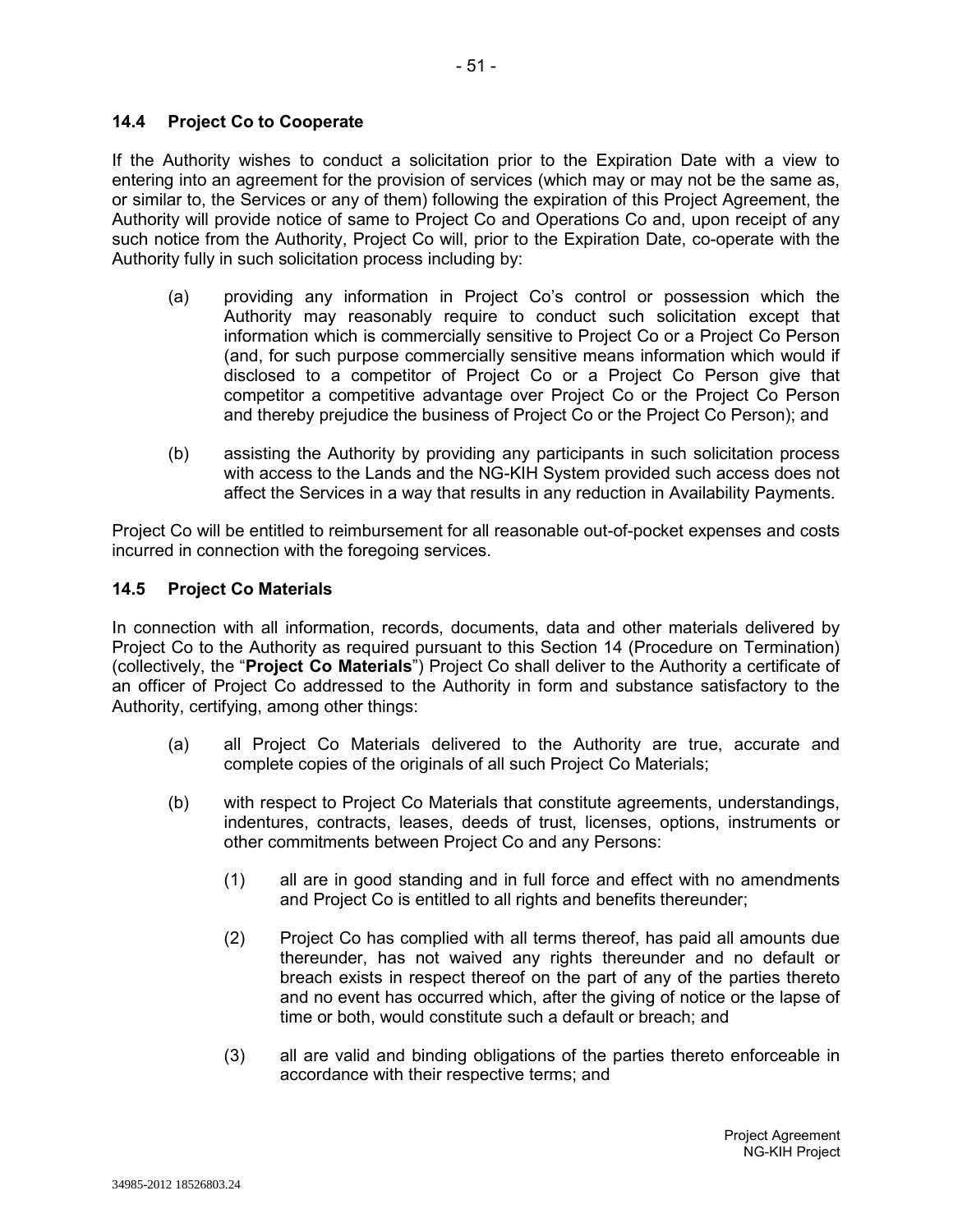(c) other than Project Co Materials there no other material agreements, understandings, indentures, contracts, leases, deeds of trust, licenses, options, instruments or other commitments relating to the Project.

### **14.6 Continued Performance**

Subject to Project Co's rights of suspension under Sections 13.3(a) and 13.3(b) and subject to the provisions of this Section 14 (Procedure on Termination), the parties will continue to perform their obligations under this Project Agreement (including the Authority continuing to make Availability Payments) notwithstanding the giving of any notice of default or notice of termination.

#### **15. DISPUTE RESOLUTION**

### **15.1 Procedure**

Except as otherwise provided in this Project Agreement, any Dispute will be resolved in accordance with, and the parties will comply with, the Dispute Resolution Procedure set out in Schedule 13 [Dispute Resolution Procedure].

### **16. ASSIGNMENT/CHANGE IN CONTROL**

### **16.1 Limitations on Assignment of Project by Project Co**

Project Co will not assign, transfer or otherwise dispose of any interest in this Project Agreement, the Project Implementation Agreement or a Project Contract except:

- (a) as security, substantially in a form approved by the Authority, acting reasonably, prior to its grant for any loan made to Project Co under any Senior Financing Agreement and provided the Collateral Agent enters into the Lenders' Remedies Agreement;
- (b) in connection with the exercise of rights of the Collateral Agent under the Senior Financing Agreements in accordance with the Lenders' Remedies Agreement; or
- (c) otherwise:
	- (1) prior to the day (the "**Transfer Restriction Date**") that is one year after the System Completion Date, with the written consent of the Authority, which may be given or withheld in the Authority's discretion; and
	- (2) after the Transfer Restriction Date, with the written consent of the Authority, which will not be unreasonably withheld or delayed,

provided that, in the case of an assignment under Section 16.1(b) or 16.1(c), the assignee:

- (d) is not a Restricted Person; and
- (e) assumes all the obligations of Project Co under this Project Agreement.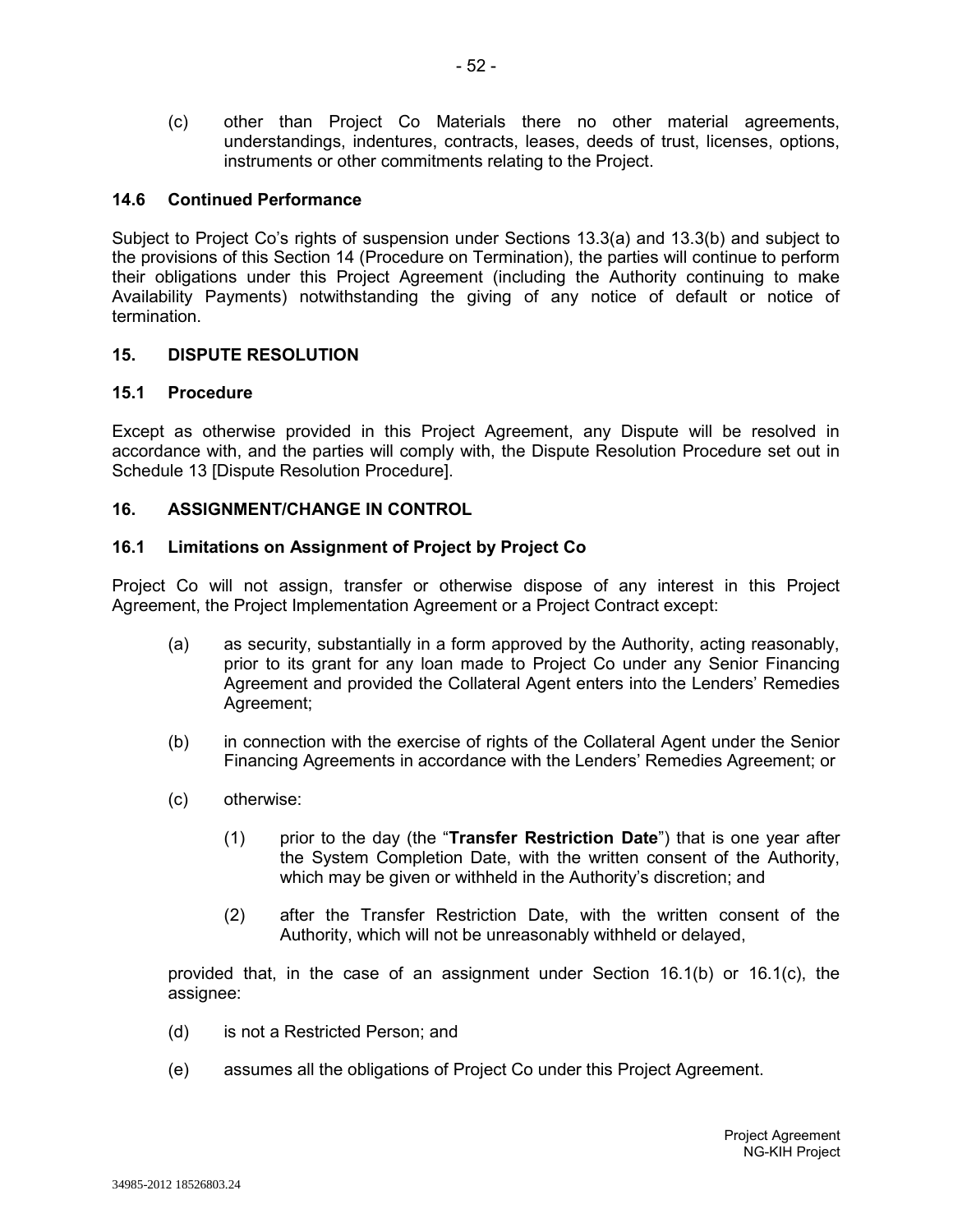# **16.2 Limitations on Change in Control**

No Change in Control of Project Co will be permitted (whether by Project Co or otherwise) to occur except:

- (a) in connection with the exercise of rights of the Collateral Agent under the Senior Financing Agreements in accordance with the Lenders' Remedies Agreement, provided that such Change in Control does not result in a Restricted Person obtaining Control of Project Co;
- (b) arising from any bona fide open market transaction in any shares or other securities of Project Co or any other Person effected on a recognized public stock exchange;
- (c) if Control of Project Co following the Change in Control is held by one or more Affiliates of Project Co immediately prior to the Change in Control; or
- (d) otherwise:
	- (1) prior to the Transfer Restriction Date, with the written consent of the Authority, which may be given or withheld in the Authority's discretion; or
	- (2) after the Transfer Restriction Date, with the written consent of the Authority, which will not be unreasonably withheld or delayed.

### **16.3 Factors Authority May Consider**

In determining whether to provide its consent under Section 16.1(c) or 16.2(d), the Authority may consider any factors that are relevant to the determination and, without limiting the generality of the foregoing, it will be reasonable for the Authority to refuse its consent if:

- (a) the proposed assignee or the new party in control of Project Co, as the case may be, is a Restricted Person;
- (b) the proposed assignee or the new party in control of Project Co, as the case may be, is, in the reasonable opinion of the Authority, not sufficiently creditworthy or having sufficient financial capacity taking into account the nature of the obligations under this Project Agreement; or
- (c) the assignment or Change in Control could, in the reasonable opinion of the Authority, have a material adverse effect on the Authority or the Project.

## **16.4 Limitations on Assignment of Project by Authority**

The Authority will not assign, transfer or otherwise dispose of any interest in this Project Agreement unless:

(a) the assignment, transfer or other disposition is to a department or agency of the Commonwealth of Kentucky: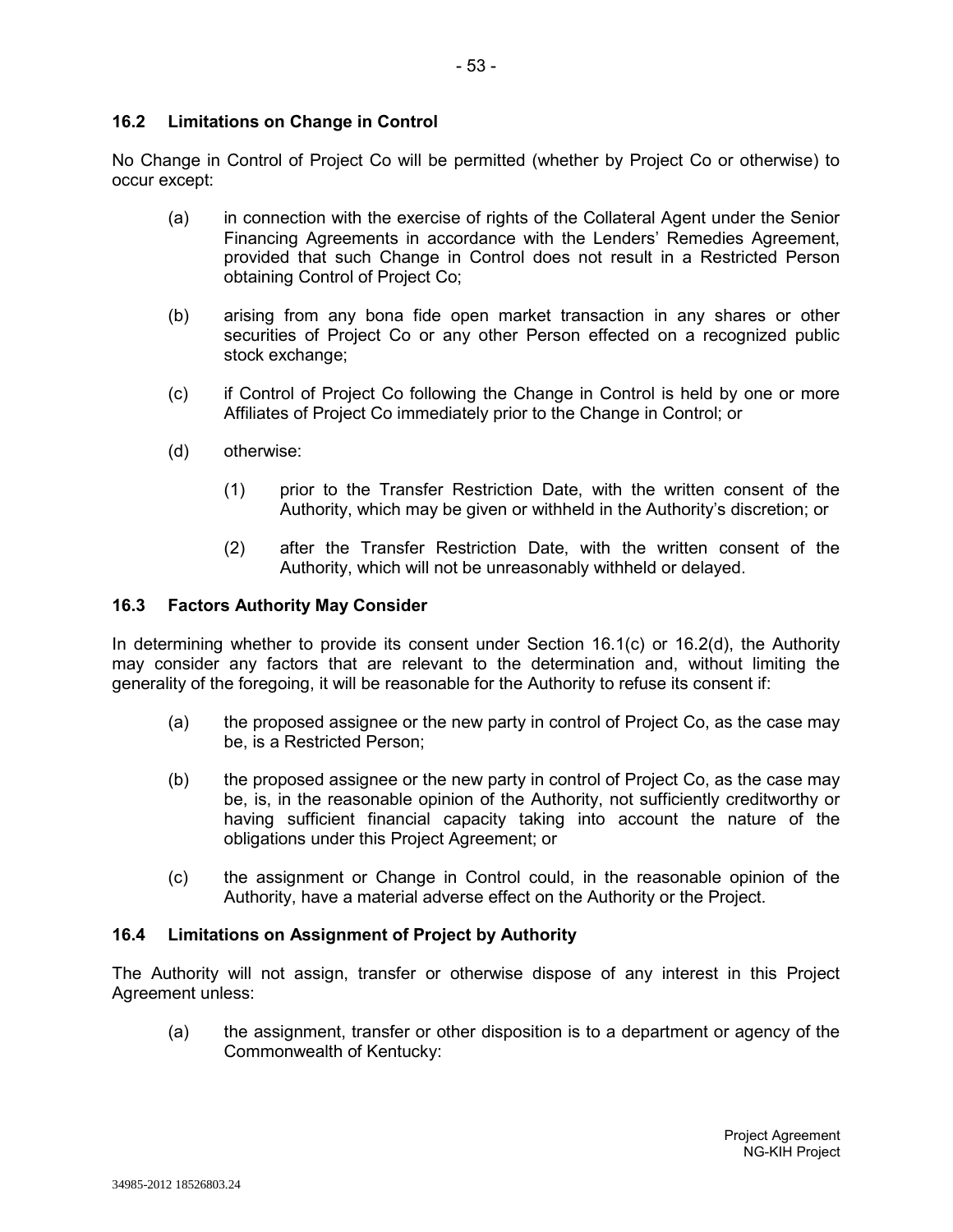- (1) having the legal capacity, power, authority and ability to become a party to and to perform the obligations of the Authority under this Project Agreement; and
- (2) whose ability to discharge the payment obligations under this Project Agreement is equivalent in every respect to the Authority's ability to discharge the payment obligations under this Project Agreement;
- (b) the assignee assumes all the obligations of the Authority under this Project Agreement; and
- (c) the assignment, transfer or other disposition in no way changes the nature of the payment obligations under this Project Agreement as a contractual obligation of the Commonwealth of Kentucky, regardless of the department or agency of the Commonwealth of Kentucky to which they are assigned.

## **16.5 Costs of Request for Consent**

If Project Co requests consent to an assignment, transfer or disposition pursuant to Section 16.1 or to a Change in Control pursuant to Section 16.2, Project Co will pay the Authority's reasonable internal administrative and personnel costs and all reasonable out-of-pocket costs in connection with considering any such request. At the time of such request, Project Co will make a payment to the Authority in the amount of \$10,000 (Index Linked) against its obligation under this Section 16.5. After the Authority renders its decision, the Authority will either refund any over payment or invoice Project Co for any additional amounts owing under this Section 16.5 and Project Co will promptly pay such amount to the Authority.

#### **17. GENERAL**

#### **17.1 Confidentiality**

- (a) Subject to Section 17.1(b), each party will hold in confidence any Confidential Information received from the other party, except that this Section 17.1 will not restrict:
	- (1) Project Co from disclosing or granting access to such information to its professional advisers and consultants, to the extent necessary, to enable it to perform (or to cause to be performed) or to enforce its rights or obligations under this Project Agreement and provided further that Project Co may, subject to obtaining confidentiality restrictions similar to those set out in this Project Agreement:
		- (A) provide to the Senior Secured Creditors and other potential lenders, equity providers, underwriters, arrangers, investment dealers, monoline insurers and their respective advisors such documents and other information as are reasonably required by them in connection with raising financing for the Project or complying with the terms of the Senior Financing Agreements or related agreements; and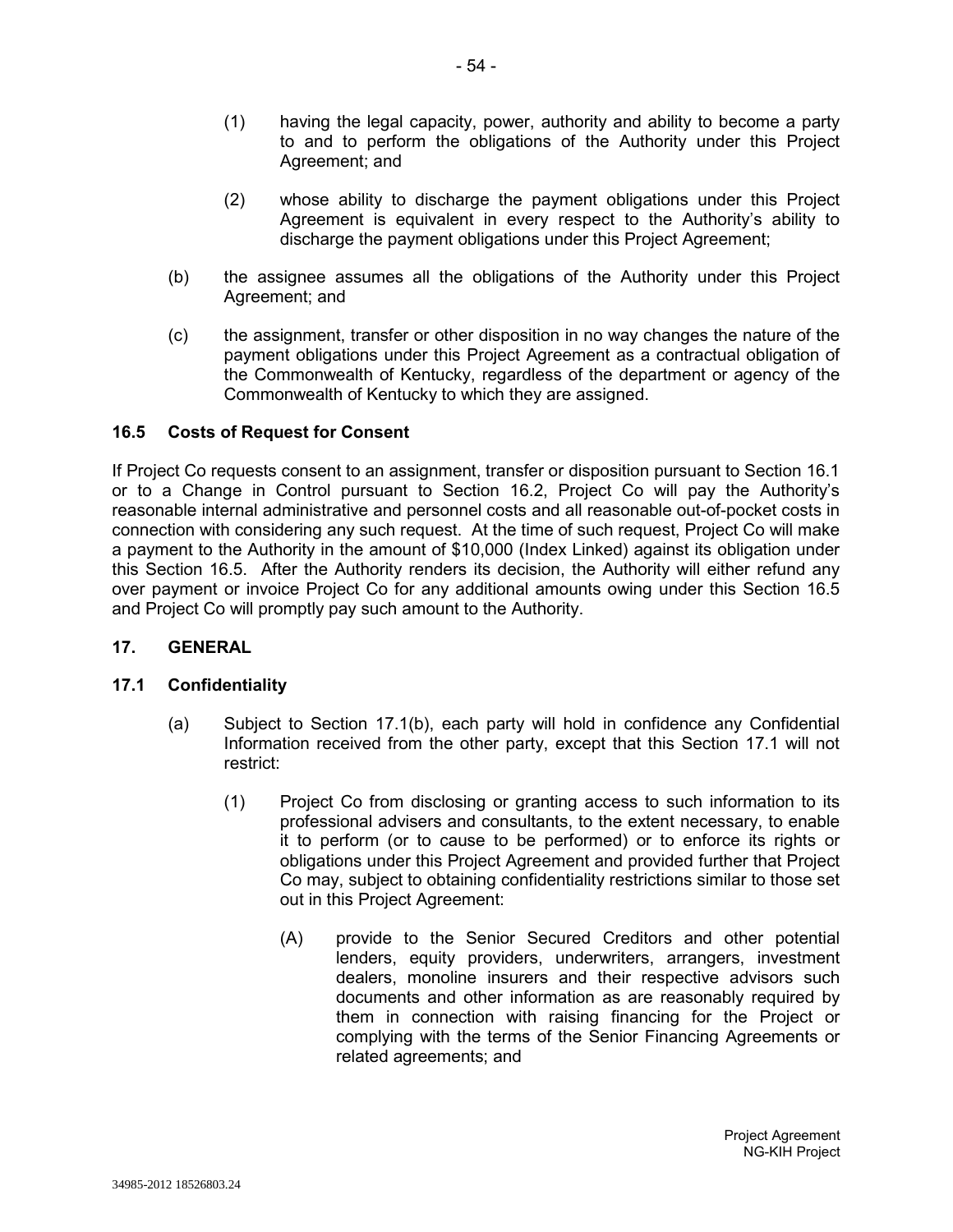(2) the Authority from disclosing or granting access to such information to any department of the Commonwealth of Kentucky or any other Governmental Authority which requires the information in relation to the Project.

third parties, as applicable, for any other purpose; and

- (b) Subject to any restrictions on the Confidential Information which are imposed by a third party that may own any Confidential Information, the obligation to maintain the confidentiality of the Confidential Information does not apply to Confidential Information:
	- (1) which the party that disclosed the Confidential Information confirms in writing is not required to be treated as Confidential Information;
	- (2) which is or comes into the public domain otherwise than through any disclosure prohibited by this Project Agreement;
	- (3) to the extent any Person is required to disclose such Confidential Information by Law, including the Open Records Act;
	- (4) to the extent consistent with any Authority's policy concerning the Authority's Confidential Information, the details of which have been provided to Project Co in writing prior to the disclosure; or
	- (5) that is known to the recipient of the Confidential Information prior to disclosure to the recipient by the other party or becomes known to the recipient thereafter by way of disclosure to the recipient by any other Person who, to the knowledge of the recipient, is not under any obligation of confidentiality with respect thereto.
- (c) Without prejudice to any other rights and remedies that the other party may have, a party may be entitled to the remedies of injunction, specific performance or other equitable relief for any threatened or actual breach of Section 17.1(a).
- (d) Project Co will be fully liable for any breach of confidentiality under this Section 17.1 by any Person to whom Project Co has disclosed or granted access to Confidential Information under this Section 17.1 to the same extent as if Project Co itself breached confidentiality under this Section 17.1.

## **17.2 Public Communications**

Unless expressly provided in this Project Agreement or otherwise required by any Law, including the Open Records Act, (but only to that extent), neither party will make or permit to be made any public announcement or disclosure whether for publication in the press, radio,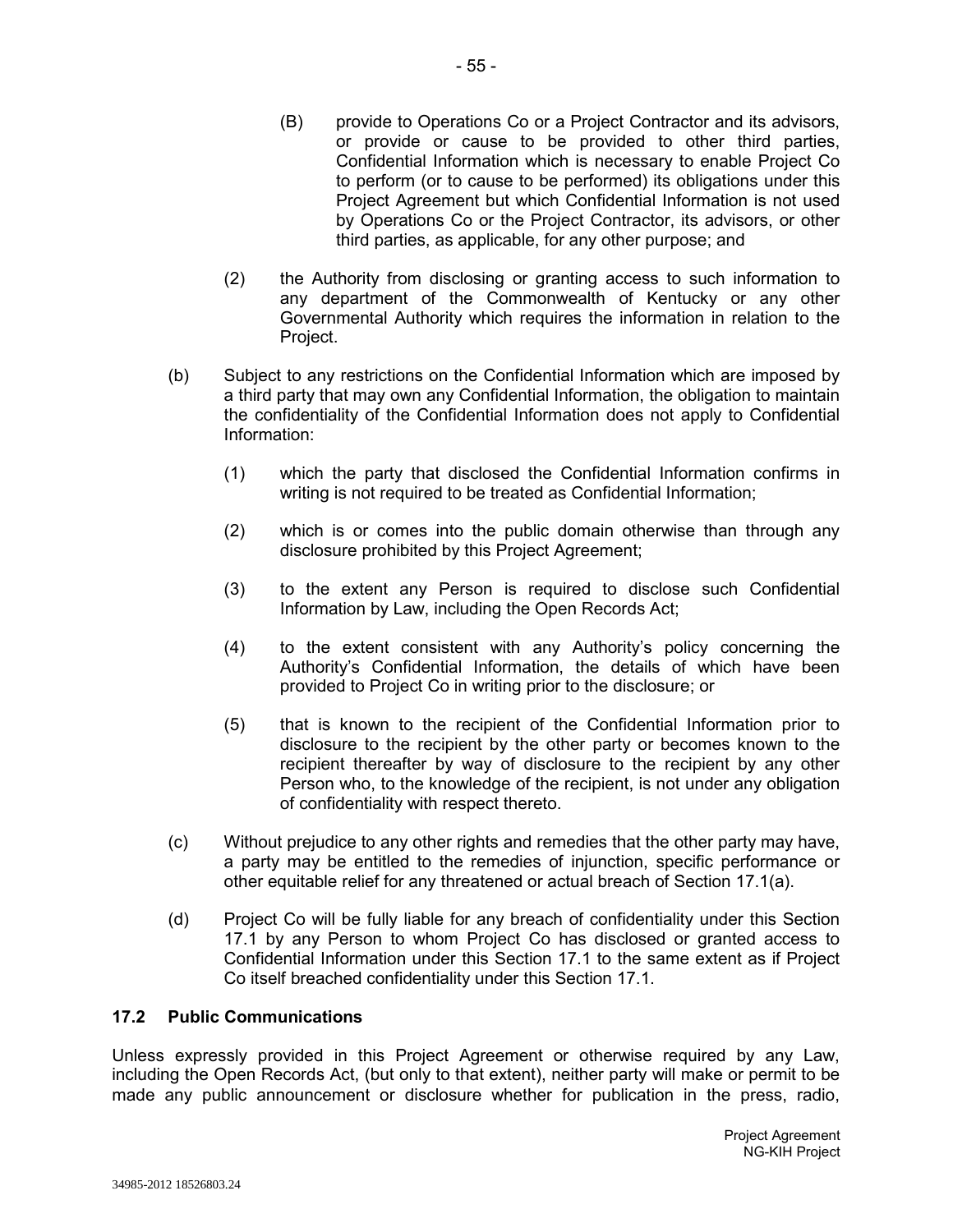television or any other medium of any Confidential Information or any matters relating thereto, without the consent of the other party (which will not be unreasonably withheld or delayed). The parties will comply with Schedule 16 [Communication Roles].

# **17.3 Law of Agreement**

This Project Agreement is subject to the laws of the Commonwealth of Kentucky and any applicable federal laws and will be governed by and construed in accordance with such laws.

# **17.4 Venue**

Any legal actions or proceedings brought by either party hereto against the other party shall be brought in state court in Franklin County, Kentucky in accordance with KRS 45A.245. Each party acknowledges the competence of such court and the convenience and propriety of the venue and agrees to be bound by any judgment thereof and not to seek, and hereby waive, review of its merits by the courts of any other jurisdiction.

## **17.5 Entire Agreement, Waivers and Consents in Writing**

This Project Agreement and the instruments and documents to be executed and delivered pursuant to this Project Agreement constitute the entire agreement between the parties.

The parties acknowledge that, due to the size and complexity of the Project, they have clarified through extensive negotiation the contents of both the RFP and the proposal(s) (including any clarifications, modifications or amendments thereto) submitted in response to either the RFP or the Master Agreement.

Accordingly, the body of this Project Agreement and Schedules 1 to 20 expressly supersede the contents of both the RFP and the proposal(s) (including any clarifications, modifications or amendments thereto) submitted in response to either the RFP or the Master Agreement, other than the components of the original proposal required pursuant to Section 6, Item 6.1 (Transmittal Letter), Section 6, Item 6.2 (Disclosure of Violation of Statutes), Section 6, Item 6.3 (Kentucky Tax Registration Application), Section 6, Item 6.4 (Registration with the Secretary of State by a Foreign Entity), Section 6, Item 6.5 (Required Affidavits), Section 6, Item 6.6 (Completed and signed face of solicitation), Section 6, Item 6.7 (Signed face of latest addendum of the solicitation), Section 6, Item 6.8 (EEO Forms), Section 6, Item 6.9 (Vendor Background and Project Resources), Section 6, Item 6.10 (Comparable Experiences), Section 6, Item 6.11 (Financial Viability – Finance Partner and Concessionaire) and Section 6, Item 6.18 (Network Security Plan) of the RFP.

This Project Agreement also expressly supersedes all prior agreements and communications (both oral and written) between the parties hereto with respect to all matters contained herein or therein and, except as stated herein or in the instruments and documents to be executed and delivered pursuant hereto, contains all the representations and warranties of the respective parties. In addition, no waiver of any provision of this Project Agreement and no consent required pursuant to the terms of this Project Agreement is binding or effective unless it is in writing and signed by the party providing such waiver or consent.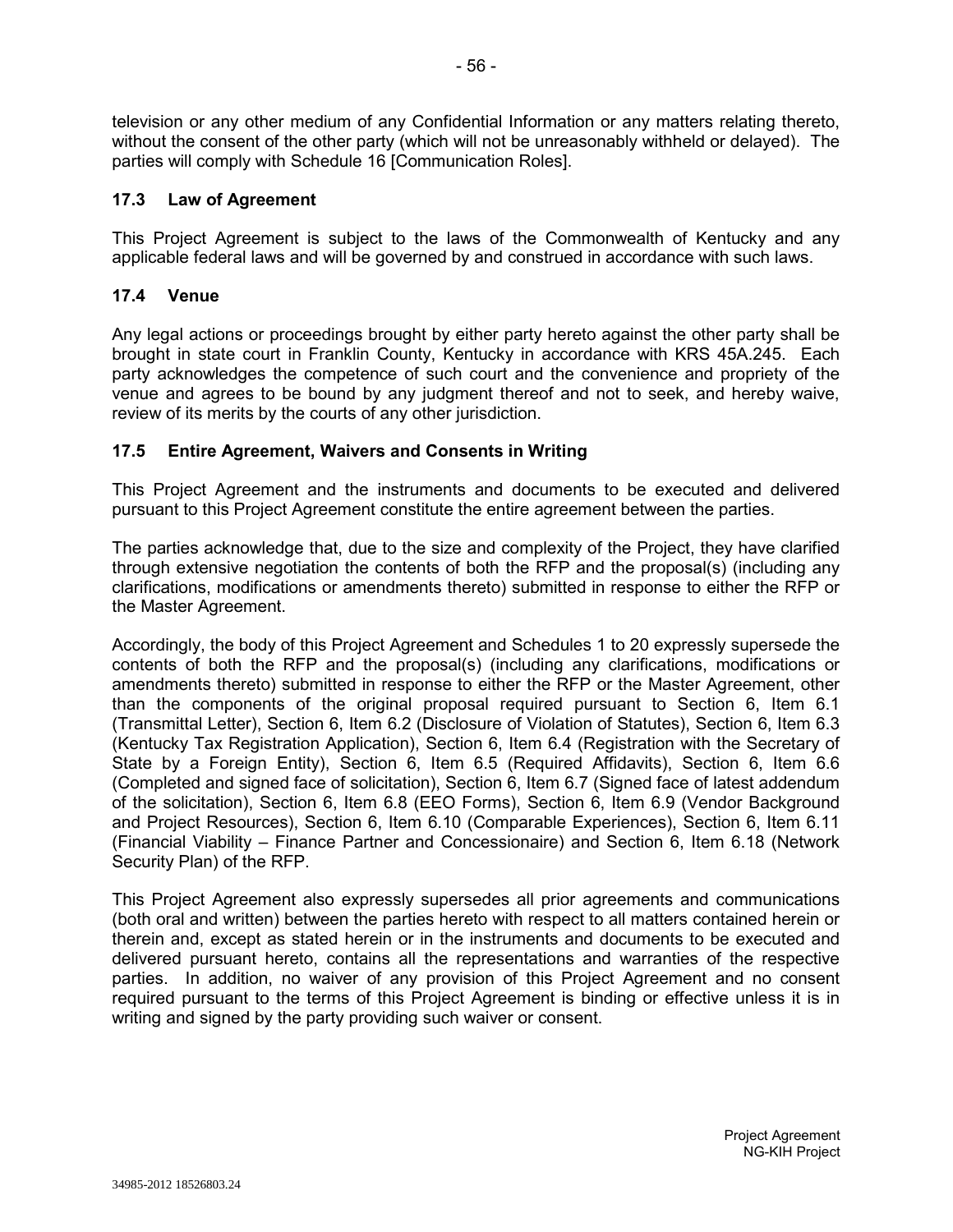### **17.6 Notices**

Any notice or communication required or permitted to be given under this Project Agreement will be in writing and will be considered to have been sufficiently given if delivered by hand or transmitted by electronic transmission to the address or electronic mail address of each party set out below:

If to the Authority:

The Commonwealth of Kentucky Office of the Secretary Finance and Administration Cabinet 702 Capitol Avenue Capitol Annex Room 383 Frankfort, KY 40601

Attention: Secretary of the Finance and Administration Cabinet

With a copy to:

Office of Procurement Services Finance and Administration Cabinet 702 Capitol Avenue Capitol Annex Room 096 Frankfort, KY 40601

Attention: Stephanie Williams, Buyer Email: StephanieR.Williams@ky.gov

If to Project Co:

| KentuckyWired Infrastructure Company, LLC |                               |
|-------------------------------------------|-------------------------------|
|                                           |                               |
|                                           |                               |
| Attention:                                | Lori Hudson Flanery, Director |

With a copy to:

Email:

Office of Financial Management Finance and Administration Cabinet 702 Capitol Avenue Capitol Annex Room 076 Frankfort, KY 40601

Attention: Ryan Barrow, Executive Director Email: Ryan.Barrow@ky.gov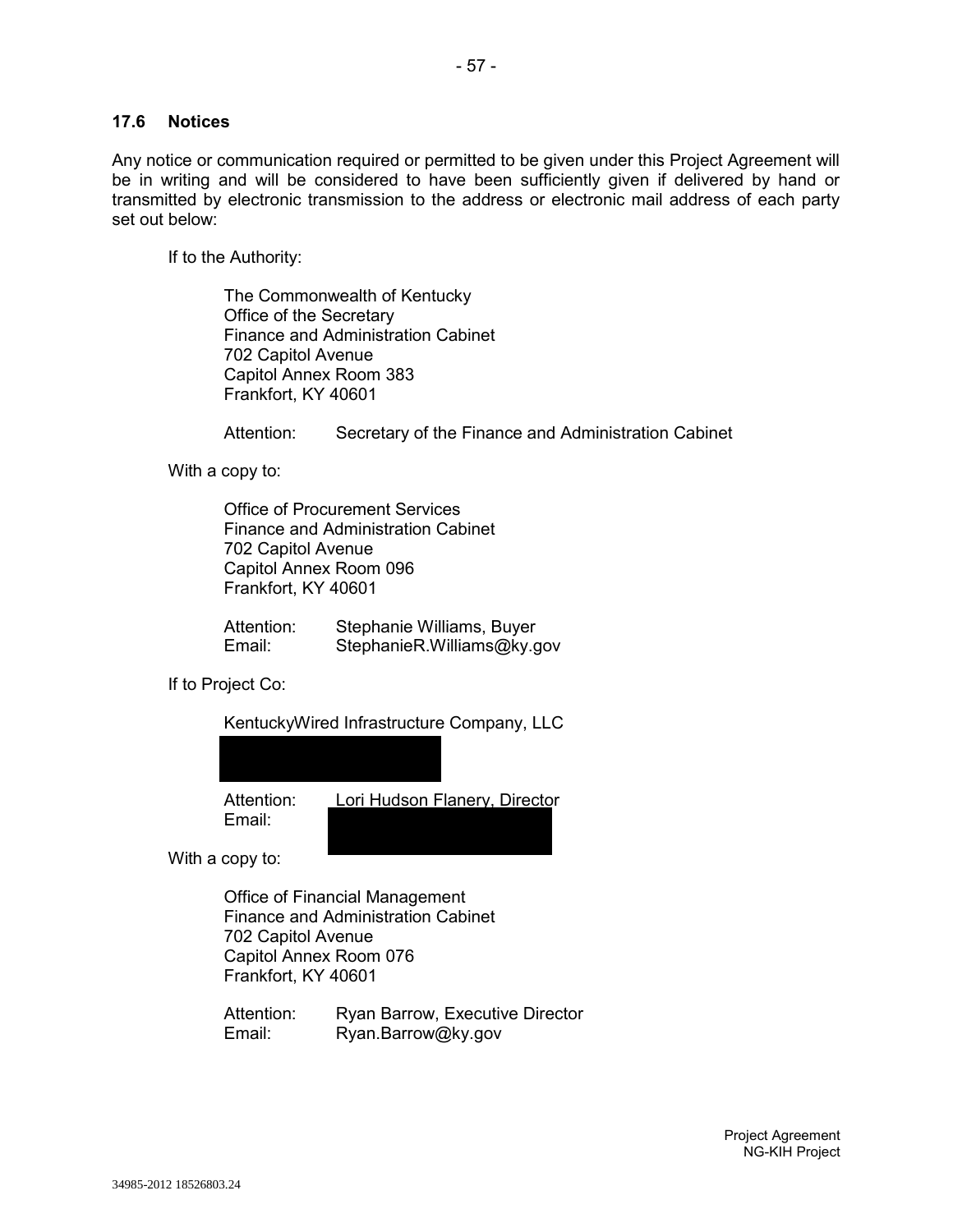With a copy to Operations Co:

KentuckyWired Operations Company, LLC c/o Macquarie Infrastructure Developments LLC Level 16, 125 West 55th Street New York, NY 10019

Attention: Nicholas Hann Email: Nick.Hann@macquarie.com

or to such other address or electronic mail address as any party may, from time to time, designate in the manner set out above.

Any such notice or communication will be considered to have been received:

- (a) if delivered by hand during business hours (and in any event, at or before 3:00 pm local time in the place of receipt) on a Business Day, upon receipt by a responsible representative of the receiver, and if not delivered during business hours, upon the commencement of business hours on the next Business Day; and
- (b) if delivered by electronic mail during business hours (and in any event, at or before 3:00 pm local time in the place of receipt) on a Business Day, upon receipt, and if not delivered during business hours, upon the commencement of business hours on the next Business Day provided that:
	- (1) the receiving party has, by electronic mail or by hand delivery, acknowledged to the notifying party that it has received such notice; or
	- (2) within 24 hours after sending the notice, the notifying party has also delivered a copy of such notice to the receiving party by hand delivery.

## **17.7 Further Assurances**

The parties will do, execute and deliver, or will cause to be done, executed and delivered, all such further acts, documents (including certificates, declarations, affidavits, reports and opinions) and things as the other may reasonably request for the purpose of giving effect to this Project Agreement or for the purpose of establishing compliance with the representations, warranties and obligations of this Project Agreement.

#### **17.8 Counterparts**

This Project Agreement may be executed in any number of counterparts, each of which will be deemed to be an original, and this has the same effect as if the signatures on the counterparts were on a single copy of this Project Agreement so that it will not be necessary in making proof of this Project Agreement to produce or account for more than one such counterpart.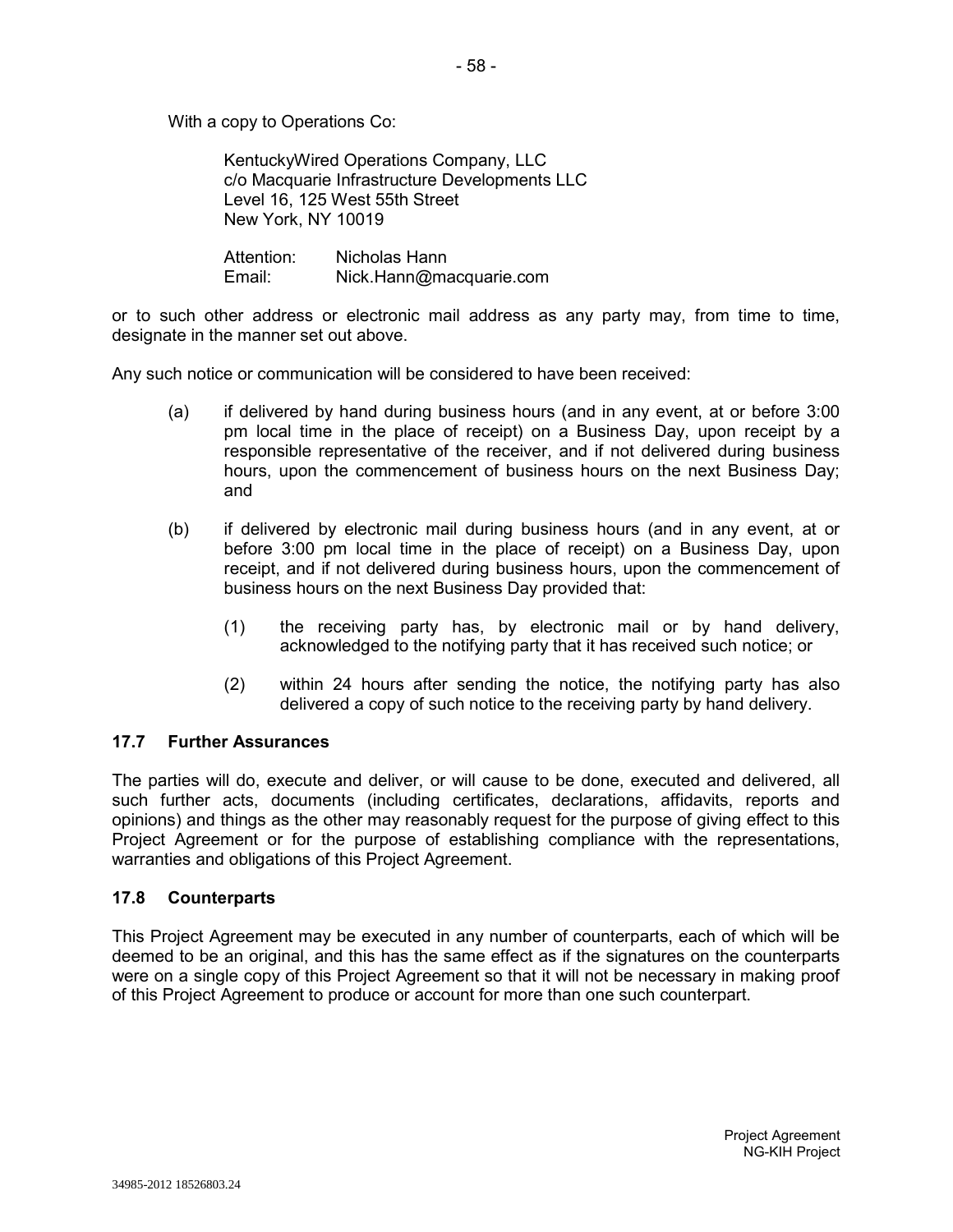Nothing contained in this Project Agreement nor any action taken pursuant hereto or thereto will be deemed to constitute the Authority and Project Co a partnership, joint venture or any other similar such entity.

# **17.10 Survival**

Notwithstanding any other provision of this Project Agreement, the provisions of Section 8 (Supervening Events) (if and to the extent a Compensation Event relates to a claim made by a third party against Project Co after the Termination Date), Section 9 (Indemnities and Limits on Liabilities and Remedies), Section 14 (Procedure on Termination), Section 15 (Dispute Resolution), Section 17.1, Appendix 4B [Handback Requirements], Schedule 9 [Compensation on Termination] and Schedule 13 [Dispute Resolution Procedure] will survive the expiration or any earlier termination of this Project Agreement.

[signature page follows]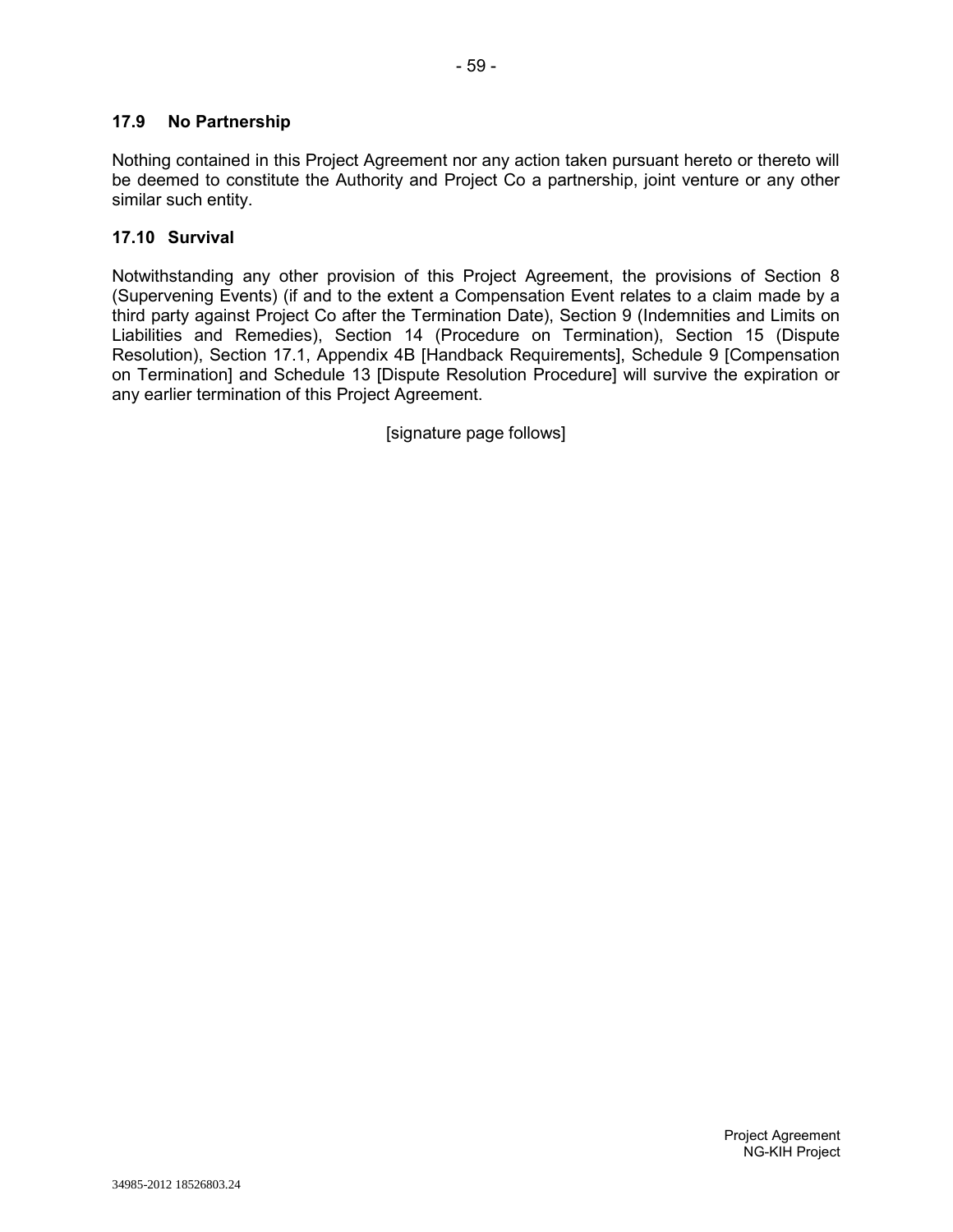IN WITNESS WHEREOF the parties hereto have executed this Project Agreement as of the day and year first above written.

THE COMMONWEALTH OF KENTUCKY

Judson Fearer Per:

Wame: Lori Hudson Flanery<br>Title: Secretary, Kentucky Finance<br>& Administration Cabinet

I have the authority to bind the Commonwealth.

#### KENTUCKYWIRED INFRASTRUCTURE **COMPANY, INC.**

fuellal Per:

Name: Steve Rucker **Title: Director** 

I have the authority to bind the corporation.

**Project Agreement NG-KIH Project**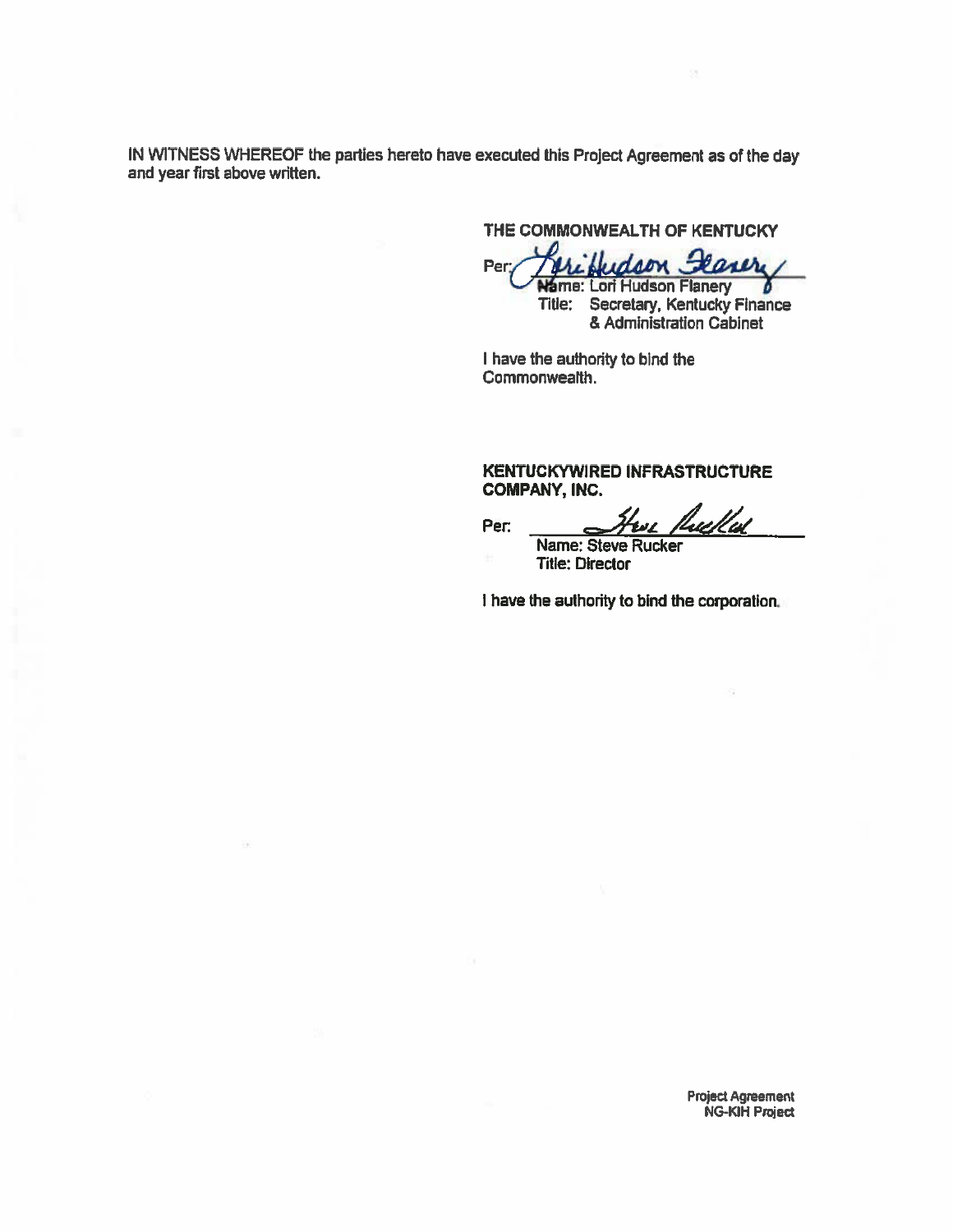### **SCHEDULE 1 DEFINITIONS AND INTERPRETATION**

# **1. DEFINITIONS**

In this Project Agreement:

"**Accounts Agreement**" has the meaning given to it in the Senior Financing Agreements;

"**Actual Coverage Amount**" has the meaning set out in Schedule 5 [Insurance Requirements];

"**Adjusted Pole Attachment Costs**" has the meaning set out in Schedule 8 [Payments];

"**Affiliate**" in respect of:

- (a) a Person (other than Project Co) means any other Person that, directly or indirectly, through one or more intermediaries, Controls, is Controlled by, or is under common Control with, such first Person; and
- (b) Project Co means:
	- (1) any Person that, directly or indirectly, through one or more intermediaries, Controls, is Controlled by, or is under common Control with, Project Co; or
	- (2) any Person owned, in whole or in part, by (i) Project Co or (ii) any Affiliate of Project Co under (b)(1) above, whether the ownership interest is direct or indirect and legal, beneficial or equitable;

"**Allowable Capital Expenditure**" means the Capital Expenditure incurred by Project Co as a direct consequence of a Relevant Works Change in Law;

"**Amended Pole Attachment Agreement**" has the meaning set out in Section 3.9;

"**Applicant**" has the meaning set out in Section 8.1;

"**Authority**" means the Commonwealth of Kentucky;

"**Authority Activities**" means any activities carried on or to be carried on by the Authority, or other Persons permitted by the Authority, on or connected to the NG-KIH System, related to the Project;

"**Authority Event of Default**" has the meaning set out in Section 13.1;

#### "**Authority Indemnified Person**" means:

- (a) any contractor or subcontractor (of any tier) of the Authority;
- (b) any representative or advisor (including any legal, financial and technical advisor) of the Authority or any Person referred to in (a) above, in each case acting in such capacity; and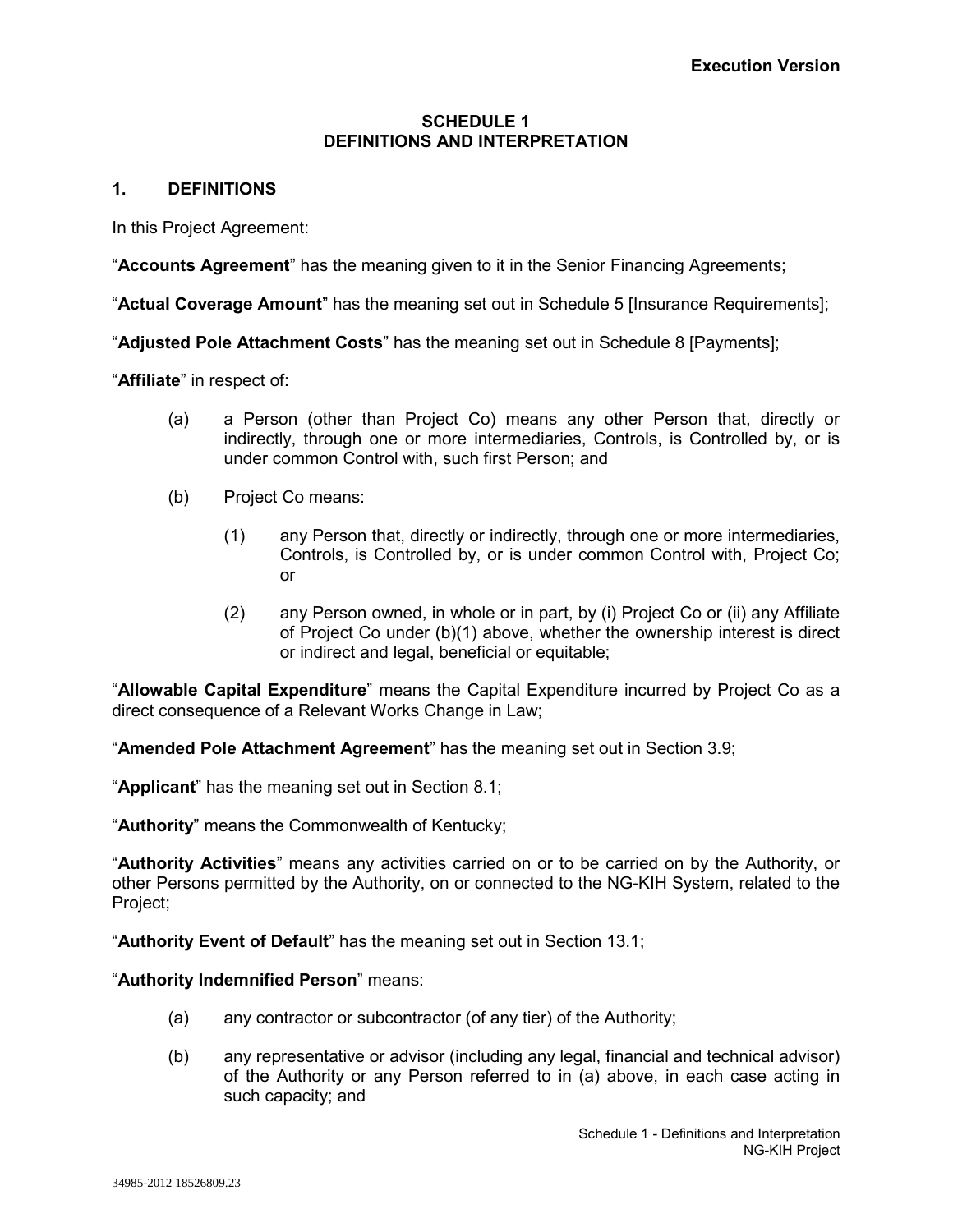(c) any director, officer, employee or agent of the Authority or of any Person referred to in (a) or (b) above, in each case acting in such capacity;

"**Authority Person**" means:

- (a) any Site;
- (b) any director, officer, employee or agent of the Authority or any Site;
- (c) any representative, advisor (including any legal, financial and technical advisor), contractor or subcontractor (of any tier) of the Authority or any Site in any such Person's capacity as a provider of services directly or indirectly to the Authority or any Site in connection with the Project, other than Project Co, Operations Co, the Project Contractors or the Sub-Contractors; or
- (d) any invitee of the Authority or any of the Authority Persons referred to above who enters upon the Lands;

"**Availability**" means the proportion of time a path is in an Available state during an observation period, as measured in accordance with ITU Recommendation R F 1703;

"**Availability Payment**" has the meaning set out in Schedule 8 [Payments];

"**Available**" means that the NG-KIH System, as measured at the relevant Demarcation Point, is capable of offering the applicable services set out in Appendix 3A [Product Service Catalog] for the applicable Site;

"**Avoidable Costs**", when used in relation to an event or circumstance, means all costs and expenditures which:

- (a) are saved or avoided as a result of the event or circumstance or its effects; or
- (b) if Project Co acted reasonably and in accordance with this Project Agreement, would have been saved or avoided as a result of the event or circumstance or its effects;

"**Bankruptcy Law**" means the United States Bankruptcy Code, 11 U.S.C. 101 et seq., as amended from time to time and any successor statute thereto, and any similar state law relating to bankruptcy, insolvency, the rights and remedies of creditors, the appointment of receivers or the liquidation of companies and estates that are unable to pay their debts when due;

"**Base Date**" means June 30, 2016;

"**Baseline Pole Attachment Costs**" has the meaning set out in Schedule 8 [Payments];

"**Baseline Services Costs**" has the meaning set out in Schedule 8 [Payments];

"**Beneficiary**" has the meaning set out in Section 9.2;

"**Bonds**" has the meaning set out in Section 3.8;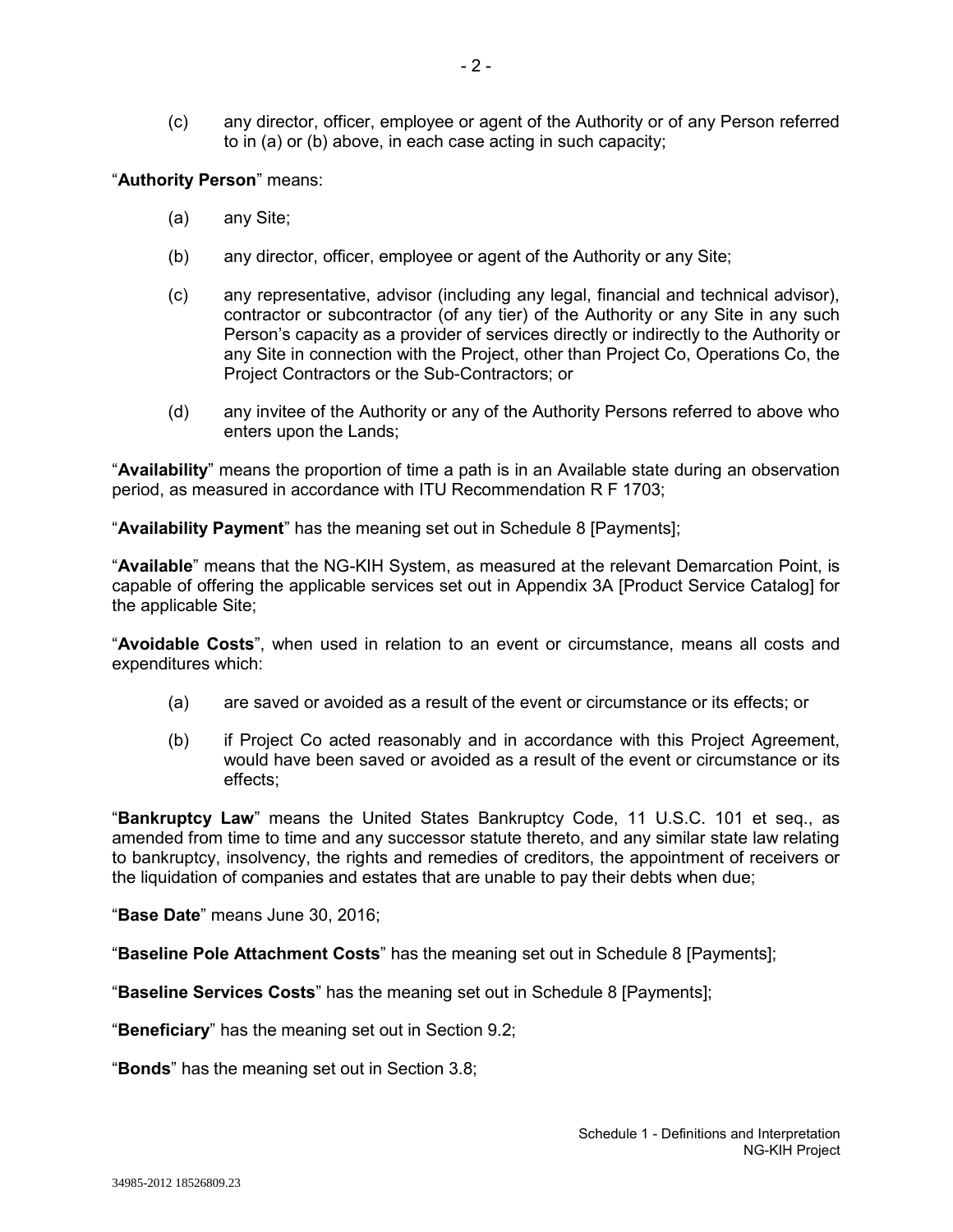"**Business Day**" means a day other than a Saturday, Sunday or federal or state statutory holiday in the Commonwealth of Kentucky;

"**Capital Expenditure**" means an expenditure related to the Project which is treated as a capital expenditure in accordance with GAAP;

"**Certificate of Site Completion**" has the meaning set out in Schedule 2 [Design and Construction Protocols];

"**Change**" has the meaning set out in Schedule 6 [Changes, Minor Works and Innovation Proposals];

"**Change Certificate**" has the meaning set out in Schedule 6 [Changes, Minor Works and Innovation Proposals];

"**Change Directive**" has the meaning set out in Schedule 6 [Changes, Minor Works and Innovation Proposals];

"**Change in Control**" means with respect to a relevant Person any direct or indirect change in the ownership or Control of any legal, beneficial or equitable interest in any or all of the shares, units or equity in the relevant Person (including the control over the exercise of voting rights conferred on equity share capital, unit interests or equity interests or the control over the right to appoint or remove directors, a general partner or other managers), including changes arising from assignment or transfer of existing shares, units or equity, issuance of new shares, units or equity or amalgamation, merger, consolidation, amendment of a limited partnership certificate or other reorganization, or any other direct or indirect change which results in a Person or group of Persons, other than the equity holders of the relevant Person immediately prior to the change, directly or indirectly:

- (a) controlling the composition of the majority of the board of directors of the relevant Person or of a general partner or manager of the relevant Person;
- (b) controlling the decisions made by or on behalf of the relevant Person, including by controlling the voting power of the board of directors or by controlling the voting power of any class of shareholders or equity holders of the relevant Person, a general partner of the relevant Person or a manager of the relevant Person or otherwise;
- (c) holding equity (either beneficially or otherwise) of the relevant Person with a subscribed value (taking into account contributions to be made in the case of a limited partnership) of more than one half of the subscribed value (taking into account contributions to be made in the case of a limited partnership) or equity (either beneficially or otherwise) of the relevant Person with more than one half of the voting rights; or
- (d) having the ability to direct or cause the direction of the management, actions or policies of the relevant Person;

"**Change in Law**" means the coming into effect after the Effective Date of:

(a) any final and non-appealable new Law; or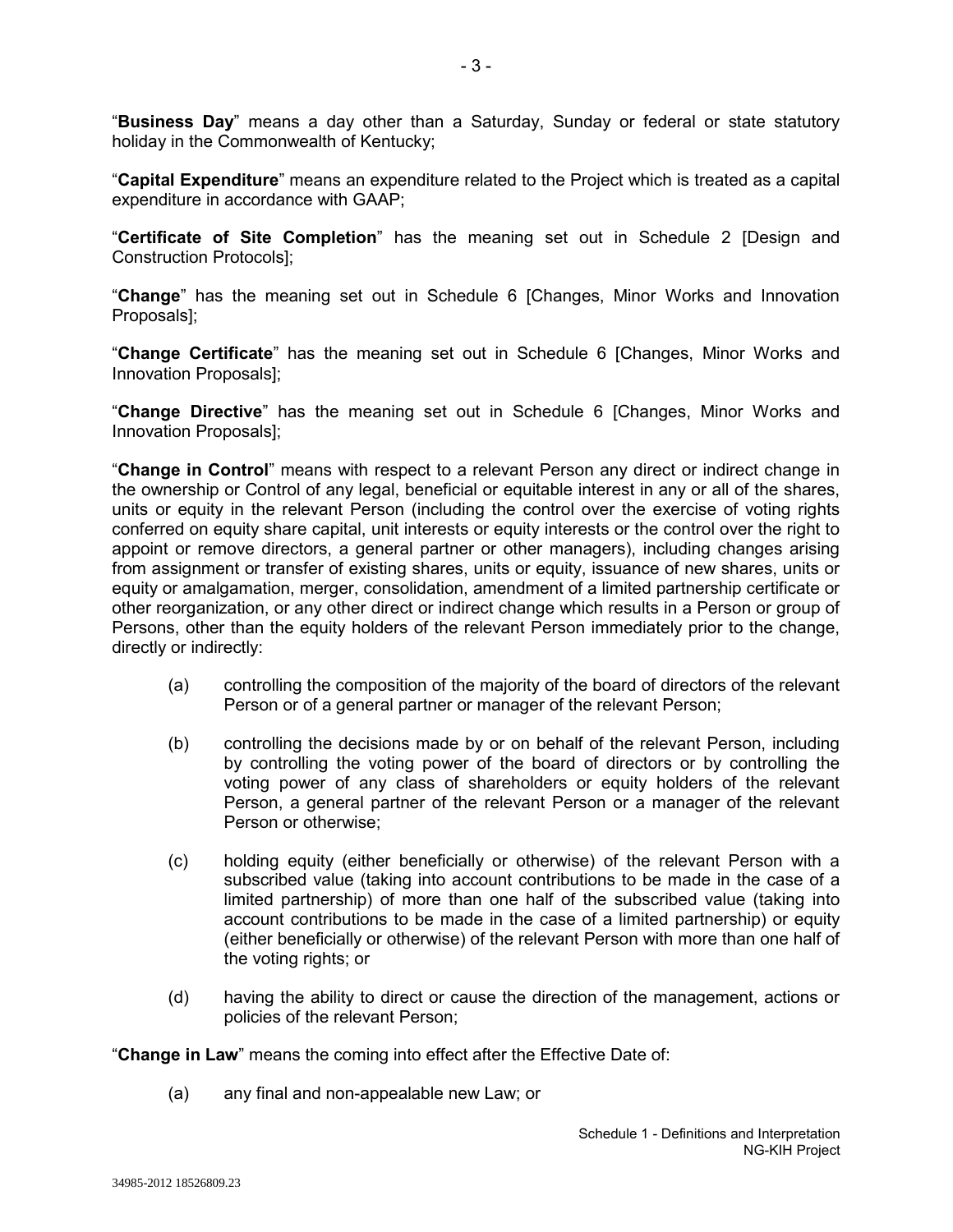(b) any final modification (including repeal or appeal) of any Law existing on such date,

which is binding on Project Co or the Authority, but excluding in each such case:

- (c) any lawful requirements of any Governmental Authority in effect on the Effective Date; and
- (d) any change in the interpretation of any Law, other than a judgment of a relevant court which changes binding precedent in the Commonwealth of Kentucky;

"**Change Mark-Up**" has the meaning set out in Schedule 6 [Changes, Minor Works and Innovation Proposals];

"**Change Report**" has the meaning set out in Schedule 6 [Changes, Minor Works and Innovation Proposals];

"**Change Report Costs**" has the meaning set out in Schedule 6 [Changes, Minor Works and Innovation Proposals];

"**Charge**" has the meaning set out in Schedule 7 [Lands];

"**Collateral Agency and Account Agreement**" means the collateral agency and account agreement between Project Co, as borrower, U.S. Bank National Association, as trustee, and U.S. Bank National Association, as collateral agent;

"**Collateral Agent**" means U.S. Bank National Association;

"**COLO Equipment and Cabling**" has the meaning set out in Schedule 8 [Payments];

"**Commissioning**" has the meaning set out in Schedule 2 [Design and Construction Protocols];

"**Commissioning Plan**" has the meaning set out in Schedule 2 [Design and Construction Protocols];

"**Common Carrier**" means any Person engaged as a common carrier for hire under applicable Law;

"**Common Carrier Regulations**" means any applicable Law governing Common Carriers;

"**Compensation Event**" means any of the following events or circumstances if and to the extent that it interferes adversely with, or causes a failure of, the carrying out of the Design, Construction, Services or System Refresh, causes an Outage or causes Direct Losses to Project Co or any Project Co Person:

- (a) a breach by the Authority of any of its obligations under this Project Agreement, including a failure of the Authority to grant, or cause to be granted, and to maintain, or cause to be maintained, the License as set out in Section 2.1 of Schedule 7 [Lands];
- (b) a breach of any representation or warranty by the Authority set out in this Project Agreement;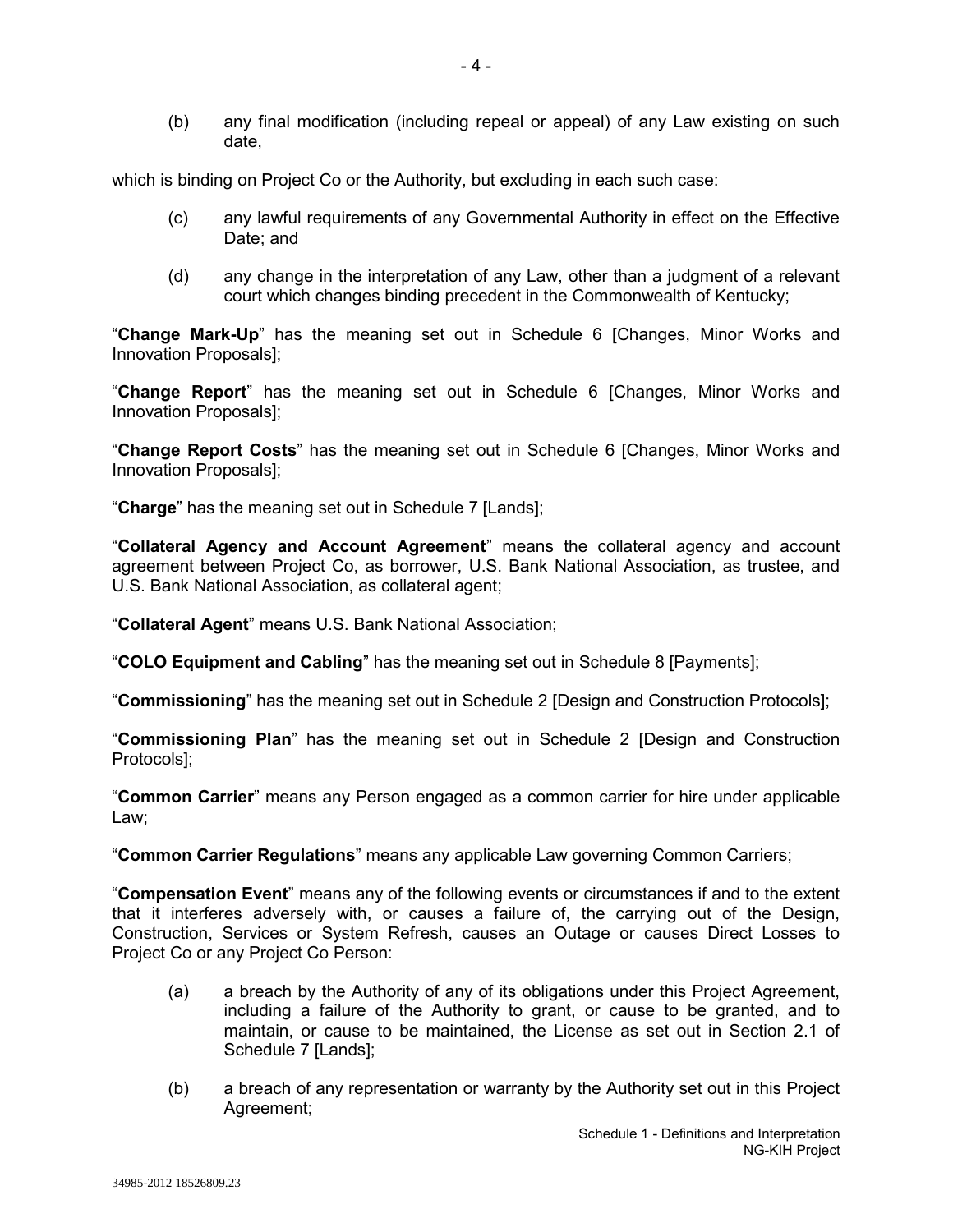- (c) any misconduct of the Authority or an Authority Person, including unauthorized use of the NG-KIH System;
- (d) a negligent act or omission of the Authority or an Authority Person;
- (e) the discovery or exacerbation of any:
	- (1) Hazardous Substances located in, on, below or that have migrated to the Lands; or
	- (2) Hazardous Substances located in, on, below or that have migrated to any other location at which any aspect of the Project is performed, but only to the extent that Project Co's Direct Losses related thereto exceed \$200,000 in the aggregate over the Term,

in either case, other than Project Co Hazardous Substances;

- $(f)$  if:
	- (1) the terms and conditions of any Permit, or the refusal to issue a Permit, require (i) the Construction to be performed in a manner that materially differs from the conceptual design prepared by Project Co as of the Effective Date or (ii) the creation of a new route in connection with the Project that differs from the conceptual design prepared by Project Co as of the Effective Date and Project Co's Direct Losses related thereto exceed \$25,000 in the aggregate over the Term;
	- (2) during the Construction Period, any Permit that falls into one of the Permit Classes set out in Appendix 2E [Expected Permit Timing] is not received within the Permit Delivery Time Period associated with the relevant Permit Class or, if a Permit (other than a Simple Pole Attachment Agreement) does not fall within one of the Permit Classes set out in Appendix 2E [Expected Permit Timing], there is an unreasonable delay in the receipt of such Permit, which delay has an impact on any critical path matter in the Project Schedule, provided that Project Co has submitted a complete and accurate Permit application and provided further that, in respect only of the Federal Permits, Project Co's Direct Losses related thereto exceed \$50,000 in the aggregate over the Term;
	- (3) notwithstanding (f)(2) above, the Authority does not execute a finalized Simple Pole Attachment Agreement provided to the Authority by Project Co within 3 Business Days of receipt thereof or any Pole Provider refuses to enter into a Simple Pole Attachment Agreement or a Complex Pole Attachment Agreement; or
	- (4) Project Co is required to obtain an Environmental Permit or any Permit that requires any Environmental Assessment to be performed on the Lands or any other location at which any aspect of the Project is performed;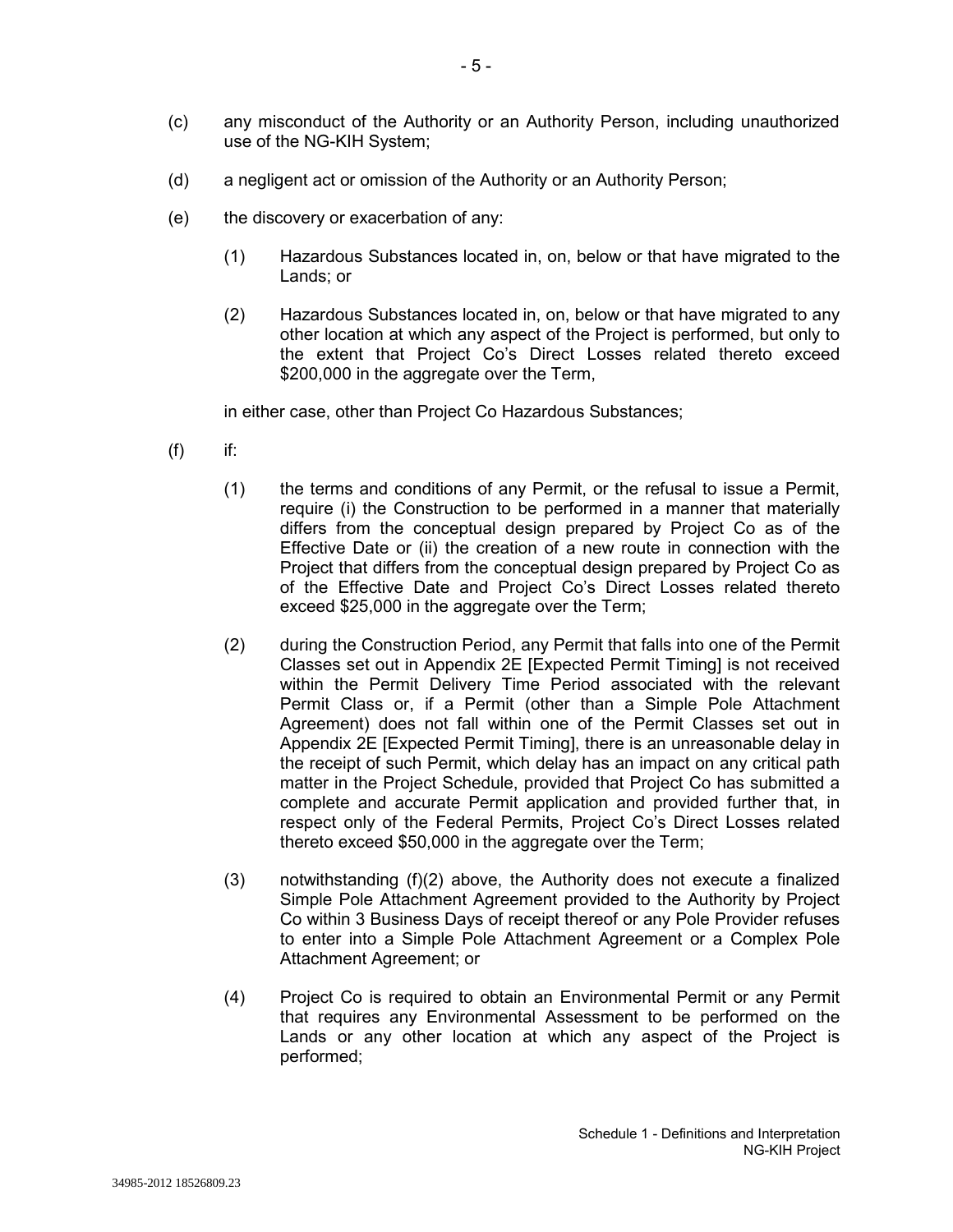- (g) the existence of any encumbrance enforceable against or affecting the Lands or the NG-KIH System;
- (h) the discovery of any human remains, relics or other articles or structures of historical, antiquarian or archaeological interest on, in, under or adjacent to the Lands or any other location at which any aspect of the Project is performed;
- (i) a Public Protest Action;
- (j) a lawful or unlawful strike, lockout, job action or other labor dispute by employees of the Authority or an Authority Person;
- (k) the existence of geotechnical conditions that are materially different from those reasonably anticipated in the conceptual design prepared by Project Co as of the Effective Date:
	- (1) on, in or under the Lands that will be utilized for the Huts;
	- (2) in connection with any water crossings, provided that Project Co has investigated and confirmed that the following are not viable options in advance of placing new conduit underground at a water crossing: attaching to an existing aerial crossing, pulling fiber through an existing underground conduit or an existing conduit on a bridge or placing new conduit on an existing bridge; or
	- (3) in connection with any wetlands, provided that Project Co has investigated and confirmed that the following are not viable options in advance of placing new conduit underneath the wetlands: attaching to an existing aerial crossing, pulling fiber through an existing underground conduit or an existing conduit on a bridge or placing new conduit on an existing bridge;
- (I) the event referred to in Section  $6.10(b)(2)(D)$ ;
- $(m)$  the event referred to in Section 8.4(e)(2);
- (n) the event referred to in Section  $8.6(d)(2)$ ;
- (o) the actions referred to in Section 11.5 as constituting a Compensation Event;
- (p) the event referred to in Sections 7.11(a) or (c) of Schedule 2 [Design and Construction Protocols];
- (q) Project Co's compliance with a direction from the Authority under Section 3.3 of Schedule 13 [Dispute Resolution Procedure] when the matter in dispute is subsequently resolved, or settled, in Project Co's favor, unless relief has otherwise been provided pursuant to the Dispute Resolution Procedure;
- (r) the execution of works, other than usual or reasonably expected works, on the Lands or in respect of the NG-KIH System not forming part of this Project Agreement by: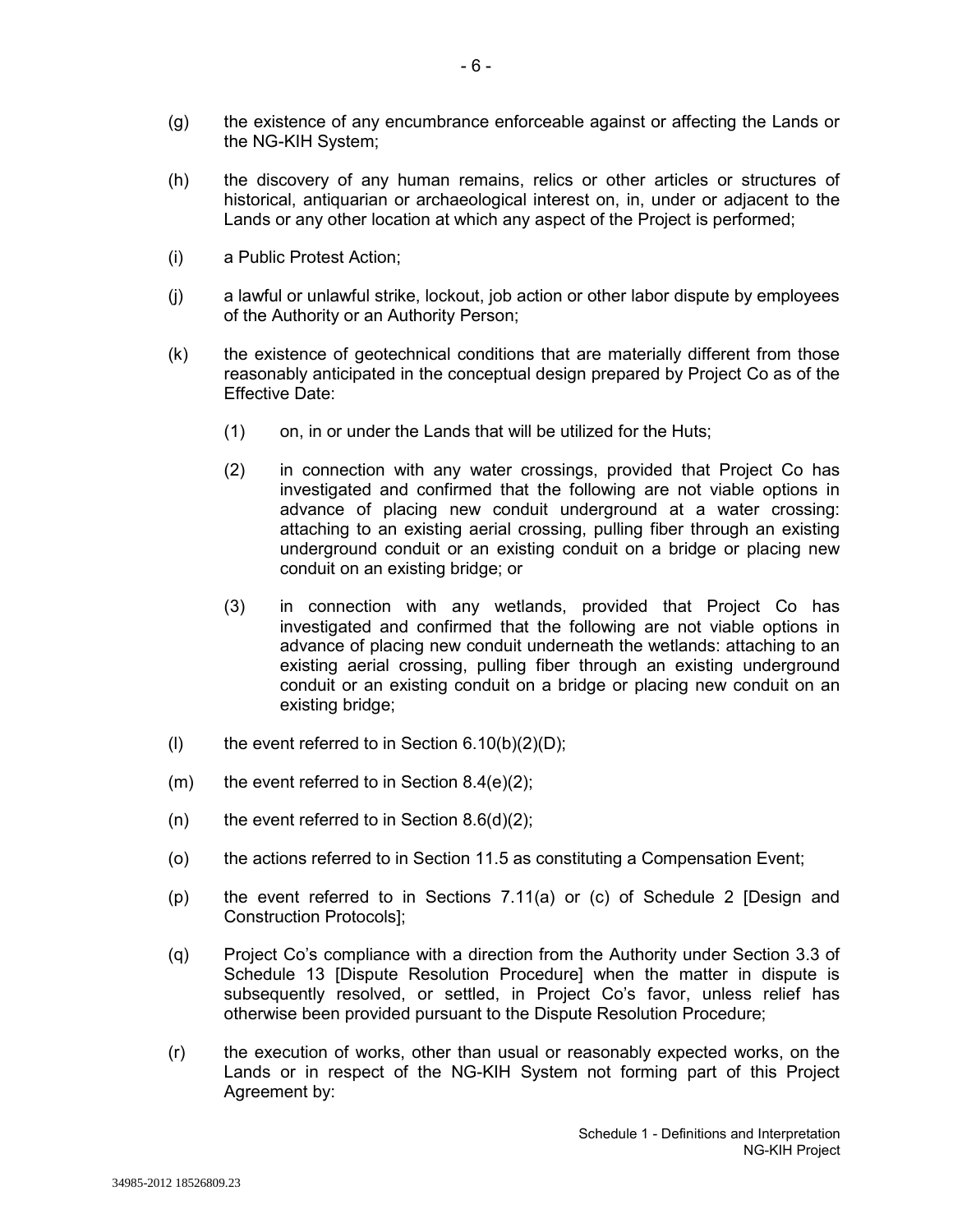- (1) the Authority;
- (2) any person permitted to execute such works by the Authority or any Authority Person; or
- (3) any Utility Company,

including any relocation of the NG-KIH System required due to the construction of a highway, pipeline or other infrastructure;

- (s) an activity undertaken by the Authority or any Authority Person in accordance with Section 2.4 that has a material adverse effect on Project Co's ability to perform the Design, Construction, Services and/or System Refresh;
- (t) if part of the NG-KIH System or part of the portion of the Lands on which the NG-KIH System is situated or any interest of Project Co is expropriated by any Governmental Authority and such expropriation is not an Authority Event of Default as set out in Section 13.1(c);
- (u) an event that causes a loss of or physical damage to any portion of the NG-KIH System at a Site Location;
- (v) an earthquake, tornado, hurricane, fire, wind storm, ice storm, mud slide, rock slide, flood, explosion, lightning or any other act of God that impacts:
	- (1) the aerial plant in excess of 15 pole spans or 3000 aerial feet of fiber;
	- (2) the underground plant in excess of 500 feet of fiber; or
	- (3) a combination of the aerial plant and the underground plant with an aggregate impact comparable to (1) or (2) above, assuming a ratio of 6 feet of aerial fiber being equal to 1 foot of underground fiber,

for each single event;

- (w) during the Construction Period, an injunction or other order of a court of competent jurisdiction resulting from a challenge to, or an expropriation that materially adversely interferes with, Project Co's right to access any lands, easements or other property (including, without limitation, access to the poles owned by any Utility Company);
- (x) a failure by a Third Party Infrastructure Provider to comply with the relevant Third Party Infrastructure Agreement, a breach by a Third Party Infrastructure Provider of any of its obligations under the relevant Third Party Infrastructure Agreement, a negligent act or omission of a Third Party Infrastructure Provider or the bankruptcy or insolvency of a Third Party Infrastructure Provider;
- (y) any change to the Site Access Plan that impacts the Project Schedule;
- (z) during the Construction Period, without limiting Project Co's obligation to provide stand-by power facilities for the NG-KIH System in accordance with the Design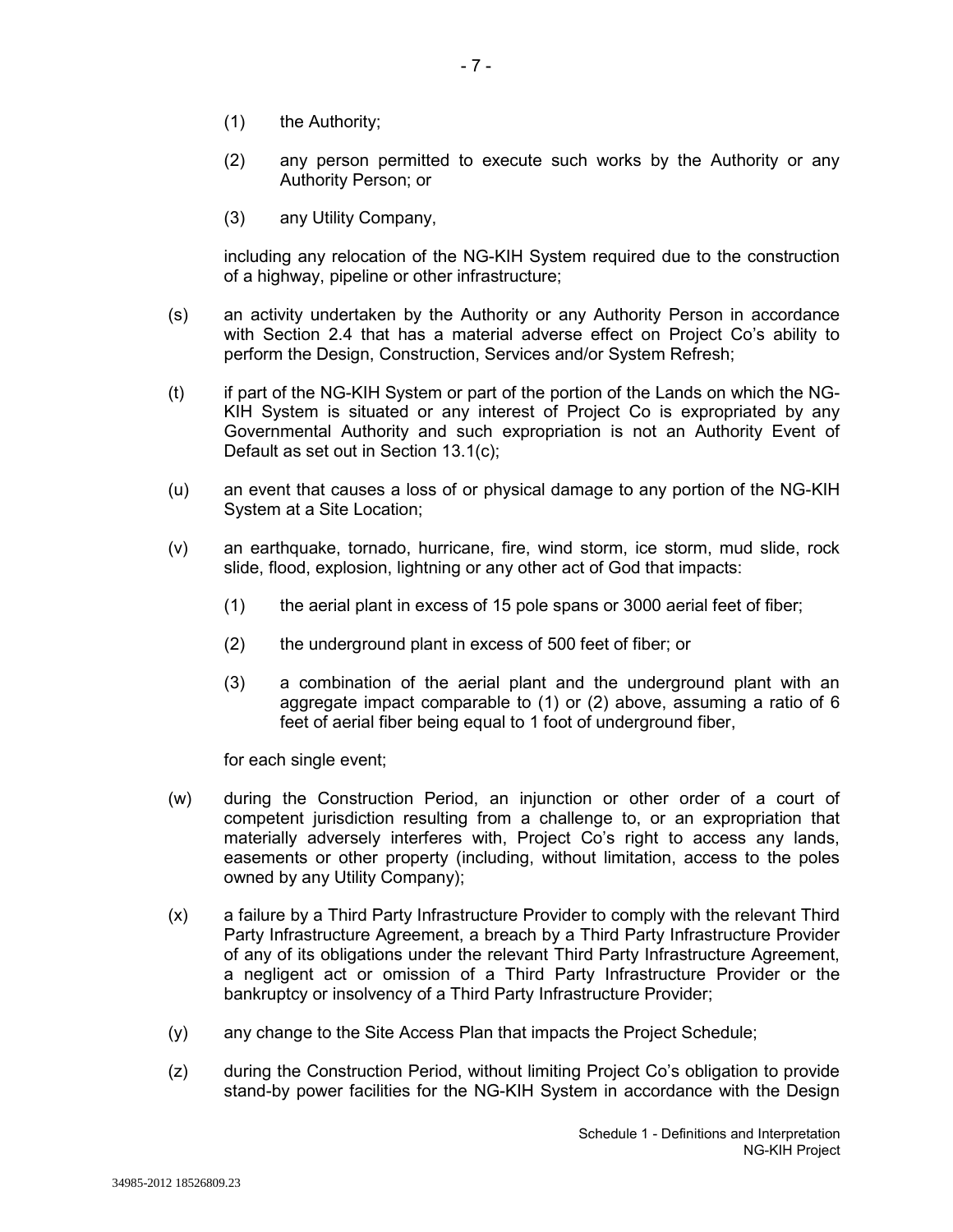and Construction Specifications, a failure by any Utility Company, local authority or other like body to perform works (which includes the approval of any application for work and the remediation of any pole violations not caused by Project Co) or provide services required to be provided by them, or requested of them, in a reasonably timely manner, or any unreasonable interference with the Construction by any such body as a result of maintenance or other work and, with respect to any make-ready work required to be performed by any Utility Company, local authority or other like body, a reasonably timely manner is deemed to mean approval of an application for make-ready work (without a restriction on the timing to commence such work) within 30 calendar days of receipt by the Utility Company, local authority or other like body of a complete and accurate application from Project Co and, if any of them require the selfperformance of the make-ready work, then completion of such work within 5 weeks (for a Utility Company, local authority or other like body, other than a telecom carrier) and 12 weeks (for a telecom carrier) of the approval of the quote by Project Co;

- (aa) Project Co is required to obtain an easement or other right of access to any lands (other than the Lands) from a private landowner to carry out the Project in accordance with this Project Agreement, provided that the costs related thereto exceed \$200,000 in the aggregate over the Term;
- (bb) any Dispute in respect of a Change Directive issued pursuant to Section 4.15 (Project Co's Obligations re Third Party Infrastructure Agreements);
- (cc) a failure by the Authority to provide a sufficiently detailed description of each Site Location so as to enable Project Co to carry out its obligations under this Project Agreement by the date reasonably required by Project Co in accordance with the Project Schedule; or
- (dd) any other event which is expressly stated in this Project Agreement to constitute a Compensation Event,

except to the extent that any of such events arise or are contributed to, directly or indirectly, as a result of any willful misconduct, negligent act or omission or non-compliance with the terms of this Project Agreement by Project Co or any Project Co Person;

"**Complex Pole Attachment Agreement**" means any agreement with a Pole Provider that is not a Simple Pole Attachment Agreement and includes, but is not limited to, an agreement with specialized negotiated rates, extended term, trades, swaps or other subject matter not contemplated in a Simple Pole Attachment Agreement;

### "**Confidential Information**" means:

- (a) information obtained in the course of performing the Services; and
- (b) information of a party that the party has designated as confidential at the time of disclosure and which is supplied, or to which access is granted, to or on behalf of the other party (whether before or after the Effective Date), either in writing, or in any other form, directly or indirectly pursuant to discussions with the other party and includes all analyses, compilations, studies and other documents whether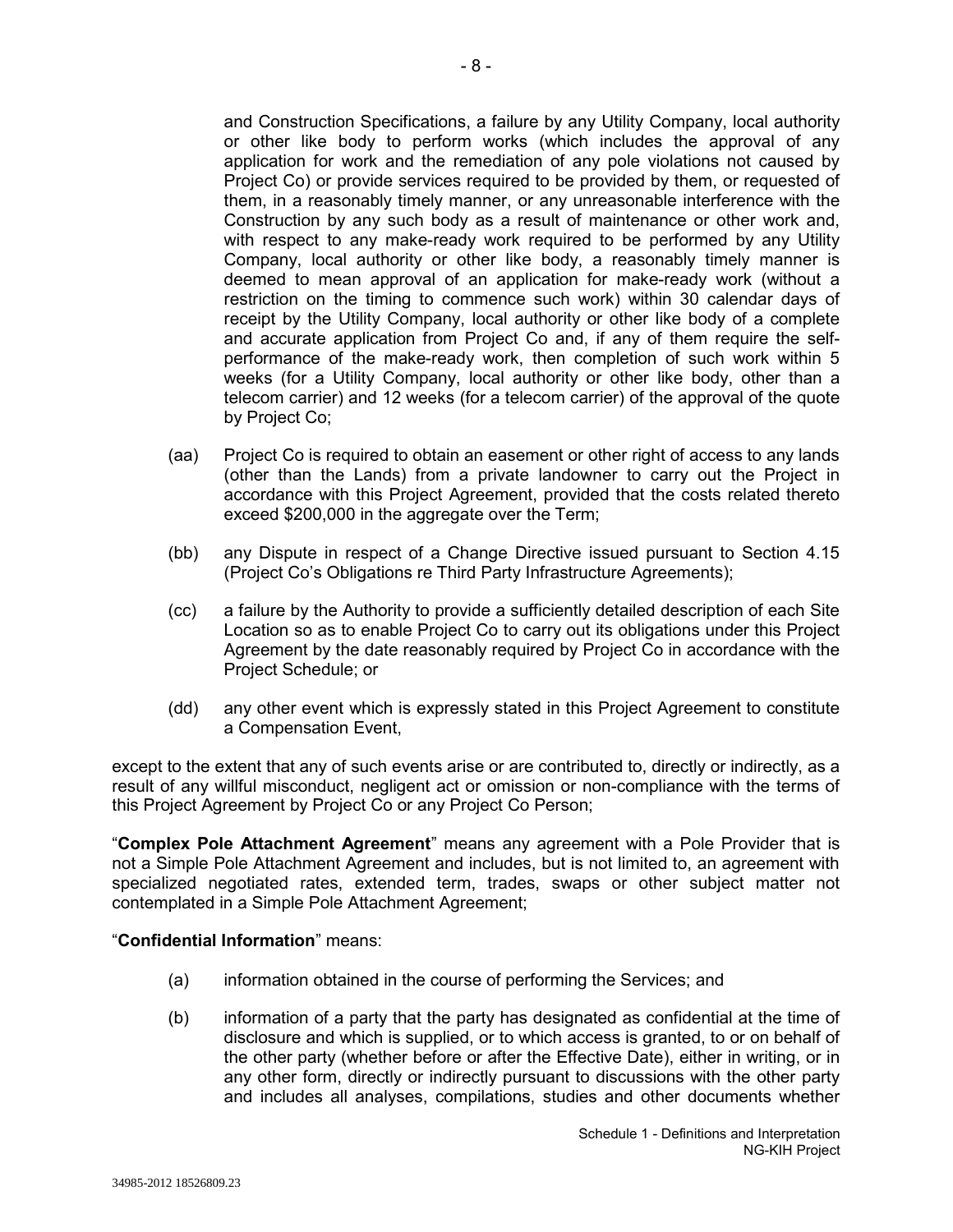prepared by or on behalf of a party which contain or otherwise reflect or are derived from such designated information;

"**Construction**" means everything (other than Design) required to achieve System Completion, including the construction of the NG-KIH System, temporary works and the supply of all labor and materials, construction equipment, management, supervision and support of any kind or nature whatsoever required for the construction of the NG-KIH System and the supply, installation, testing and commissioning of all Equipment;

### "**Construction Period**" means:

- (a) in respect of any Site, the period commencing on the Effective Date and ending on the Site Completion Date for that Site;
- (b) in respect of any Lateral, the period commencing on the Effective Date and ending on the Lateral Completion Date for that Lateral; and
- (c) in respect of any Ring, the period commencing on the Effective Date and ending on the Ring Completion Date for that Ring;

"**Contract Year**" means each of:

- (a) the period from the Effective Date to the next June 30;
- (b) each subsequent period of 12 calendar months commencing on July 1; and
- (c) the period from the July 1 immediately prior to the Termination Date to and including the Termination Date;

"**Control**" means, with respect to the relationship between or among two or more Persons, the possession, directly or indirectly or as trustee, personal representative or executor, of the power to direct or cause the direction of the affairs or management of a Person, whether through the ownership of voting securities, as trustee, personal representative or executor, by statute, contract, credit arrangement or otherwise, including the ownership, directly or indirectly, of securities having the power to elect a majority of the board of directors or similar body governing the affairs of such Person, and "**Controlled**" has a corresponding meaning;

"**Controlling Party**" with respect to a Person, means a Person, or a group of Persons acting jointly or in concert, who Control such first mentioned Person;

"**Customary Industry Practice**" means using standards, practices, methods and procedures to a good commercial standard, conforming to Law and exercising that degree of skill and care, diligence, prudence and foresight which would reasonably and ordinarily be expected from a qualified, skilled and experienced person engaged in a similar type of undertaking under the same or similar circumstances;

"**Debt**" of any Person at any date means:

(a) all obligations of such Person for borrowed money;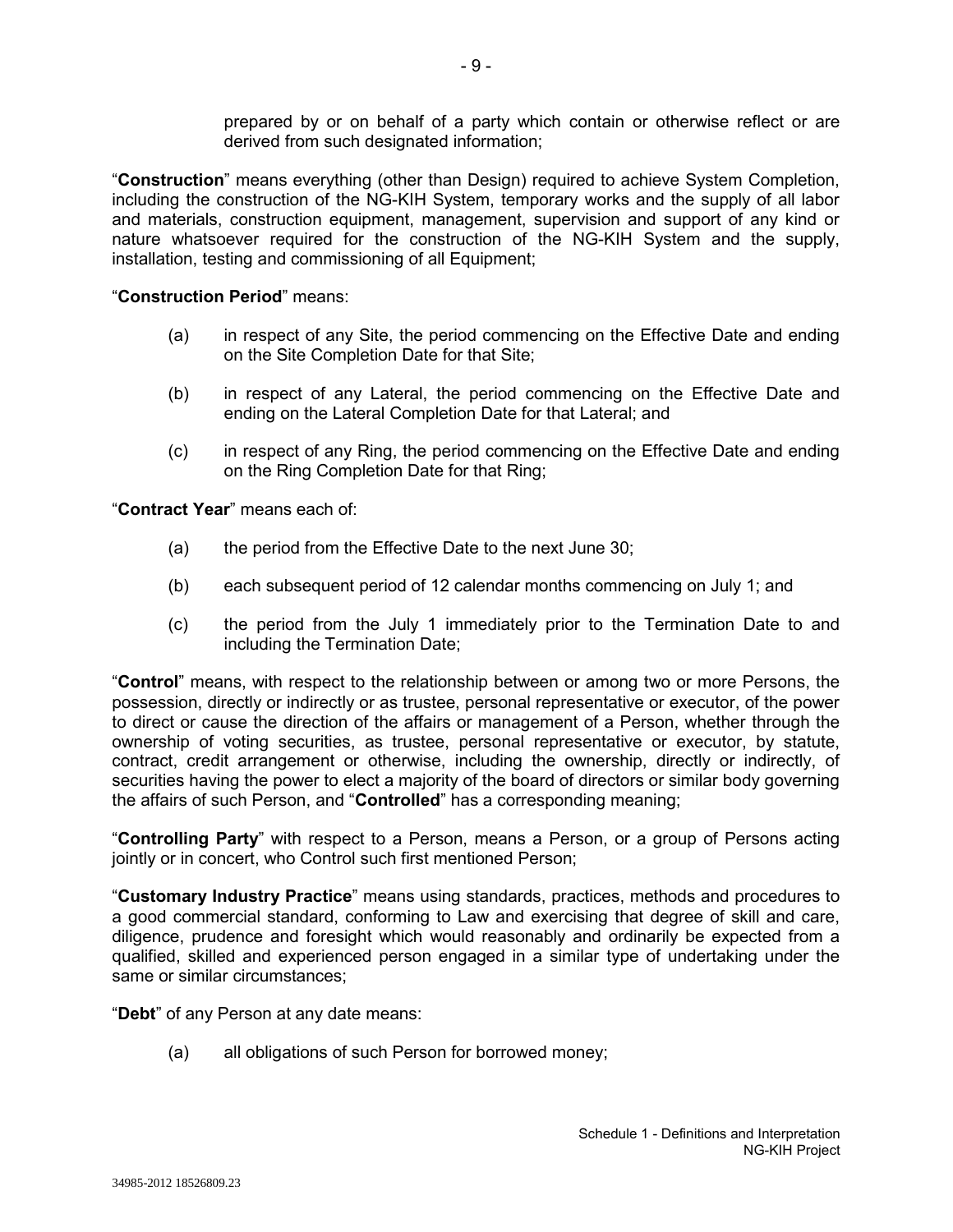- (b) all obligations of such person evidenced by bonds, debentures, notes or other similar instruments;
- (c) all obligations of such person to pay the deferred purchase price of property or services, except trade accounts payable arising in the ordinary course of business;
- (d) all obligations of such person under leases which are or should be, in accordance with GAAP, recorded as capital leases in respect of which such person is liable, except leases arising in the ordinary course of business;
- (e) all obligations of such Person to purchase securities (or other property) which arise out of or in connection with the sale of the same or substantially similar securities (or property);
- (f) all deferred obligations of such Person to reimburse any bank or other Person in respect of amounts paid or advanced under a letter of credit or other similar instrument;
- (g) all Debt (as otherwise defined in this definition) of others secured by a Charge on any asset of such Person, provided such Debt (as otherwise defined in this definition) is assumed by such Person; and
- (h) all Debt (as otherwise defined in this definition) of others guaranteed directly or indirectly by such Person or as to which such Person has an obligation substantially the economic equivalent of a guarantee;

"**Deduction**" has the meaning set out in Schedule 8 [Payments];

"**Default Rate**" means, on any day, 2% per annum over the Prime Rate, provided that, with respect to any amount payable by the Authority, such rate shall not exceed the penalty for late payment prescribed by KRS 45.454;

"**Deficiency**" has the meaning set out in Schedule 2 [Design and Construction Protocols];

"**Demarcation Point**" means the physical point at which the NG-KIH System ends and another network begins;

"**Design**" means everything required for the design of the NG-KIH System, except for any design that is expressly excluded from Project Co's responsibility under this Project Agreement;

"**Design and Construction Plan**" has the meaning set out in Schedule 2 [Design and Construction Protocols];

"**Design and Construction Protocols**" means the provisions of Schedule 2 [Design and Construction Protocols];

"**Design and Construction Representative**" has the meaning set out in Schedule 2 [Design and Construction Protocols];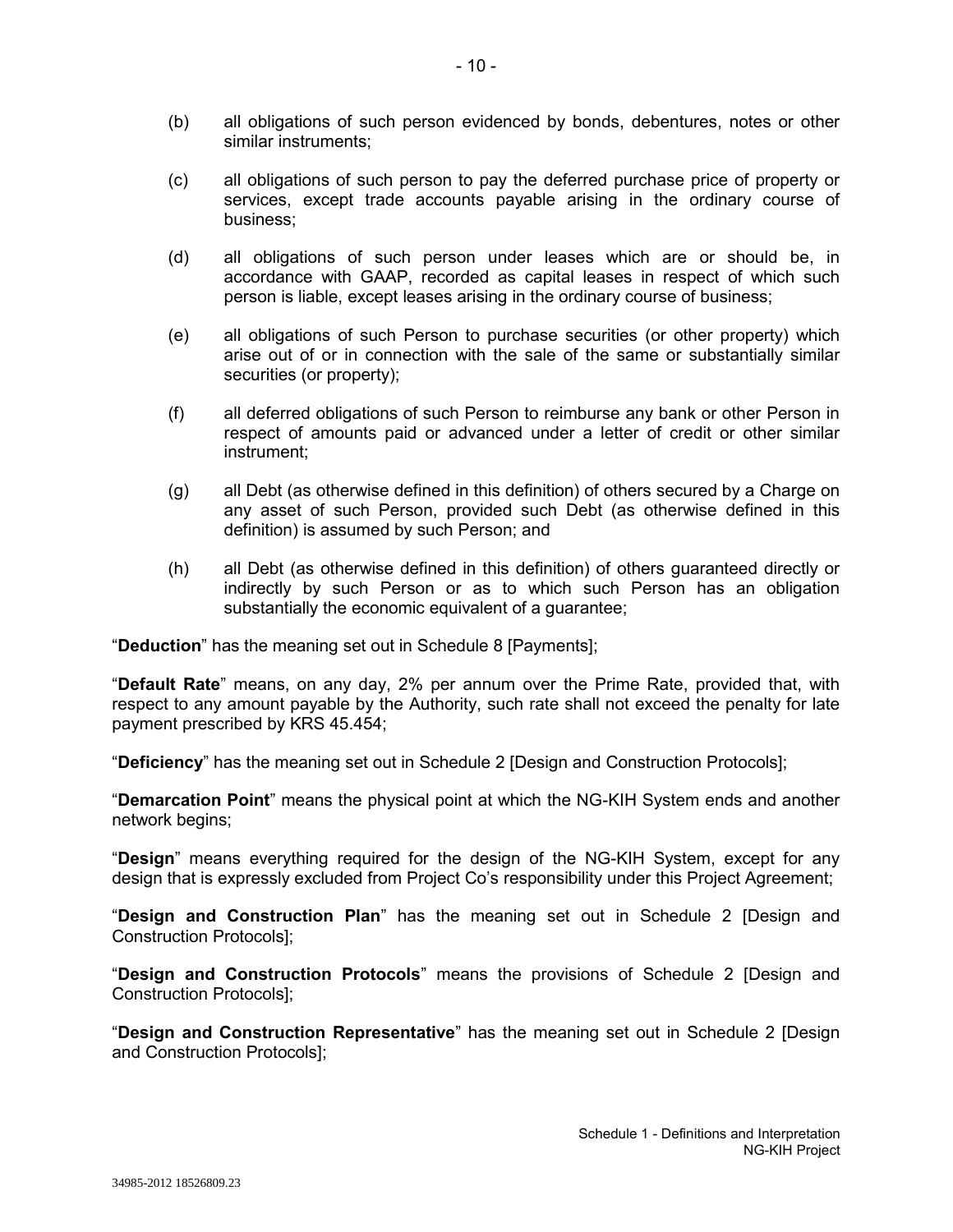"**Design and Construction Specifications**" mean the provisions of Schedule 3 [Design and Construction Specifications], which are comprehensive and reflect all of the design and construction requirements for the Project;

"**Design-Build Agreement**" means the design-build agreement between Operations Co and the Design-Builder, a certified copy of which has been delivered by Project Co to the Authority;

"**Design-Builder**" means NG-KIH Design-Build LLC or any assignee or replacement permitted under this Project Agreement;

"**Designated Equipment**" means the equipment listed in Appendix 3C [Designated Equipment];

"**Designated Equipment Protocol**" means the protocol in respect of the Designated Equipment set out in Appendix 3D [Designated Equipment Protocol];

"**Development Change**" has the meaning set out in Schedule 6 [Changes, Minor Works and Innovation Proposals];

"**Development Change Record**" has the meaning set out in Schedule 6 [Changes, Minor Works and Innovation Proposals];

"**Development Change Record Confirmation**" has the meaning set out in Schedule 6 [Changes, Minor Works and Innovation Proposals];

"**Development Change Register**" has the meaning set out in Schedule 6 [Changes, Minor Works and Innovation Proposals];

"**Direct Losses**" means in respect of a condition, event or omission, without duplication, all damages, losses, liabilities, penalties, fines, assessments, claims (including by third parties), actions, costs (including increased Capital Expenditures), expenses (including the reasonable cost of legal or professional services), demands and charges, whether arising under statute, contract or at common law, which result directly from such condition, event or omission:

- (a) net of related Insurance Proceeds and Insurance Receivables and any amount which the relevant party would have recovered (in respect of such condition, event or omission) if it had complied with the requirements of this Project Agreement or any policy of insurance maintained or required to be maintained under this Project Agreement;
- (b) excluding any Indirect Losses, except to the extent included in a third party claim; and
- (c) in the case of Project Co, without limiting the foregoing, including the full amount of the related loss or reduction of any Availability Payments (which includes, for clarity, the Senior Debt Service Amount), net of Avoidable Costs related to such condition, event or omission,

and, in calculating any amount of any additional Capital Expenditure, labor or similar cost claimed by Project Co under this definition of "**Direct Losses**", Project Co will be entitled to add to such amounts the mark-ups referred to in Section 2.11 of Schedule 6 [Changes, Minor Works and Innovation Proposals];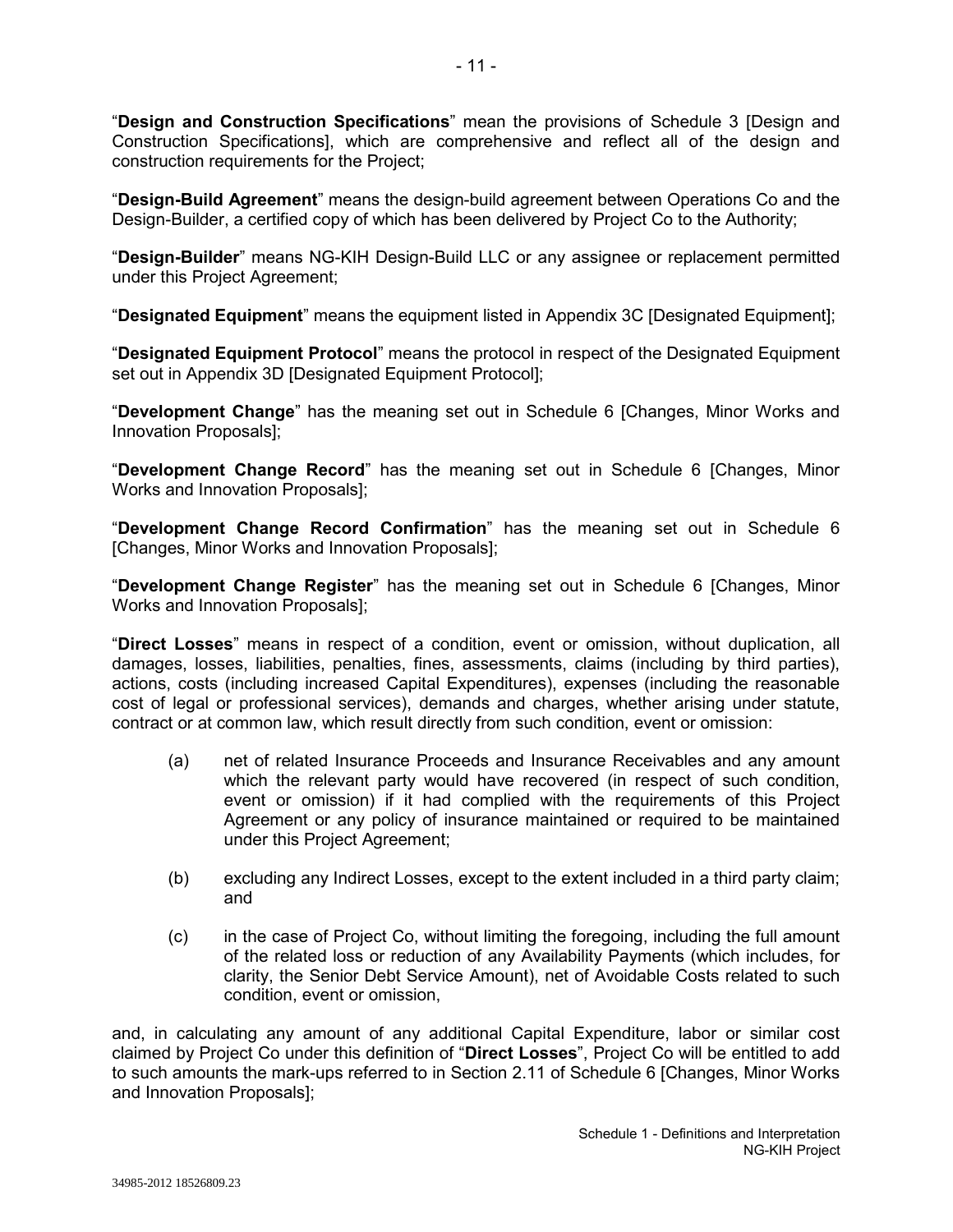"**Disability-Owned Business Enterprise**" has the meaning set out in Schedule 2 [Design and Construction Protocols];

"**Disadvantaged Business Enterprise**" has the meaning set out in Schedule 2 [Design and Construction Protocols];

"**Dispute**" means any disagreement, failure to agree or other dispute between the Authority and Project Co arising out of or in connection with this Project Agreement, including in respect of the interpretation, breach, performance, validity or termination of this Project Agreement, whether in the law of contract or any other area of law;

"**Dispute Notice**" has the meaning set out in Schedule 13 [Dispute Resolution Procedure];

"**Dispute Resolution Procedure**" has the meaning set out in Schedule 13 [Dispute Resolution Procedure];

"**Distribution**" means, without duplication or double counting, whether in cash or in kind, any:

- (a) distribution in respect of equity interests in any Person;
- (b) redemption or purchase of any equity interest in any Person or reduction of capital or the amount of a shareholder's contribution or any other reorganization or variation to such Person's capital;
- (c) payment in respect of Junior Debt (whether of fees, principal, interest including capitalized interest and interest on overdue interest, breakage costs, or otherwise and whether or not such items are included or excluded from the definition of Junior Debt);
- (d) payment, loan, contractual arrangement, including any management agreement or payment in respect thereof, or transfer of assets or rights, in each case to the extent made or entered into after the Effective Date and not in the ordinary course of business or not on commercially reasonable terms, including to any current or former shareholder or any current or former Affiliate of any current or former shareholder; and
- (e) conferral of any other benefit which is not conferred and received in the ordinary course of business or is not conferred or received on commercially reasonable terms, including to any current or former shareholder or any current or former Affiliate of any current or former shareholder,

and, where any such Distribution is not in cash, the equivalent cash value of such Distribution will be calculated:

"**DMS**" has the meaning set out in Schedule 14 [Records and Reports];

"**Draft Market Testing Proposal**" has the meaning set out in Schedule 19 [Market Testing Procedure];

"**Early Works**" has the meaning set out in Section 2.11;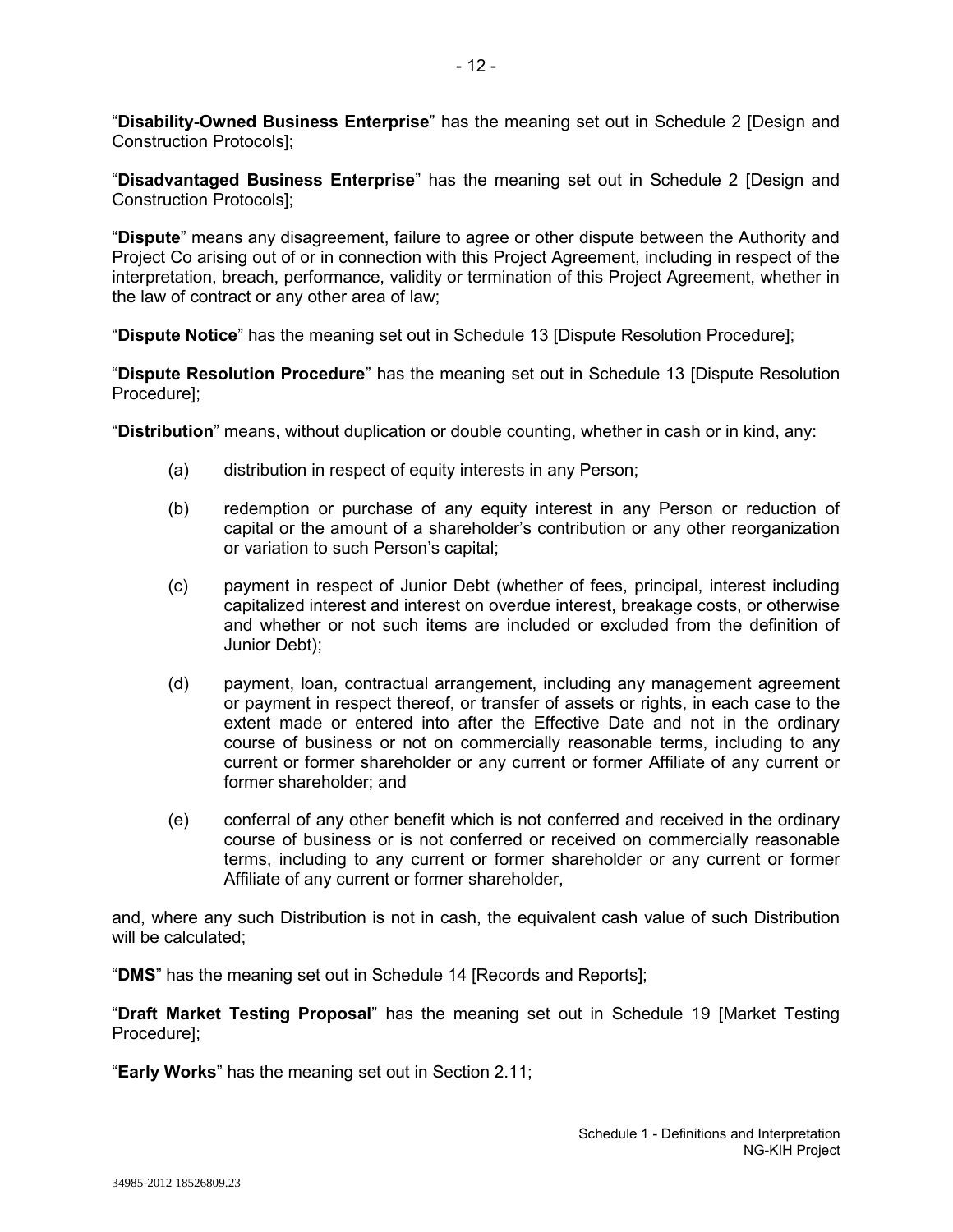"**Effective Date**" means the date of this Project Agreement;

"**Eligible Change in Law Event**" means the occurrence of:

- (a) a Relevant Change in Law; or
- (b) a Relevant Works Change in Law;

"**Emergency**" means any situation, event or circumstance that:

- (a) constitutes or may constitute a hazard to or jeopardizes or may jeopardize the health and safety of any persons or any part of or the whole of the NG-KIH System;
- (b) causes or may cause damage or harm to property, buildings and/or equipment; or
- (c) constitutes a state of emergency declared as such by any Governmental Authority,

and which requires immediate action to prevent and/or mitigate the occurrence (or risk of the occurrence) of the foregoing;

"**Employee Information**" has the meaning set out in Schedule 9 [Compensation on Termination];

"**Employee Payments**" has the meaning set out in Schedule 9 [Compensation on Termination];

"**Environmental Assessment**" means an environmental assessment of any kind, including an environmental impact assessment;

"**Environmental Laws**" means all Laws relating to the protection of human health and all plant, animal, land, water and air resources that may be affected by the Project;

"**Environmental Permit**" means any Permit required pursuant to Environmental Laws, including any Permit required pursuant to the National Environmental Policy Act or Section 404 of the Clean Water Act, as well as any Permit required by the U.S. Army Corps of Engineers, the United States Department of Agriculture, the National Park Service, the U.S. Fish and Wildlife Service, any Native American Tribe or the Kentucky Heritage Council;

"**Equipment**" means any passive or electronic components necessary to deliver the xWDM, Ethernet or IP/MPLS services as set out in Schedule 3 [Design and Construction Specifications];

"**Equipment-Only Outage**" has the meaning set out in Schedule 4 [Services Protocols and Specifications];

"**Excusing Event**" means any of the following events or circumstances if it occurs during the Operating Period and if and to the extent that it interferes adversely with, or causes a failure of, the performance of the Services or causes an Outage: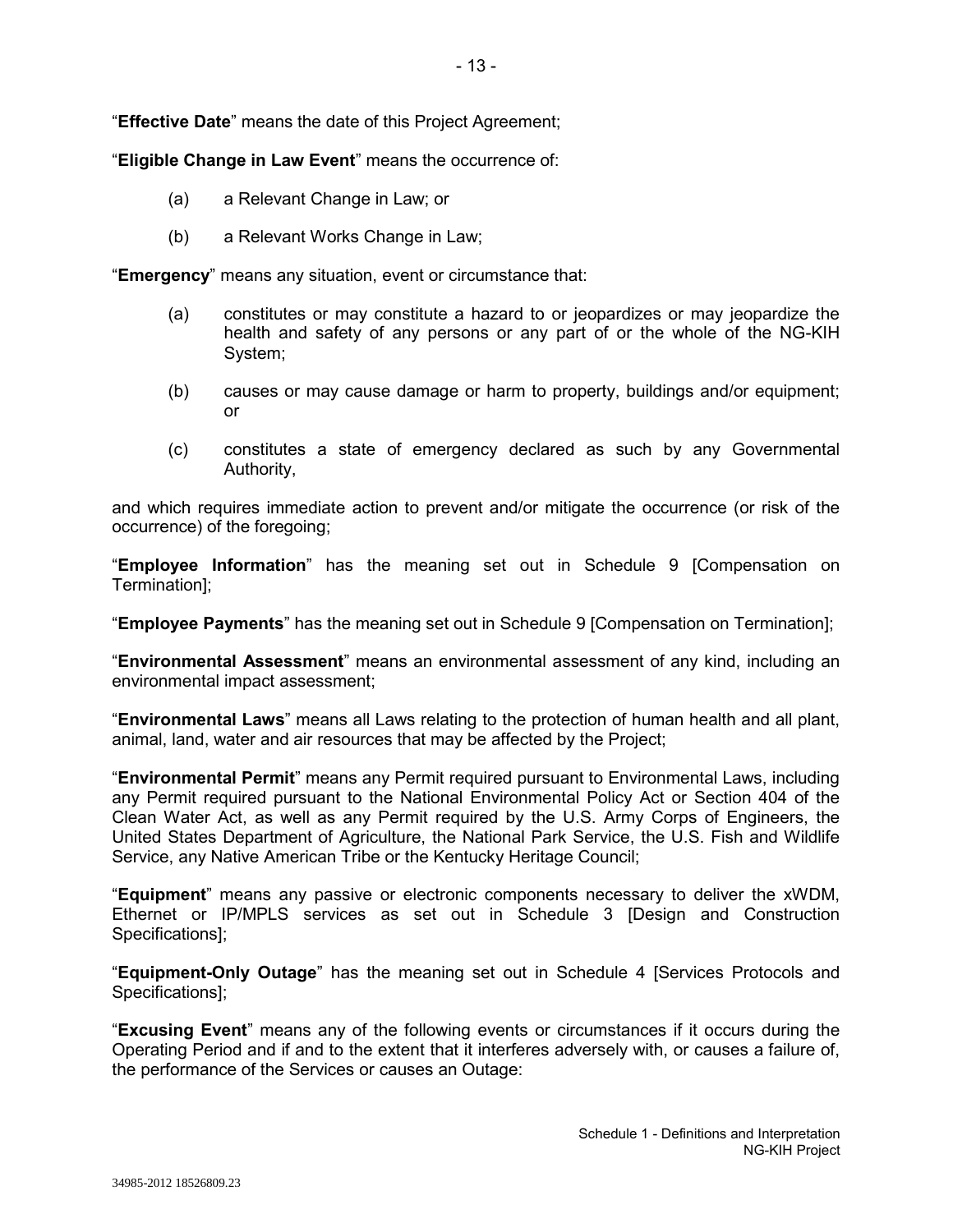(a) the carrying out by Project Co of Minor Works required by the Authority in accordance with this Project Agreement;

- 14 -

- (b) compliance by Project Co with an order or direction by police, fire officials, medical health officer or any comparable public authority having the legal authority to make such order or give such direction;
- (c) a Change in Law during the Operating Period;
- (d) without limiting Project Co's obligation to provide stand-by power facilities for the NG-KIH System in accordance with the Design and Construction Specifications:
	- (1) a failure or shortage of power;
	- (2) a failure by any Utility Company, local authority or other like body to perform works or provide services required to be provided by them in a reasonably timely manner; or
	- (3) any unreasonable interference with the Services by any Utility Company, local authority or other like body as a result of maintenance or other work;
- (e) a failure or underperformance of the telecommunications infrastructure that permits the transmission of data between the NG-KIH System and other internet networks, provided that such telecommunications infrastructure is owned and operated by a third party that is not an Affiliate of Project Co;
- (f) a cyber attack, cyber security failure or denial of service impacting the NG-KIH System;
- (g) any vandalism or theft of any component of the NG-KIH System;
- (h) an industry-wide shortage of key materials or equipment necessary for the performance by Project Co of its obligations under this Project Agreement;
- (i) an injunction or other order of a court of competent jurisdiction resulting from a challenge to the procurement process pursuant to which Project Co was selected to enter into this Project Agreement or to the Authority's or Project Co's right to proceed with the Project or any aspect thereof;
- (j) the First System Refresh is not complete by the date that is 11 years from the Effective Date or the Second System Refresh is not complete by the date that is 21 years from the Effective Date, in each case, in accordance with the System Refresh Baseline Requirements or such other requirements as may be agreed by the parties from time to time or the Authority does not initiate the Market Testing Procedure or complete the Market Testing Procedure in accordance with Schedule 19 [Market Testing Procedure];
- (k) an injunction or other order of a court of competent jurisdiction resulting from a challenge to, or an expropriation that materially adversely interferes with, Project Co's right to access any lands, easements or other property (including, without limitation, access to the poles owned by any Utility Company);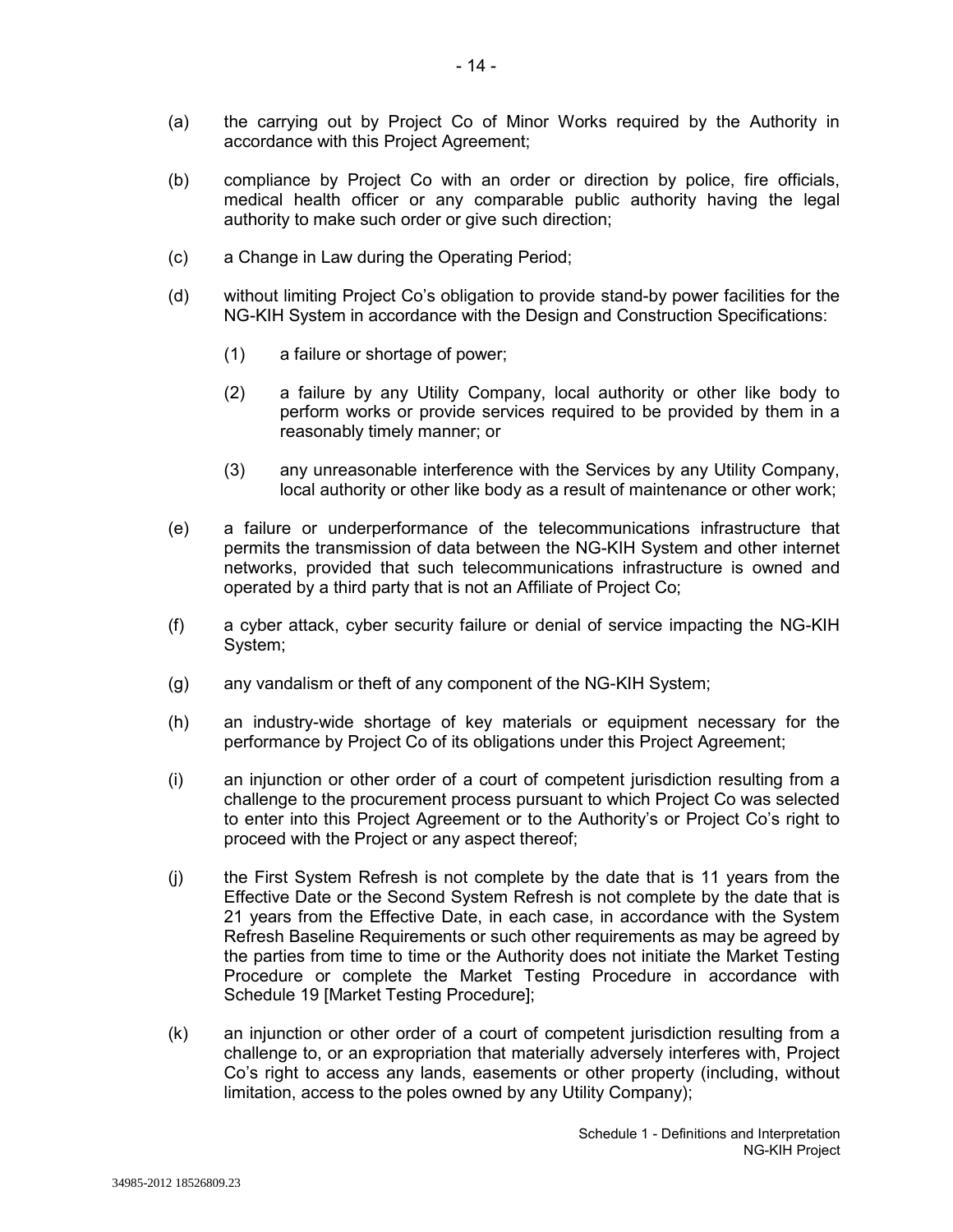- (l) unauthorized access by any Person to a Site or the NG-KIH System; or
- (m) any other event which is expressly stated in this Project Agreement to constitute an Excusing Event,

except to the extent that any of such events arise or are contributed to, directly or indirectly, as a result of any willful misconduct, negligent act or omission or non-compliance with the terms of this Project Agreement by Project Co or any Project Co Person;

### "**Exempt Refinancing**" means:

- (a) a change in taxation or change in accounting treatment pursuant to changes in Laws or GAAP;
- (b) the exercise of rights, waivers, consents and similar actions which relate to day to day administrative and supervisory matters that are solely in respect of:
	- (1) breach of representations, warranties, covenants or undertakings;
	- (2) movement of monies between the Project Accounts (as defined in the Senior Financing Agreements) in accordance with the terms of the Senior Financing Agreements;
	- (3) late or non-provision of information or consents;
	- (4) amendments to the Project Implementation Agreement, Project Contracts or Senior Financing Agreements;
	- (5) approval of revised technical and economic assumptions for financial model runs (to the extent required for forecasts under the Senior Financing Agreements);
	- (6) restrictions imposed by the Senior Secured Creditors on the dates at which the financing provided by the Senior Secured Creditors under the Senior Financing Agreements can be advanced to Project Co under the Senior Financing Agreements, and which are given as a result of any failure by Project Co to ensure that the Design and the Construction are carried out in accordance with the Project Schedule and which are notified in writing by Project Co or the Senior Secured Creditors to the Authority prior to being given;
	- (7) changes to milestones for drawdown set out in the Senior Financing Agreements and which are given as a result of any failure by Project Co to ensure that the Design and the Construction are carried out in accordance with the Project Schedule and which are notified in writing by Project Co or the Senior Secured Creditors to the Authority prior to being given;
	- (8) failure by Project Co to obtain any consents from Governmental Authorities required by the Senior Financing Agreements; or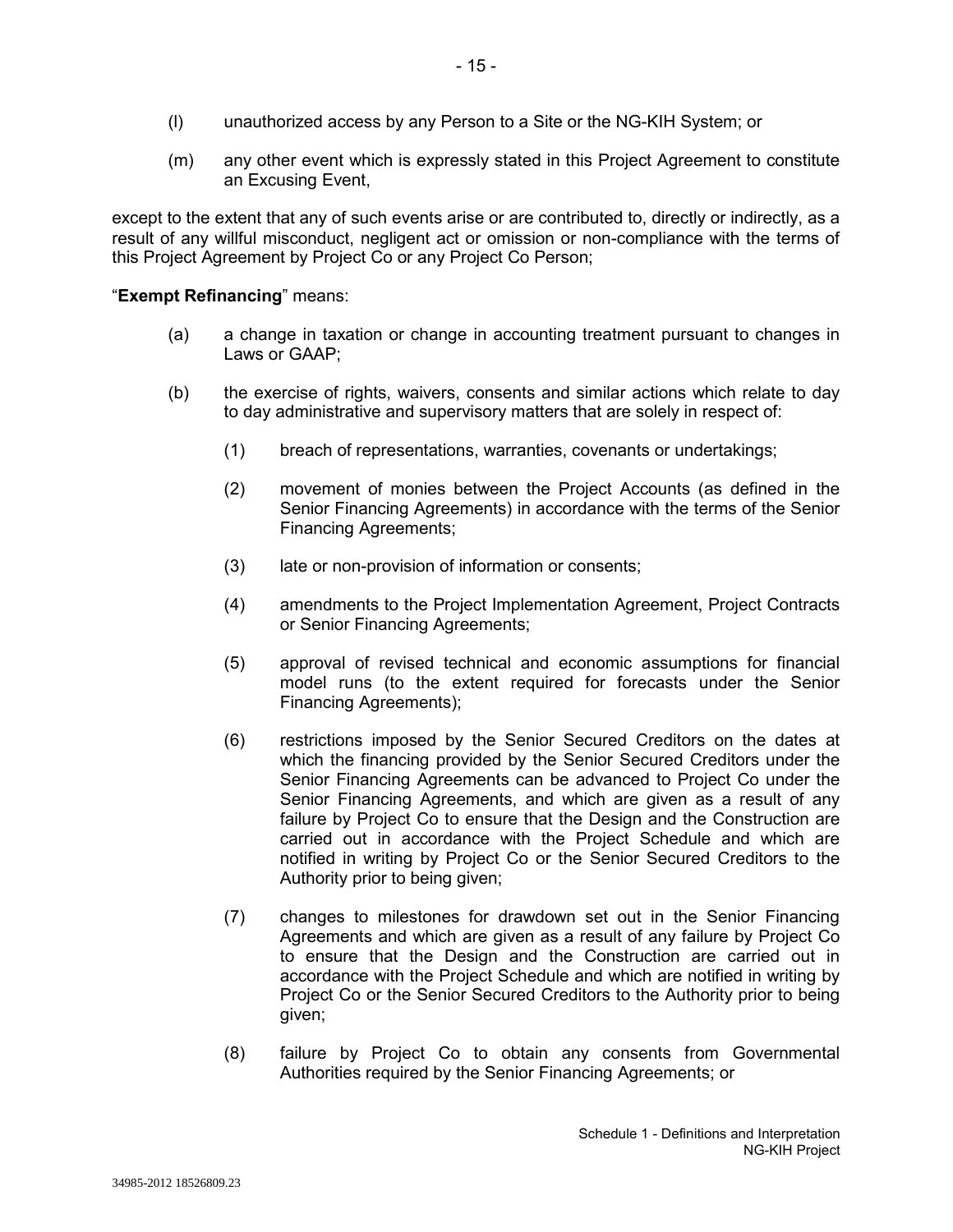- (9) voting by the Senior Secured Creditors and the voting arrangements between the Senior Secured Creditors in respect of the levels of approval required by them under the Senior Financing Agreements;
- (c) an amendment or variation of an agreement approved by the Authority as part of any Change; or
- (d) a Qualifying Bank Transaction;

"**Expiration Date**" means the date that is 30 years after the Effective Date;

"**Fair Market Value**" means the amount at which an asset or a liability would be exchanged in an arm's length transaction between informed and willing parties, other than in a forced or liquidation sale:

"**Federal Permit**" means any Permit set out in Part 2 of Appendix 2E [Expected Permit Timing];

"**Fiber Outage**" has the meaning set out in Schedule 4 [Services Protocols and Specifications];

"**Field Locations**" has the meaning set out in Appendix 4A [Services Specifications];

"**Financial Model**" means Project Co's financial model for the Project, a copy of which is attached as Schedule 15 [Financial Model], as updated or amended from time to time in accordance with the terms of this Project Agreement;

"**First System Refresh**" means the first refresh of the NG-KIH System in accordance with Schedule 19 [Market Testing Procedure];

"**Force Majeure Event**" means the occurrence after the Effective Date of:

- (a) war, civil war, armed conflict or terrorism;
- (b) nuclear, radioactive, chemical or biological contamination, except to the extent that such contamination arises or is contributed to, directly or indirectly, as a result of any willful misconduct, negligent act or omission or non-compliance with the terms of this Project Agreement by Project Co or a Project Co Person; or
- (c) pressure waves caused by devices traveling at supersonic speeds,

which directly causes a party to be unable to comply with all or a material part of its obligations under this Project Agreement;

"**GAAP**" means generally accepted accounting principles in effect in the United States as set by the American Institute of Certified Public Accountants;

"**Governmental Activities**" means the provision of all governmental services and the conduct of all activities provided in connection or otherwise associated with the Lands and/or the NG-KIH System by any Governmental Authority;

"**Governmental Authority**" means any federal, state, territorial, regional, county, municipal or local governmental authority, quasi-governmental authority, court, commission, board, tribunal, organization, or any regulatory, administrative or other agency, or any political or other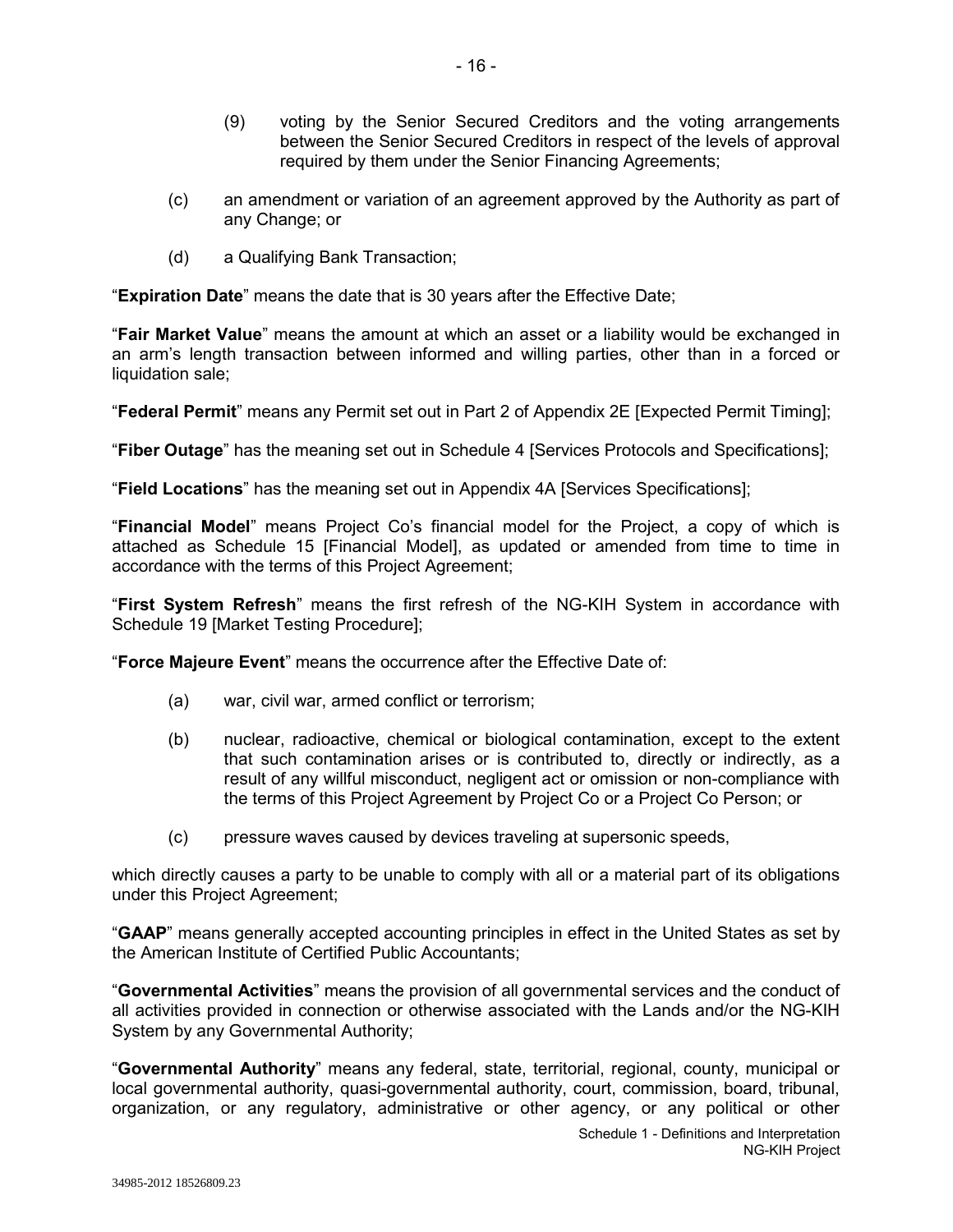subdivision, department or branch of any of the foregoing, having jurisdiction in any way over or in respect of any aspect of the performance of this Project Agreement or the Project;

"**H&S Conviction**" has the meaning set out in Section 12.1(f);

"**Handback Amount**" has the meaning set out in Appendix 4B [Handback Requirements];

"**Handback Certificate**" has the meaning set out in Appendix 4B [Handback Requirements];

"**Handback Holdback**" has the meaning set out in Appendix 4B [Handback Requirements];

"**Handback Requirements**" means the requirements set out in Appendix 4B [Handback Requirements];

"**Handback Survey**" has the meaning set out in Appendix 4B [Handback Requirements];

"**Handback Works**" has the meaning set out in Appendix 4B [Handback Requirements];

"**Handback Works Plan**" has the meaning set out in Appendix 4B [Handback Requirements];

# "**Has Knowledge**", "**Have Knowledge**" or "**Having Knowledge**" means:

- (a) for an individual, when information is acquired by the individual;
- (b) for a corporation, when information has come to the attention of:
	- (1) a director or officer of the corporation; or
	- (2) a senior employee of the corporation with responsibility for matters to which the information relates.
- (c) for a partnership other than a limited partnership, when any partner Has Knowledge under the other Sections of this definition or under this Section (c) or Section (d) below for any partner that is itself a partnership or when any member of a director-level or officer-level or similar position of the partnerships or a senior employee of the partnership with responsibility for matters to which the information relates;
- (d) for a limited partnership, when any general partner Has Knowledge under the other Sections of this definition or under this Section (d) or Section (c) above for any partner that is itself a partnership or when any member of a director-level or officer-level or similar position of the partnerships or a senior employee of the partnership with responsibility for matters to which the information relates; or
- $(e)$  for the Authority, when information has come to the attention of:
	- (1) a director or officer of the Authority; or
	- (2) a senior employee of the Authority with responsibility for matters to which the information relates,

under circumstances in which a reasonable person would take cognizance of it;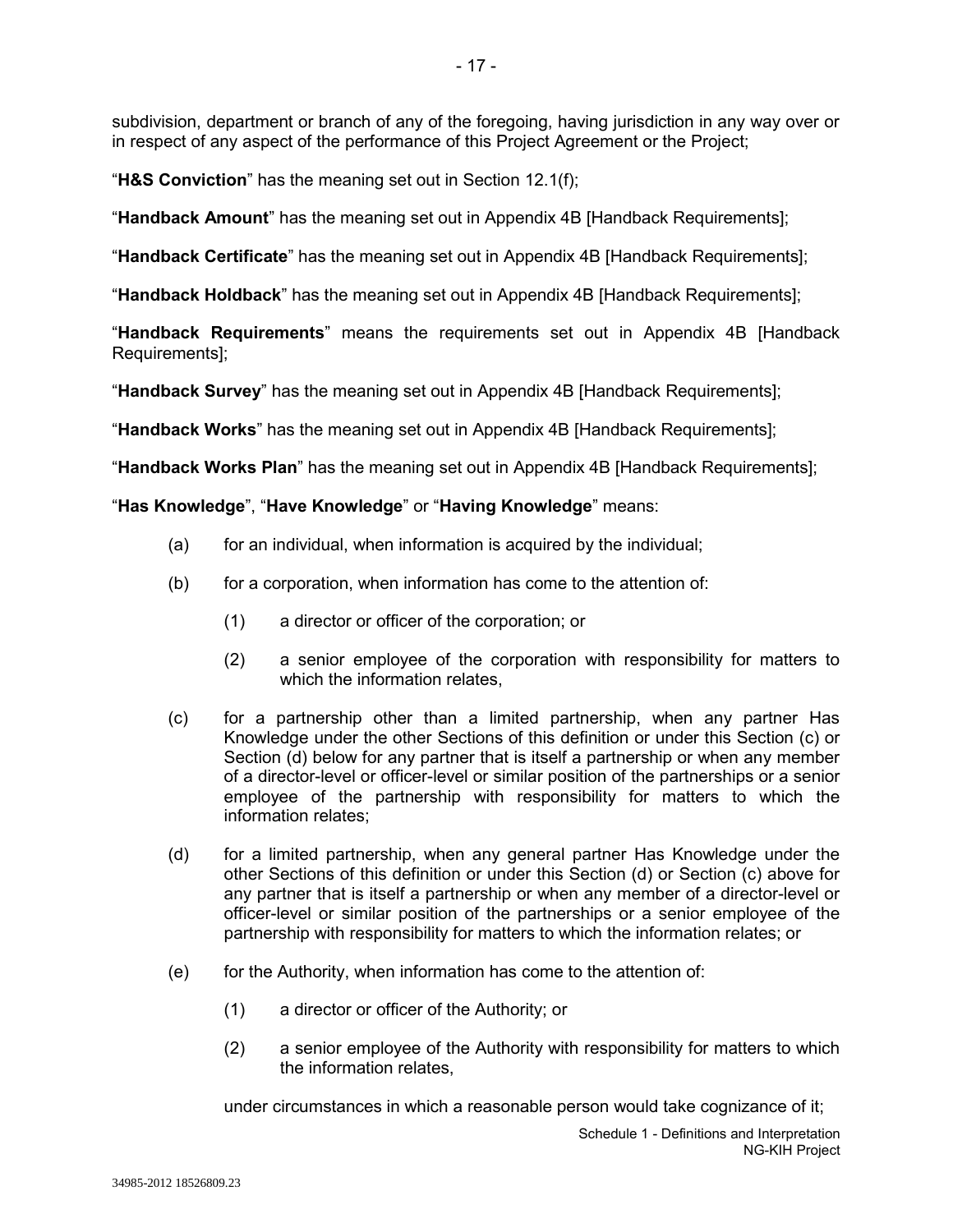"**Hazardous Substance**" means any hazardous waste, hazardous product, contaminant, toxic substance, deleterious substance, dangerous good, pollutant, waste, reportable substance and any other substance, in respect of which the storage, manufacture, handling, disposal, treatment, generation, use, transport, remediation or release into or presence in the environment is prohibited, controlled or regulated under Environmental Laws;

"**Hut**" means a physical structure used to house a Node Site at certain Sites;

"**IEEE**" means the Institute of Electrical and Electronics Engineers;

"**Implementation Plan**" has the meaning set out in Schedule 2 [Design and Construction Protocols];

"**Income Tax**" means any tax imposed on the income of a Person by any Governmental Authority;

"**Indemnifier**" has the meaning set out in Section 9.2;

"**Independent Certifier**" has the meaning set out in Schedule 2 [Design and Construction Protocols];

"**Independent Certifier's Monthly Report**" has the meaning set out in Schedule 2 [Design and Construction Protocols];

"**Index Linked**" means that, with respect to an amount at any time, the amount is adjusted as at each July 1st commencing as of July 1, 2017 by:

- (a) multiplying it by the Materials Inflation Index as at the immediately preceding July; and
- (b) dividing it by the Materials Inflation Index as at the Base Date;

"**Indirect Losses**" means any loss of revenue, loss of profits, loss of use, loss of contract, loss of goodwill, loss of production, loss of business, loss of business opportunity or any exemplary, punitive or special damages or any consequential or indirect loss or damages of any nature claimed, suffered or allegedly suffered by:

- (a) Project Co or any Project Co Person (other than a Person who is a Project Co Person solely by virtue of being an invitee of Project Co or any Project Co Person); or
- (b) the Authority or any Authority Person (other than a Person who is an Authority Person solely by virtue of being an invitee of the Authority or any of Authority Persons) or an Authority Indemnified Person,

and shall be deemed not to include any loss of Availability Payments, the Milestone Payment (or any foregone interest thereon) or other amounts expressly payable by one party to the other party under this Project Agreement;

"**Innovation Proposal**" has the meaning set out in Schedule 6 [Changes, Minor Works and Innovation Proposals];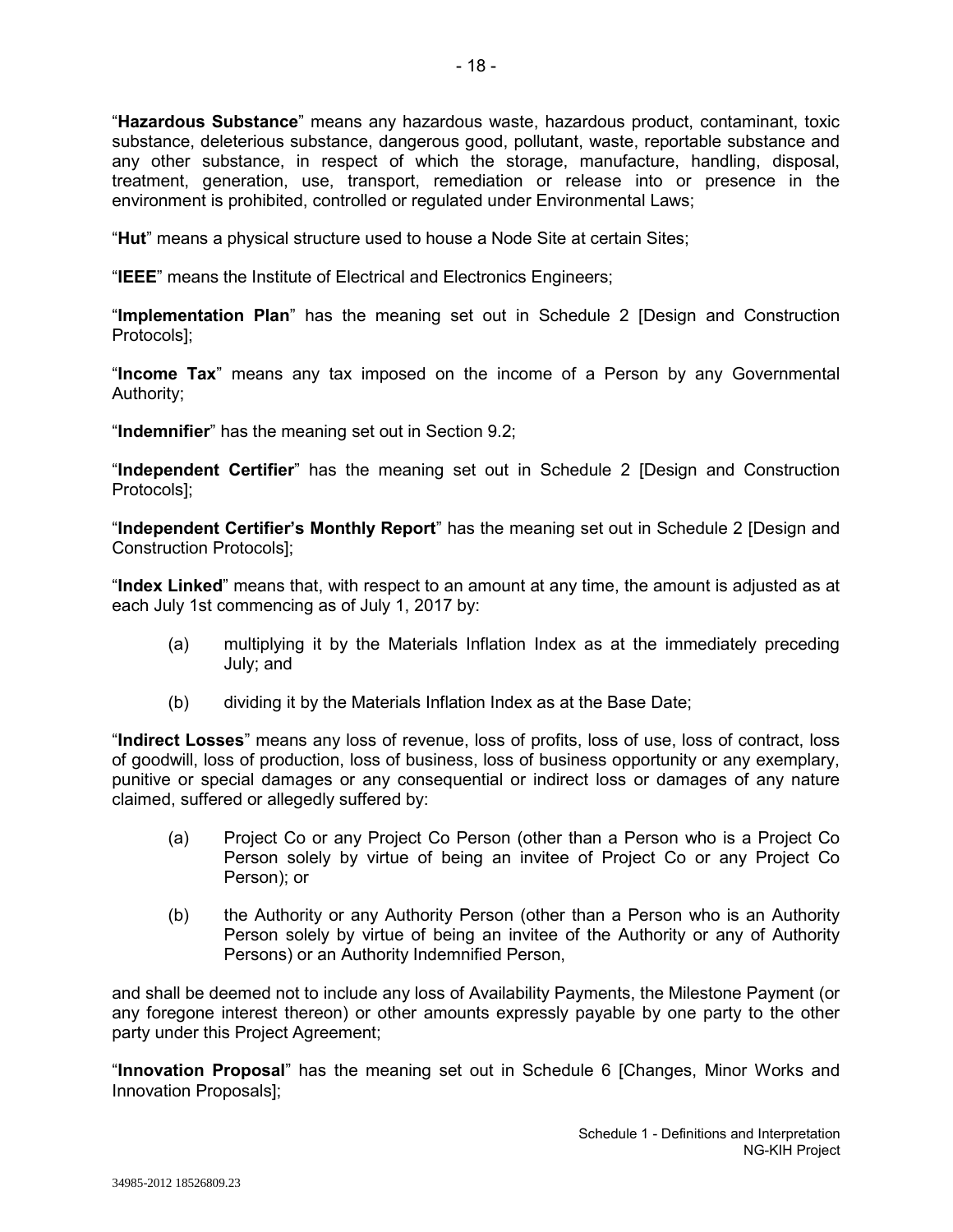"**Insurance Proceeds**" means the amount of any insurance proceeds received by a Person in respect of a claim made under any policy of insurance required to be maintained under this Project Agreement other than:

- 19 -

- (a) any policy of insurance maintained by the Authority solely for the benefit of the Authority; and
- (b) for the purposes of Sections 6.3, 6.5 and 6.6, insurance proceeds received by Project Co or the Senior Secured Creditors from the delay in start-up insurance described in Section 2 of Schedule 5 [Insurance Requirements];

"**Insurance Proceeds Account**" has the meaning set out in Schedule 10 [Lenders' Remedies Agreement];

"**Insurance Receivables**" means the amount of any insurance proceeds which a Person is entitled to receive pursuant to policies of insurance required to be maintained under this Project Agreement other than:

- (a) any policy of insurance maintained by the Authority solely for the benefit of the Authority; and
- (b) for the purposes of Sections 6.3, 6.5 and 6.6, insurance proceeds received by Project Co or the Senior Secured Creditors from the delay in start-up insurance described in Section 2 of Schedule 5 [Insurance Requirements];

"**Intellectual Property**" means any or all of the following and all rights, arising out of or associated therewith:

- (a) national, international and foreign patents, utility models, mask works, and applications therefor and all reissues, divisions, renewals, extensions, provisionals, continuations and continuations-in-part thereof;
- (b) inventions (whether patentable or not), invention disclosures, improvements, trade secrets, proprietary information, know-how, technology, technical data and customer lists, product formulations and specifications, and all documentation relating to any of the foregoing throughout the world;
- (c) copyrights, copyright registrations and applications therefor, and all other rights corresponding thereto throughout the world;
- (d) industrial designs and any registrations and applications therefor throughout the world;
- (e) rights in any internet uniform resource locators (URLs), domain names, trade names, logos, slogans, designs, common law trade-marks and service marks, trade-mark and service mark registrations and applications therefor throughout the world;
- (f) data bases and data collections and all rights therein throughout the world;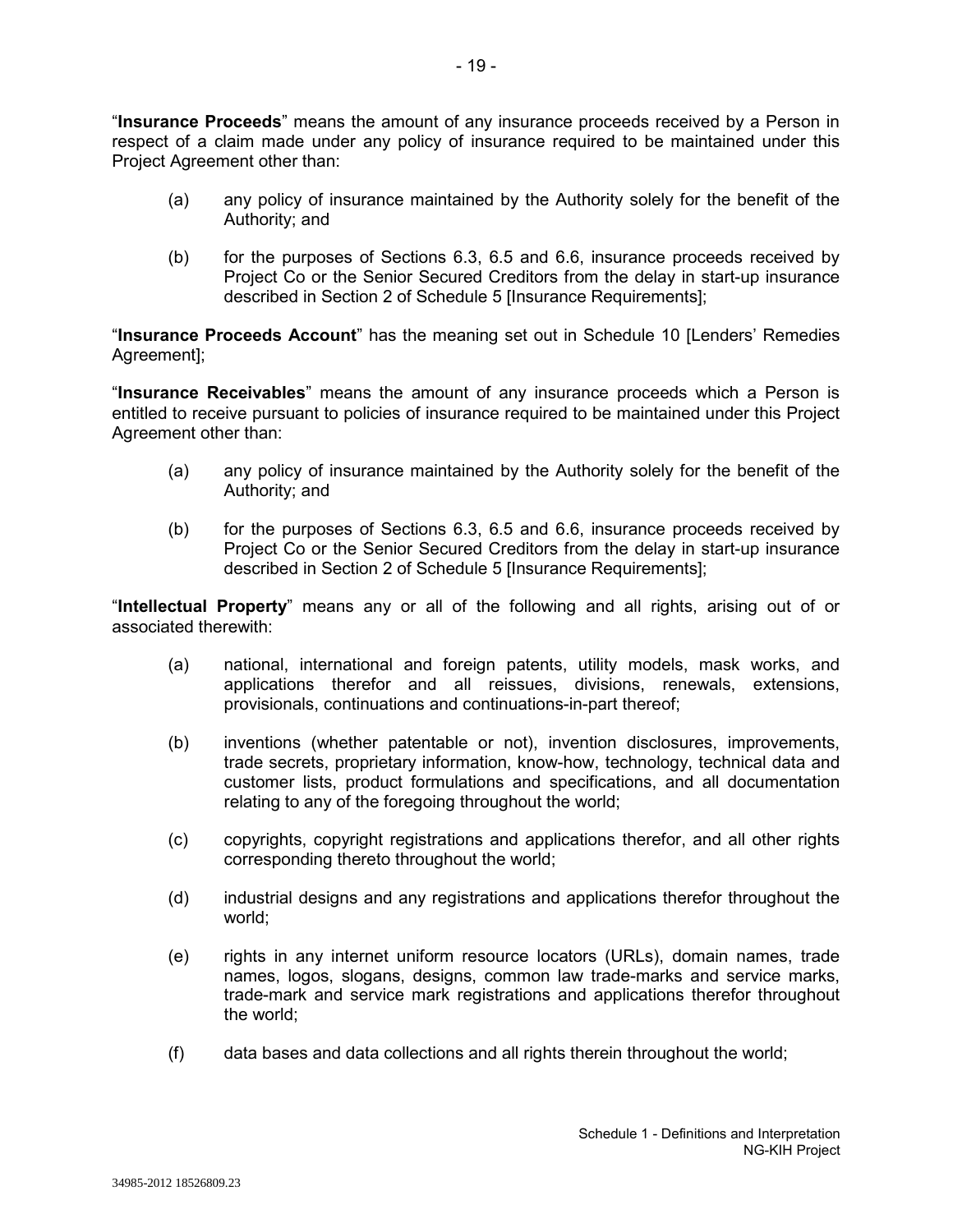- (g) moral and economic rights of authors and inventors, however denominated, throughout the world; and
- (h) any similar or equivalent rights to any of the foregoing anywhere in the world;

"**Intended Uses**" has the meaning set out in Schedule 2 [Design and Construction Protocols];

"**ITU**" means the International Telecommunications Union;

"**Junior Debt**" means indebtedness issued by Project Co which ranks subordinate in all respects to the Senior Debt, excluding:

- (a) all amounts not actually paid to Project Co by cash advance, rights entitling Project Co to a cash advance, or other consideration;
- (b) all fees, including commitment fees and standby fees, paid or to be paid by Project Co; and
- (c) capitalized interest, and interest on overdue interest;

"**Junior Loan Agreement**" means the subordinated loan agreement between KEDFA, as issuer, and Project Co, as borrower, pursuant to which KEDFA agreed to loan the entire proceeds of the Series 2015 Subordinated Bonds to Project Co, together with any other subordinated loan agreement entered into between KEDFA and Project Co pursuant to which KEDFA agrees to loan the entire proceeds of a series of Additional Subordinated Bonds (as defined in the Collateral Agency and Account Agreement) to Project Co;

"**KEDFA**" has the meaning set out in Section 3.8;

"**Key Individuals**" has the meaning set out in Section 2.8;

"**Labor Inflation Index**" means the Employment Cost Index (ECI), Utilities, as published by the U.S. Bureau of Labor Statistics, seasonally adjusted, base period of December, 2005 = 100, or, if such index in its present form becomes unavailable, such similar index as may be agreed by the parties, acting reasonably, or failing agreement as determined by the Dispute Resolution Procedure;

"**Lands**" has the meaning set out in Schedule 7 [Lands];

"**Lateral**" means physical fiber from a Node Site or Ring to a Service Level 1 Site and/or Service Level 3 Site;

"**Lateral Completion**" means that Site Completion has been achieved for all Sites on a Lateral;

"**Lateral Completion Date**" means the date that Lateral Completion has been achieved in respect of a Lateral;

"**Laws**" means all validly enacted laws (including the common law), statutes, regulations, ordinances, treaties, judgments and decrees and all official directives, by-laws, rules, consents, approvals, authorizations, guidelines, orders and policies of any Governmental Authority having the force of law from time to time in the Commonwealth of Kentucky and the United States of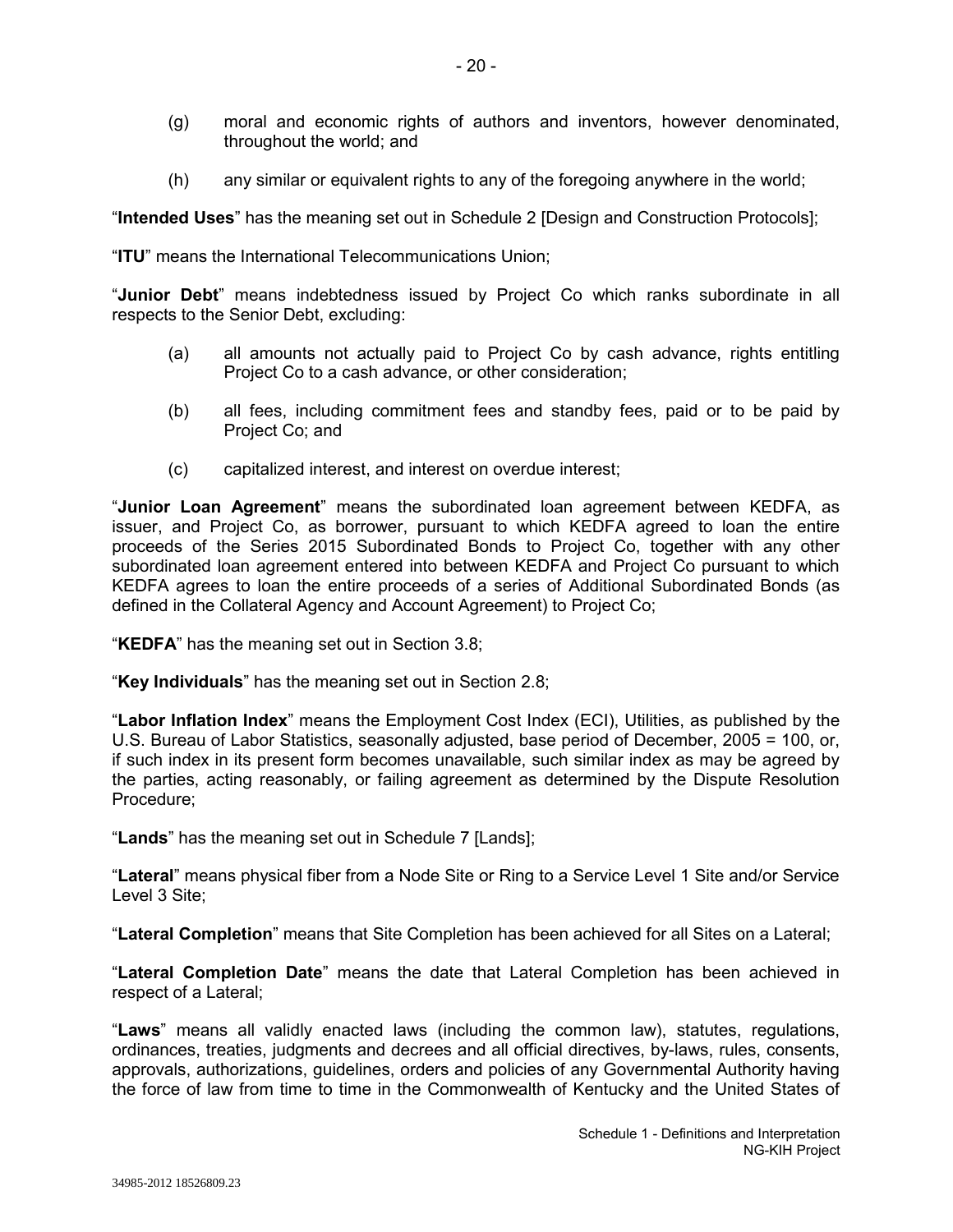America, including, for greater certainty, those related to the issuance of Permits and any building codes;

"**Lender Endorsements**" has the meaning set out in Schedule 5 [Insurance Requirements];

"**Lenders' Remedies Agreement**" means the agreement between the Authority, the Collateral Agent (on behalf of the Senior Secured Creditors), Project Co and Operations Co in the form set out in Schedule 10 [Lenders' Remedies Agreement], as amended, supplemented or replaced from time to time in accordance with this Project Agreement;

"**Liability Payment**" has the meaning set out in Section 9.3;

"**License**" has the meaning set out in Schedule 7 [Lands];

"**Longstop Date**" means the date that is 12 months after the Target System Completion Date, as adjusted in accordance with this Project Agreement;

"**Market Testing**" has the meaning set out in Schedule 19 [Market Testing Procedure];

"**Market Testing Date**" has the meaning set out in Schedule 19 [Market Testing Procedure];

"**Market Testing Meeting**" has the meaning set out in Schedule 19 [Market Testing Procedure];

"**Market Testing Procedure**" means the procedure out in Schedule 19 [Market Testing Procedure];

"**Market Testing Proposal**" has the meaning set out in Schedule 19 [Market Testing Procedure];

"**Master Agreement**" has the meaning set out in Recital B of this Project Agreement;

"**Material Telecommunications Company**" has the meaning set out in Schedule 8 [Payments];

"**Materials Inflation Index**" means the Consumer Price Index for All Urban Consumers (CPI-U), as published by the U.S. Bureau of Labor Statistics, base period of 1982-84 = 100, or, if such index in its present form becomes unavailable, such similar index as may be agreed by the parties, acting reasonably, or failing agreement as determined by the Dispute Resolution Procedure;

"**Maximum Availability Payment**" has the meaning set out in Schedule 8 [Payments];

"**Milestone Payment**" has the meaning set out in Schedule 8 [Payments];

"**Minor Works**" has the meaning set out in Schedule 6 [Changes, Minor Works and Innovation Proposals];

"**Minor Works Rates**" has the meaning set out in Schedule 6 [Changes, Minor Works and Innovation Proposals];

"**Minority-Owned Business Enterprise**" has the meaning set out in Schedule 2 [Design and Construction Protocols];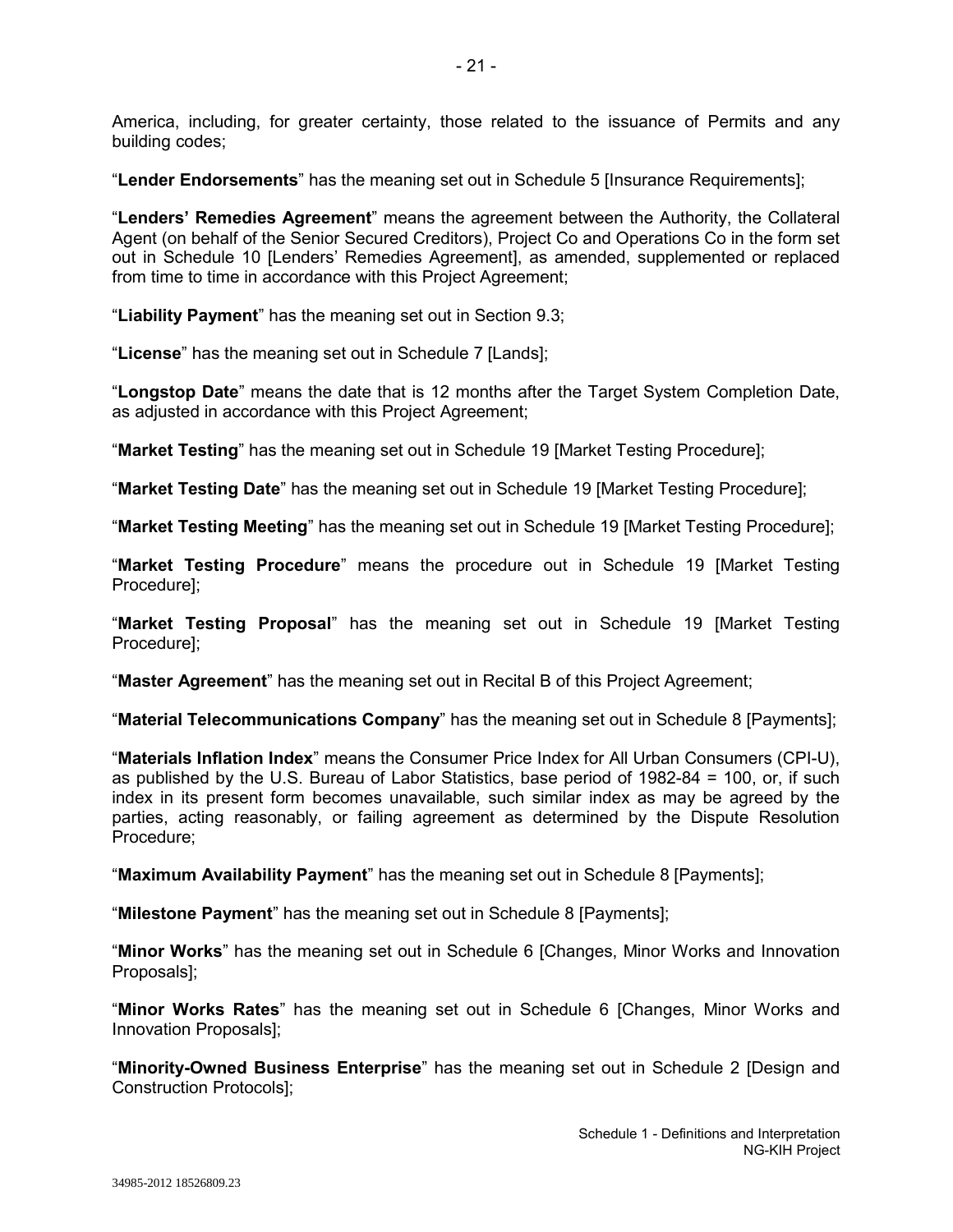"**NG-KIH Account**" has the meaning given to it in the Senior Financing Agreements;

"**NG-KIH PoP**" or "**NG-KIH Point of Presence**" means a facility at a terminal or intermediate location along the NG-KIH System that permits access to the NG-KIH System and the secure co-location of multiple vendor/ISP equipment for interconnection to the NG-KIH System;

"**NG-KIH System**" means all of the electronic equipment, fiber cable, outside plant installations, building facilities, interface equipment, network services and customer services required to provide a fully functional and operating telecommunications carrier system over the Term of this Project Agreement;

"**NG-KIH System Change**" has the meaning set out in Schedule 6 [Changes, Minor Works and Innovation Proposals];

"**Net Change Value**" has the meaning set out in Schedule 6 [Changes, Minor Works and Innovation Proposals];

"**NOC**" has the meaning set out in Appendix 4A [Services Specifications];

"**Node Site**" has the meaning set out in Schedule 8 [Payments];

"**Nominal**" means calculated in nominal terms at current prices recognizing adjustment for indexation in respect of forecast inflation;

"**Non-Operative Components**" means components of the NG-KIH System that are not capable of performing, nor of hosting inserted technology that is capable of performing, data extraction and transmission functions;

"**Notifying Party**" has the meaning set out in Schedule 5 [Insurance Requirements];

"**Open Records Act**" means KRS 61.870 through KRS 61.884;

"**Operating Period**" means:

- (a) in respect of any Site, the period commencing on the day following the Site Completion Date for that Site and ending on the Termination Date;
- (b) in respect of any Lateral, the period commencing on the day following the Lateral Completion Date for that Lateral and ending on the Termination Date; and
- (c) in respect of any Ring, the period commending on the day following the Ring Completion Date for that Ring and ending on the Termination Date;

"**Operating Period Representative**" has the meaning set out in Schedule 4 [Services Protocols and Specifications];

"**Operating Plan**" has the meaning set out in Schedule 4 [Services Protocols and Specifications];

"**Operations Co**" means KentuckyWired Operations Company, LLC;

"**Outage**" has the meaning set out in Schedule 4 [Services Protocols and Specifications];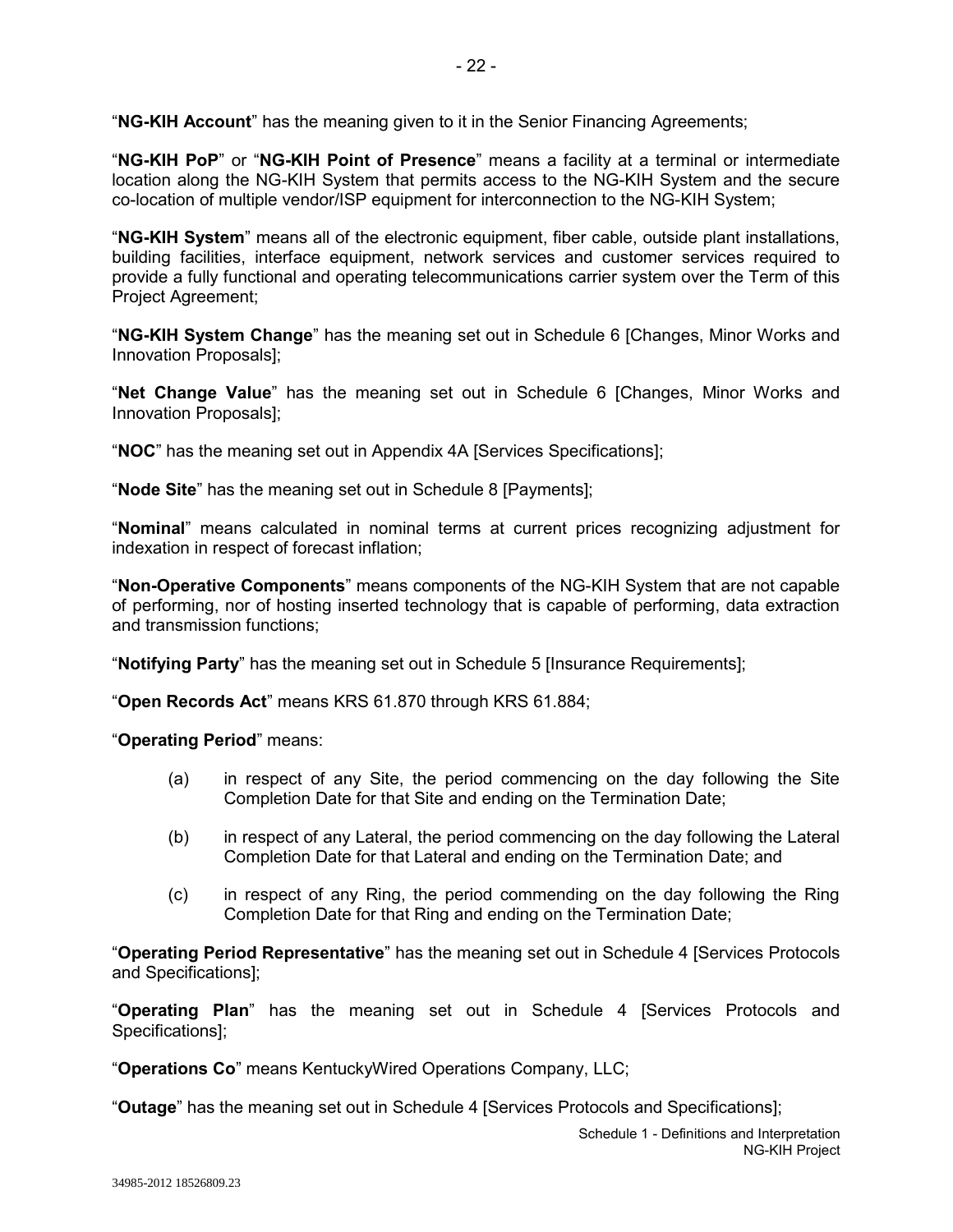"**Outage Deduction**" has the meaning set out in Schedule 8 [Payments];

"**Outside Ring Completion Date**" means the date that is 6 months after the Target Ring Completion Date for a Ring, as adjusted in accordance with this Project Agreement;

"**Outside Ring Completion Holdback**" has the meaning set out in Schedule 2 [Design and Construction Protocols];

"**Paying Party**" has the meaning set out in Section 9.3;

"**Payment Adjustment Report**" has the meaning set out in Schedule 8 [Payments];

"**Performance Monitoring Plan**" has the meaning set out in Schedule 4 [Services Protocols and Specifications];

"**Performance Monitoring Program**" has the meaning set out in Schedule 4 [Services Protocols and Specifications];

"**Permits**" means all permissions, consents, approvals, certificates, permits, licenses, statutory agreements, zoning and by-law amendments and variances, and authorizations required from any Governmental Authority, and all necessary consents and agreements from any third parties, needed to carry out the Project in accordance with this Project Agreement;

"**Permitted Debt**" means:

- (a) trade or other similar indebtedness incurred in the ordinary course of business (unless being contested in good faith and with appropriate proceedings with an adequate reserve therefor in accordance with GAAP having been placed on the Project Co's books and records);
- (b) Taxes and governmental charges, salaries, related employee payments and trade payables; and
- (c) contingent liabilities relating to the endorsement of negotiable instruments received in the normal course of business or incurred with respect to any Permit, the Project Implementation Agreement, any Project Contract or this Project Agreement,

but does not include any Senior Debt or Junior Debt;

"**Person**" means an individual, legal personal representative, corporation, body corporate, firm, partnership, trust, trustee, syndicate, joint venture, limited liability company, association, unincorporated organization, union or Governmental Authority;

"**Planned Maintenance**" means maintenance on the NG-KIH System that is set out in or scheduled pursuant to the Operations and Maintenance Plan and is in full compliance with all manufacturers' recommendations;

"**Pole Attachment Adjustment Mechanism**" has the meaning set out in Schedule 8 [Payments];

"**Pole Attachment Agreements**" has the meaning set out in Schedule 8 [Payments];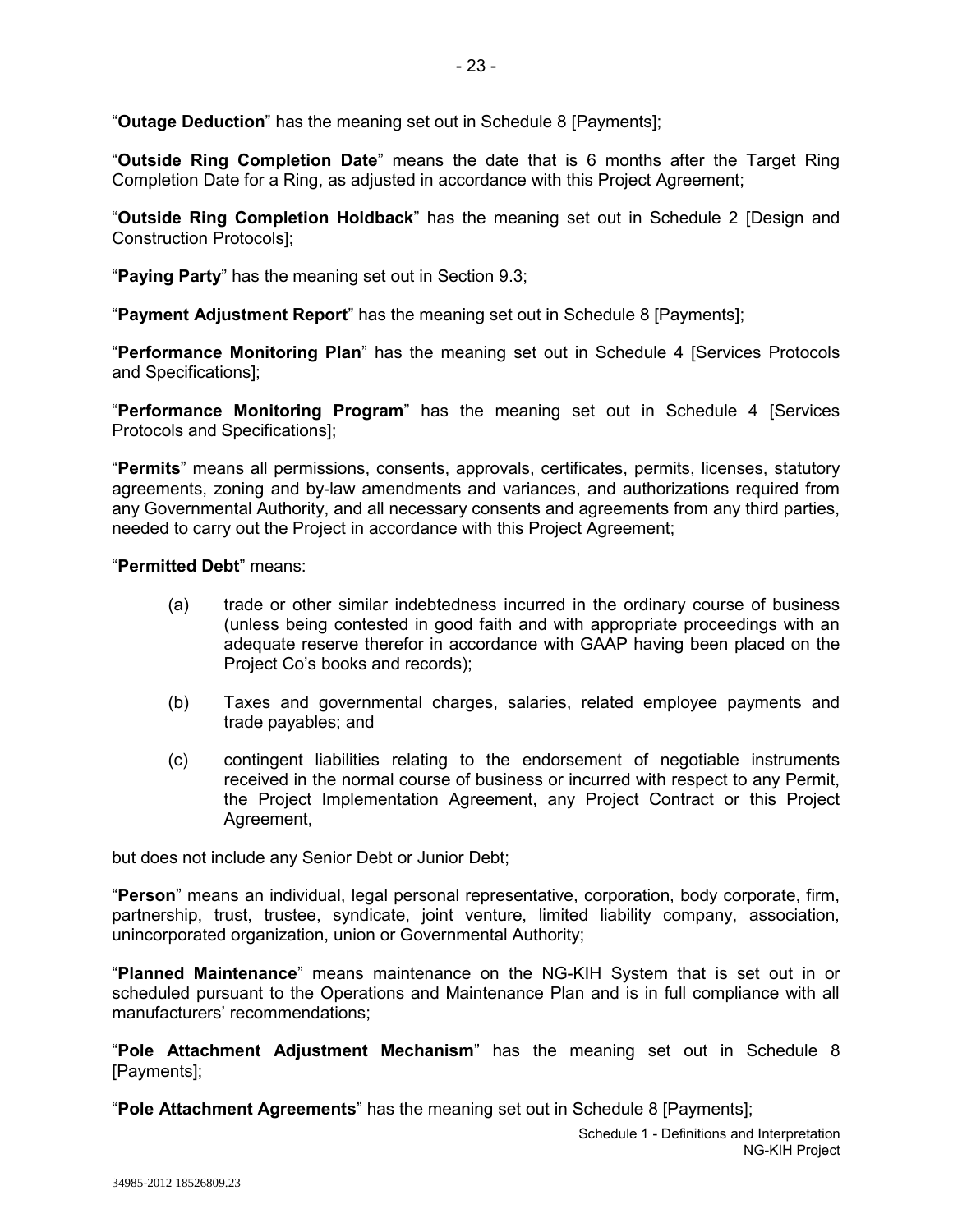"**Pole Attachment Fees**" means any amounts payable to a Pole Provider under a Pole Attachment Agreement;

"**Pole Attachment Proposal**" has the meaning set out in Schedule 6 [Changes, Minor Works and Innovation Proposals];

"**Pole Provider**" has the meaning set out in Schedule 8 [Payments];

"**PoP**" or "**Point of Presence**" means an access point to the internet;

"**Preferred Service Tenderer**" has the meaning set out in Schedule 19 [Market Testing Procedure];

"**Preliminary Change Instruction**" has the meaning set out in Schedule 6 [Changes, Minor Works and Innovation Proposals];

"**Preliminary Estimate**" has the meaning set out in Schedule 6 [Changes, Minor Works and Innovation Proposals];

"**Prime Rate**" means the annual rate of interest published in the Wall Street Journal as the WSJ prime rate from time to time;

"**Principal Insured Risk**" means a risk that would be insured against by policies for the insurance referred to in Sections 2 and 3 of Schedule 5 [Insurance Requirements];

"**Project**" means the design, construction, financing, testing, commissioning, provisioning, operation, maintenance and refresh of the NG-KIH System and all other works and ancillary services in accordance with this Project Agreement;

"**Project Agreement**" means this project agreement, including any recitals, schedules, appendices and attachments to this agreement, as amended or restated from time to time;

"**Project Co**" means KentuckyWired Infrastructure Company, Inc.;

"**Project Co Default Termination Amount**" means the Termination Payment calculated in accordance with Section 3.1 or Section 3.2 of Schedule 9 [Compensation on Termination];

"**Project Co Event of Default**" has the meaning set out in Section 12.1;

"**Project Co Hazardous Substances**" means any Hazardous Substances brought onto:

- (a) the Lands; or
- (b) any property acquired or accessed by Project Co or any Project Co Person in connection with the NG-KIH System,

by Project Co or any Project Co Person during the Term;

"**Project Co Insolvency Event**" means any of the following events:

(a) a receiver, receiver manager or other encumbrance holder taking possession of or being appointed over, or any distress, execution or other process being levied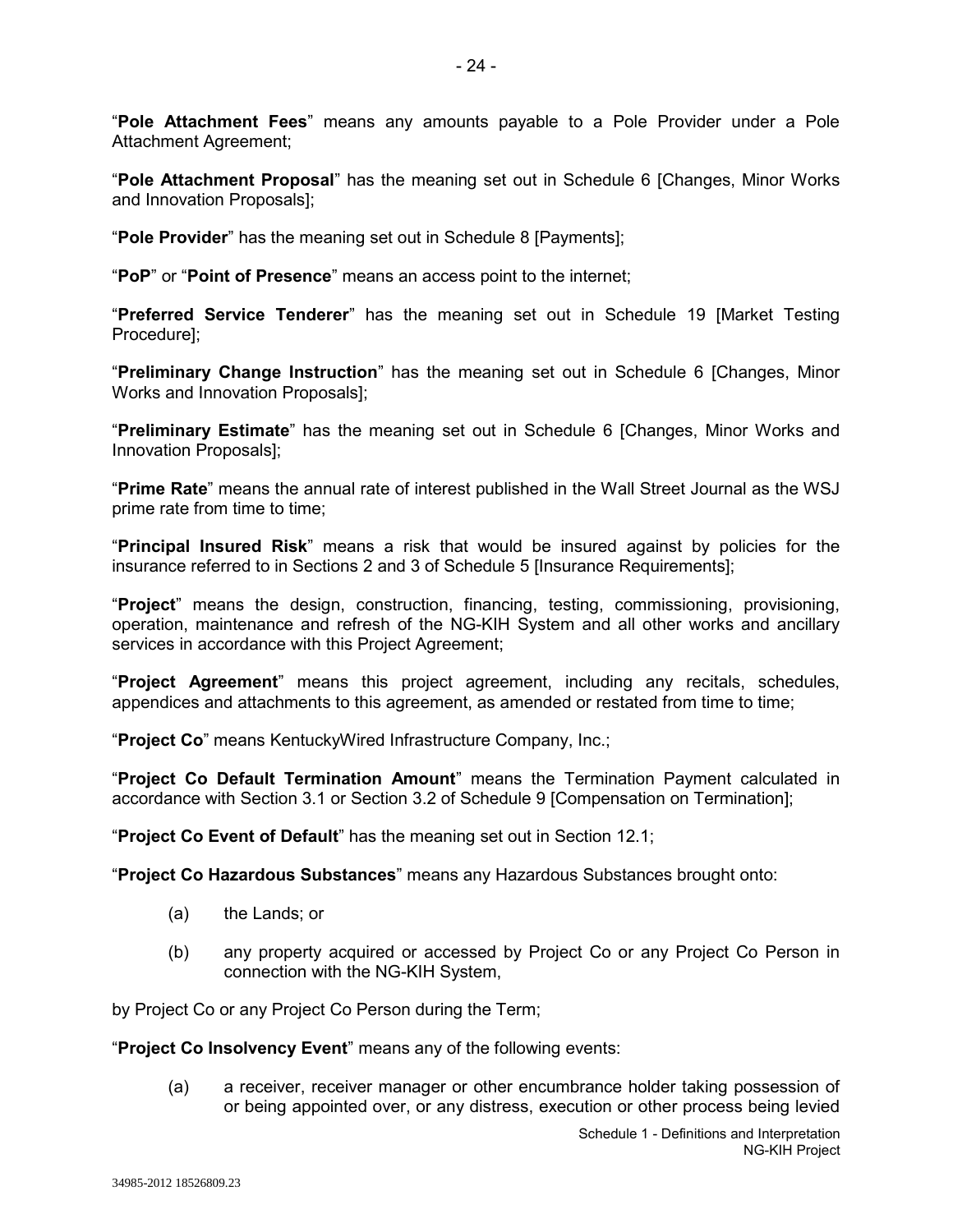or enforced upon, the whole or any material part of the assets of Project Co and, if such proceedings are commenced against Project Co and are disputed by Project Co, such proceedings are not discontinued, withdrawn, dismissed or otherwise remedied within 90 days of such proceedings being instituted;

- (b) any voluntary or involuntary proceedings with respect to Project Co being commenced under the Bankruptcy Law and, if such proceedings are commenced against Project Co and are disputed by Project Co, such proceedings are not discontinued, withdrawn, dismissed or otherwise remedied within 90 days of such proceedings being instituted;
- (c) Project Co making an assignment for the benefit of its creditors, being declared bankrupt or committing an act of bankruptcy, becoming insolvent, making a proposal or otherwise taking advantage of provisions for relief under the Bankruptcy Law or similar legislation in any jurisdiction, or any other type of insolvency proceedings being commenced by or against Project Co under the Bankruptcy Law or otherwise and, if proceedings are commenced against Project Co and are disputed by Project Co, such proceedings are not stayed, dismissed or otherwise remedied within 90 days of such proceedings being instituted;
- (d) in any voluntary or involuntary case seeking liquidation, reorganization or other relief with respect to Project Co or its debts under any Bankruptcy Law or foreign bankruptcy, insolvency or other similar law now or hereafter in effect, this Project Agreement is rejected, including a rejection pursuant to 11 USC § 365 or any successor statute; or
- (e) Project Co voluntarily or involuntarily ceasing to carry on business;

# "**Project Co Material Breach**" means:

- (a) a failure by Project Co to pay any amount due and owing to the Authority under this Project Agreement on the due date (which amount is not being disputed in good faith) and Project Co has not remedied such failure to pay within 10 Business Days following notice from the Authority;
- (b) a failure by Project Co to:
	- (1) maintain the policies of insurance required to be maintained by Project Co under this Project Agreement;
	- (2) maintain such policies on the terms required under this Project Agreement (including a failure to comply with its obligation under Schedule 5 [Insurance Requirements] to name the Authority as an insured party); or
	- (3) provide evidence to the Authority as required by the terms of this Project Agreement that such policies have been taken out, maintained, paid for and renewed in accordance with the terms of this Project Agreement; or
- (c) except as provided above, a breach (other than a breach for which a Deduction can be made), or series of breaches (other than a series of breaches for which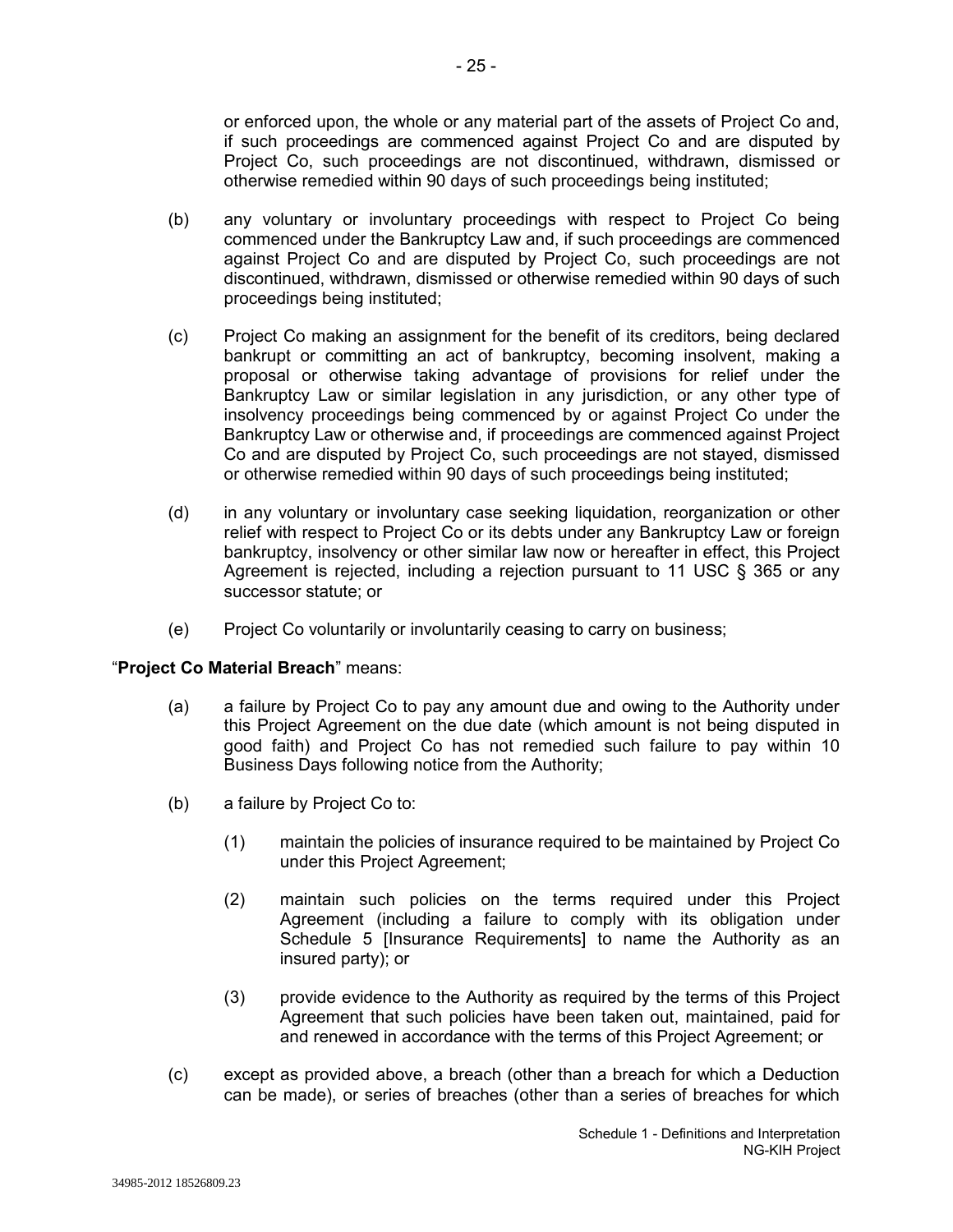Deductions can be made), by Project Co of its obligations under this Project Agreement (other than as a consequence of a breach by the Authority of its obligations under this Project Agreement), which results in:

- (1) a risk to the safety of the public;
- (2) a risk of material liability of the Authority to third Persons or other material financial loss to the Authority;
- (3) a material adverse effect on the performance of the Design, Construction, Services or System Refresh and, as a result thereof, the Authority is reasonably likely to be materially deprived of the benefit of this Project Agreement; or
- (4) any material provision of this Project Agreement being unenforceable against Project Co and, as a result thereof, the Authority is reasonably likely to be materially deprived of the benefit of this Project Agreement,

and, in the case of a breach that is capable of being remedied, Project Co has not remedied such breach within 10 Business Days following notice from the Authority;

"**Project Co Materials**" has the meaning set out in Section 14.5;

"**Project Co Person**" means:

- (a) any director, officer, employee or agent of Project Co in each case acting as such;
- (b) Operations Co, any Project Contractor, any Sub-Contractor and any representative, advisor (including any legal and financial advisor) or contractor of Project Co, in any such Person's capacity as a provider of services, work or materials, directly or indirectly to Project Co in connection with the Project; or
- (c) any invitee of Project Co or any of the Project Co Persons referred to in (a) or (b) above who enters upon the Lands,

but specifically excludes any Third Party Infrastructure Provider;

"**Project Co Proposal**" has the meaning set out in Schedule 19 [Market Testing Procedure];

"**Project Co Proposal Validity Period**" has the meaning set out in Schedule 19 [Market Testing Procedure];

"**Project Co's Rights**" has the meaning set out in Section 8.13;

"**Project Contract**" means either the Design-Build Agreement or the Services Contract, and "**Project Contracts**" means both of them;

"**Project Contractor**" means either the Design-Builder or the Service Provider, and "**Project Contractors**" means both of them;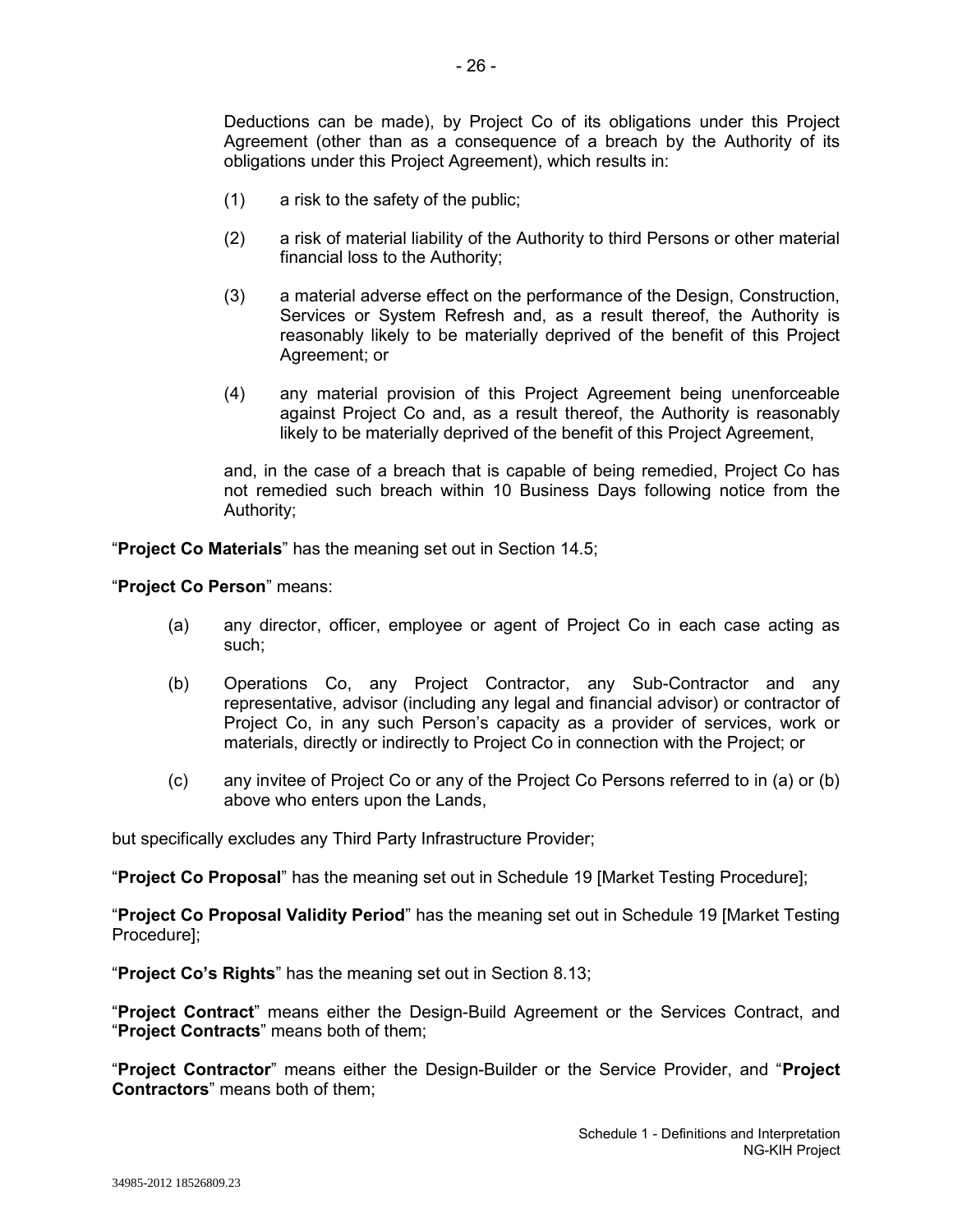"**Project Contractor Breakage Costs**" has the meaning set out in Schedule 9 [Compensation on Termination];

"**Project Contractor Collateral Agreement**" means the agreement to be entered into between the Authority, a Project Contractor, Operations Co and Project Co in the form set out in Schedule 11 [Project Contractor Collateral Agreement], as amended, supplemented or replaced from time to time in accordance with this Project Agreement;

"**Project Implementation Agreement**" means the project implementation agreement between Project Co and Operations Co, a certified copy of which has been delivered by Project Co to the Authority;

"**Project Implementation Costs**" has the meaning set out in Schedule 9 [Compensation on Termination];

"**Project Intellectual Property**" means the Intellectual Property that is created, brought into existence, acquired, licensed or used by Project Co, Operations Co, any Project Contractor, any Sub-Contractor or any other third party, directly or indirectly, for the purposes of the Design, Construction, Services or System Refresh, or otherwise for the purposes of this Project Agreement, but does not include the Financial Model;

"**Project Schedule**" has the meaning set out in Schedule 2 [Design and Construction Protocols];

**"Pro Rata Principal Amount**" means, with respect to any Senior Debt issued and outstanding under the Senior Financing Agreements, an amount equal to the Project Co Default Termination Amount multiplied by a fraction whose numerator is the outstanding principal amount of such Senior Debt and the denominator is the aggregate principal amount of all Senior Debt issued and outstanding under the Senior Financing Agreements;

"**Prospective Service Tenderers**" has the meaning set out in Schedule 19 [Market Testing Procedure];

"**Protected Personal Information**" means an individual's personal information that is considered confidential and privileged in accordance with applicable Law;

"**Prudent Coverage Amount**" has the meaning set out in Schedule 5 [Insurance Requirements];

"**Public Protest Action**" means any civil disobedience, protest action, riot, civil commotion, blockade or embargo, including any action taken or threatened to be taken, by any Person or Persons protesting or demonstrating against:

- (a) the carrying out of any part of the Project, including the construction of the NG-KIH System; or
- (b) the construction or operation of the NG-KIH System in general, occurring after the Effective Date,

but excluding any lawful or unlawful strike, lockout, job action or other labor dispute;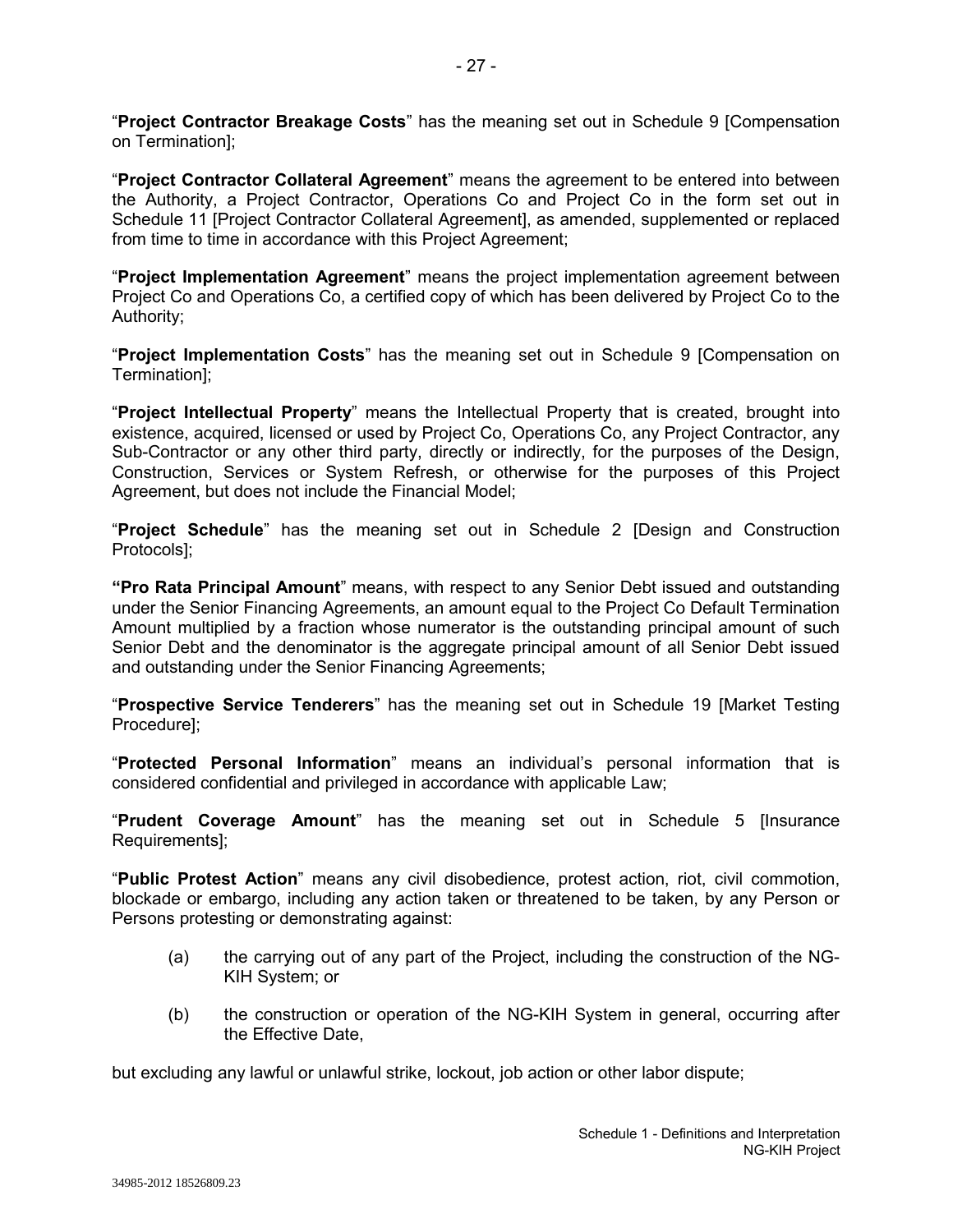"**Qualified Insurer**" means a reputable insurer of good standing authorized to conduct business in the Commonwealth of Kentucky and having a financial strength rating of A- VIII or better with A.M. Best;

## "**Qualifying Bank Transaction**" means:

- (a) the disposition by a Senior Lender to a Qualifying Institution of any of its rights or interests in the Senior Financing Agreements;
- (b) the grant by a Senior Lender to a Qualifying Institution of any rights of participation in respect of the Senior Financing Agreements; or
- (c) the disposition or grant by a Senior Lender to a Qualifying Institution of any other form of benefit or interest in either the Senior Financing Agreements or the revenues or assets of Project Co, whether by way of security or otherwise;

"**Qualifying Institution**" means any of the following:

- (a) a United States bank, saving and loan institution, trust company, insurance company, investment company, pension fund or other institution which has or manages at least \$500 million in assets, including entities wholly owned by any such institution;
- (b) an institution which is recognized or permitted under the law of any member state of the European Economic Area to carry on the business of a credit institution pursuant to Council Directive 2000/12/EC relating to the taking up and pursuit of the business of credit institutions or which is otherwise permitted to accept deposits in the United Kingdom or any other European Economic Area member state;
- (c) an institution which is recognized or permitted under the law of any member state of the Organization for Economic Cooperation and Development to carry on within the Organization for Economic Cooperation and Development member states the business of a credit institution, insurance company, investment company or pension fund and which has or manages at least \$500 million in assets, including entities wholly owned by any such institution; or
- (d) any other institution consented to in writing by the Authority;

"**Qualifying Refinancing**" means any Refinancing that will give rise to a Refinancing Gain greater than zero that is not an Exempt Refinancing;

"**Qualifying Service Tender**" has the meaning set out in Schedule 19 [Market Testing Procedure];

"**Quality Assurance Plan**" has the meaning set out in Schedule 2 [Design and Construction Protocols];

"**Quality Assurance Program**" has the meaning set out in Schedule 2 [Design and Construction Protocols];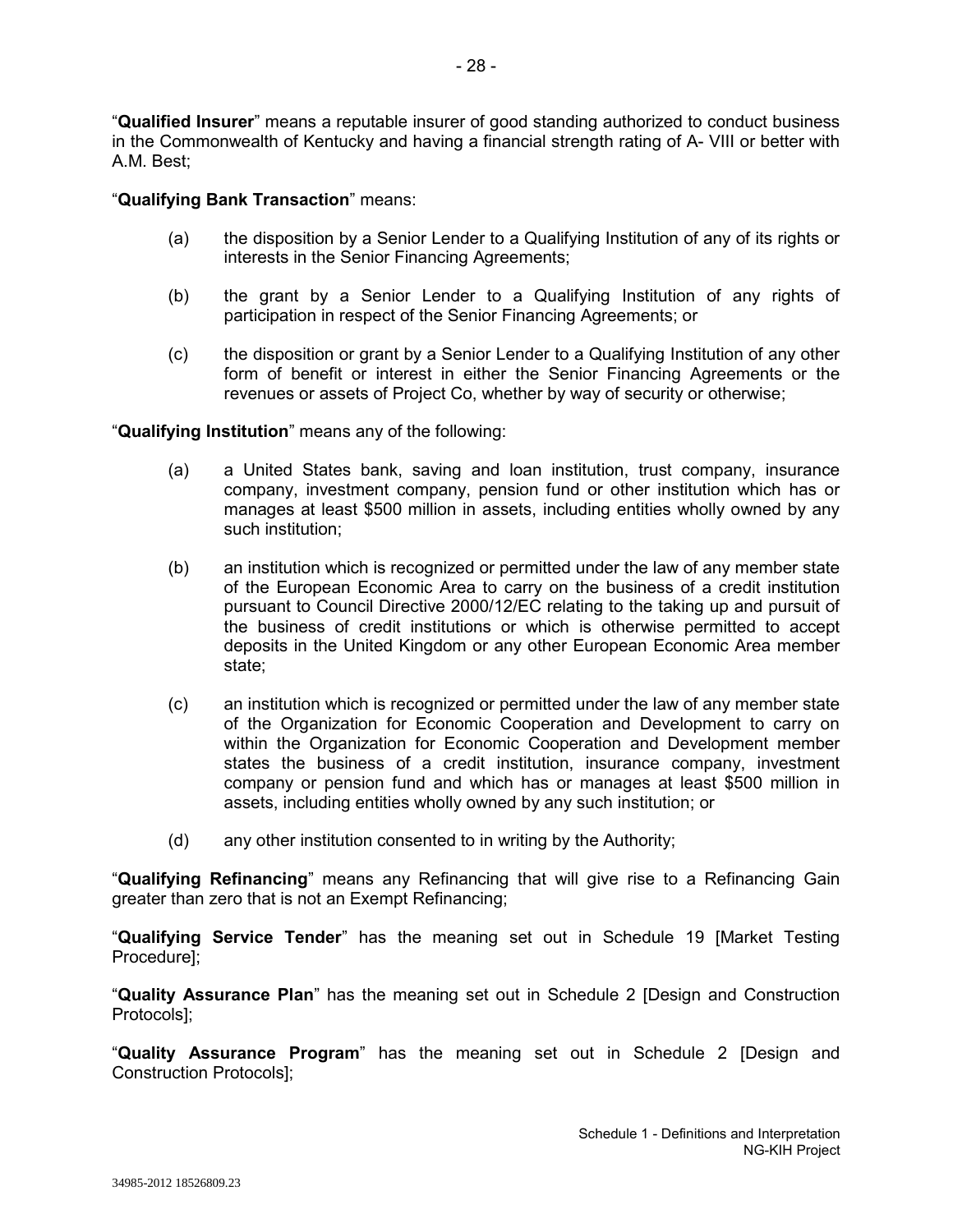"**Reasonably Expected Performance**" shall be determined based on the following:

- (a) if a period of time equal or greater than 6 months has elapsed since the System Completion Date, an average of the Availability Payment amounts payable to Project Co during the previous 6 month period;
- (b) if a period of time greater than 1 month but less than 6 months has elapsed since the System Completion Date, an average of the Availability Payment amounts payable to Project Co since the System Completion Date; or
- (c) if a period of time equal to or less than 1 month has elapsed since the System Completion Date or if System Completion has not been achieved, the Maximum Availability Payment;

"**Receiving Party**" has the meaning set out in Section 9.3;

"**Referee**" has the meaning set out in Schedule 13 [Dispute Resolution Procedure];

"**Referee Agreement**" has the meaning set out in Schedule 13 [Dispute Resolution Procedure];

"**Referee Notice**" has the meaning set out in Schedule 13 [Dispute Resolution Procedure];

"**Refinancing**" means:

- (a) Project Co incurring, creating, assuming or permitting to exist any Debt other than Permitted Debt;
- (b) any transaction in which the Authority, with the consent or at the request of Project Co, grants rights to any Person under an agreement similar to the Lenders' Remedies Agreement or any other agreement that provides for step-in rights or similar rights to such Person, other than the Lenders' Remedies Agreement entered into on the Effective Date;
- (c) any amendment, variation, novation, supplement or replacement of any Senior Debt or Senior Financing Agreement;
- (d) the exercise of any right, or the grant of any waiver or consent, under any Senior Financing Agreement;
- (e) the disposition of any rights or interests in, or the creation of any rights of participation in respect of, the Senior Financing Agreements or Senior Debt or the creation or granting of any other form of benefit or interest in the Senior Financing Agreements, the Senior Debt or the contracts, revenues or assets of Project Co whether by way of security or otherwise; or
- (f) any other arrangement put in place by Project Co or another Person which has an effect which is similar to any of (a) through (e) above or which has the effect of limiting Project Co's ability to carry out any of the actions referred to in (a) through (e) above,

but excluding any financing pursuant to Section 10.2;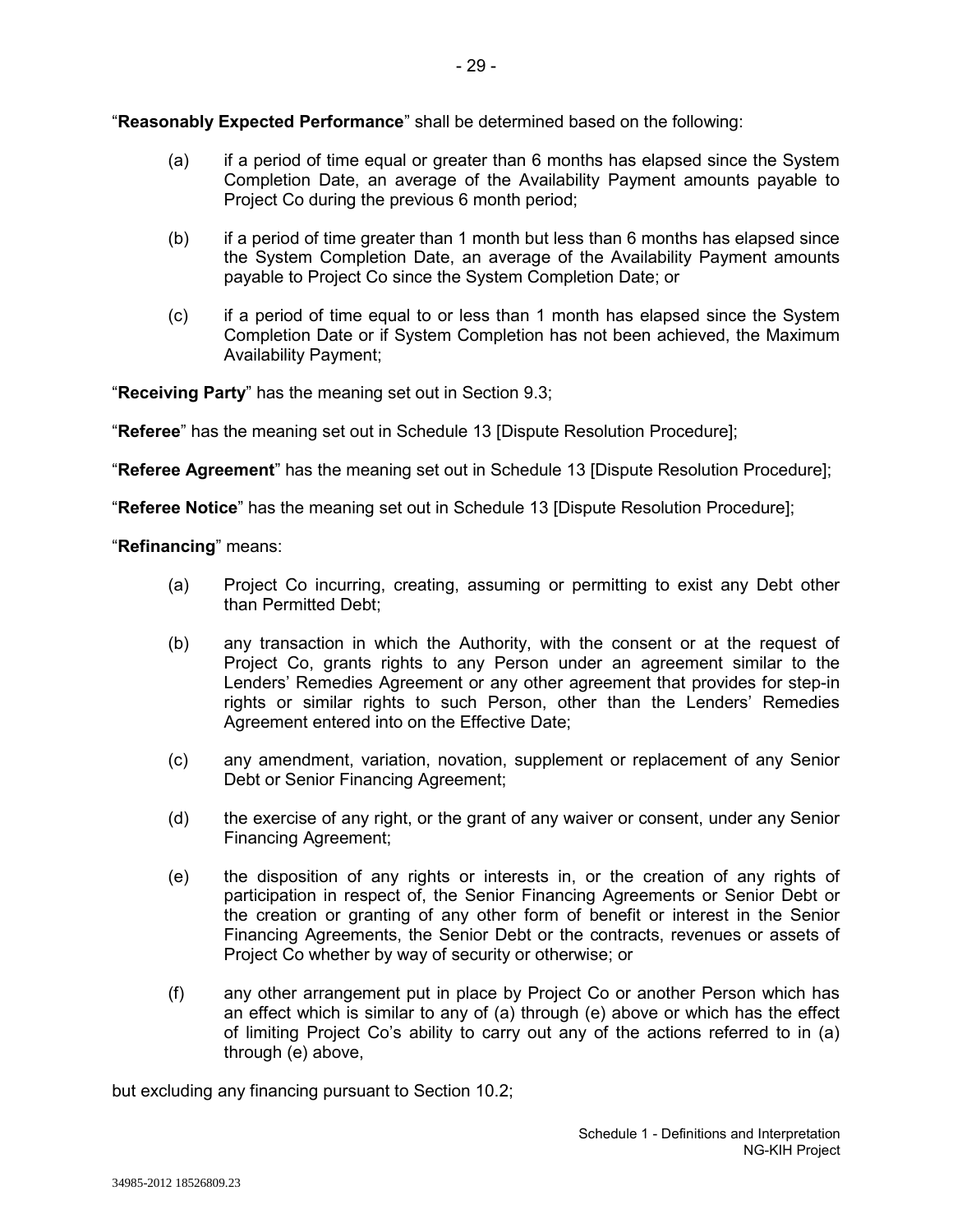"**Refinancing Gain**" means either the reduction in Senior Debt Service Amounts over the remainder of the Term as a result of a Refinancing or the net proceeds of a Refinancing;

"**Relevant Change in Law**" means a change in the applicability of any taxes in connection with the Lands or the NG-KIH System relative to that which is described in Section 3.5 of Schedule 7 [Lands] or a Change in Law:

- (a) which specifically applies to:
	- (1) the Project or telecommunications-related projects procured and contracted on a basis similar to the Project;
	- (2) Project Co, Operations Co or Persons that have contracted on similar telecommunications-related projects procured and contracted with the Authority or another statutory or public body on a basis similar to the Project; or
	- (3) Persons holding shares or other evidences of ownership in Persons whose principal business is contracting on other similar telecommunications-related projects procured and contracted on a basis similar to the Project and not other Persons;
- (b) which principally affects or principally relates to the design, provision, operation or maintenance of telecommunications infrastructure and associated services; or
- (c) which results in the designation of Project Co or any Project Co Person as a Common Carrier or in the application of the Common Carrier Regulations to Project Co, any Project Co Person or the NG-KIH System or any part thereof,

and compliance with which would require a variation (as applicable) in the design, quality, scope, methodology or cost of the Design, Construction, Services or System Refresh;

"**Relevant Works Change in Law**" means a Change in Law (other than a Relevant Change in Law) which causes Project Co to incur Capital Expenditures to perform works affecting the NG-KIH System (being any work of alteration, addition, demolition or extension or variation in the quality or function of the NG-KIH System) which is not work which Project Co would otherwise be required to perform under this Project Agreement;

"**Relief Event**" means any of the following events or circumstances if and to the extent it interferes adversely with, or causes a failure of, the carrying out of the Design, Construction, Services or System Refresh or causes an Outage:

- (a) an earthquake, tornado, hurricane, fire, wind storm, ice storm, mud slide, rock slide, flood, explosion, lightning or any other act of God, in each case, to the extent it does not constitute a Compensation Event;
- (b) ionizing radiation to the extent it does not constitute a Force Majeure Event;
- (c) a lawful or unlawful strike, lockout, job action or other labor dispute generally affecting the construction, telecommunications maintenance or management industry or a significant sector thereof;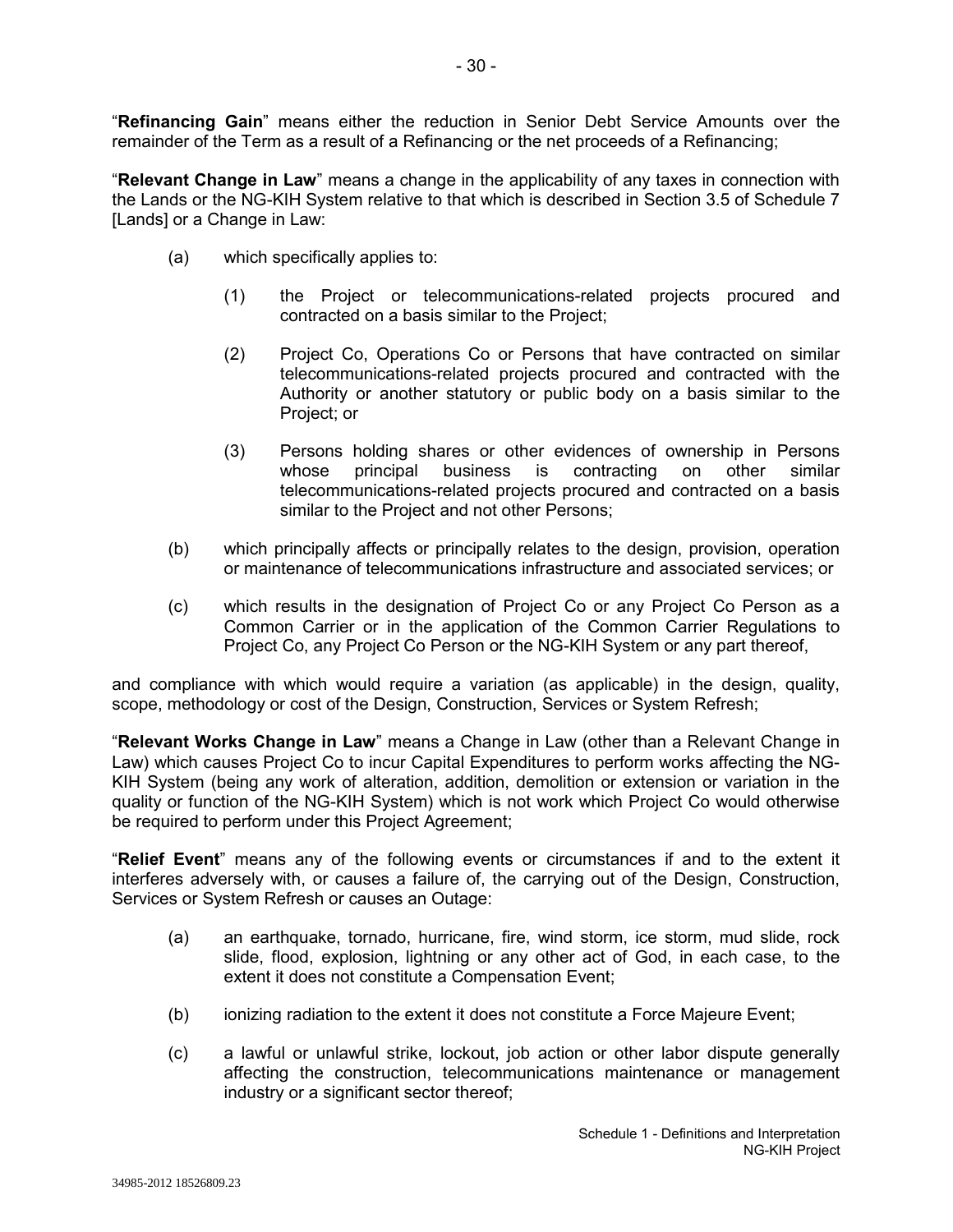- 31 -

- (d) during the Construction Period, any delay of more than 3 days in respect of any critical path matter in the Project Schedule caused by compliance by Project Co with an order or direction by police, fire officials, medical health officer or any comparable public authority having the legal authority to make such order or give such direction;
- (e) a Change in Law during the Construction Period;
- (f) an unreasonable delay in the payment of any Insurance Receivables;
- (g) any accidental loss of or physical damage to the NG-KIH System or any portion thereof, except any portion of the NG-KIH System that has not been properly marked and GPS located by Project Co in accordance with the Design and Construction Specifications, or any roads servicing the Lands;
- (h) a blockade or embargo to the extent it does not constitute a Force Majeure Event;
- (i) during the Construction Period, an industry-wide shortage of key materials or equipment necessary for the performance by Project Co of its obligations under this Project Agreement, which shortage has an impact on any critical path matter in the Project Schedule;
- (j) during the Construction Period, an injunction or other order of a court of competent jurisdiction resulting from a challenge to the procurement process pursuant to which Project Co was selected to enter into this Project Agreement or to the Authority's or Project Co's right to proceed with the Project or any aspect thereof; or
- (k) any other event which is stated in this Project Agreement to constitute a Relief Event,

except to the extent that any of such events arise or are contributed to, directly or indirectly, as a result of any willful misconduct, negligent act or omission or non-compliance with the terms of this Project Agreement by Project Co or any Project Co Person;

"**Repair**" means a repair to the NG-KIH System undertaken at any time after the System Completion Date except for the completion of Deficiencies;

"**Reporting Error**" has the meaning set out in Schedule 8 [Payments];

"**Representative**" means, as the case may be, a Design and Construction Representative or an Operating Period Representative;

"**Respond Deduction**" has the meaning set out in Schedule 8 [Payments];

"**Restoration Deduction**" has the meaning set out in Schedule 8 [Payments];

"**Restricted Person**" means (i) any Person who, or (ii) any member of a group of Persons acting together, any one of whom: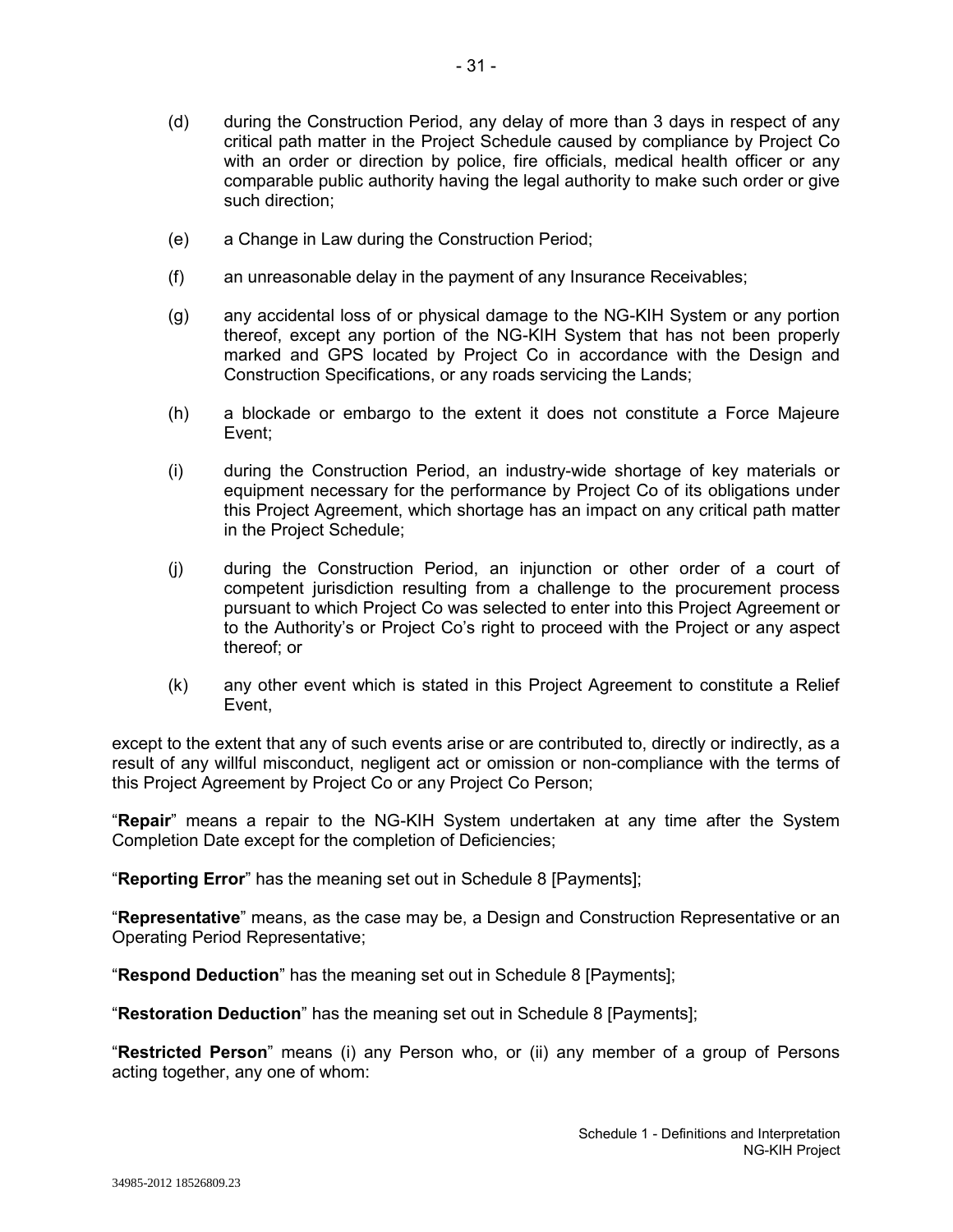- (a) has, directly or indirectly, its/his/her principal or controlling office in a country or state that is a Restricted State;
- (b) has as any part of its business the illegal manufacture, sale, distribution or promotion of narcotic substances or arms;
- (c) is or has been involved in the promotion, support, financing or carrying out of terrorism;
- (d) in the case of an individual, he or she (or in the case of a legal entity, any of the members of the board of directors or its senior executive managers) has been sentenced to imprisonment or otherwise given a custodial sentence (other than a suspended sentence) for any criminal offence (other than minor traffic offences or misdemeanors) less than 5 years prior to the date at which the determination of whether the Person falls within this definition is being made;
- (e) has as its primary business the acquisition of distressed assets or investments in companies or organizations which are or are believed to be insolvent or in a financial standstill situation or potentially insolvent or are in financial distress;
- (f) is subject to any claim of the Authority in any proceedings (including regulatory proceedings) which have been concluded or are pending at the time at which the determination of whether the Person falls within this definition is being made and which (in respect of any such pending claim, if it were to be successful) would, in the Authority's view, in either case, be reasonably likely to materially affect the ability of Project Co to perform its obligations under this Project Agreement;
- (g) has been suspended or debarred by the United States Government or under the Kentucky Revised Statutes Chapter 45A and the applicable administrative regulations; or
- (h) is prohibited from holding a contract with the Commonwealth of Kentucky under Kentucky Revised Statutes Chapter 45A and the applicable administrative regulations; and

includes the Controlling Party of, and any Person Controlled by, a Person described in this definition;

"**Restricted State**" means any country or state subject to any economic or political sanctions imposed by the United States of America for reasons other than its trade or economic policies;

"**Reviewed Drawings and Specifications**" has the meaning set out in Schedule 2 [Design and Construction Protocols];

"**RFP**" has the meaning set out in Recital A of this Project Agreement;

"**Ring**" means each of Ring 1A, Ring 1B, Ring 2, Ring 3, Ring 4 and Ring 5, as represented in Appendix 3E [Design Map];

"**Ring Availability**" means that a Ring has achieved required redundancy;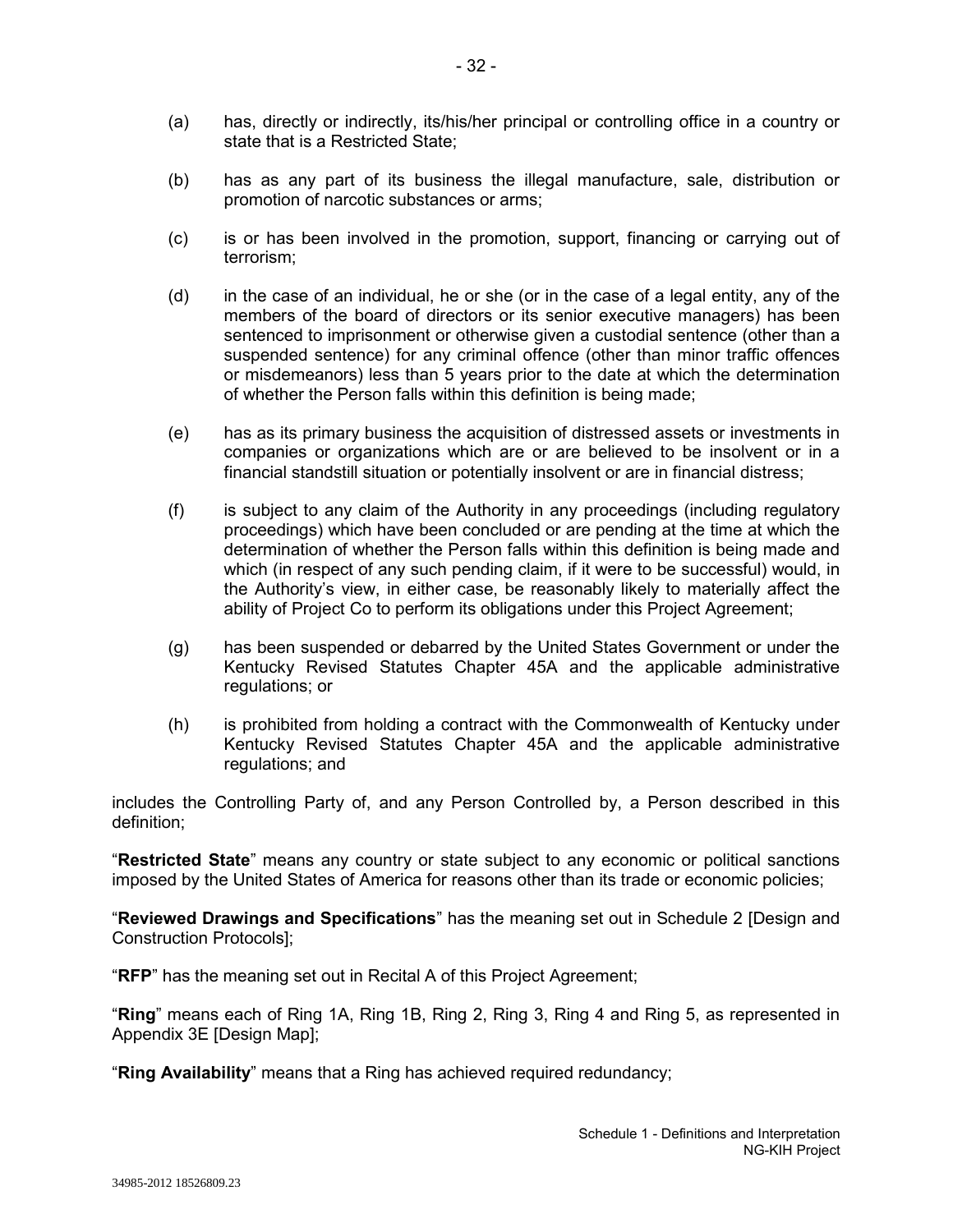"**Ring Completion**" means that Site Completion has been achieved for all Sites on a Ring;

"**Ring Completion Date**" means the date that Ring Completion has been achieved in respect of a Ring;

- 33 -

"**Rock Risk Amount**" has the meaning set out in Schedule 2 [Design and Construction Protocols];

"**Scheduled Pro Rata Principal Repayment Amount**" means, with respect to any Senior Debt issued and outstanding under the Senior Financing Agreements and falling due for repayment on a certain date, an amount equal to the Project Co Default Termination Amount multiplied by a fraction whose numerator is the principal amount of Senior Debt then due and the denominator is the aggregate principal amount of all Senior Debt issued and outstanding under the Senior Financing Agreements on such date;

"**Second System Refresh**" means the second refresh of the NG-KIH System in accordance with Schedule 19 [Market Testing Procedure];

"**Security Documents**" has the meaning given to it in the Senior Financing Agreements;

"**Senior Debt**" means:

- (a) all amounts of principal and interest outstanding, including interest and default interest accrued, from Project Co to the Senior Secured Creditors under the Senior Financing Agreements, provided that default interest will not include any increased interest, fees or penalty amounts payable by Project Co for any reason other than a failure by Project Co to pay any amount when due;
- (b) all costs of early termination of interest rate or currency hedging arrangements and other breakage costs or make-whole amounts payable by Project Co to the Senior Secured Creditors as a result of a prepayment under the Senior Financing Agreements due to the termination of this Project Agreement; and
- (c) all other fees, costs and expenses for which Project Co is responsible under the Senior Financing Agreements;

"**Senior Debt Service Amount**" means, for any period, the principal and interest payable by Project Co to the Senior Secured Creditors in the normal course (which, for greater certainty, does not include breach or default circumstances) under the Senior Financing Agreements;

"**Senior Executive**" has the meaning set out in Schedule 13 [Dispute Resolution Procedure];

### "**Senior Financing Agreements**" means:

- (a) the Collateral Agency and Account Agreement;
- (b) the Senior Indenture;
- (c) the Senior Loan Agreement;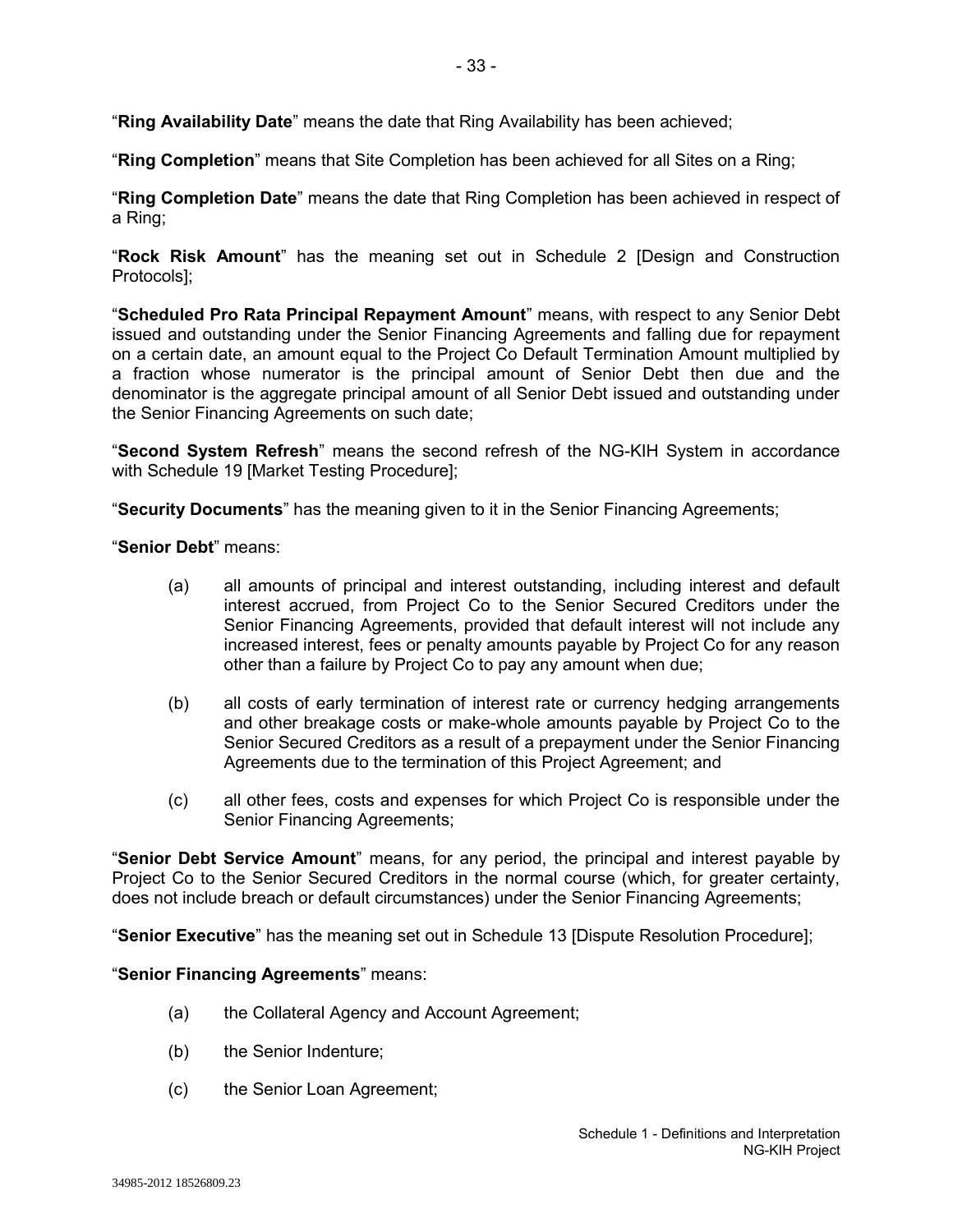- (d) the Security Documents;
- (e) the Lenders' Remedies Agreement;
- (f) the direct agreement dated as of the Effective Date between Project Co, Operations Co, the Collateral Agent and the Design-Builder;
- (g) the direct agreement dated as of the Effective Date between Project Co, Operations Co, the Collateral Agent and the Service Provider; and
- (h) any other document, agreement or instrument which the Collateral Agent, the Authority and Project Co may from time to time agree (in writing) is a Senior Financing Agreement,

certified copies of each of which have been delivered by Project Co to the Authority, and as amended from time to time in accordance with the terms of this Project Agreement;

"**Senior Indenture**" means the trust indenture between KEDFA, as issuer, and U.S. Bank National Association, as trustee, pursuant to which KEDFA issued the Series 2015 Senior Bonds;

"**Senior Loan Agreement**" means the senior loan agreement between KEDFA, as issuer, and Project Co, as borrower, pursuant to which KEDFA agreed to loan the entire proceeds of the Series 2015 Senior Bonds to Project Co, together with any other senior loan agreement entered into between KEDFA and Project Co pursuant to which KEDFA agrees to loan the entire proceeds of a series of Additional Senior Bonds (as defined in the Collateral Agency and Account Agreement) to Project Co;

"**Senior Secured Creditors**" means U.S. Bank National Association, in its capacity as trustee pursuant to the Senior Indenture (on behalf of itself and the holders of the Series 2015 Senior Bonds and any Additional Senior Bonds issued pursuant to the Senior Indenture) and any holders of (and any representatives of) any Other Permitted Senior Secured Indebtedness (as defined in the Collateral Agency and Account Agreement);

"**Service Level 1 Site**" has the meaning set out in Schedule 8 [Payments];

"**Service Level 3 Site**" has the meaning set out in Schedule 8 [Payments];

"**Service Provider**" means LTS Kentucky Managed Technical Services LLC or any assignee or replacement permitted under this Project Agreement;

"**Service Tender Requirements**" has the meaning set out in Schedule 19 [Market Testing Procedure];

"**Service Tenderers**" has the meaning set out in Schedule 19 [Market Testing Procedure];

"**Service Tender Validity Period**" has the meaning set out in Schedule 19 [Market Testing Procedure];

"**Services**" means everything required to operate and maintain the NG-KIH System as set out in Schedule 4 [Services Protocols and Specifications] and Appendix 4A [Services Specifications],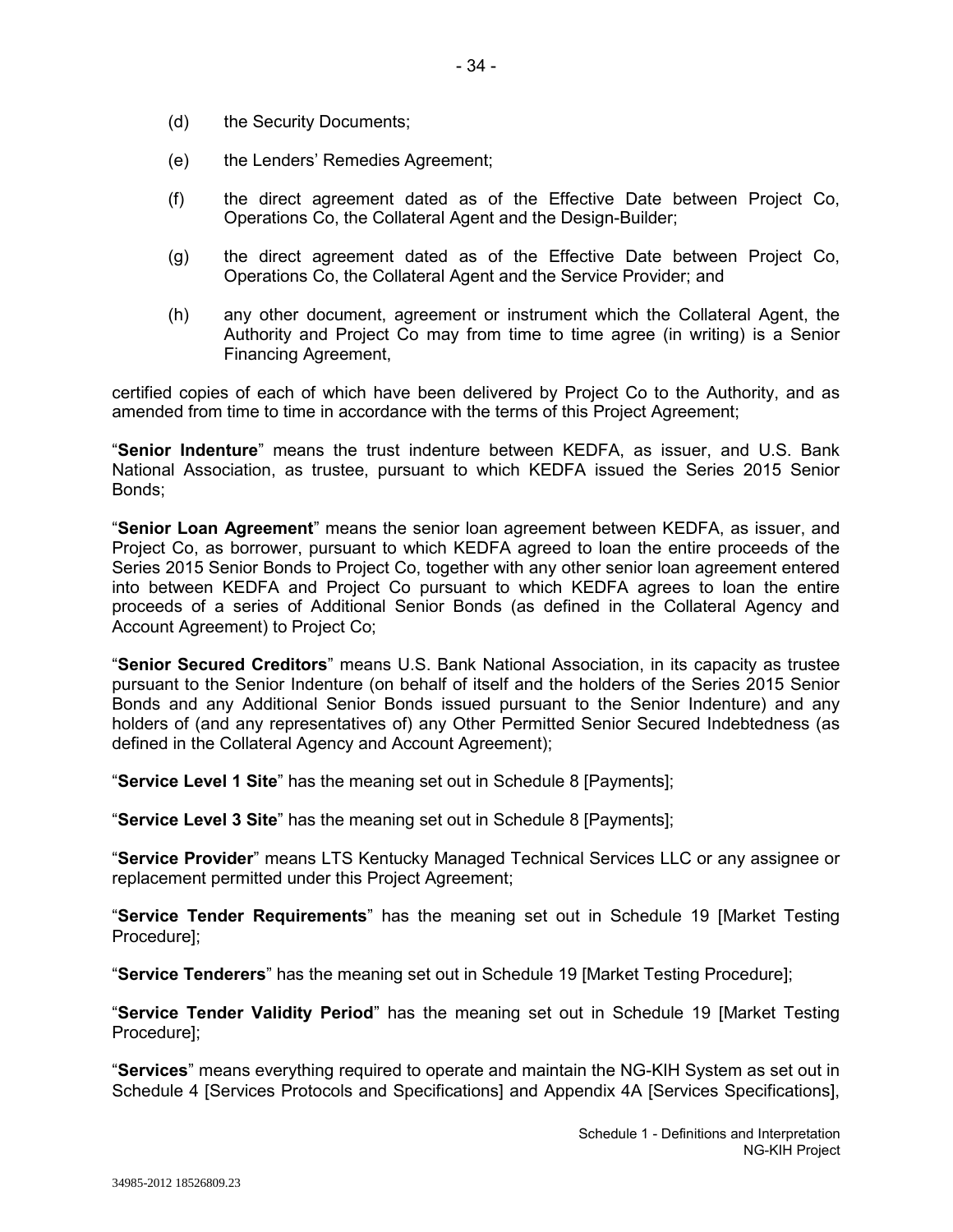but excluding the First System Refresh and the Second System Refresh except in accordance with Schedule 19 [Market Testing Procedure];

"**Services Change**" has the meaning set out in Schedule 6 [Changes, Minor Works and Innovation Proposals];

"**Services Contract**" means the services contract between Operations Co and the Service Provider, a certified copy of which has been delivered by Project Co to the Authority;

"**Services Protocols and Specifications**" means the provisions of Schedule 4 [Services Protocols and Specifications];

"**Services Specifications**" means the provisions of Appendix 4A [Services Specifications], which are comprehensive and reflect all of the service specifications required for the Project and required to meet the rigorous performance standards set out in Schedule 8 [Payments];

"**Simple Pole Attachment Agreement**" means a standard form pole attachment agreement that a Pole Provider provides to Project Co or that Project Co provides to a Pole Provider, that is not negotiated by the Pole Provider, Project Co or the Authority, and that requires only minor changes, additions or modifications necessary to create a binding agreement, such as the insertion of the Pole Provider's suggested rate, the legal names of the contracting parties, contact names and numbers for notification and the effective date;

"**Simple Pole Attachment Agreement Amendment Period**" has the meaning set out in Section 3.9;

"**Site**" means any Person that is connected to the NG-KIH System under this Project Agreement, including each Node Site, Service Level 1 Site and Service Level 3 Site;

"**Site Access Plan**" has the meaning set out in Schedule 2 [Design and Construction Protocols];

"**Site Completion**" means that all of the following have been achieved in relation to a Site:

- (a) the Site is located on a Ring that has achieved Ring Availability;
- (b) the Independent Certifier has issued a Certificate of Site Completion with respect to the Site based on the criteria set out in Section 2.13 (Turn-up and Test Services) and Section 2.14 (Service Migration) of Schedule 3 [Design and Construction Specifications] and:
	- (1) pursuant to Section 2.13 (Turn-Up and Test Services) of Schedule 3, the Independent Certifier has received a turn-up and test package, including an MOP, Site turn-up and test results and Site acceptance test results; and
	- (2) pursuant to Section 2.14 (Service Migration) of Schedule 3, the Independent Certifier has received a service migration package, including network discovery data, network analysis data and the service migration method of procedure;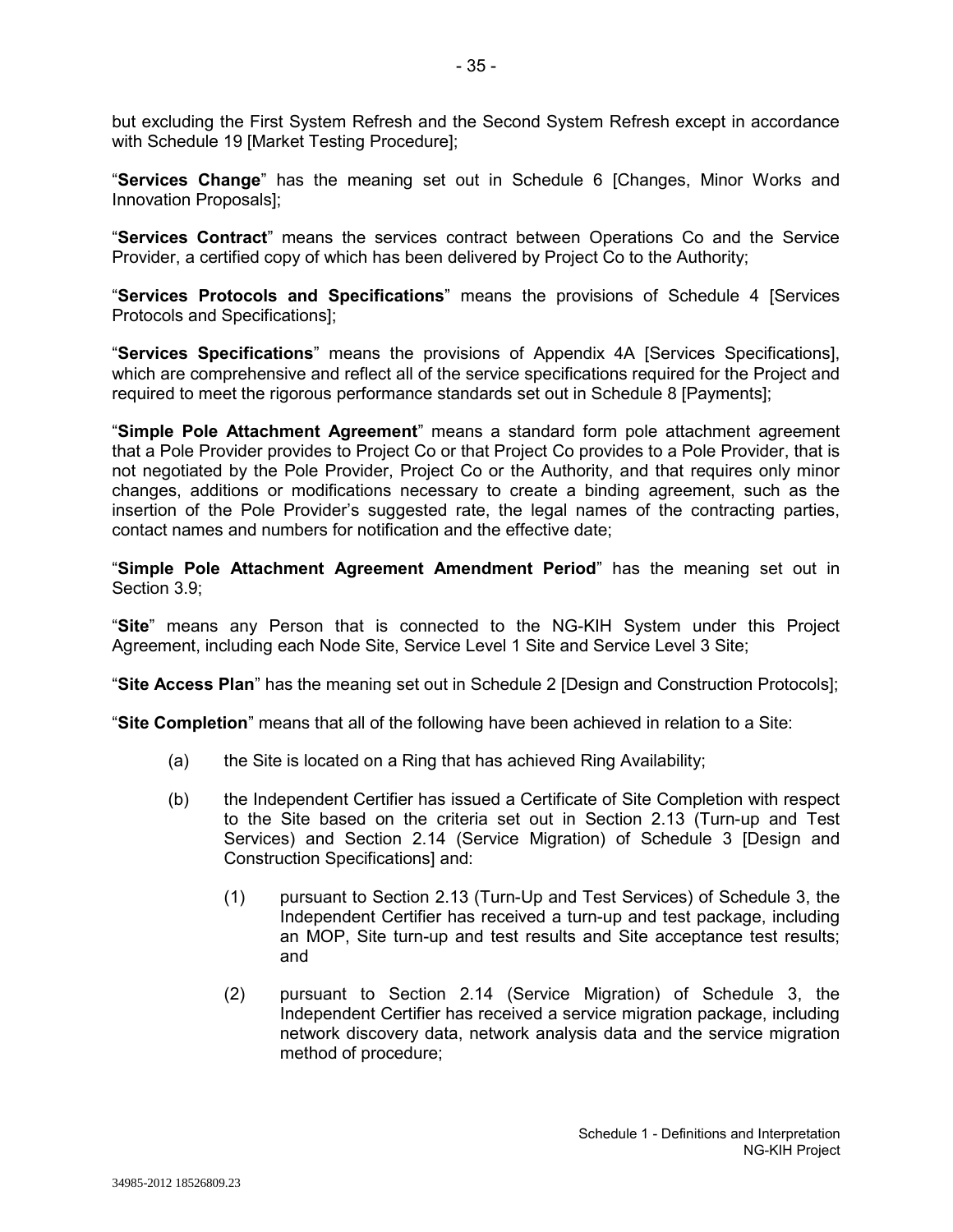- (c) all necessary Permits have been issued for the use and operation of the Site; and
- (d) Project Co has delivered to the Authority a report confirming completion of all Commissioning scheduled in the Commissioning Plan to be completed before Site Completion in respect of the Site;

"**Site Completion Date**" means the date when all criteria for Site Completion that have not been waived in writing have been satisfied as certified by the Independent Certifier in accordance with Schedule 2 [Design and Construction Protocols];

"**Site Completion Deficiency**" has the meaning set out in Schedule 2 [Design and Construction Protocols];

"**Site Locations**" has the meaning set out in Schedule 7 [Lands];

"**Site Migration**" has the meaning set out in Schedule 8 [Payments];

"**Site Migration Date**" has the meaning set out in Schedule 8 [Payments];

"**Site Multiplier**" has the meaning set out in Schedule 8 [Payments];

"**Site Value**" has the meaning set out in Schedule 8 [Payments];

"**Sub-Contract**" means any contract entered into by a Project Contractor (except Project Contracts), or a sub-contractor of a Project Contractor of any tier, with one or more Persons in connection with the carrying out of Project Co's obligations under this Project Agreement, as amended or replaced from time to time;

"**Sub-Contractor**" means any Person that enters into a Sub-Contract;

"**Submittals**" has the meaning set out in Schedule 2 [Design and Construction Protocols];

"**Submittal Schedule**" has the meaning set out in Schedule 2 [Design and Construction Protocols];

"**Suitable Substitute Project Co**" has the meaning given to it in the Lenders' Remedies Agreement;

"**Supervening Event**" means any of a Compensation Event, Relief Event, Excusing Event, Force Majeure Event or Eligible Change in Law Event;

"**Supervening Event Notice**" has the meaning set out in Section 8.2(a);

"**System Completion**" means that Site Completion has been achieved for all Sites;

"**System Completion Date**" means the date that System Completion has been achieved;

"**System Outage**" means an Outage that is not an Equipment-Only Outage;

"**System Refresh**" means the First System Refresh and the Second System Refresh;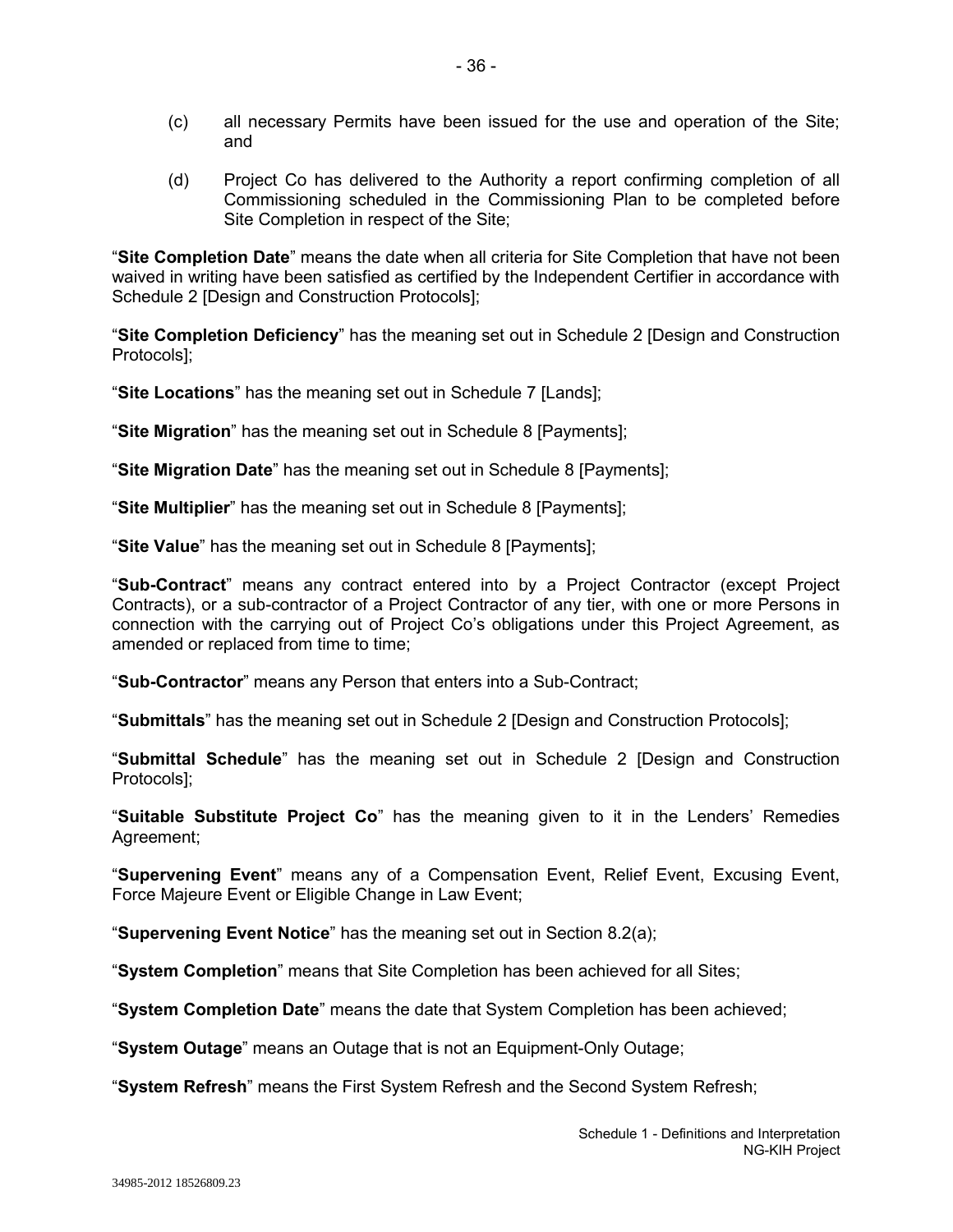"**System Refresh Baseline Requirements**" has the meaning set out in Schedule 19 [Market Testing Procedure];

"**Target Ring Completion Dates**" means the dates, as set out in the Project Schedule (as updated from time to time in accordance with Schedule 2 [Design and Construction Protocols]), that Project Co estimates that Ring Completion for each Ring will occur, and "**Target Ring Completion Date**" means any one of them;

"**Target Site Completion Dates**" means the dates, as set out in the Project Schedule (as updated from time to time in accordance with Schedule 2 [Design and Construction Protocols]), that Project Co estimates that Site Completion for each Site will occur, and "**Target Site Completion Date**" means any one of them;

"**Target System Completion Date**" means the date, as set out in the Project Schedule (as updated from time to time in accordance with Schedule 2 [Design and Construction Protocols]), that Project Co estimates System Completion will occur;

"**Targeted Pole Provider**" has the meaning set out in Section 3.9;

"**Tax**" or "**Taxes**" means, from time to time, all taxes, surtaxes, duties, levies, imposts, rates, payments, assessments, withholdings, dues and other charges of any nature imposed by any Governmental Authority (including income, capital (including large corporations), withholding, consumption, sales, use, transfer, goods and services or other value-added, excise, customs, anti-dumping, countervail, net worth, stamp, registration, franchise, payroll, employment, health, education, business, school, property, local improvement, development, education development and occupation taxes, surtaxes, duties, levies, imposts, rates, payments, assessments, withholdings, dues and charges) together with all fines, interest, penalties on or in respect of, or in lieu of or for non-collection of, those taxes, surtaxes, duties, levies, imposts, rates, payments, assessments, withholdings, dues and other charges;

"**Telecommunications Company**" has the meaning set out in Schedule 8 [Payments];

"**Term**" has the meaning set out in Section 2.1;

"**Termination Date**" means the earlier of the Expiration Date or the date of earlier termination referred to in Section 2.1;

"**Termination Payment**" means the amount, if any, owing by the Authority to Project Co pursuant to Schedule 9 [Compensation on Termination];

"**Termination Payment Date**" means the date on which the Authority must make the Termination Payment as provided for in Schedule 9 [Compensation on Termination];

"**Termination Payment Period**" has the meaning set out in Section 14.1(b);

"**Third Party Infrastructure Agreement**" means, as applicable, each Third Party Infrastructure Term Sheet or definitive contractual agreement entered into by Project Co and a Third Party Infrastructure Provider;

"**Third Party Infrastructure Providers**" means MuniNet Fiber Agency and Cincinnati Bell Telephone Company LLC, and "**Third Party Infrastructure Provider**" means either of them;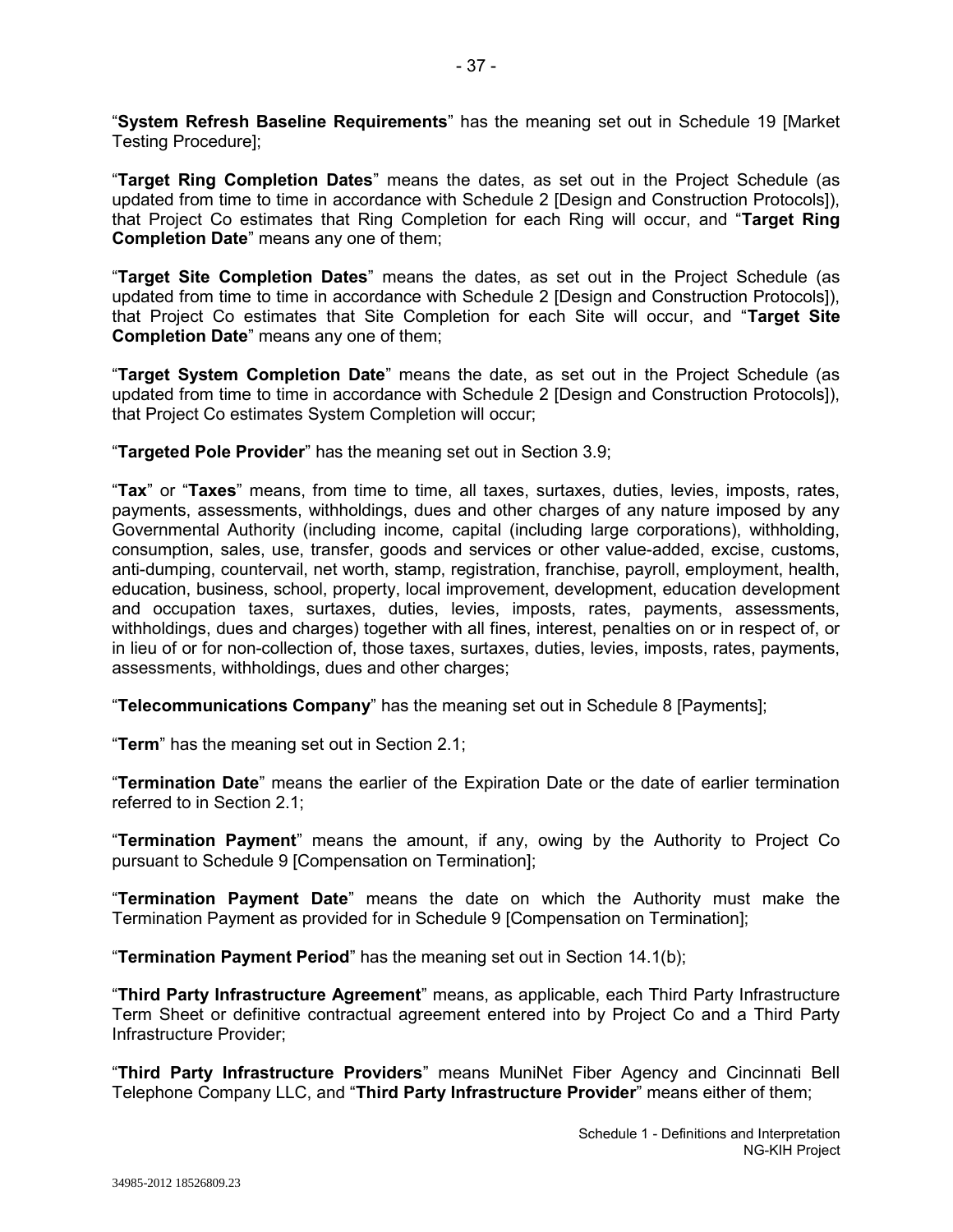"**Third Party Infrastructure Term Sheet**" has the meaning set out in Section 4.15;

"**Transfer Restriction Date**" has the meaning set out in Section 16.1(c)(1);

"**Uninsurable**" means, in relation to a risk:

- (a) insurance as required under this Project Agreement is not available in respect of the Project with Qualified Insurers; or
- (b) the insurance premium payable or the terms and conditions for insuring such risk at the levels and on the terms required by this Project Agreement are such that contractors, concessionaires, owners or others having a substantially similar interest in a project such as the Project in the United States are not generally insuring against such risk with Qualified Insurers,

except to the extent that any of such events arise or are contributed to, directly or indirectly, as a result of any willful misconduct, negligent act or omission or non-compliance with the terms of this Project Agreement by Project Co or any Project Co Person;

"**Uninsurable Risk**" has the meaning set out in Section 6.10;

"**Unplanned Maintenance**" means unanticipated maintenance on the NG-KIH System that is required in a timely manner and is conducted in accordance with the standards set out in the Operations and Maintenance Plan and in full compliance with all manufacturers' recommendations;

"**Updated Project Schedule**" has the meaning set out in Schedule 2 [Design and Construction Protocols];

"**Utility Company**" means any Person, except a regional wastewater commission established pursuant to KRS 65.8905 and, for purposes of paragraphs (a), (b), (c), (d), and (f) below, a city, who owns, controls, operates or manages any facility used or to be used for or in connection with:

- (a) the generation, production, transmission or distribution of electricity to or for the public, for compensation, for lights, heat, power or other uses;
- (b) the production, manufacture, storage, distribution, sale or furnishing of natural or manufactured gas, or a mixture of same, to or for the public, for compensation, for light, heat, power or other uses;
- (c) the transporting or conveying of gas, crude oil or other fluid substance by pipeline to or for the public, for compensation;
- (d) the diverting, developing, pumping, impounding, distributing or furnishing of water to or for the public, for compensation;
- (e) the transmission or conveyance over wire, in air or otherwise, of any message by telephone or telegraph for the public, for compensation; or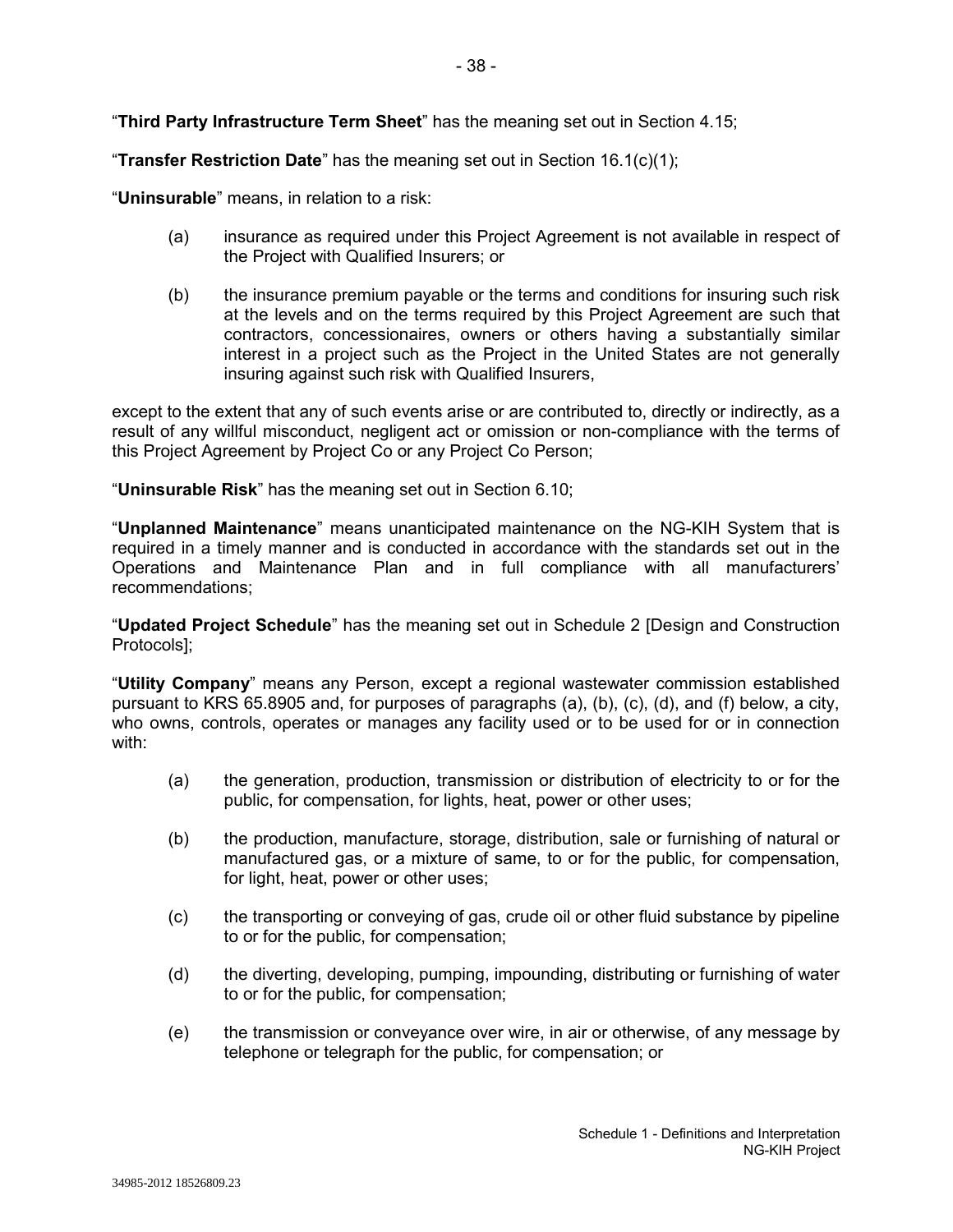(f) the collection, transmission or treatment of sewage for the public, for compensation, if the facility is a subdivision collection, transmission or treatment facility plant that is affixed to real property and is located in a county containing a city of the first class or is a sewage collection, transmission or treatment facility that is affixed to real property, that is located in any other county, and that is not subject to regulation by a metropolitan sewer district or any sanitation district created pursuant to KRS Chapter 220;

"**Veteran-Owned Business Enterprise**" has the meaning set out in Schedule 2 [Design and Construction Protocols];

"**Wavelength**" means an unique optical channel defined by the wavelength of operation; and

"**Women-Owned Business Enterprise**" has the meaning set out in Schedule 2 [Design and Construction Protocols].

### **2. INTERPRETATION**

This Project Agreement will be interpreted according to the following provisions, except to the extent the context or the express provisions of this Project Agreement otherwise require:

- (a) the parties waive the application of any rule of law which otherwise would be applicable in connection with the construction of this Project Agreement that ambiguous or conflicting terms or provisions should be construed against the party who (or whose counsel) prepared the executed agreement or any earlier draft of the same;
- (b) the table of contents, headings and sub-headings, marginal notes and references to them in this Project Agreement are for convenience of reference only, do not constitute a part of this Project Agreement, and will not be taken into consideration in the interpretation or construction of, or affect the meaning of, this Project Agreement;
- (c) each reference to a Section, Schedule, Appendix or Attachment is a reference to a Section of, Schedule to, Appendix to a Schedule to this Project Agreement; or each Attachment to an Appendix, and each Appendix is uniquely designated by using the number of the Schedule to which the Appendix is attached following by an alphabetical designator in sequence (for example, Appendix 4B [Handback Requirements] means the second Appendix attached to Schedule 4 [Services Protocols and Specifications]). A Schedule includes all of the Appendices attached to that Schedule. An Appendix includes all the Attachments attached to that Appendix;
- (d) each reference to an agreement, document, standard, principle or other instrument includes (subject to all relevant approvals and any other provision of this Project Agreement expressly concerning such agreement, document, standard, principle or other instrument) a reference to that agreement, document, standard, principle or instrument as amended, replaced, novated or assigned, and a reference to an "amendment" and similar terms (including "amend" and "amended") include a reference to supplement, alteration, substitute, variation, change and any other modification and similar terms;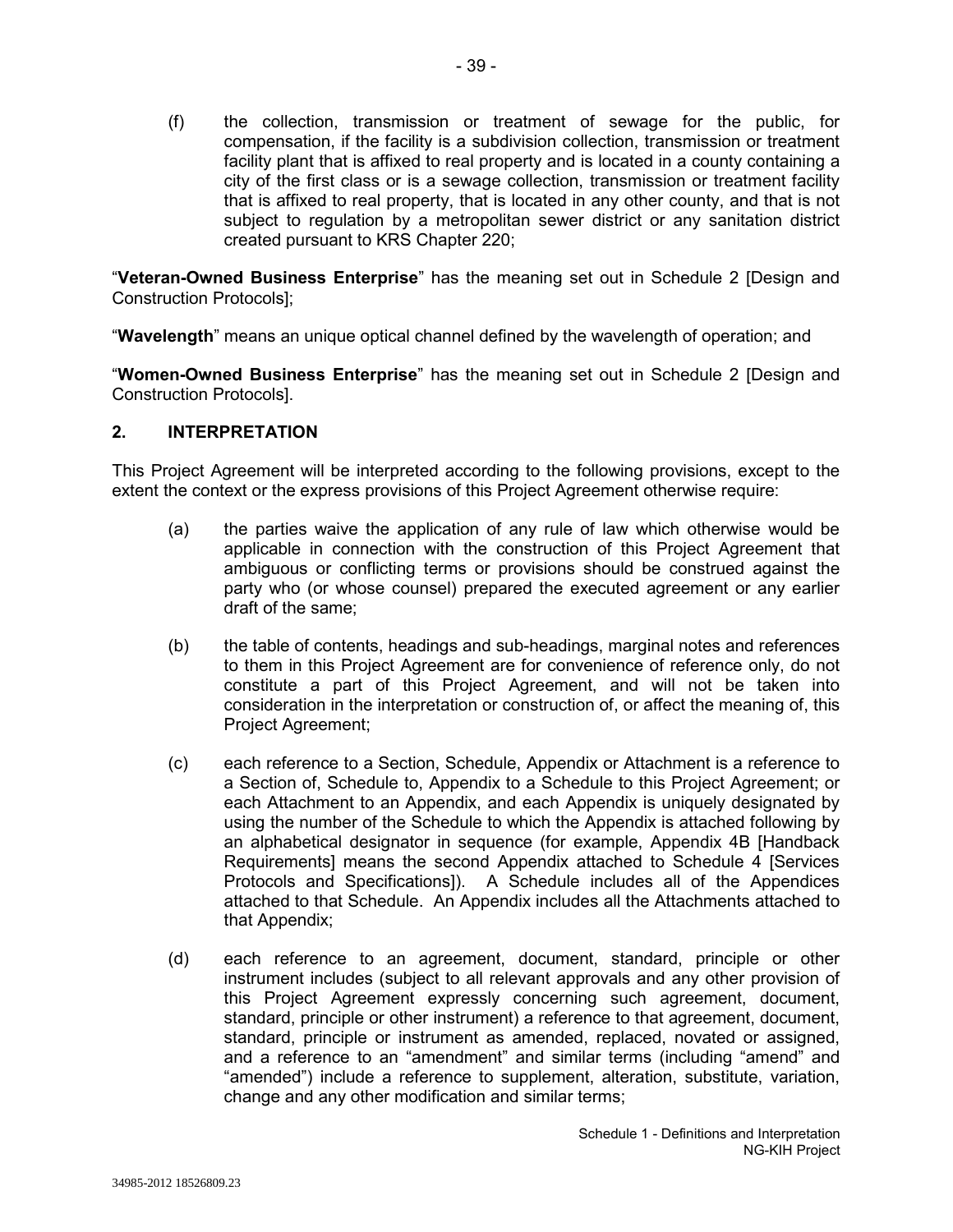(e) each reference to a statute or statutory provision (including any subordinate legislation) includes any statute or statutory provision which amends, extends, consolidates or replaces the statute or statutory provision or which has been amended, extended, consolidated or replaced by the statute or statutory provision;

- 40 -

- (f) each reference to time of day is a reference to Eastern Standard Time or Eastern Daylight Time, as the case may be;
- (g) words importing the singular include the plural and vice versa;
- (h) words importing a particular gender include all genders;
- (i) each reference to a public organization is deemed to include a reference to any successor(s) to such public organization or any organization or entity or organizations or entities which has or have taken over the functions or responsibilities of such public organization;
- (j) unless the context otherwise requires, each reference to "parties" means the parties to this Project Agreement and each reference to a "party" means any one of the parties to this Project Agreement, provided however that a reference to a third party does not mean a party to this Project Agreement;
- (k) all monetary amounts are expressed in U.S. Dollars;
- (l) whenever this Project Agreement obliges a party (the "**Payor**") to pay any amount to the other party (the "**Payee**") in respect of any costs, expenses, fees, charges, liabilities, losses, claims or other sums incurred by the Payee:
	- (1) such obligation will be construed as applying only to so much of such sums as have been properly incurred on an arm's length commercial basis or, where not incurred on an arm's length commercial basis (including when the payment is made to an Affiliate of the Payee), so much of them as are proper and reasonable; and
	- (2) the Payee will, when requested by the Payor, provide supporting evidence of such costs, expenses, fees, charges, liabilities, losses, claims or other sums;
- (m) each requirement for a thing or action to be "in accordance with" or "in compliance with" any standard, code or specification or other requirement or stipulation means that such thing or action is to exceed or at least equal that standard, code, specification or other requirement or stipulation;
- (n) the words "include", "includes" and "including" are to be construed as meaning "include without limitation", "includes without limitation" and "including without limitation", respectively;
- (o) whenever the terms "will" or "shall" are used in this Project Agreement in relation to Project Co or the Authority they shall be construed and interpreted as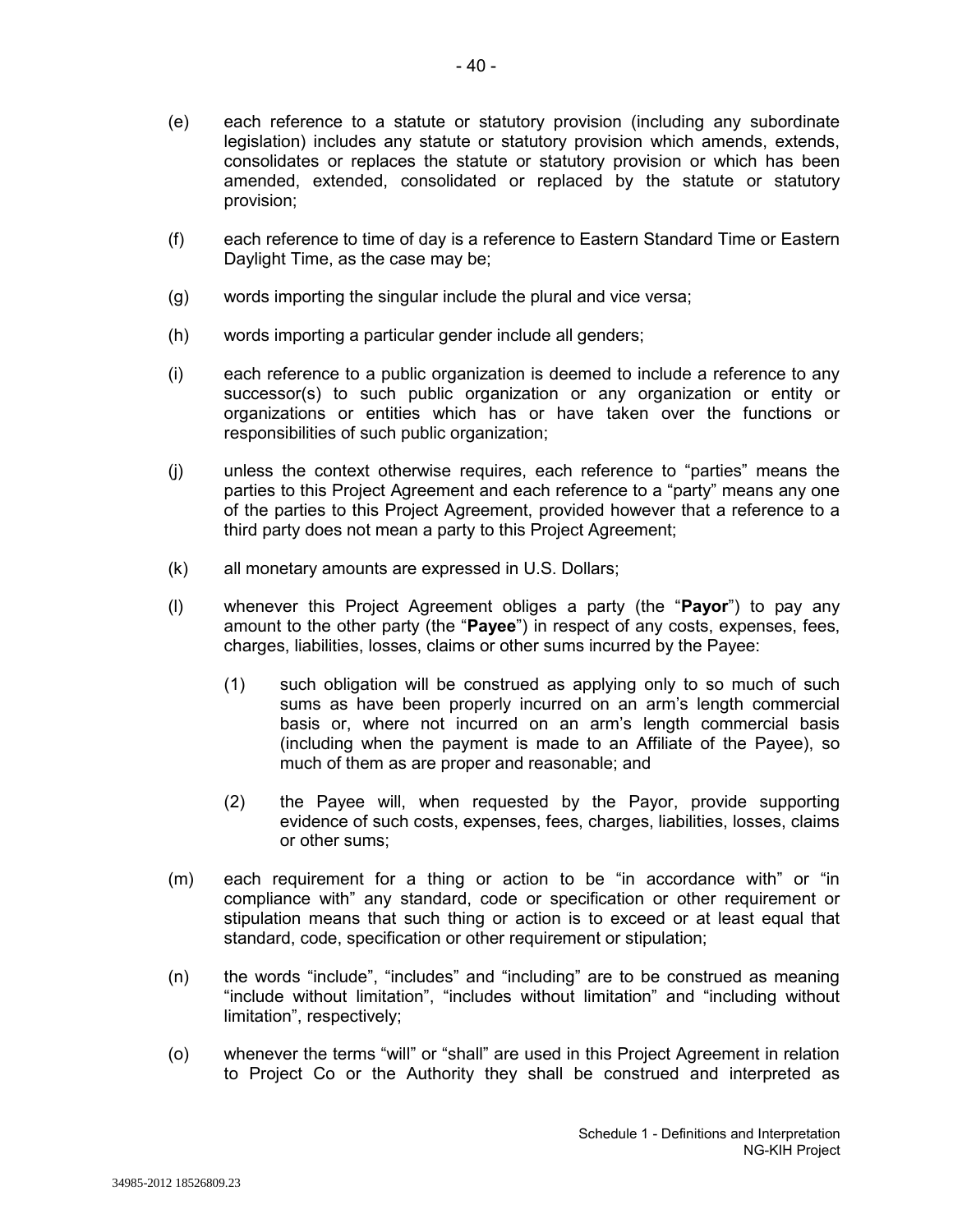synonymous and to read "Project Co shall" or "the Authority shall", as the case may be;

- (p) when a party has "discretion", it means that party has the sole, absolute and unfettered discretion, with no requirement to provide reasons unless specifically required under the provisions of this Project Agreement;
- (q) any consent contemplated to be given under this Project Agreement must be in writing;
- (r) general words are not given a restrictive meaning:
	- (1) if they are introduced by the word "other", by reason of the fact that they are preceded by words indicating a particular class of act, matter or thing; or
	- (2) by reason of the fact that they are followed by particular examples intended to be embraced by those general words;
- (s) words or abbreviations which have well-known trade meanings are used in accordance with those meanings;
- (t) the expression "all commercially reasonable efforts" and expressions of like import, when used in connection with an obligation of either party, means taking in good faith and with due diligence all commercially reasonable steps to achieve the objective and to perform the obligation, including doing all that can reasonably be done in the circumstances taking into account each party's obligations hereunder to mitigate delays and additional costs to the other party, and in any event taking no less steps and efforts than those that would be taken by a commercially reasonable and prudent Person in comparable circumstances but where the whole of the benefit of the obligation and where all the results of taking such steps and efforts accrued solely to that Person's own benefit, provided that the foregoing will not require the Authority to:
	- (1) take any action which is contrary to the public interest, as determined by the Authority in its discretion; or
	- (2) undertake any mitigation measure that might be available arising out of its status as a public body that would not normally be available to a private commercial party;
- (u) the expressions "by Project Co" and "by or through Project Co" and expressions of like import are synonymous and mean by Project Co or by anyone employed by or through Project Co, including Project Co and all contractors, subcontractors and suppliers of any tier and their respective officers, employees, consultants and agents;
- (v) all accounting and financial terms used herein are, unless otherwise indicated, to be interpreted and applied in accordance with GAAP, consistently applied;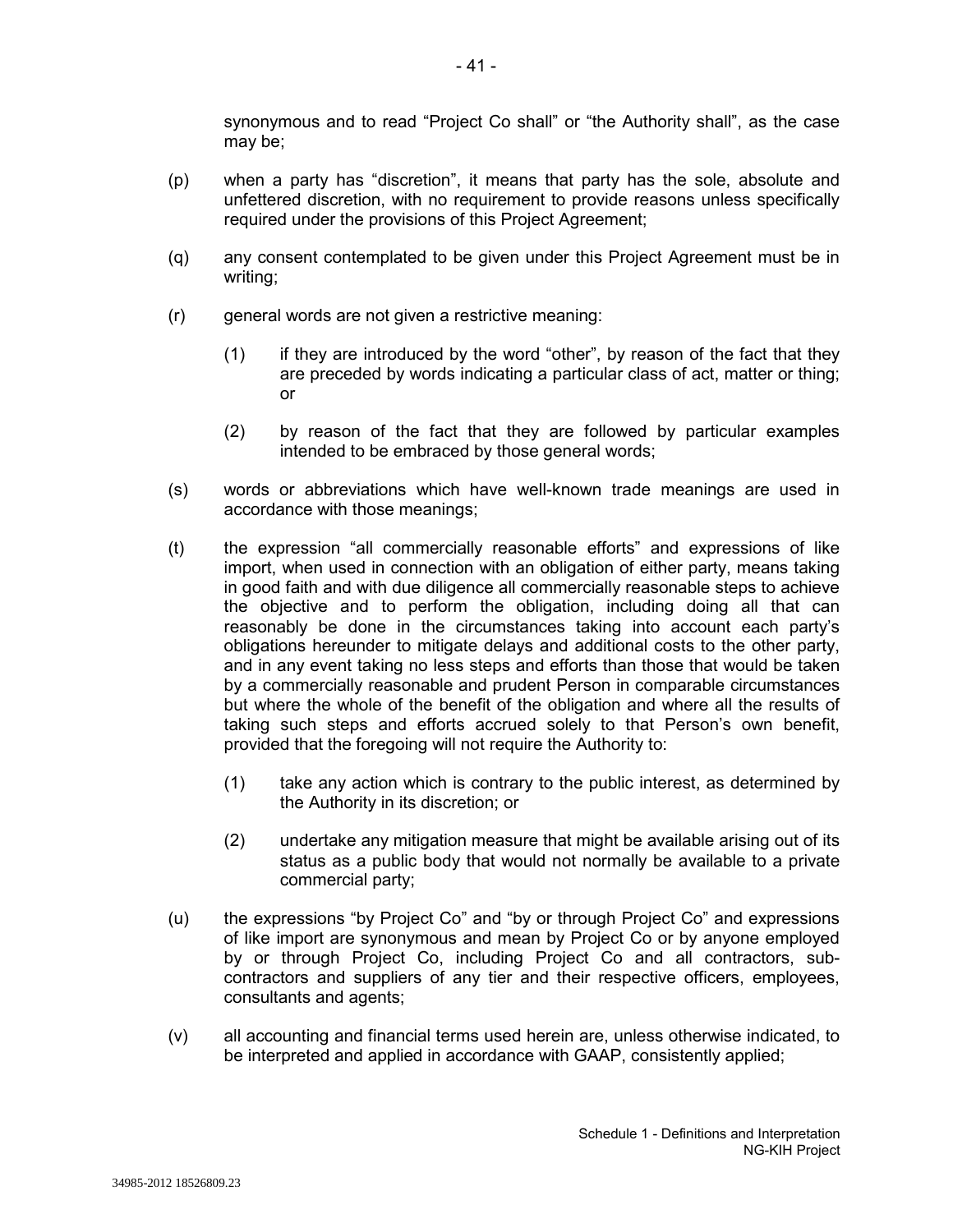- (w) where this Project Agreement requires the calculation of something that is calculated in the Financial Model, the calculation will be done in a manner consistent with the calculation methodology in the Financial Model;
- (x) if the time for doing an act falls or expires on a day that is not a Business Day, the time for doing such act will be extended to the next Business Day;
- (y) in the event that any provision of this Project Agreement shall be held by a court of competent jurisdiction to be illegal, invalid or unenforceable for any reason, unless severance of such provision would materially alter the essence of this Project Agreement for either party, the provision shall be fully severable and shall not affect the remaining provisions of this Project Agreement, and this Project Agreement shall be construed and enforced as if the illegal, invalid or unenforceable provision had not been included therein. The parties shall promptly meet and endeavor in good faith to negotiate new provisions to eliminate such illegality, invalidity or unenforceability as much is as possible and to restore this Project Agreement as nearly as possible to its original intent and effect; and
- (z) to the extent permitted by applicable Law, each release, waiver of liability and indemnity in this Project Agreement expressed to be given in favor of a party is and will be interpreted as having been given in favor of and may be enforced by that party and, in the case of the Authority, by the Authority Indemnified Persons, and, in the case of Project Co, by Project Co Persons.

## **3. ORDER OF PRECEDENCE**

In the event of ambiguities, conflicts or inconsistencies between or among any of the provisions of this Project Agreement, the provisions will prevail in the following order of precedence with each taking precedence over those listed subsequently:

- (a) the provisions establishing the higher quality, manner or method of performing the Design, Construction or Services, using the more stringent standards, will prevail, with the intent that the provisions which produce the higher quality with the higher levels of safety, reliability, durability, performance and service will prevail;
- (b) the provisions of the main body of this Project Agreement will prevail over any of the Schedules hereto other than Schedule 11 [Project Contractor Collateral Agreement] or Schedule 10 [Lenders' Remedies Agreement];
- (c) the provisions of the main body of this Project Agreement and all Schedules will prevail over Schedule 21 [Master Agreement];
- (d) the provisions of the Lenders' Remedies Agreement will prevail over the Project Contractor Collateral Agreements; and
- (e) if the ambiguity, conflict or inconsistency is between a provision of general application and a provision that applies only to a specific part of the Design, Construction, Services or System Refresh, the provision that applies to the specific part of the Design, Construction, Services or System Refresh shall